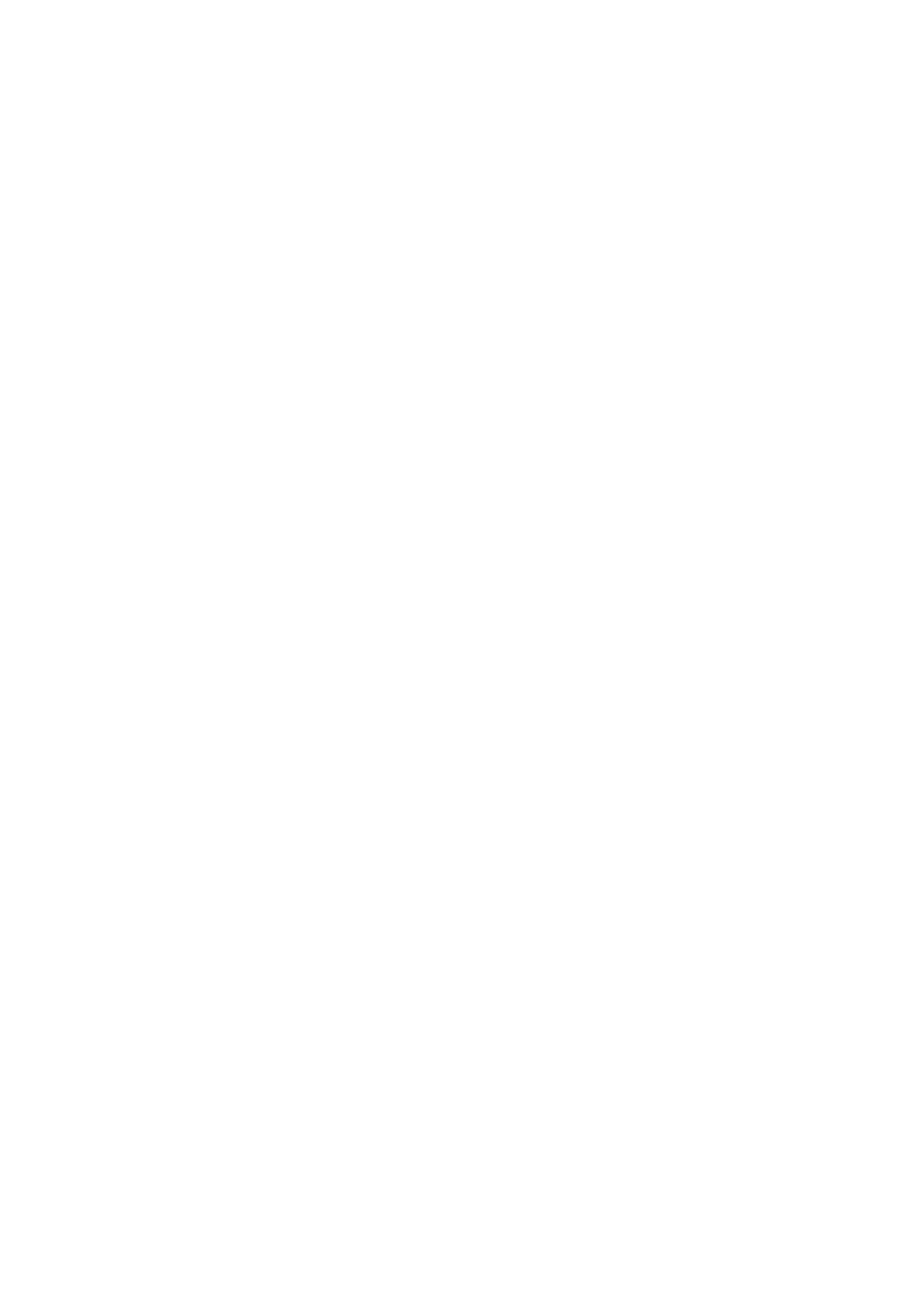## **Abstract**

In the academic world, there are countless examples of policy-based security management work, but given the ever-increasing difficulty of maintaining and managing a secure network, this topic remains very current. Policybased management is an approach that allows simpler and more effective management of distributed networks and systems by deploying a set of policies to control network behaviour. A good policy refinement job needs to be carried out to ensure that the policy-based management approach can be truly effective. Policy refinement is the process of transforming a high-level abstract policy specification into low-level, concrete policies that can be enforced on the managed system. This part is certainly the most critical and complex to perform, as it must consider numerous variables.

First of all, there is the human component that could lead to error, and this is because the high-level policies are defined, according to the needs, by expert personnel or by simple users. Once this aspect has been overcome, there are the intrinsic difficulties of the task to be solved. In fact, the policy refinement work is characterized by various phases, each of which has its particular difficulties.

The first phase is called requirements identification and consists in identifying the capabilities necessary to enforce a high-level user policy. This operation is undoubtedly the most complex to carry out. It consists of processing the policy to determine all the security controls necessary to apply the policy and the identification of the PSAs that can enforce the policy. The second phase is called non-enforceability analysis and consists in reporting the inability to apply the defined policy. The last phase is the actual generation of the policy using an abstract vendor-independent and device-independent language.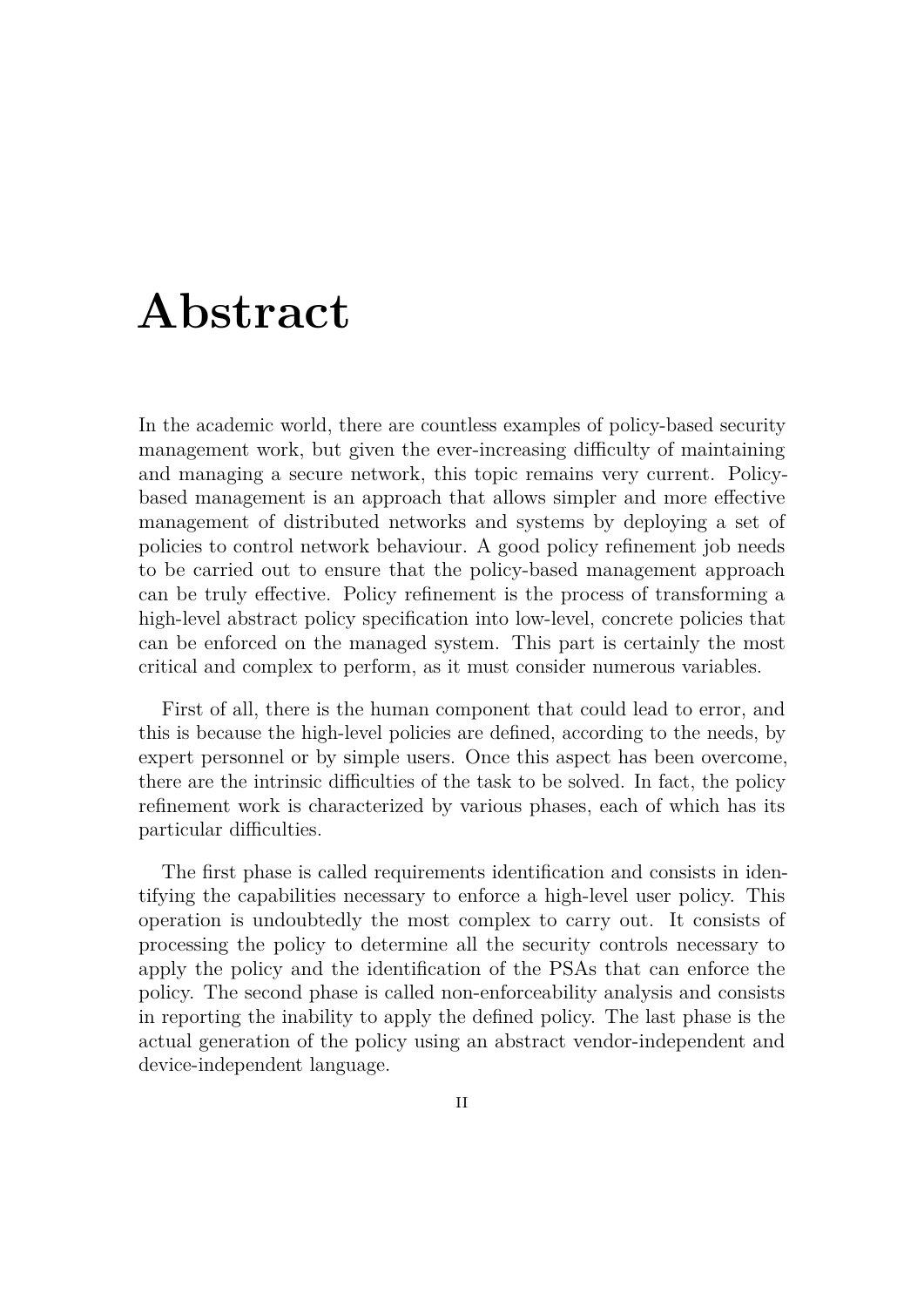The goal in policy refinement works is to emulate the behaviour of good network administrators. To do this, we have chosen to use an expert system called CLIPS, a computer program that simulates the abilities of a human expert to make decisions. Rather than using traditional procedural code, expert systems are supposed to handle complicated issues by using forward reasoning through bodies of knowledge, which are mostly expressed as if-then rules.

Thanks to CLIPS, it is possible to carry out the enrichment, i.e., the extrapolation of information from the high-level policy that allows the acquisition of useful knowledge for generating the medium-level policy. In addition to the information extracted thanks to CLIPS, information about the network topology and general prior knowledge is required. That is information that a network administrator may have, which allows better identification of the necessary capabilities. This information is stored in ad-hoc databases.

The developed tool successfully refines filtering and protection policies. It generates medium-level policies that are correct and follow the most up-todate best practices. Furthermore, the proposed solution has been integrated into a complete framework that has allowed the validation of the refinement of high-level policies up to valid low-level configurations for the end devices.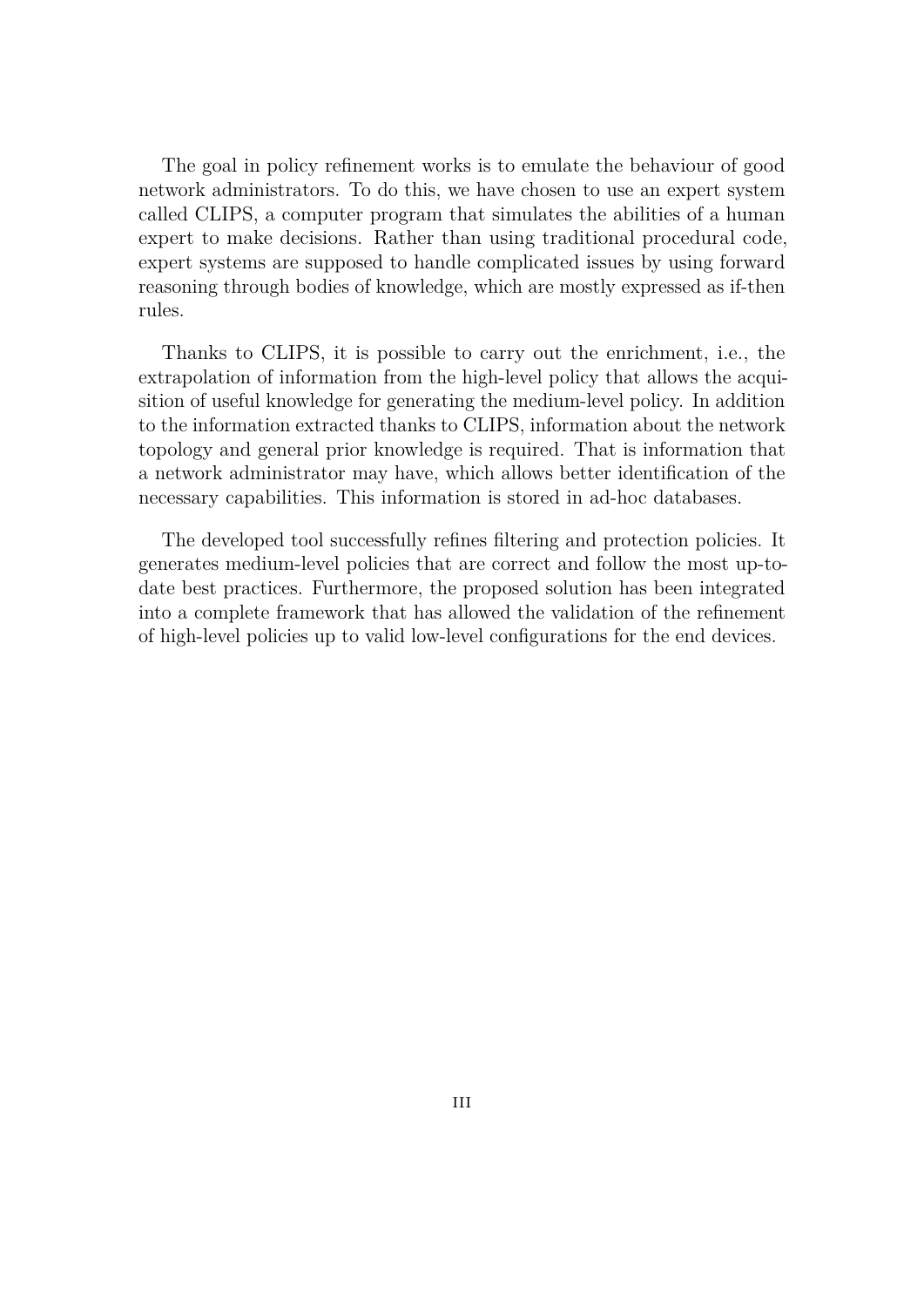# **Acknowledgements**

First and foremost, I am extremely grateful to my esteemed supervisor, Prof. Cataldo Basile for his invaluable advice, continuous support and supervision during my master's degree studies. My gratitude extends to the Department of Control and Computer Engineering and to all the Professors I have had the pleasure of meeting during my studies at the Politecnico di Torino.

I would like to thank my family for the support of all these years, for always being close to me and for supporting me in all my choices. Finally, I would like to thank all my friends, fellow students and all those who have crossed their life with mine leaving me something good. Thank you for being my accomplices, each in his own way, in this intense and exciting journey, for better or for worse.

*"So, I guess we are who we are for a lot of reasons. And maybe we'll never know most of them. But even if we don't have the power to choose where we come from, we can still choose where we go from there. We can still do things. And we can try to feel okay about them." Stephen Chbosky, The Perks of Being a Wallflower*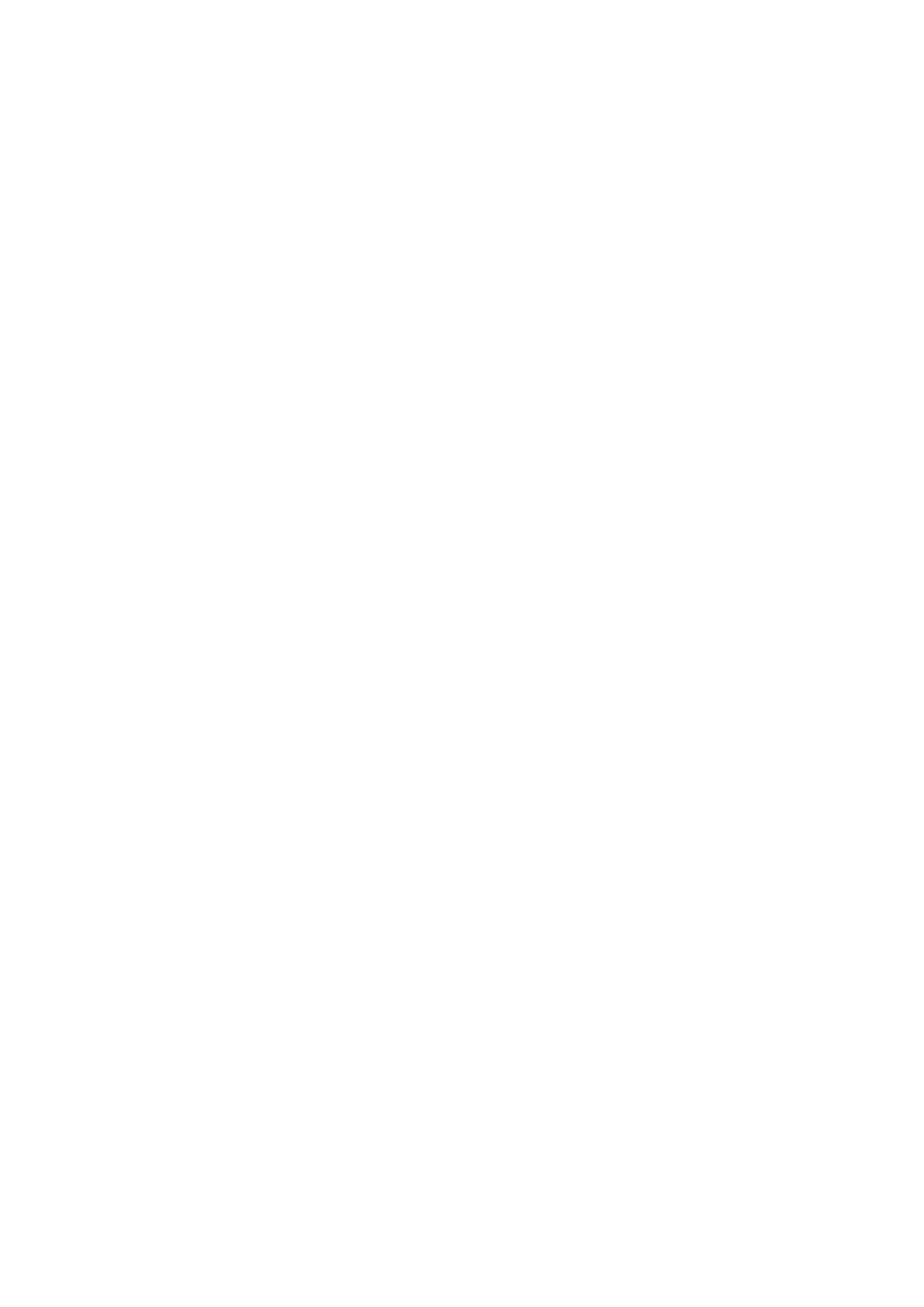# **Table of Contents**

|                                     | List of Figures |                               |                |  |
|-------------------------------------|-----------------|-------------------------------|----------------|--|
|                                     | Acronyms        |                               | XII            |  |
| $\mathbf{1}$                        |                 | Introduction                  | $\mathbf{1}$   |  |
| <b>Background</b><br>$\overline{2}$ |                 |                               |                |  |
|                                     | 2.1             |                               | 6              |  |
|                                     | 2.2             |                               | $\overline{7}$ |  |
|                                     | 2.3             |                               | 8              |  |
|                                     | 2.4             |                               | 9              |  |
|                                     | 2.5             |                               | 10             |  |
|                                     | 2.6             |                               | 12             |  |
|                                     |                 | CLIPS Python binding<br>2.6.1 | 13             |  |
|                                     | 2.7             |                               | 14             |  |
|                                     | 2.8             |                               | 15             |  |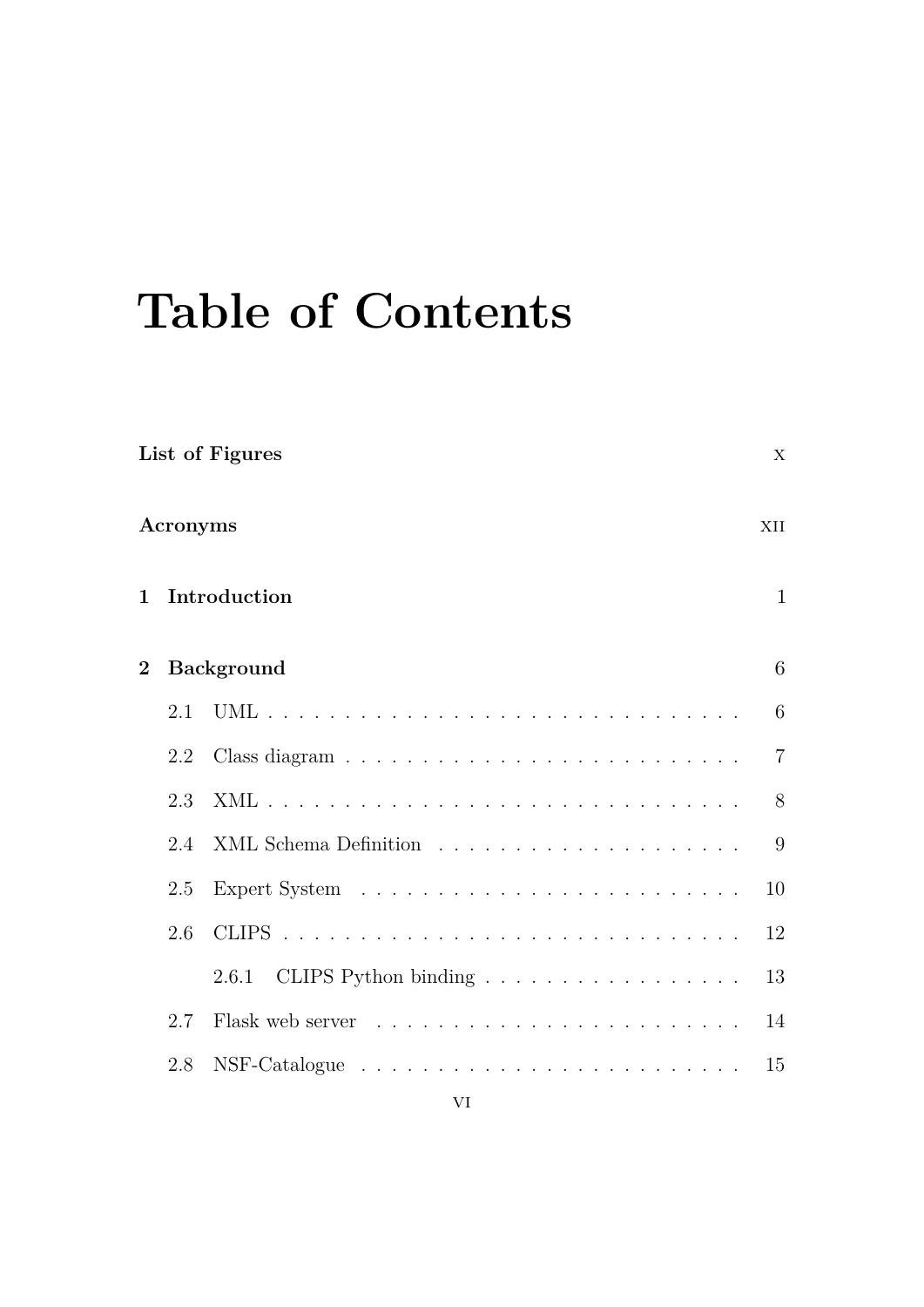| 3<br>State of the art                  |     |                                                      | 17 |  |
|----------------------------------------|-----|------------------------------------------------------|----|--|
| Network Function Virtualization<br>3.1 |     |                                                      |    |  |
|                                        | 3.2 |                                                      | 18 |  |
|                                        | 3.3 |                                                      | 20 |  |
|                                        | 3.4 |                                                      | 21 |  |
|                                        | 3.5 | Interface to Network Security Functions I2NSF        | 24 |  |
|                                        |     | I2NSF Problem definition<br>3.5.1                    | 25 |  |
|                                        |     | 3.5.2                                                | 27 |  |
|                                        |     | 3.5.3                                                | 29 |  |
|                                        |     | I2NSF Flow security policy structure<br>3.5.4        | 31 |  |
|                                        |     | I2NSF Capability information and data model<br>3.5.5 | 32 |  |
| $\overline{4}$                         |     | System design                                        | 34 |  |
|                                        | 4.1 |                                                      | 34 |  |
|                                        | 4.2 | Use cases                                            | 35 |  |
|                                        | 4.3 |                                                      | 36 |  |
|                                        | 4.4 |                                                      |    |  |
|                                        | 4.5 |                                                      | 37 |  |
|                                        |     | Description of files structure<br>4.5.1              | 37 |  |
| System implementation<br>$\bf{5}$      |     |                                                      | 43 |  |
|                                        | 5.1 |                                                      |    |  |
|                                        |     | 5.1.1                                                | 44 |  |
|                                        |     |                                                      |    |  |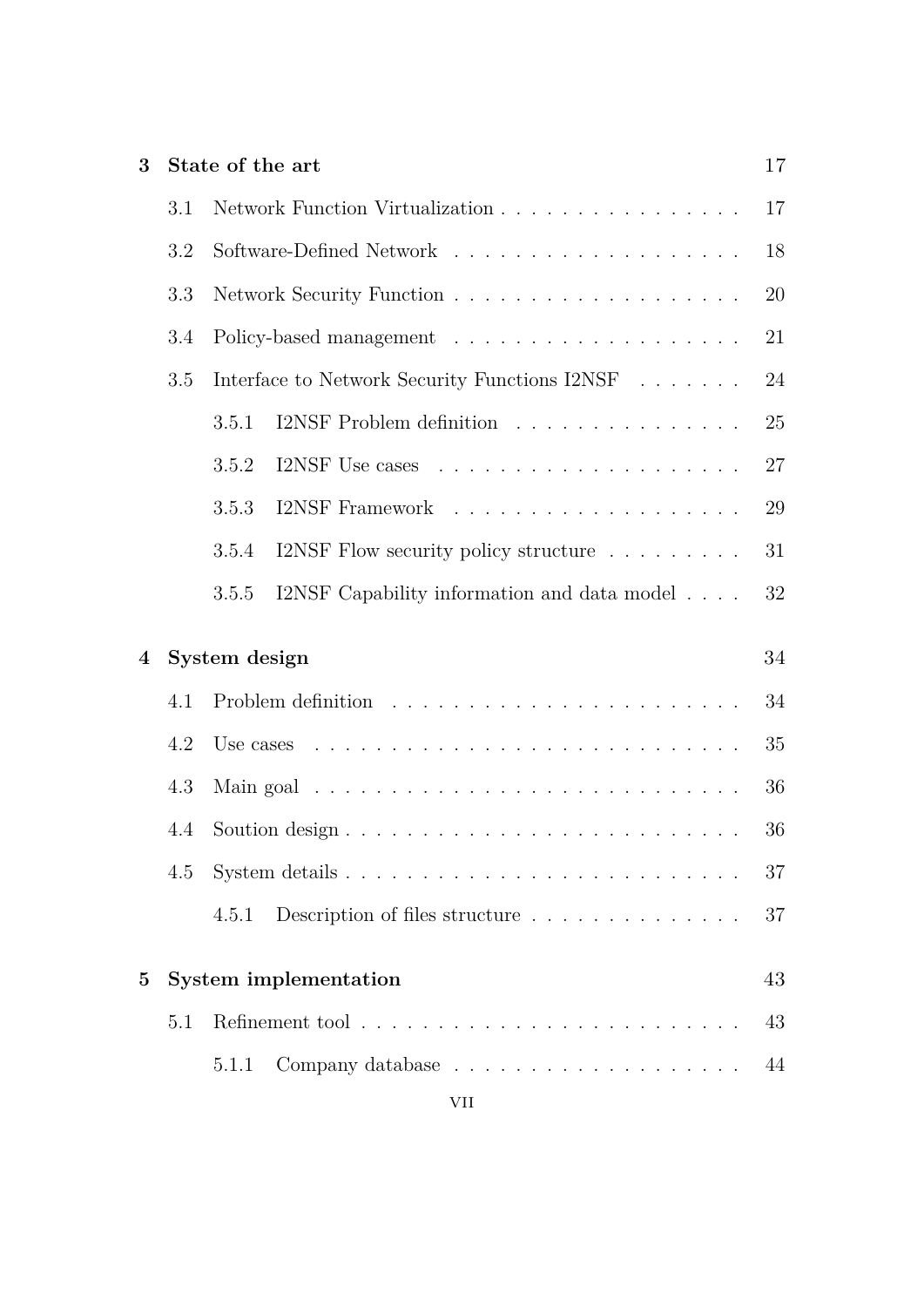|   |                                                                                               | 5.1.2                                   | Info database $\ldots \ldots \ldots \ldots \ldots \ldots \ldots \ldots$ | 47 |
|---|-----------------------------------------------------------------------------------------------|-----------------------------------------|-------------------------------------------------------------------------|----|
|   |                                                                                               | 5.1.3                                   |                                                                         | 47 |
|   |                                                                                               | 5.1.4                                   | Network topology generation $\ldots \ldots \ldots \ldots$               | 49 |
|   |                                                                                               | 5.1.5                                   | Device configuration selection $\ldots \ldots \ldots \ldots$            | 50 |
|   |                                                                                               | 5.1.6                                   |                                                                         | 51 |
|   | 5.2                                                                                           |                                         |                                                                         | 51 |
|   | 5.3                                                                                           |                                         |                                                                         | 52 |
|   | 5.4                                                                                           |                                         |                                                                         | 53 |
| 6 |                                                                                               |                                         | <b>System validation</b>                                                | 56 |
|   | Use cases: IpTables and XFRM $\;\dots\; \dots\; \dots\; \dots\; \dots\; \dots\; \dots$<br>6.1 |                                         |                                                                         | 56 |
|   |                                                                                               | 6.1.1                                   |                                                                         | 56 |
|   |                                                                                               | 6.1.2                                   | High-level policy definition                                            | 58 |
|   |                                                                                               | 6.1.3                                   | Refinement output analysis                                              | 60 |
|   |                                                                                               | 6.1.4                                   | Converter output analysis                                               | 64 |
| 7 |                                                                                               |                                         | Conclusion and future developments                                      | 69 |
|   |                                                                                               | A User manual                           |                                                                         | 71 |
|   | A.1                                                                                           |                                         |                                                                         | 71 |
|   | A.2                                                                                           |                                         |                                                                         |    |
|   |                                                                                               | A.3 Upload high-level security policies |                                                                         |    |
|   |                                                                                               | A.4 Upload the company database<br>72   |                                                                         |    |
|   |                                                                                               |                                         |                                                                         |    |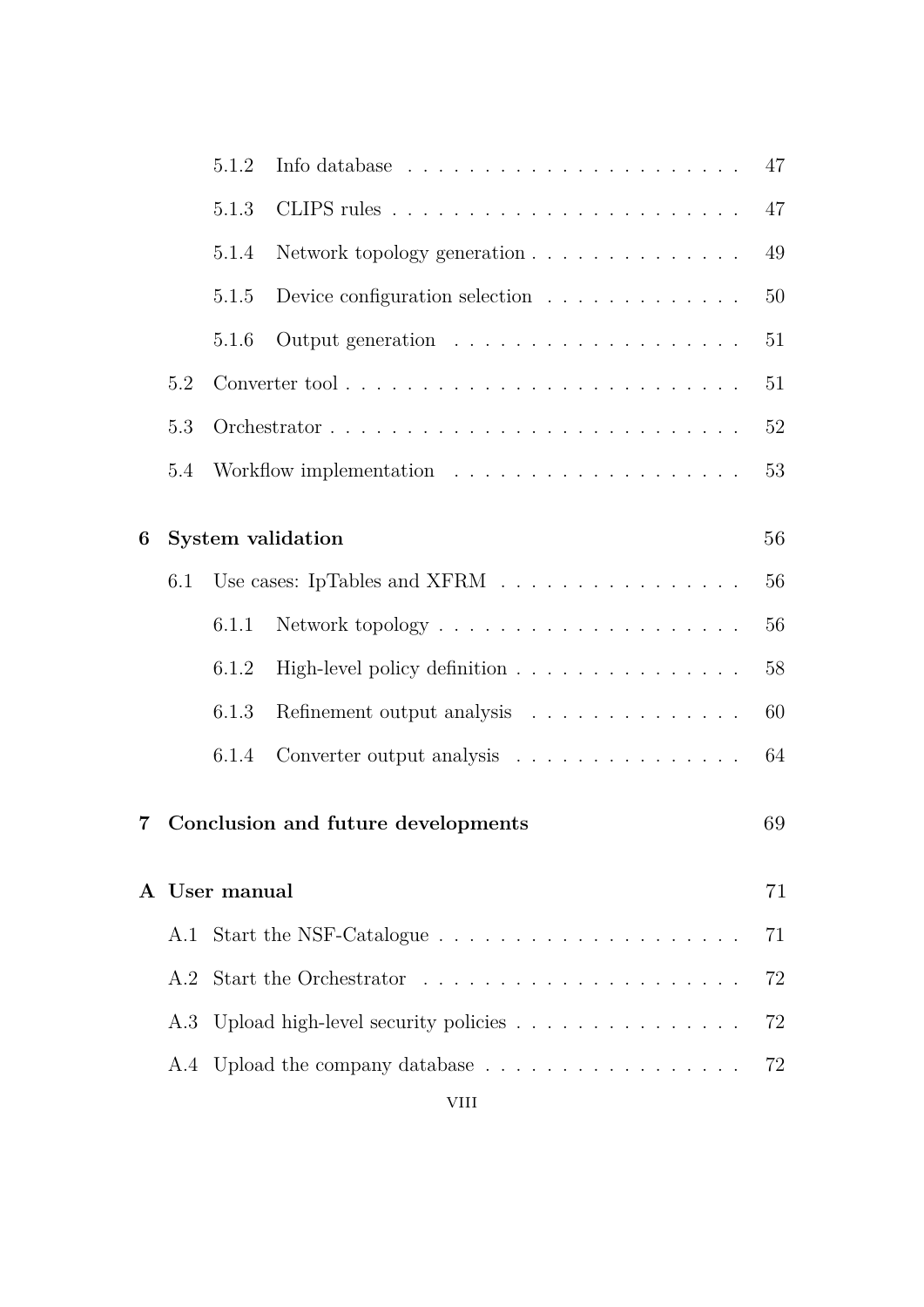|   | A.5                       |                                                                |                                                  |    |  |
|---|---------------------------|----------------------------------------------------------------|--------------------------------------------------|----|--|
|   |                           | A.5.1                                                          | Start refinement process with GUI                | 73 |  |
|   |                           | A.5.2                                                          | Start refinement process without GUI             | 74 |  |
|   | A.6                       |                                                                |                                                  |    |  |
|   |                           | A.6.1                                                          | Download each Rule<br>Instance file individually | 74 |  |
|   |                           |                                                                | A.6.2 Download all RuleInstance files            | 75 |  |
| Β |                           |                                                                | Developer manual                                 | 76 |  |
|   | B.1                       |                                                                |                                                  |    |  |
|   |                           | <b>B.1.1</b>                                                   |                                                  | 77 |  |
|   |                           | B.1.2                                                          | Refinement without GUI                           | 81 |  |
|   | B.2                       |                                                                |                                                  | 81 |  |
|   | B.3                       |                                                                |                                                  | 82 |  |
|   | <b>B.4</b>                | Implement new, or modify existing, functionality $\dots \dots$ |                                                  |    |  |
|   |                           | <b>B.4.1</b>                                                   | Support for new high-level policies              | 83 |  |
|   |                           | B.4.2                                                          | Change Refinement default behaviors              | 87 |  |
|   | 92<br><b>Bibliography</b> |                                                                |                                                  |    |  |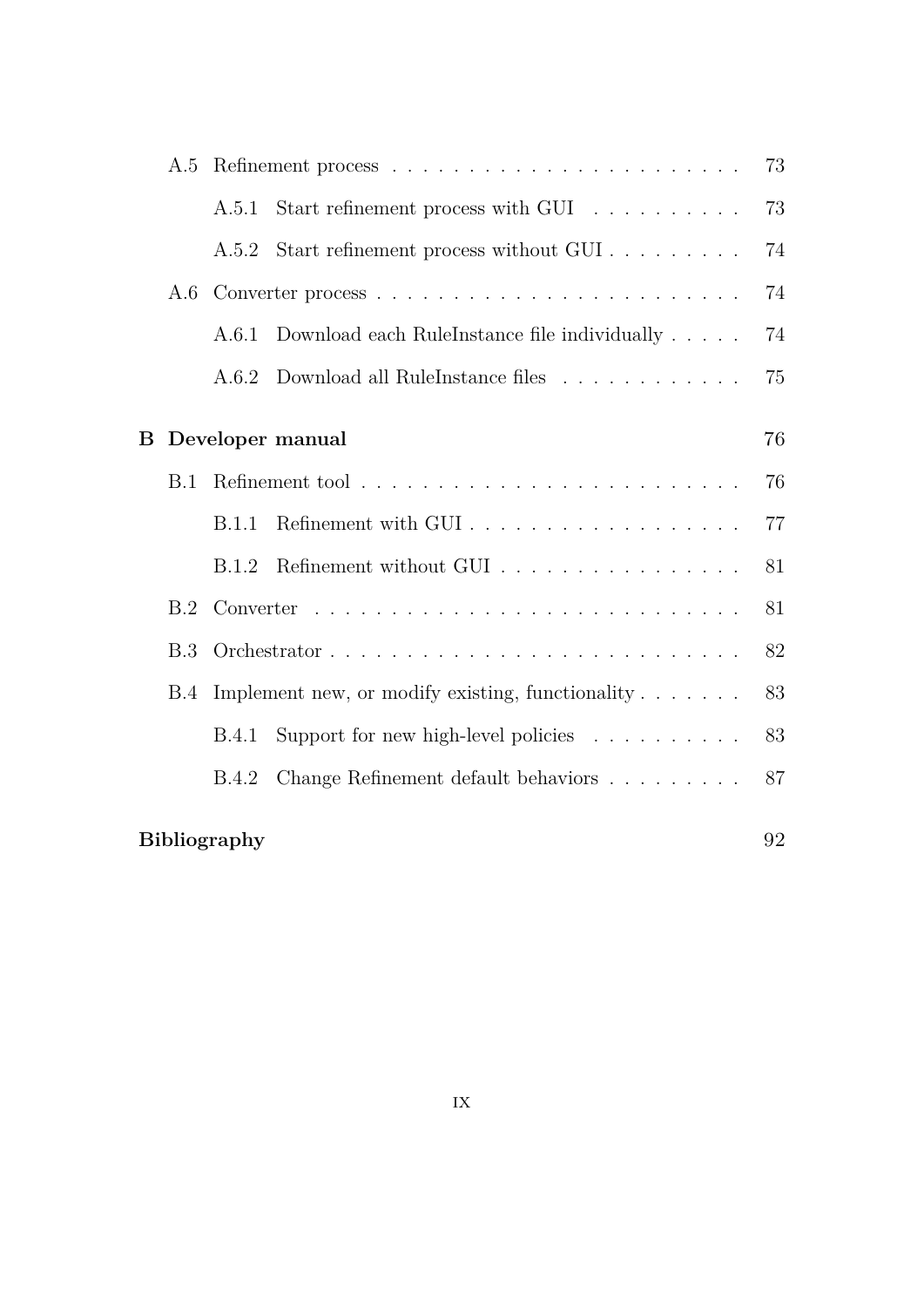# <span id="page-10-0"></span>**List of Figures**

| 3.1 The IETF/DMTF policy framework $\ldots \ldots \ldots \ldots \ldots$ 22 |  |
|----------------------------------------------------------------------------|--|
|                                                                            |  |
| 3.3 Interaction between Entities 27                                        |  |
|                                                                            |  |
| 5.1 Pyvis network topology graph 50                                        |  |
|                                                                            |  |
|                                                                            |  |
| B.1 Refinement process dependencies 77                                     |  |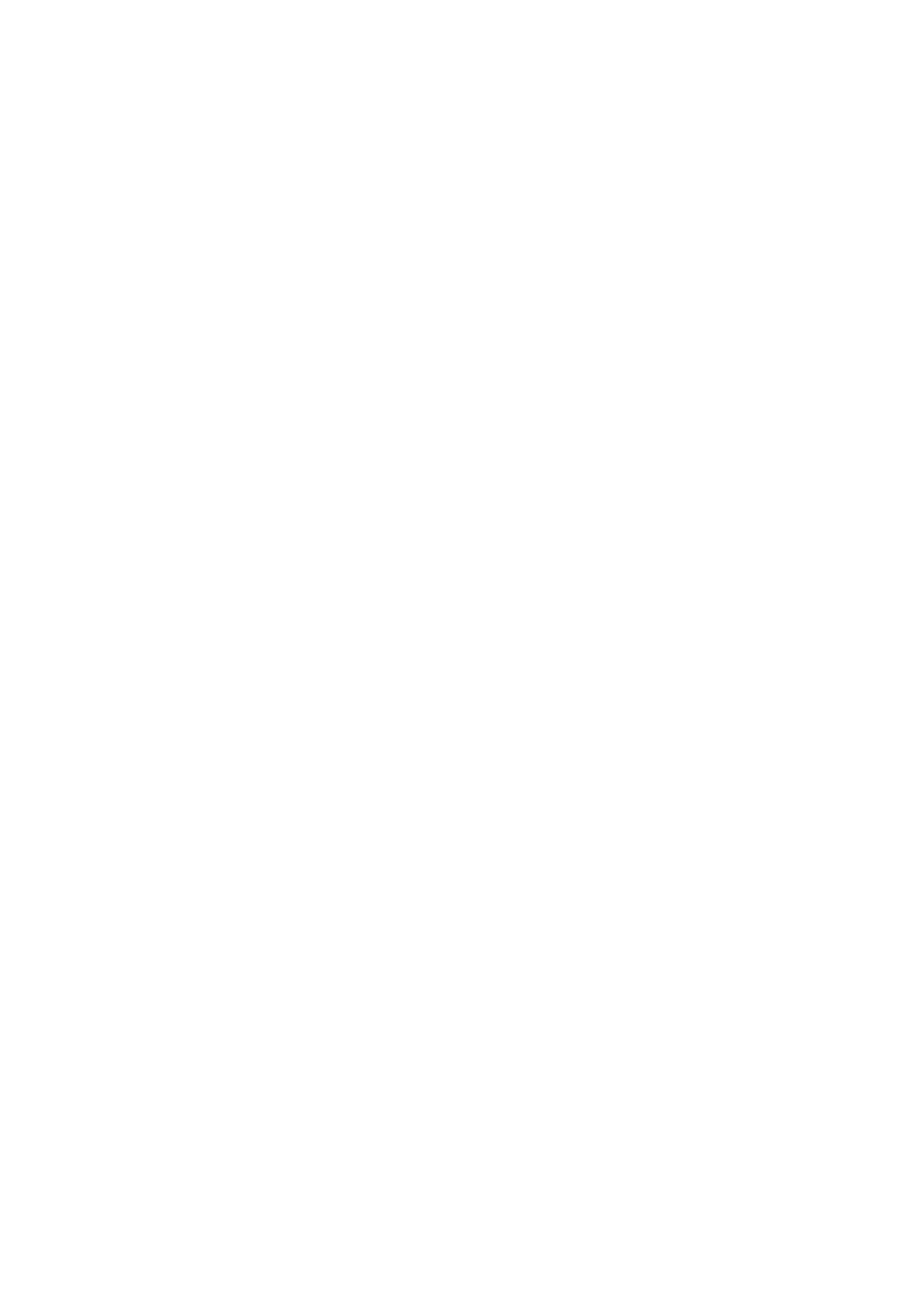# <span id="page-12-0"></span>**Acronyms**

#### **ACL**

Access Control List

#### **AI**

Artificial Intelligence

#### **API**

Application Programming Interface

#### **BSD**

Berkeley Software Distribution

#### **CLIPS**

C Language Integrated Production System

#### **COOL**

Complete Object Oriented Language

#### **CPU**

Central Processing Unit

#### **DMTF**

Desktop Management Task Force

#### **DNS**

Domain Name System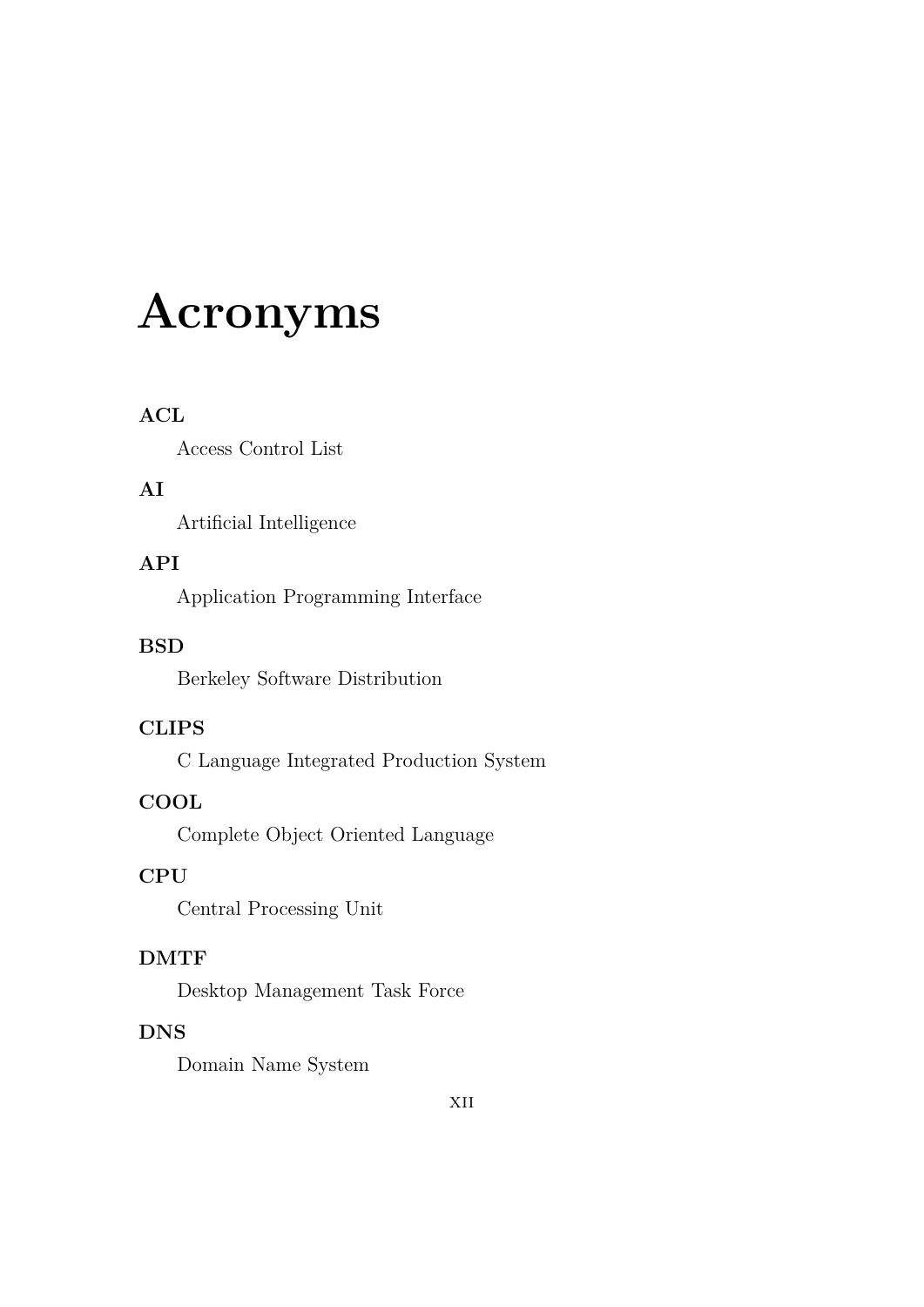#### **DTD**

Document Type Definition

#### **GUI**

Graphical User Interface

#### **HTML**

HyperText Markup Language

#### **I/O**

Input/Output

#### **I2NSF**

Interface to Network Security Functions

#### **IBM**

International Business Machines Corporation

#### **ICT**

Information and Communications Technologies

#### **IETF**

Internet Engineering Task Force

#### **IP**

Internet Protocol

#### **ISO**

International Organization for Standardization

#### **JSON**

JavaScript Object Notation

#### **LISP**

List Processing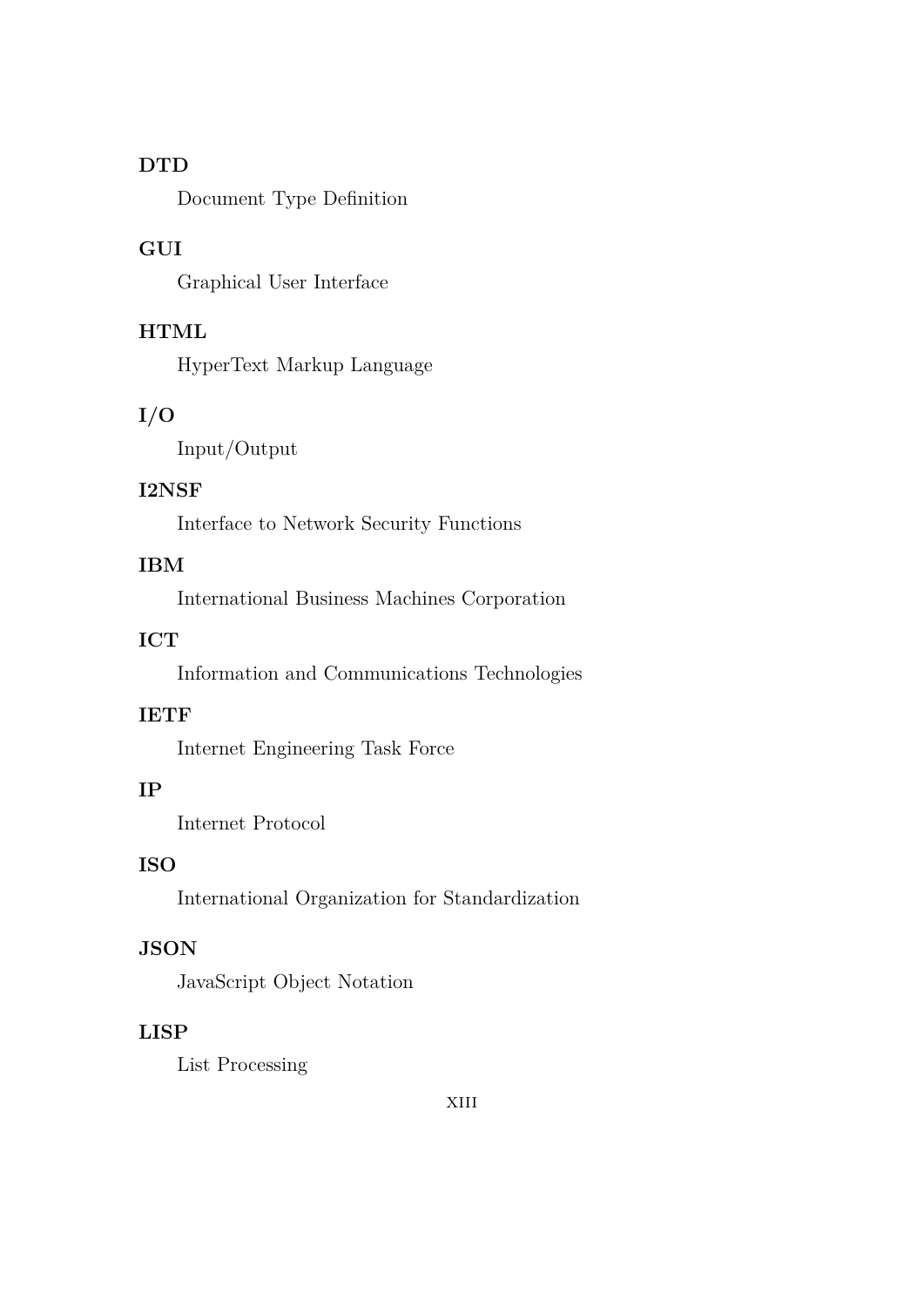#### **NAIL**

NASA's AI Language

#### **NAT**

Network Address Translation

#### **NFV**

Network Function Virtualisation

#### **NSF**

Network Security Function

#### **NSP**

Network Service Provider

#### **P2P**

Peer to Peer

#### **PDP**

Policy Decision Point

#### **PEP**

Policy Enforcement Point

#### **QoS**

Quality of Service

#### **REST**

Representational State Transfer

#### **SDN**

Software Distribution Network

#### **SLA**

Service Level Agreement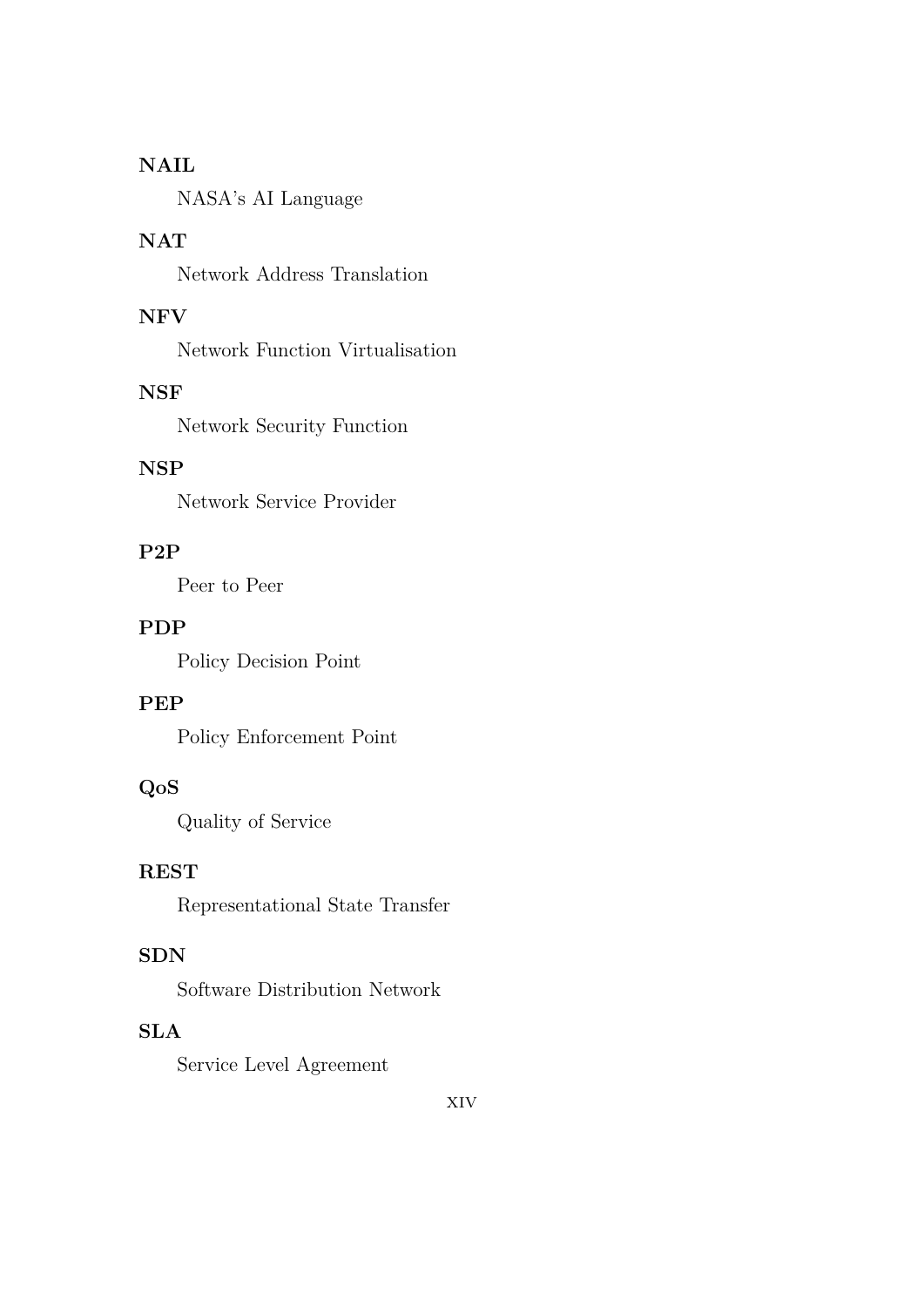#### **UML**

Unified Modeling Language

#### **URL**

Universal Resource Locator

#### **VLAN**

Virtual Local Area Network

#### **VM**

Virtual Machine

#### **VoIP**

Voice over Internet Protocol

#### **VPN**

Virtual Private Network

#### **W3C**

World Wide Web Consortium

#### **WSGI**

Web Server Gateway Interface

#### **XML**

Extensible Markup Language

#### **XSD**

XML Schema Definition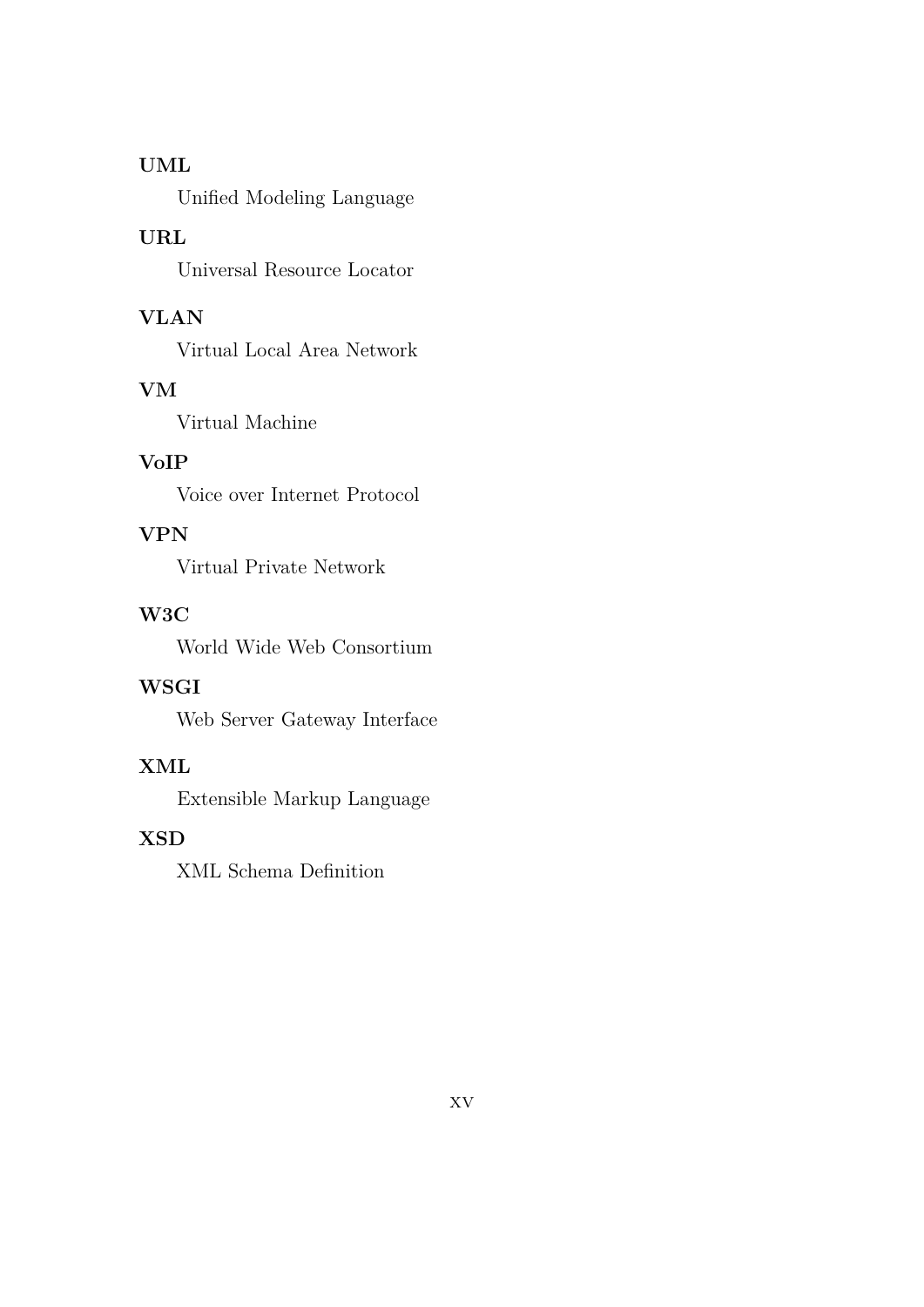## <span id="page-16-0"></span>**Chapter 1**

# **Introduction**

Virtualization is a technology that allows for more efficient utilization of physical computer hardware resources, it allows you to exploit all the capabilities of a physical machine by distributing the functionality among multiple users or environments. Virtualization uses hypervisor software, a term coined in 1966, to create an abstraction layer over computer hardware, in this way the single hardware elements of a single computer can be divided into multiple virtual computers, commonly called virtual machines (VMs).

The concept of virtualization is generally believed to have its origins in the late 1960s, when IBM invested a lot of time and effort in developing robust time-sharing solutions. The time-sharing concept was born from the idea that if it was possible to allow more than one user to use the computer, efficiency will increase. Originally, the concept was implemented in a simple way: only while performing I/O operations the CPU switched between tasks; while one user was entering data, the computer processed tasks of other users. It will fill pauses and minimize idle time.

With the advance in technology the hardware grew in power, and the tasks created by several users were insufficient to occupy all of its capacity. The CPU was then trained to swap tasks more often. When the CPU worked with a task, it was given a "quantum" of time. If one quant wasn't enough to do the task, the processor moved on to the next one before returning to the previous one at the following quant. The shifts happened so swiftly that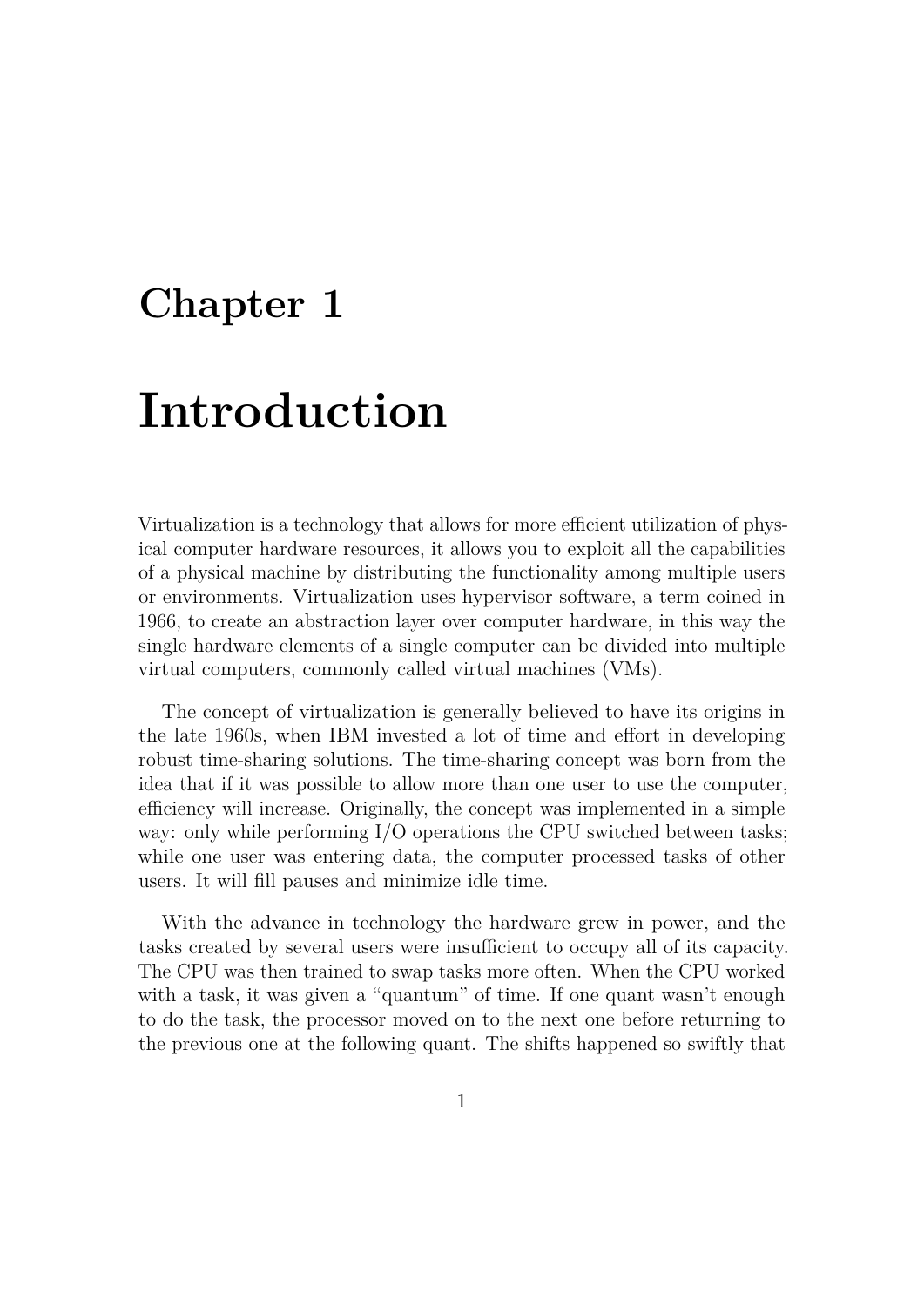each user would believe he was the only one who used the machine.

In the 2000s the need for virtualization capabilities grew in tandem with the rise of the desktop computer industry, and developers quickly began pushing the technology's boundaries. Virtualization sees its peak of expansion in this period, and it is thanks to this that nowadays virtualization techniques are used in data center to abstract physical hardware and create large, aggregated pools of logical resources, such as CPUs, memory, disks, file storage, applications, and networking, which are then offered to users or customers in the form of agile, scalable, consolidated virtual machines. Even though technology and application cases have evolved, virtualization's primary purpose remains the same: to allow a computer environment to operate numerous independent systems at the same time, this is because the goal to reduce capital and operational costs within the data center is of primary importance.

The numerous advantages of virtualization have greatly increased the demand from the market and this has led to great innovations in cloud computing and Network Function Virtualisation (NFV) technologies. This has made possible the incredible diffusion of this service delivery model, which is particularly useful for providing users with network security services.

Security solutions that are software-based and built to work in a virtualized IT environment are referred to as virtualized security. This differs from traditional hardware-based network security that is, on the other hand, static and operates on devices like traditional firewalls, routers, and switches.

Virtualized security is more flexible and dynamic than hardware-based security. It may be deployed anywhere on the network and is usually cloudbased, rather than being bound to a specific device. This is critical in virtualized networks, where operators dynamically generate workloads and applications; virtualized security allows security services and functions to move around with those dynamically formed workloads.

Furthermore, this cloud-based security service paradigm makes it easier to deploy a variety of security features produced by a variety of vendors. This is well suited to fulfil the rising demands of corporate network systems to incorporate security functions in order to produce more secure systems. Since there is no industry standard for Network Security Functions (NSF)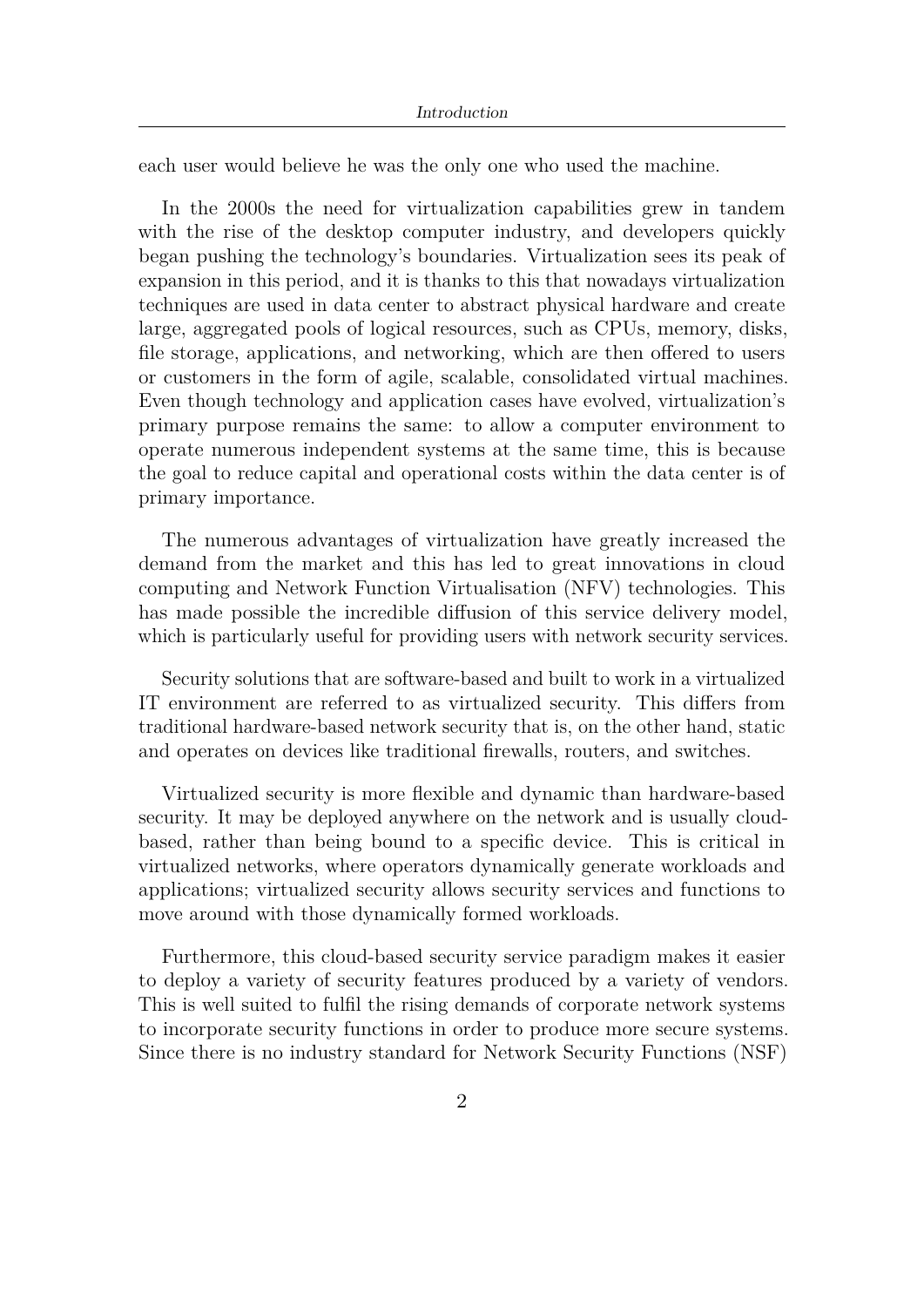interfaces, various manufacturers' NSF offer distinct configuration and administration interfaces. This variability adds to the complexity the problem of maintaining numerous suppliers' NSFs, resulting in higher management expenses. As a result, standardization is critical for the proper implementation of NSF offered by multiple manufacturers. To fulfil these demands, certain standardization initiatives, such as the Internet Engineering Task Force Interface to Network Security Functions (IETF I2NSF) working group, have just begun a development process.

Despite the efforts of the I2NSF working group, there are still some issues to be resolved. The thesis fits in the policy-based management area, which allows the administration process to be improved and largely automated. Policies, in fact, are technology-agnostic rules meant to improve the hardcoded functioning of managed devices by incorporating interpreted logic that can be updated dynamically without affecting the underlying implementation. This improves the capability of a device or a network to accept a new set of instructions, that may alter the device, without interfering with the operation of either the managed system or the management system itself. In particular, the work will focus on automated policy-refinement, which consists in the translation of high-level policies into a language of medium abstraction suitable, subsequently, for the translation into low-level policies for the configuration of physical devices. Automated security policy-refinement is a research area that is currently being investigated. In fact, the researcher's attention has recently been drawn to it.

Despite being introduced in several application areas through multiple research initiatives, several standardisation attempts, and significant industry interest, there is still no universal implementation standard for applying policy-based management of large-scale systems. One reason for its reluctance to be used is the difficulty in analysing strategies that ensure configuration stability. Policies may clash, resulting in unpredictable outcomes; also, the number of policies required to regulate medium to large-scale systems may be in the thousands. Furthermore, there is also the human component to consider, which might lead to inaccuracy, because high-level policies are developed, depending on the requirements, by professional employees or by simple users. Once this hurdle has been passed, there are the intrinsic difficulties of the task to be solved. The ideal scenario is to have an automated tool that can select, compare, and configure NSFs based on user requirements.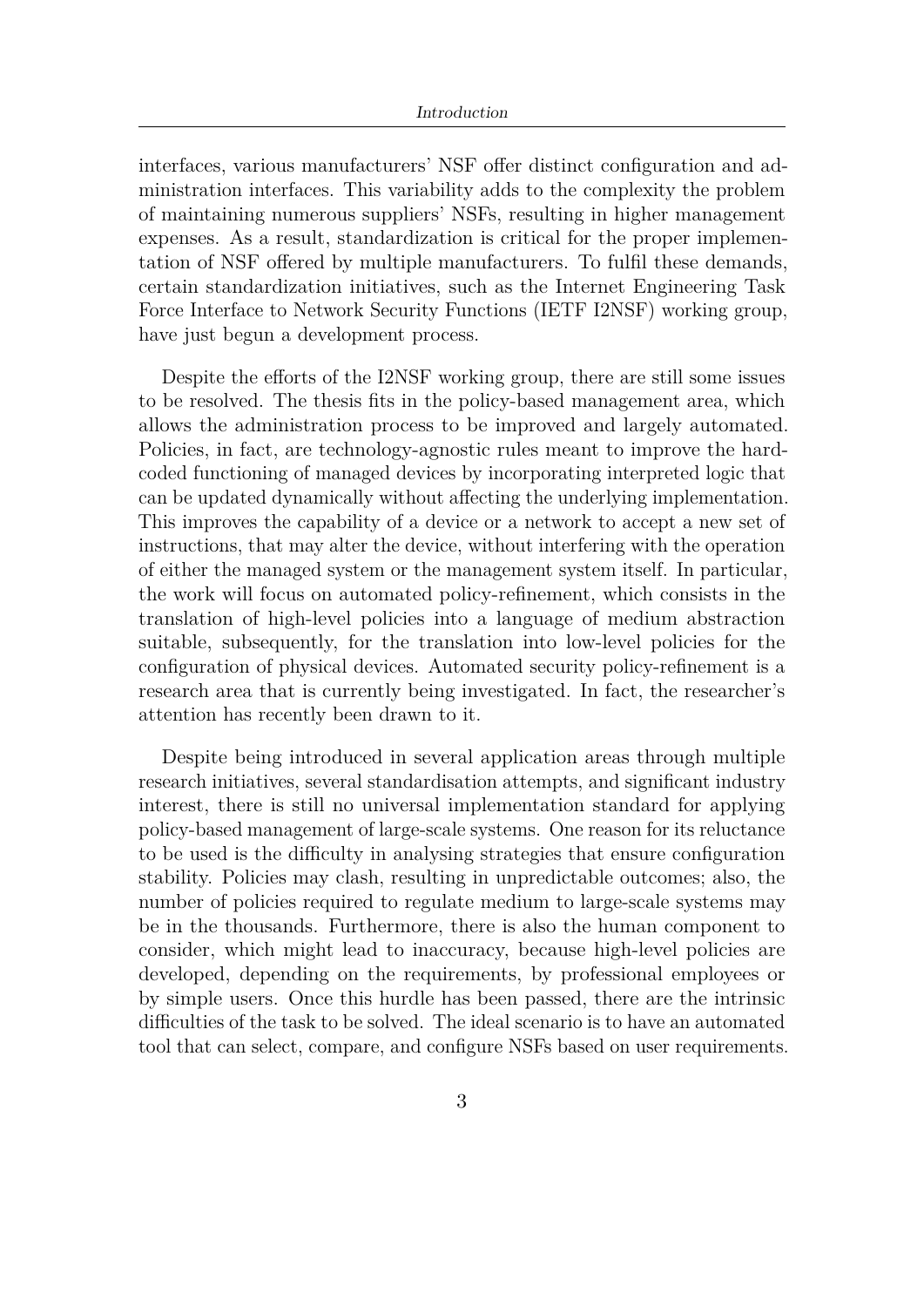The key benefit is that user security requirements would be articulated using high-level language that is similar to normal language.

As already mentioned, policy-refinement is a very complex task, which must consider various variables and it is composed of three main phases. The first stage, known as requirements identification, involves determining the capabilities required to enforce a high-level user policy. This is without a doubt the most difficult procedure to carry out. It comprises of analysing the policy to determine all of the security measures required to implement the policy and identifying the devices that can enforce the policy. The second stage is known as non-enforceability analysis, and it consists in revealing the inability to implement the established policy. The final step is to generate the policy using an abstract vendor-independent and device-independent language.

The purpose of policy refinement is to mimic the behaviour of skilled network administrators. To do this, we have chosen to use CLIPS, an expert system that is a computer software that simulates the decision-making abilities of a human expert. Expert systems, rather than standard procedural code, are designed to tackle complex challenges by applying forward reasoning through banks of knowledge, which are mostly expressed as if-then rules. CLIPS enables enrichment, i.e. the extrapolation of information from highlevel policy that permits the acquisition of important knowledge for the generation of medium-level policy. In addition to the information retrieved by CLIPS, network topology information and general prior knowledge are required. That is knowledge that a network administrator may have, allowing for a more accurate identification of the required capabilities. This data is kept in ad hoc databases.

In particular, the work aims to create a framework that is able to receive high-level policies, contained in an XML file, and process these policies to extract information as well as would have done a security expert, in this way the framework could be able to associate the necessary security capabilities related to each single high-level policy. Subsequently, the framework must be able to generate a medium-level abstraction language, also contained in an XML file, as defined by the thesis work of Avallone [\[1\]](#page-107-0), and subsequently continued by the thesis work of Cirella [\[2\]](#page-107-1), to allow the tools they developed the final translation into low-level rules for the actual configuration of the individual physical devices on the network.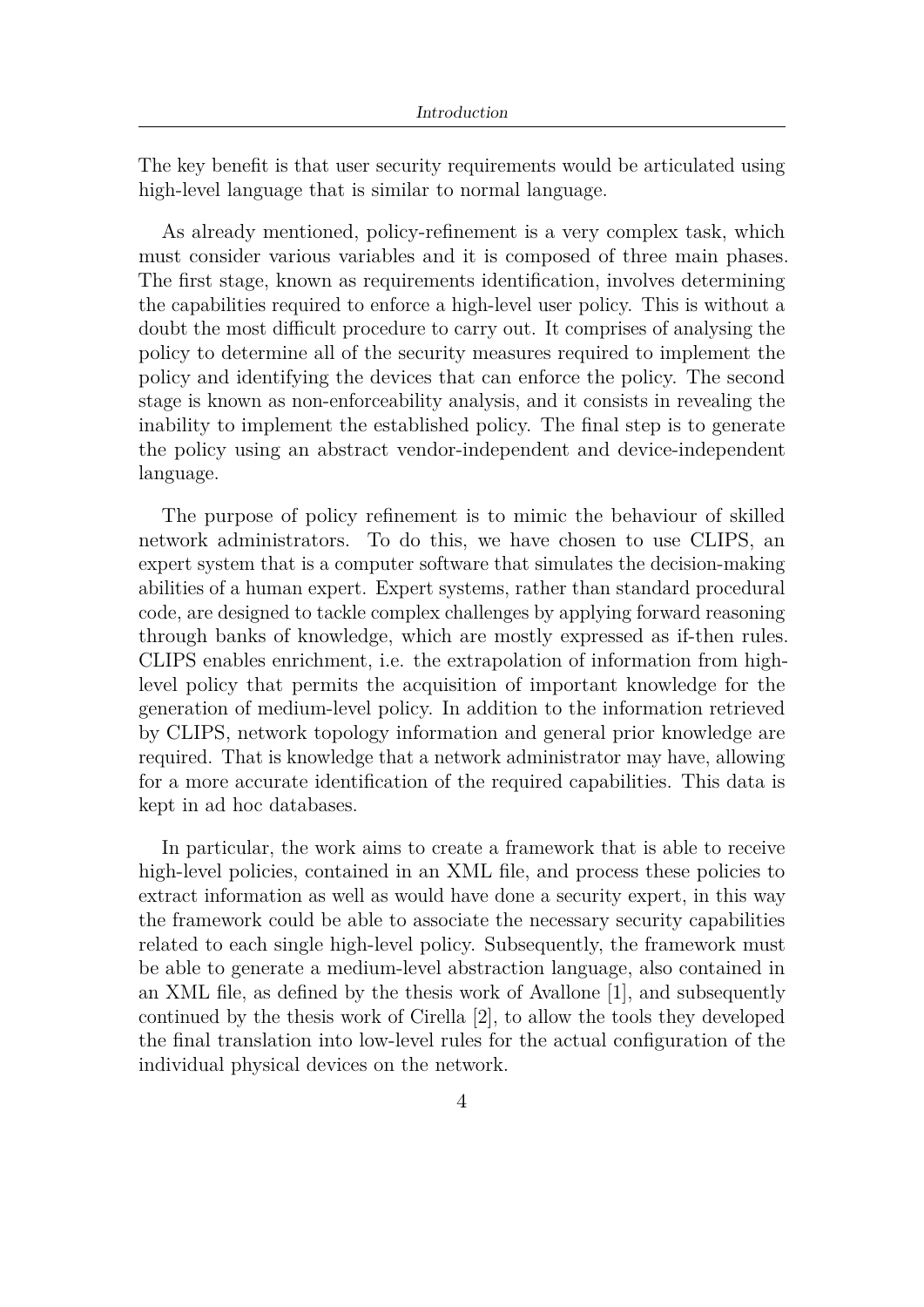The work will be validated by testing filtering and protection policies, it will be noted how the tool is able to generate mid-level policies that are correct and follow the most up-to-date best practices. Furthermore, the proposed solution was integrated into the general framework that allowed the validation of the refinement starting from the high-level policies up to the low-level configuration of the individual network devices.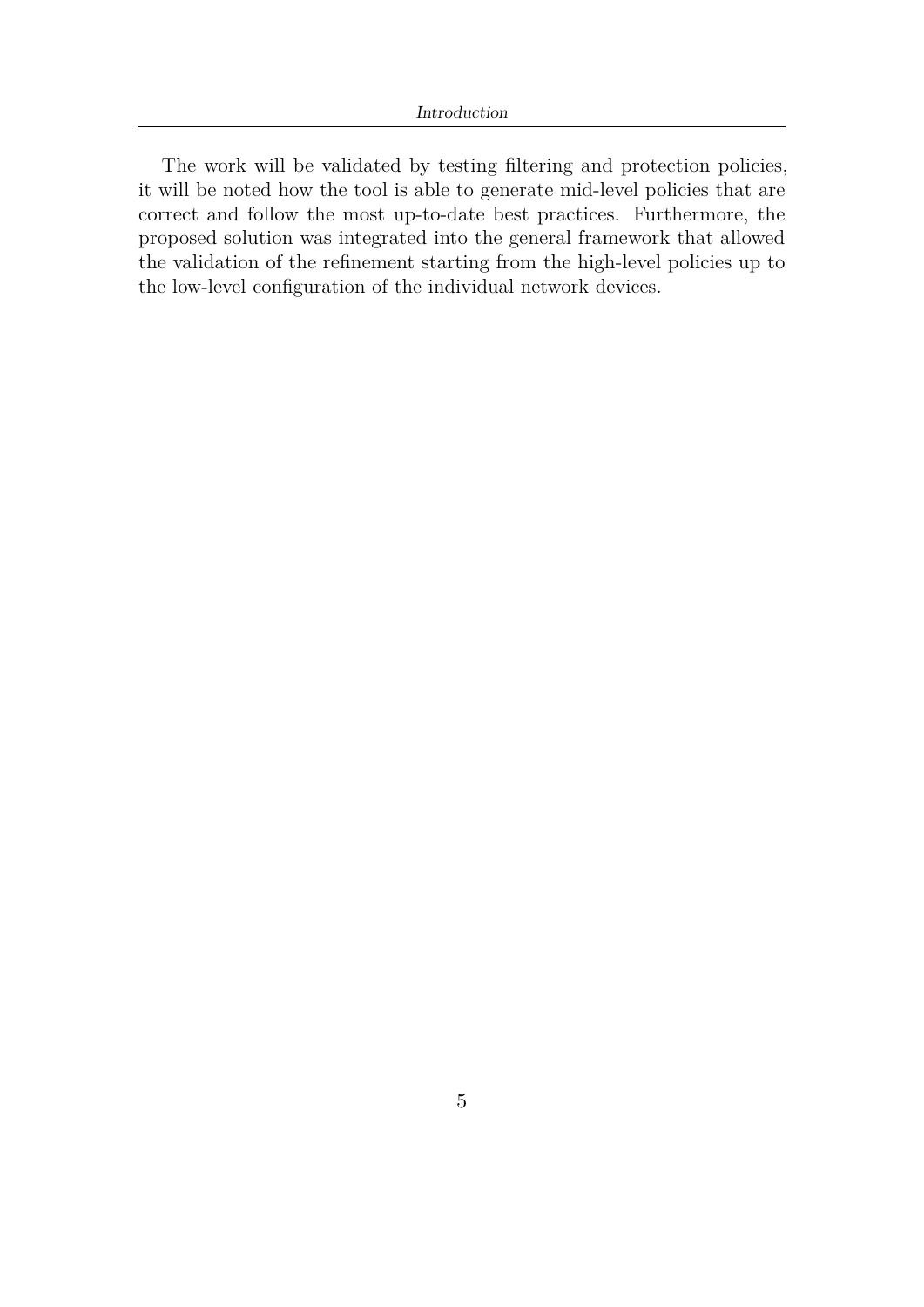## <span id="page-21-0"></span>**Chapter 2**

# **Background**

In this chapter the fundamental languages and basic concepts will be presented.

### <span id="page-21-1"></span>**2.1 UML**

Unified Modelling Language (UML) is a standardized modelling language that consists of an integrated set of diagrams that was created to assist system and software developers in specifying, visualizing, designing, and documenting software system artifacts, as well as business modelling and other non-software systems. UML was approved as a standard by the Object Management Group (OMG) in 1997. Since then, OMG has been in charge of it. In 2005, the International Organization for Standardization (ISO) accepted UML as a standard. UML has been updated throughout time and is examined on a regular basis [\[3\]](#page-107-2).

The UML is a collection of best engineering practices for modelling big and complex systems that have been demonstrated to work. The UML is a critical component of object-oriented software development and the software development process. To express the design of software projects, the UML primarily use graphical notations. The UML aids project teams in communicating, exploring new designs, and validating the software's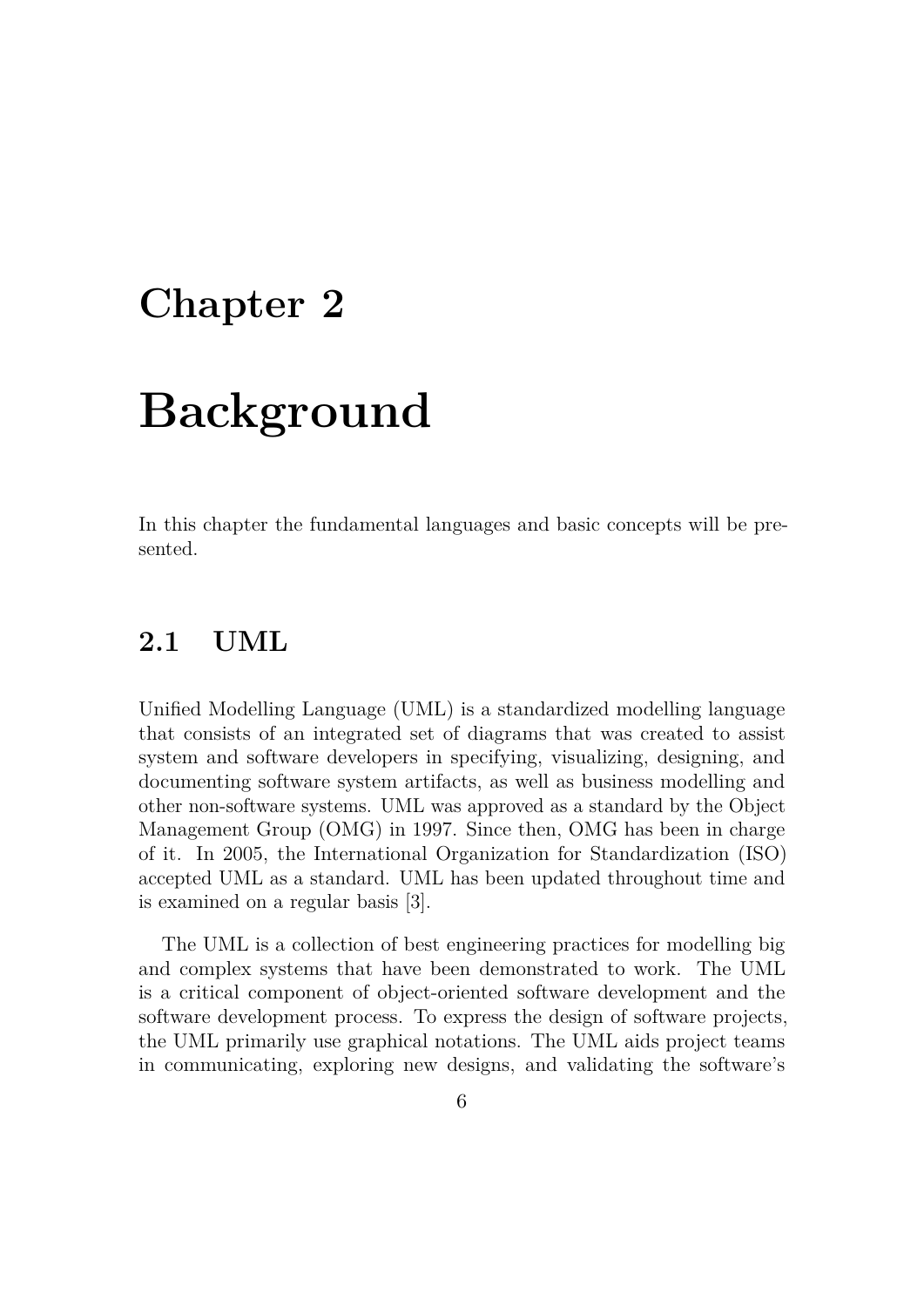architectural design.

UML is linked with object-oriented design and analysis. UML makes the use of elements and forms associations between them to form diagrams. Diagrams in UML can be broadly classified as [\[4\]](#page-107-3):

- 1. Structural Diagrams: capture static aspects or structure of a system [\[4\]](#page-107-3);
- 2. Behaviour Diagrams: capture dynamic aspects or behaviour of the system [\[4\]](#page-107-3).

### <span id="page-22-0"></span>**2.2 Class diagram**

The class diagram is the most extensively used UML diagram. It serves as the foundation for all object-oriented software systems. Class diagrams are used to describe the static structure of a system by displaying the classes, methods, and properties of the system. Class diagrams also assist us in determining the relationships between various classes or objects. A class in most modelling software is made up of three pieces. Name at the top, attributes in the middle and operations or methods at the bottom. Classes are put together to build class diagrams in a complex system with numerous related classes. Different sorts of arrows represent different types of links between classes. In particular, relationships in class diagrams include different types of logical connections. The following are such types of logical connections that are possible in UML:

- Association: it represents a family of links; in fact, it is a broad term that encompasses just about any logical connection or relationship between classes.
- Aggregation: It is a special form of association. It portrays a part-of relationship. It's a binary connection, thus it can't have more than two classes in it. It is also called as "has-a relationship". It indicates the orientation of an object that is enclosed within another object. A child can exist independently of the parent in aggregation.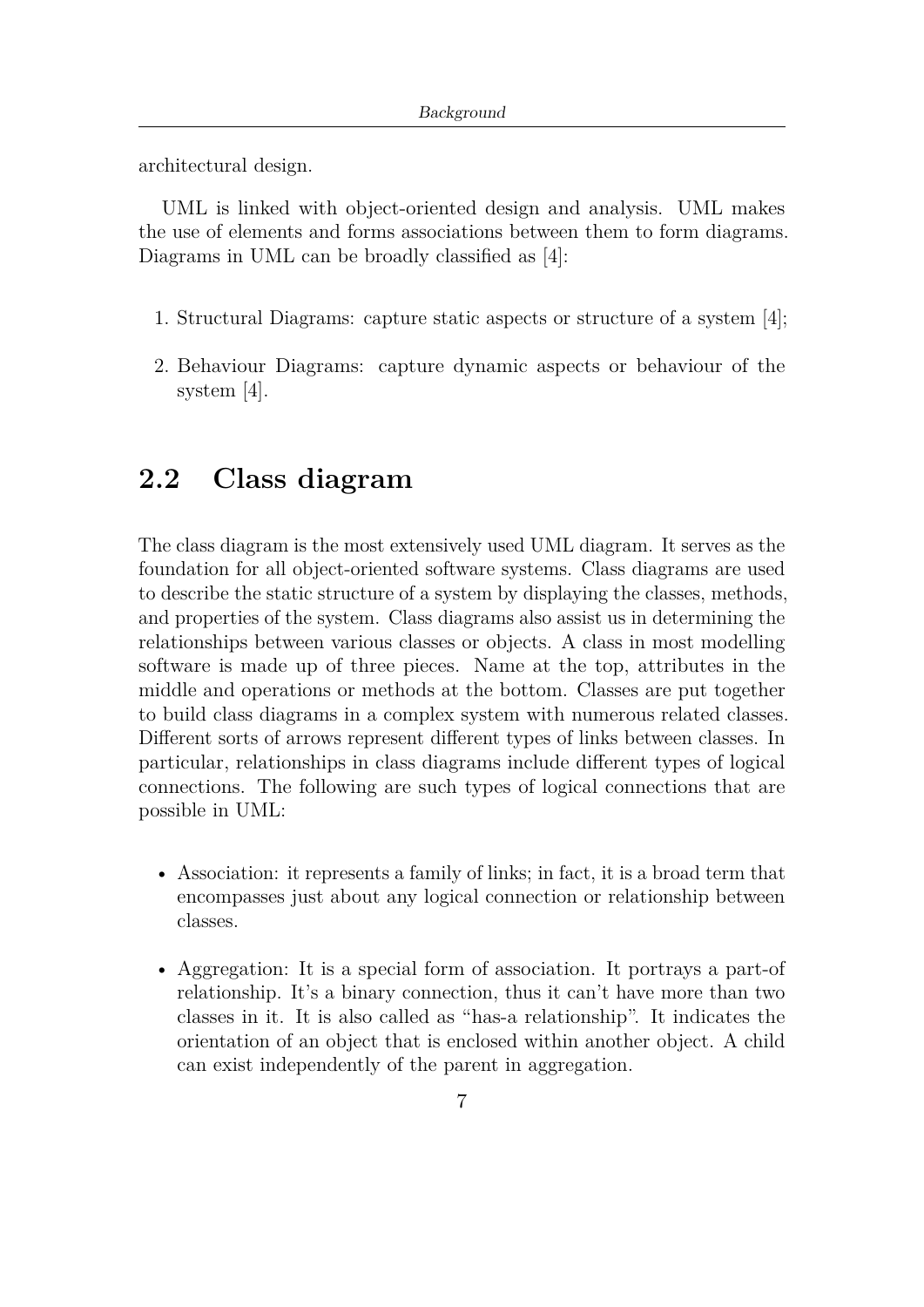- Composition: This relationship is quite similar to the aggregation relationship, with the exception that its primary goal is to emphasize the contained class's reliance on the container class's life cycle. That is, when the container class is destroyed, the enclosed class is destroyed as well. Furthermore, the enclosed class can be included at most in a container and only the container object can create and destroy its parts.
- Generalization: It's a form of connection in which one associated class becomes a child of another by inheriting the parent class's features. To put it another way, the kid class is a subset of the parent class. It connects a generic element to a more specific one.

## <span id="page-23-0"></span>**2.3 XML**

XML (Extensible Markup Language) is a markup language that is similar to HTML but does not have any predefined tags. Instead, you create your own tags that are tailored to your individual requirements. This is an effective method of storing data in a format that can be searched, saved, and shared. Most crucially, because the core structure of XML is standardized, the receiver can still understand the data whenever you share or transmit XML across systems or platforms, whether locally or over the internet, thanks to the standardized XML syntax. The main reasons for the importance of the development of XML is:

- 1. XML languages can be used to develop standards for the interchange of data.
- 2. There are many XML parsers available which will check an XML document for well-formedness and validity.
- 3. The structure of XML lends itself easily to a tree representation showing the derivation tree of the document.

XML allows you to define and control the meaning of the elements contained in a text document, it has some advantages and disadvantages. Let's see first the advantages: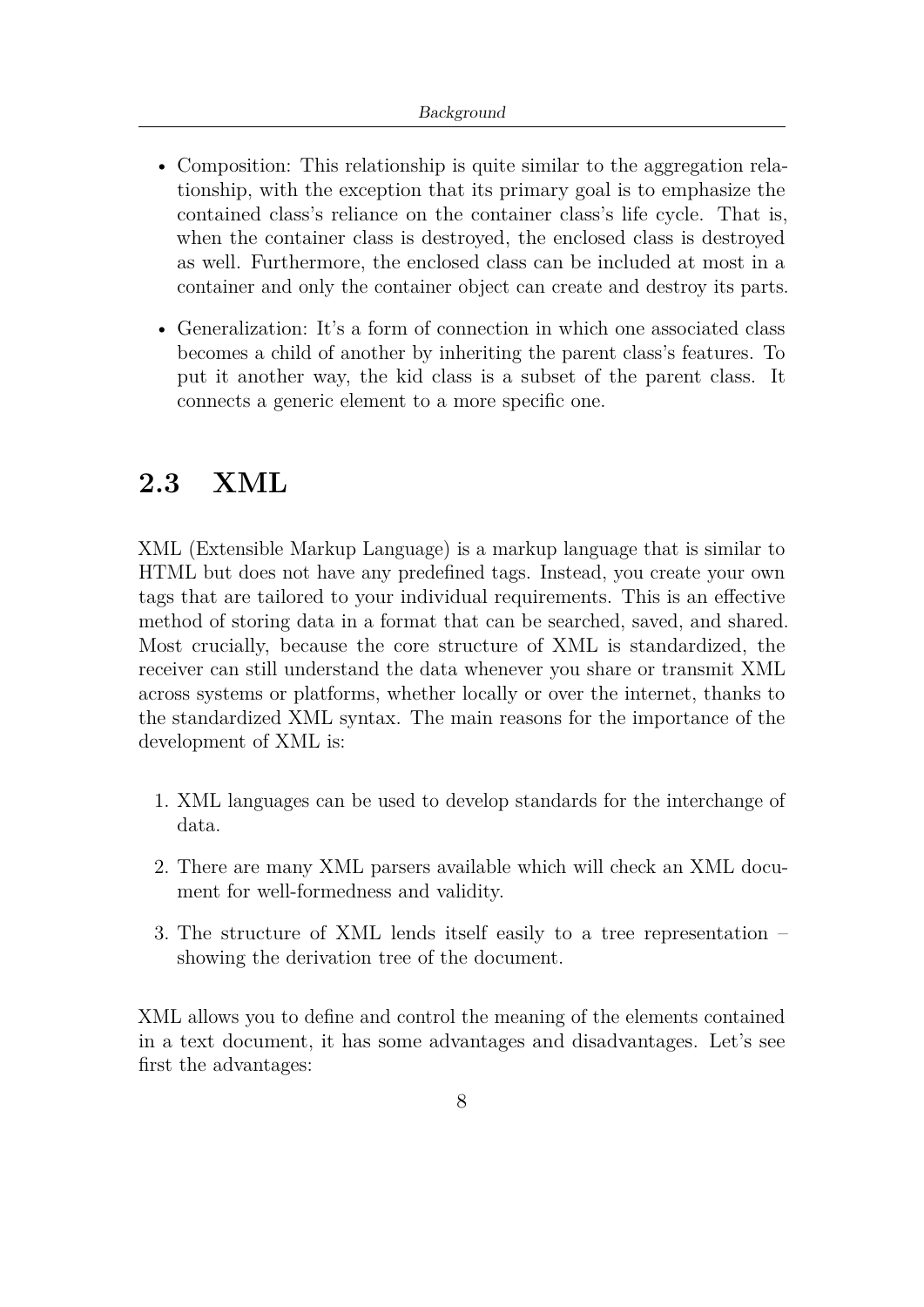- XML is platform independent and programming language independent, therefore it can be used on any system and supports the technology change when that happens. This also simplifies data sharing between various systems, XML doesn't require any conversion.
- Unicode is supported by XML. Unicode is an international encoding standard for use with many languages and scripts, in which each letter, number, or symbol is given a unique numeric value that may be used across platforms and programs. XML may transport any information written in any human language thanks to this property.
- The data stored and transported using XML can be changed at any point of time without affecting the data presentation.
- XML allows validation using DTD and Schema. This validation ensures that the XML document is free from any syntax error.

XML also have some disadvantages:

- XML syntax is verbose and redundant compared to other text-based data transmission formats such as JSON.
- The redundancy in syntax of XML and the fact that it is very verbose, cause higher storage and transportation cost when the volume of data is large.
- XML document is less readable compared to other text-based data transmission formats such as JSON.
- XML doesn't support array.

## <span id="page-24-0"></span>**2.4 XML Schema Definition**

Because the structure of an XML document may vary greatly, there are several methods to communicate the same information. Although this may not be a problem for individuals, it may inhibit appropriate communication between computer systems. As a result, it's a good idea to construct a set of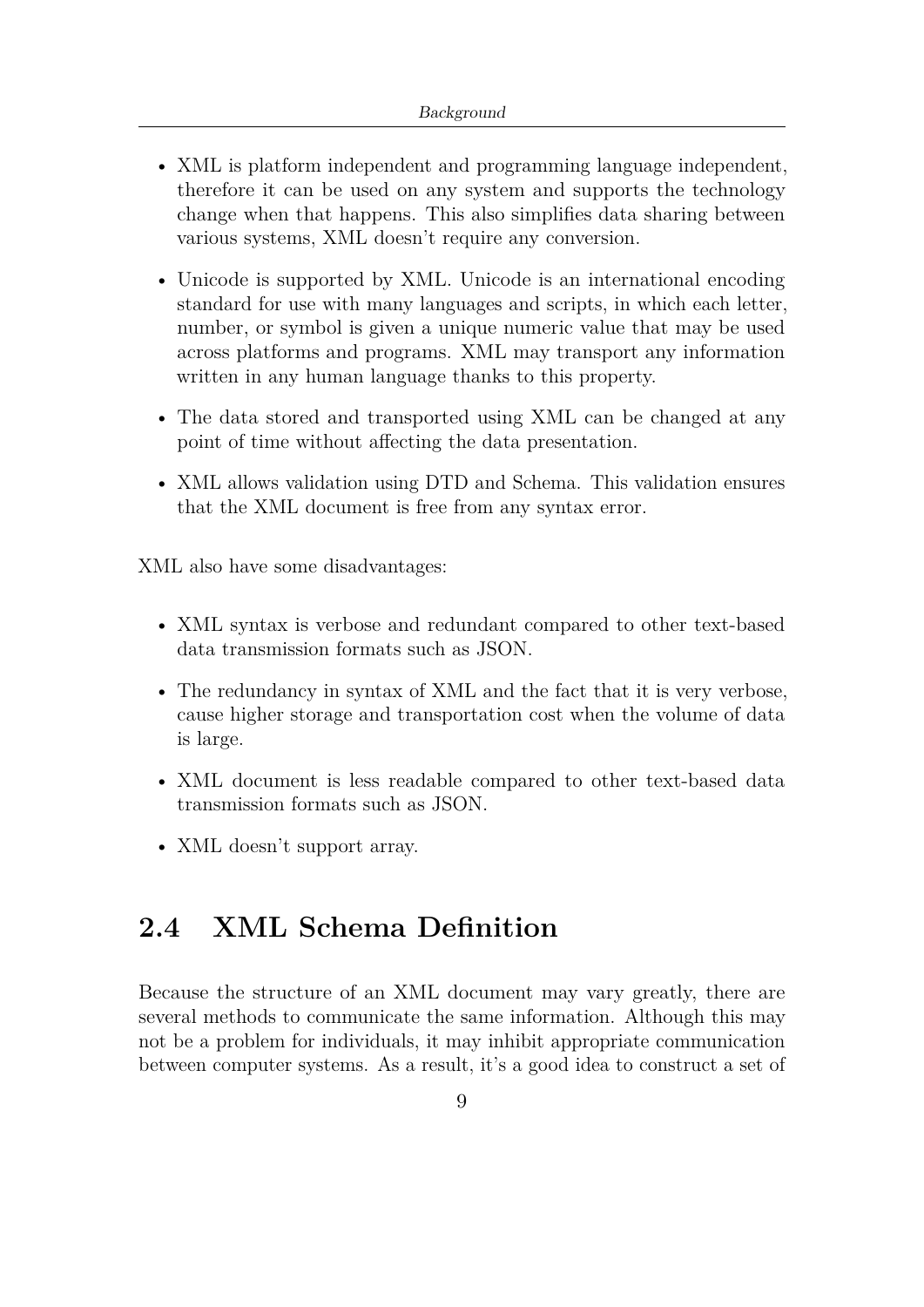document rules that specify which elements and attributes are permitted. In this way, both communication parties are aware of what to expect and may adjust their application logic accordingly.

The first modelling language for expressing the tree structure of XML documents was Document Type Definition (DTD). XML may generate a document markup template using DTDs, allowing the placement of elements and their attributes to be examined and validated. Since 2009, more appropriate ways for creating schema definitions have been developed.

XML Schema Definition (XSD) is the best known and most widespread, it is a World Wide Web Consortium (W3C) recommendation that specifies how to formally describe the elements in an Extensible Markup Language (XML) document [\[5\]](#page-107-4). This description may be used to ensure that each piece of content in a document matches the description of the element it will be placed in, in this way the positioning of elements and their attributes can be checked and validated.

An XML schema's goal is to define and describe a class of XML documents by utilizing schema components to limit and explain the meaning, usage, and relationships of its constituent parts: data types, elements, attributes, and values. An XML schema defines the basic structure of an XML document as well as the restrictions that apply to the entities included inside it.

## <span id="page-25-0"></span>**2.5 Expert System**

Artificial intelligence (AI) is the capacity of a computer or a computercontrolled robot to accomplish activities that would normally be performed by intelligent individuals. The phrase is widely used to refer to a project aimed at creating systems with human-like cognitive abilities, such as the capacity to reason, discern meaning, generalize, and learn from prior experiences.

In the AI field, an expert system is a computer system that simulates the decision-making abilities of a human expert. Expert systems, rather than using traditional procedural code, are supposed to handle complicated issues by reasoning through bodies of knowledge, which are mostly expressed as if–then rules. The first expert systems were developed in the 1970s, and they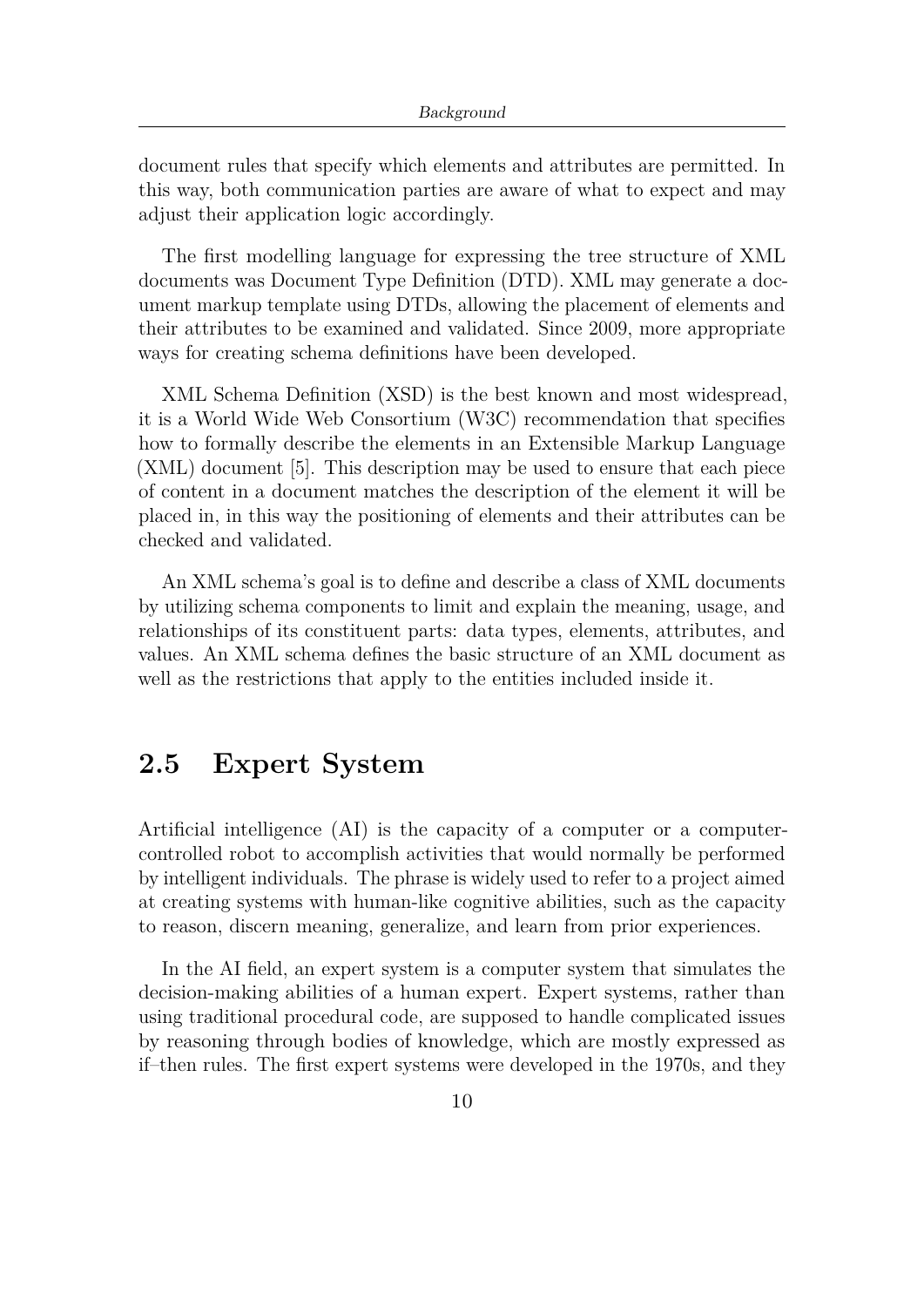became increasingly popular in the 1980s. Expert systems were one of the first kinds of artificial intelligence software to be fully successful and they were the first commercial system to use a knowledge-based architecture on which they are based.

The knowledge base and the inference engine are the two subsystems, and main components, of an expert system.

The knowledge base is a collection of facts and rules about a certain domain. Facts were mostly stated as flat assertions about variables in early expert systems. Rules, on the other hand, are composed of an if portion and a then portion. The first one is a series of patterns which specify the facts (or data) which cause the rules to be applicable. The latter portion is the set of actions to be executed when the rules is applicable. In later expert systems developed with commercial shells, the knowledge base took on more structure and used concepts from object-oriented programming. Classes and subclasses were used to represent the domain, and instances and assertions were substituted with values of object instances. The rules functioned by querying and asserting object values.

The inference engine is an automated reasoning system, its job is to pull relevant data from the knowledge base, analyse it, and come up with a solution that is relevant to the user's problem. To infer new facts, the inference engine uses rules from its knowledge base and applies them to known facts. An inference engine can operate in one of two modes: forward chaining<sup>[1](#page-26-0)</sup> or backward chaining<sup>[2](#page-26-1)</sup>. The distinct methodologies are determined by whether the rule's antecedent (left hand side) or consequent (right hand side) drives the inference engine. In particular, in forward chaining an antecedent fire and asserts the consequent. While backward chaining is a little more complicated, it requires the system looking at alternative outcomes and working backward to check if they are correct.

<span id="page-26-0"></span><sup>1</sup>Forward chaining (or forward reasoning) is one of the two basic techniques of reasoning when implementing an inference engine and is logically defined as the repeated application of *modus ponens*. For expert systems, business rule systems, and production rule systems, forward chaining is a prominent implementation method.

<span id="page-26-1"></span><sup>2</sup>Backward chaining begins with a list of objectives (or a hypothesis) and proceeds backwards from the consequent to the antecedent to check whether any data supports any of these consequents.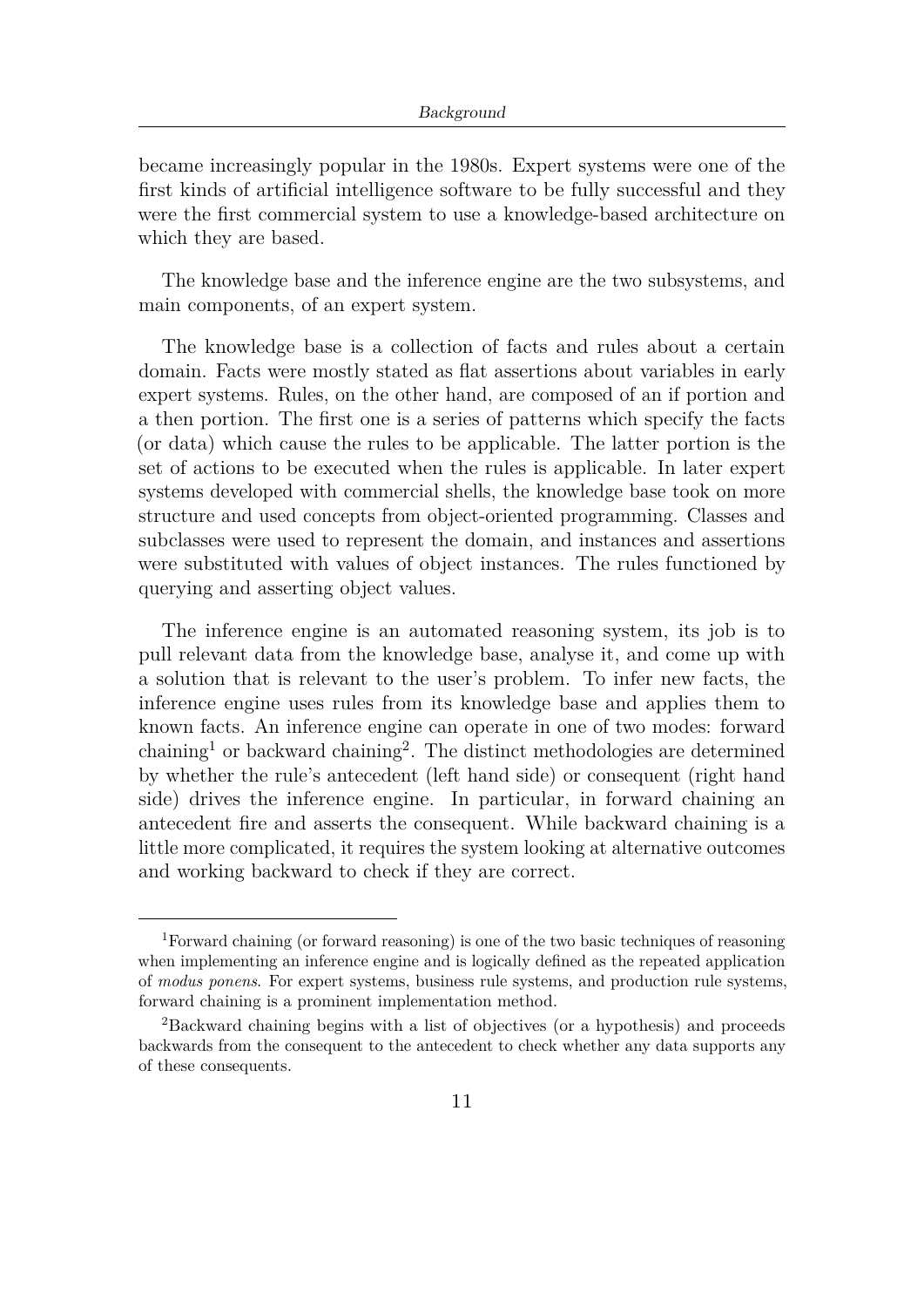In the corporate sector, expert systems have been consistently employed to acquire tactical advantages and foresee market conditions. In this era of globalization, where every business choice is important to success, expert system support is unquestionably necessary and extremely trustworthy for a corporation to flourish.

Expert system has some serious advantages. It can deliver consistent responses for repetitive decisions, processes, and tasks. The findings drawn will remain the same as long as the system's rule base remains the same.It has no human constraints and can work constantly around the clock. Users will be able to utilize it regularly to find solutions. Expert knowledge is a priceless advantage for any business. Unlike humans, who have a hard time adapting to new situations, expert systems are highly adaptable and can quickly satisfy new needs. It may also capture fresh information from an expert and utilize it to solve new issues using inference rules.

Expert system also has some limitations. It lacks the common sense required in certain decision-making because all judgments are based on the system's inference rules. It also can't respond as creatively, and innovatively as human specialists would in odd situations. Domain specialists will not always be able to communicate their logic and reasoning, that will be required during the knowledge engineering process. As a result, codifying our knowledge is a challenging job that might take big effort and a lot of time.

### <span id="page-27-0"></span>**2.6 CLIPS**

CLIPS is a free and open-source software tool for creating expert systems. The name CLIPS is an abbreviation for "C Language Integrated Production System". CLIPS was originally created at NASA-Johnson Space Center in 1985 and continued until the mid-1990s, when the development group's duties shifted away from expert system technology. The original name of the project was "NASA's AI Language" (NAIL) [\[6\]](#page-107-5).

As of 2005, CLIPS was perhaps the most extensively utilized expert system tool. CLIPS is written in C for portability and speed, and its syntax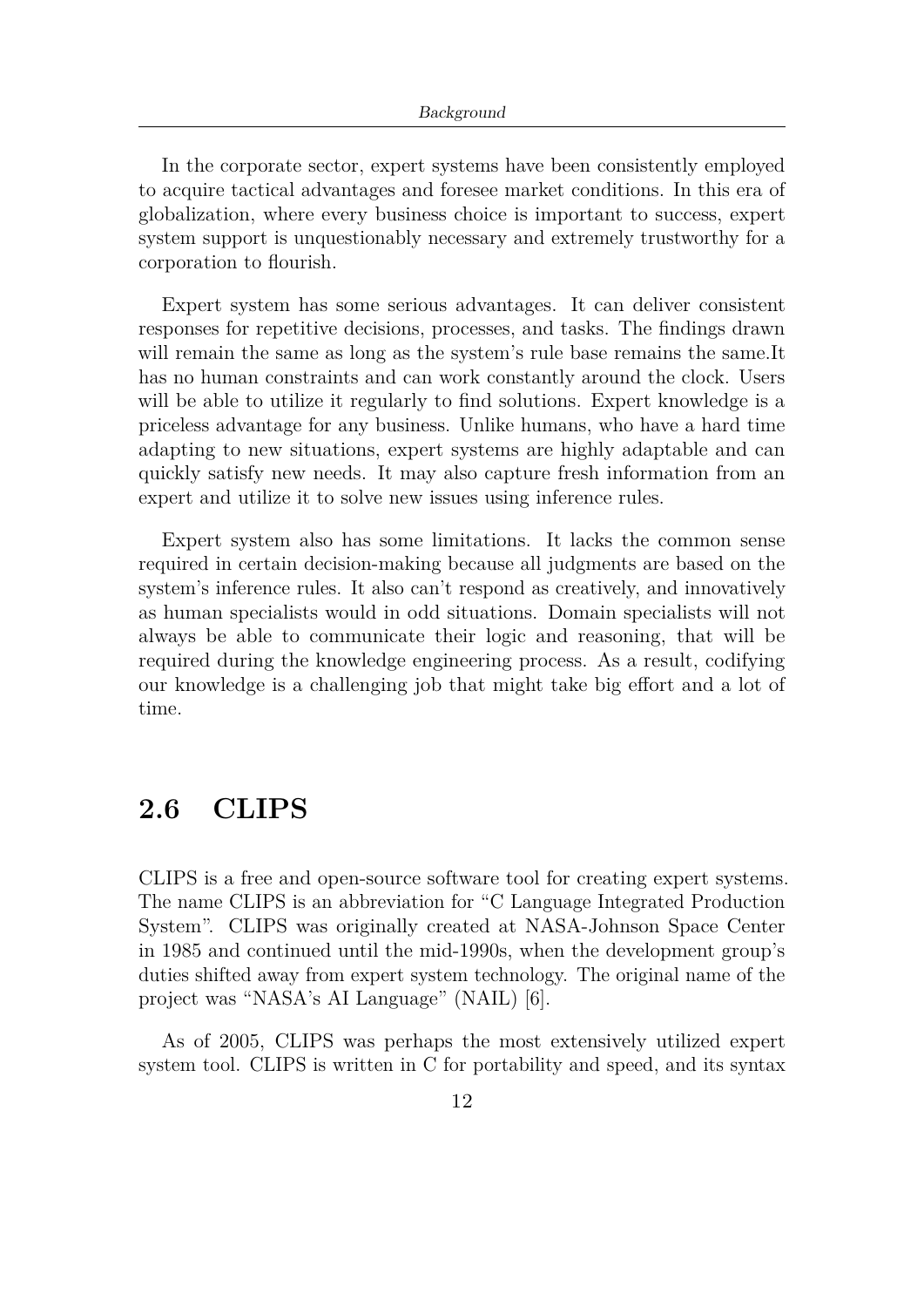is similar to that of the Lisp programming language<sup>[3](#page-28-1)</sup>. At the time of its original development, CLIPS was one of the few tools that was written in C and capable of running on a wide variety of conventional platforms. In fact, CLIPS can be ported to any system which has an ANSI compliant C compiler including personal computers, workstations, minicomputers, Mainframes, and supercomputers [\[7\]](#page-107-6). CLIPS includes an object-oriented programming language for creating expert systems. COOL mixes procedural, object-oriented, and logical (theorem-proving) programming paradigms.

CLIPS, like other expert system languages, make use of rules and facts. As said before, there are two main modes in which an inference engine can operate: forward chaining and backward chaining. CLIPS's inference engine is based on the Rete algorithm [\[8\]](#page-108-0) which is an extremely efficient algorithm for pattern matching, it uses forward chaining; various facts can make a rule applicable and when a rule becomes applicable is then fired. This approach was the first, and originally the only, programming paradigm provided by CLIPS, and it is called rule-based programming.

In this methodology, rules are used to represent heuristics, which specify a set of actions to be performed for a given situation. The inference engine selects applicable rules and executes its actions, the process continues until no applicable rules remain.

#### <span id="page-28-0"></span>**2.6.1 CLIPS Python binding**

Clipspy is a Python CFFI (C Foreign Function Interface) bindings for the 'C' Language Integrated Production System (CLIPS), it is like a "pythonic" thin layer built on top of the CLIPS native C APIs.

The choice to use clipspy is due to various reasons, in particular it allowed me to work with a programming language that I think is easier to understand

<span id="page-28-1"></span><sup>&</sup>lt;sup>3</sup>Lisp (formerly LISP) is a computer language family with a long record and a distinct, totally parenthesized prefix notation. Although Lisp began as a practical mathematical notation for software applications, it rapidly became the preferred programming language for artificial intelligence (AI) research. LISP is an abbreviation for "LISt Processor", linked lists are one of the most important data structures in Lisp, and lists are used extensively in the language's source code.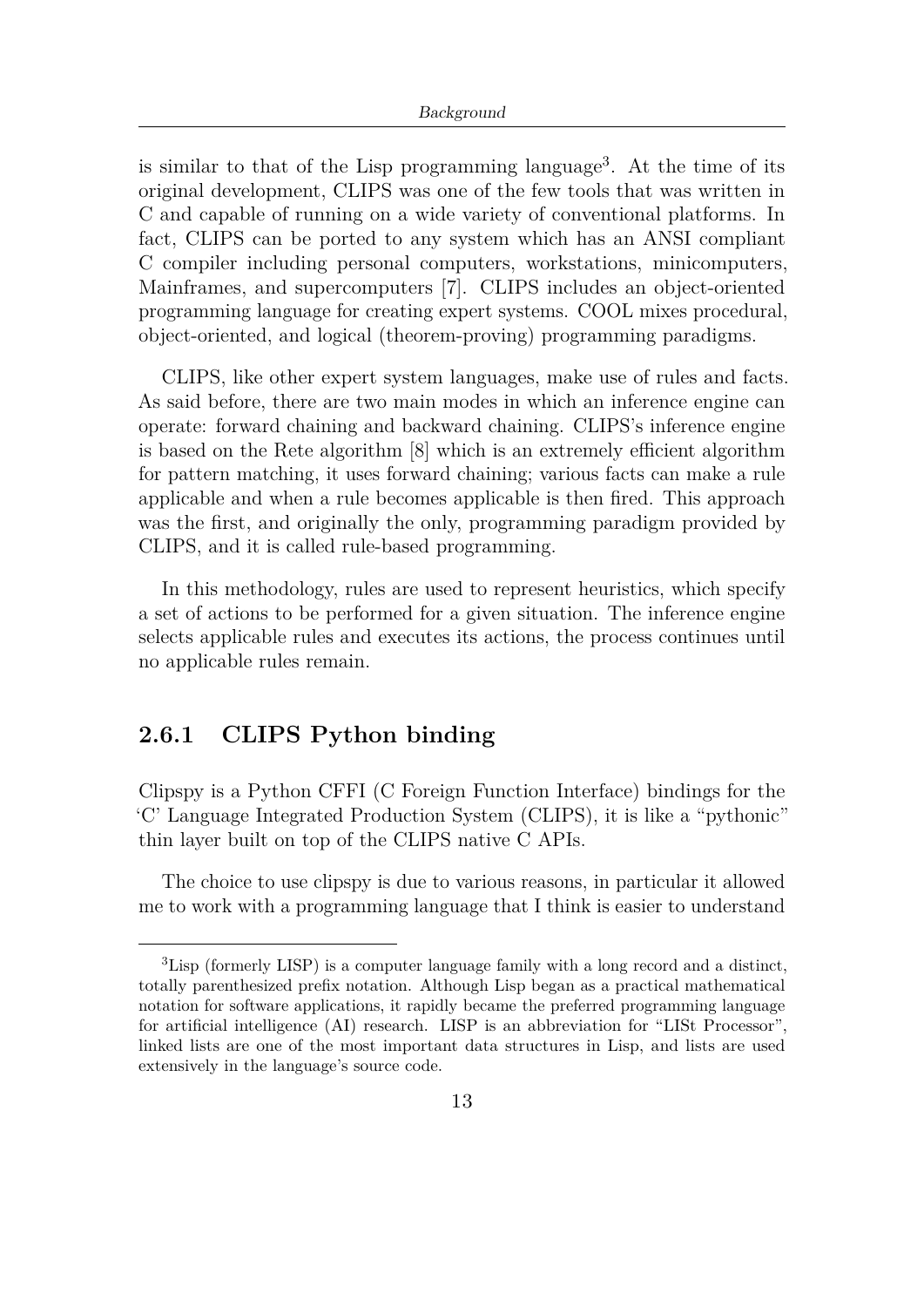and provides numerous advantages such as:

- A simple syntax, both to read and to write;
- Easier implementation of data structures thanks to built-in functions;
- Vast Libraries Support;
- Simple error debugging.

### <span id="page-29-0"></span>**2.7 Flask web server**

Flask is a micro-framework in Python which is used for web development. Given its small size and its excellent capabilities, Flask is a great tool for creating your own websites in a dynamic and interactive way.

The term "micro" does not imply that your whole web application must fit inside a single Python file (though it most definitely can), nor does it imply that Flask is limited in capabilities. The term "micro-framework" refers to Flask's goal of keeping the core basic but adaptable. In this way it is possible to use Flask without constraints, such as on the selection of a database but these additions are possible through extensions that give the user full freedom.

Flask is part of the Pallets Projects (previously Pocoo) and is based on numerous others:

• *Werkzeug*: it is a full-featured WSGI web application library. It began as a basic collection of several utilities for WSGI applications and has now evolved into one of the most sophisticated WSGI utility libraries. Werkzeug is capable of creating software objects for request, response, and utility functions. It supports Python 2.7 and 3.5 and beyond and may be used to construct a customizable software framework on top of it. There are no dependencies enforced by Werkzeug. It is the developer's responsibility to select a template engine, database adapter, and even how to handle requests.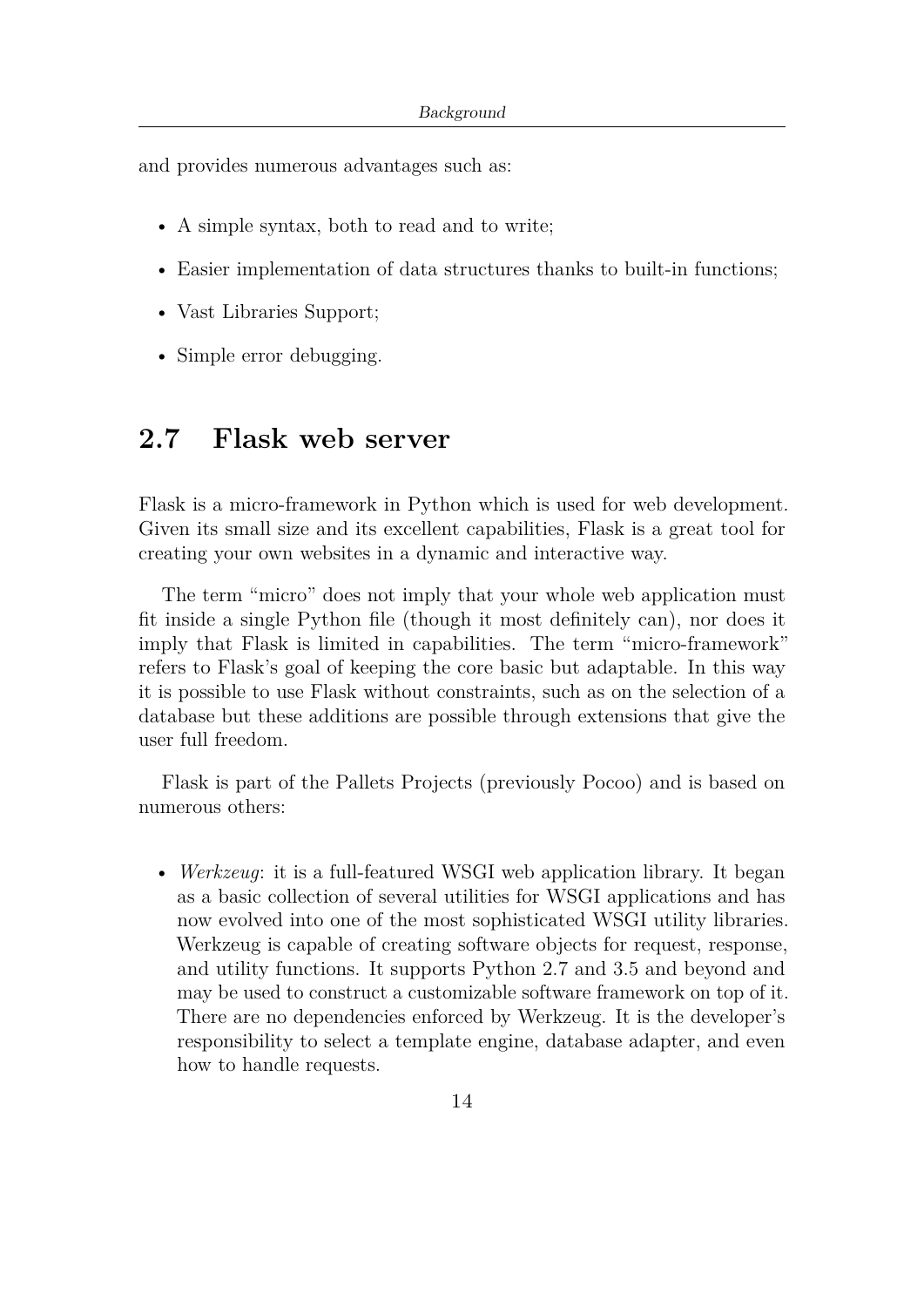- *Jinja*: it is a templating engine that is quick, expressive, and extensible. The template has special placeholders that allow you to write code that is comparable to Python syntax. It manages templates in a sandbox, similar to the Django web framework.
- *MarkupSafe*: it defines a text object that escapes characters so that it can be used safely in HTML and XML. Ones with particular meanings are replaced to seem like the original characters. This prevents injection attacks and allows untrusted user input to be presented on a website safely.
- *ItsDangerous*: it is a BSD-licensed safe data serialisation package for the Python programming language. It is used to store a Flask application's session in a cookie while preventing users from tampering with the session contents.

### <span id="page-30-0"></span>**2.8 NSF-Catalogue**

The NSF-Catalogue was developed by Cirella [\[2\]](#page-107-1) during his thesis work, the BaseX REST API Web Server feature provides a BaseX-based XML Database. The BaseX web server lacks a graphical user interface and must be accessed via curl or the Python requests library.

The web server is used to give the user functionality to check in advance which NSFs are available, which NSFs share *Security Capabilities*, and which NSFs can implement which *Rule Instances*. The NSF Catalogue database achieves the purpose of allowing users to compare different NSFs and check NSF inner details in terms of which *Security Capabilities* they provide. The NSF-Catalogue supports various queries [\[2\]](#page-107-1):

- *Two NSFs comparison*: query that receives two NSF names and checks if their Security Capability Sets are: contained each other, equivalent, or their intersection is empty.
- *Find NSF based on rules*: query that receives the path of a Rule Instance file and returns the NSF that is able to implement the policies stated within the above file.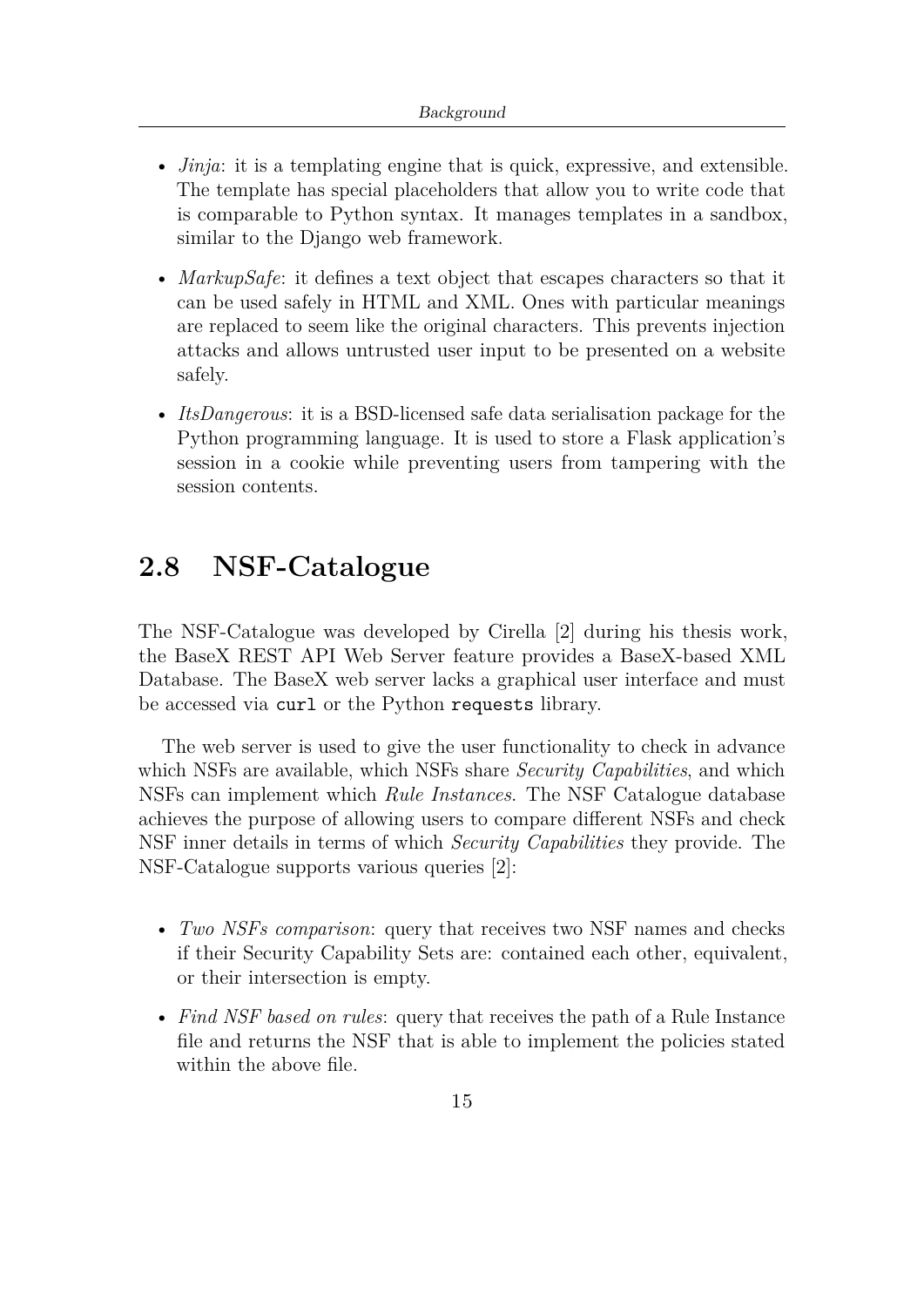- *Find NSFs based on Security Capabilities*: query that receives a set of Security Capabilities and returns which NSFs provide those items.
- *Find all the Security Capabilities*: query that returns the list of all the available Security Capabilities arranged by type.

In the context of the thesis in question, as we will see later, will be used only the query *Find NSF based on Security Capabilities* that, given a set of security capabilities, returns the NSFs that support them.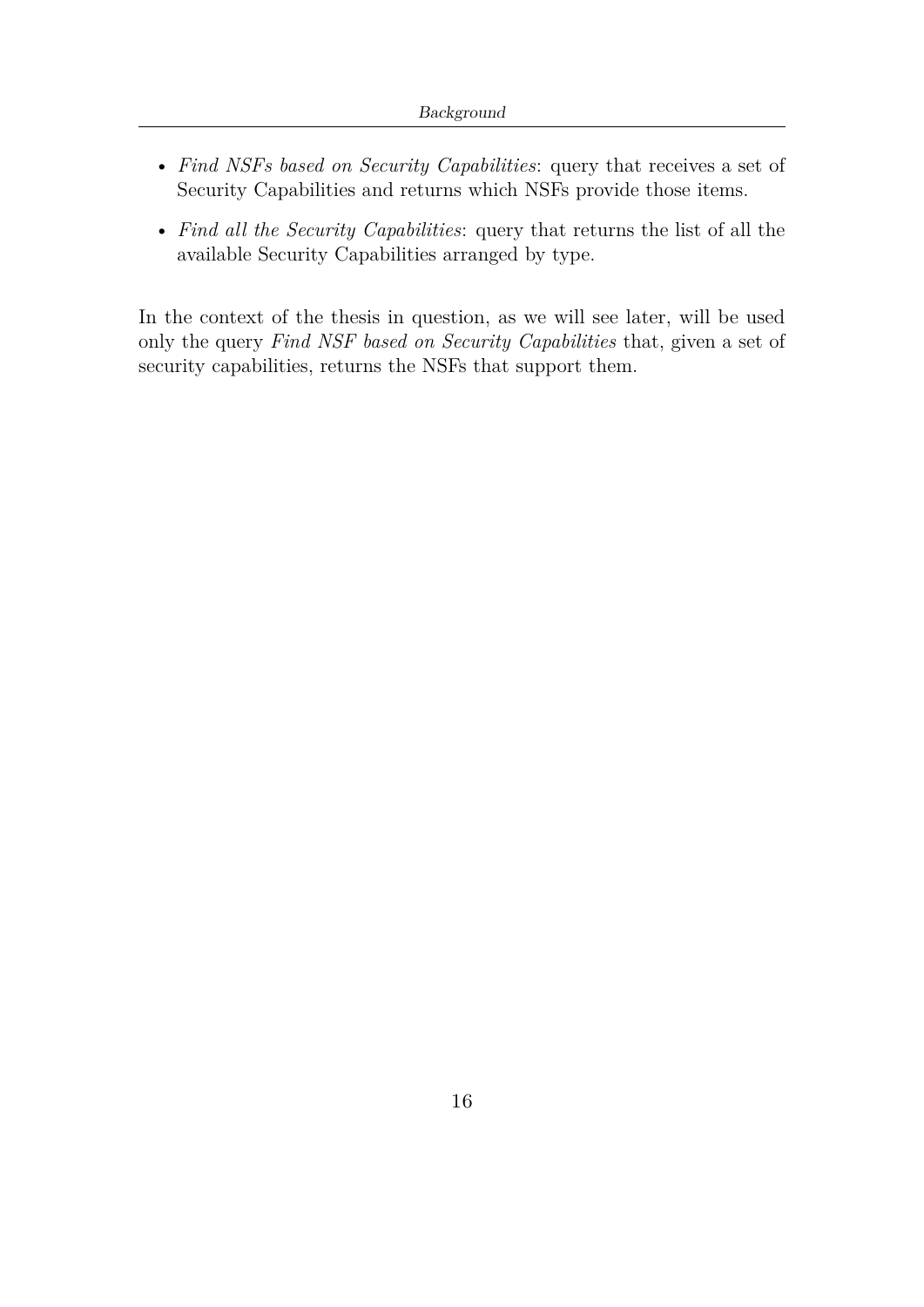## <span id="page-32-0"></span>**Chapter 3**

## **State of the art**

In this chapter some works and technologies that have been fundamental for the thesis in question will be presented.

## <span id="page-32-1"></span>**3.1 Network Function Virtualization**

In recent years virtualization has gained popularity in many different IT areas such as: cloud computing, server consolidation and information security. In fact, nowadays most IT environments are over 80% virtualized.

Network Function Virtualization (NFV) is the replacement of network appliance hardware with virtual machines, this is a way to virtualize network services and allow service providers to run their network on standard servers instead of proprietary ones. It exploits the benefits deriving from the virtualization, changing the way in which the network is conceived. NFV defines a virtualized infrastructure for network functions so, in this way, is possible to reach the main objective: decoupling software from hardware. These functions are called virtual network functions (VNFs), thanks to NFV there is no need to have dedicated hardware for each network service (such as routers, firewalls, and load balancers) and both scalability and agility are improved because service providers can deliver new, or change existing, network services and applications on-demand, this is possible because the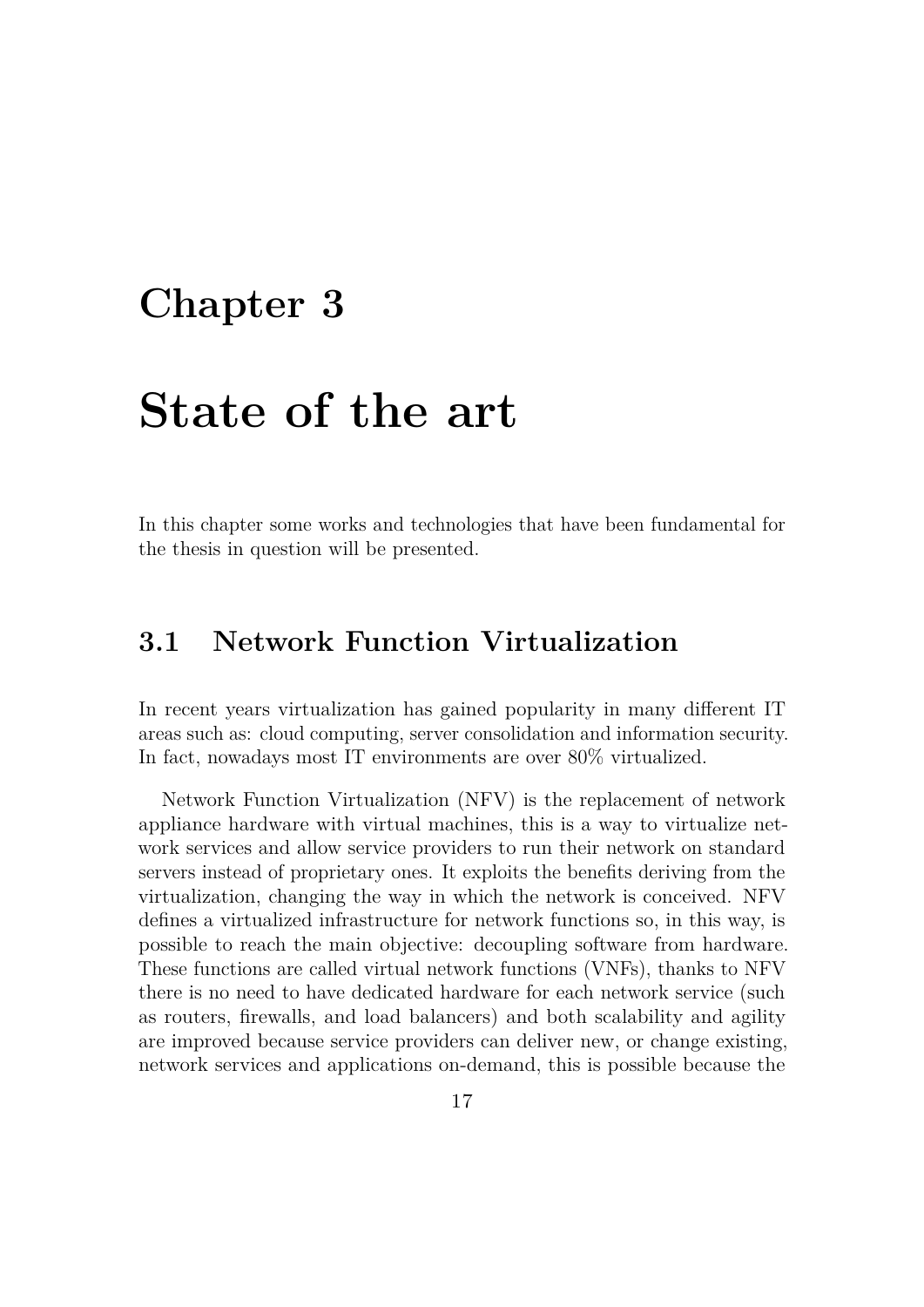network runs on virtual machines that are easily provisioned and managed. This approach enables the instantiation of as many network function instances as possible on whichever physical device is available at the time, resulting in high service agility without the need to purchase and setup additional physical equipment. Software and hardware development may be done concurrently and separately. This also allows for distinct tasks to be assigned to different hardware and software components. In this way, operational costs, response time and administration tasks are reduced. The fact that multiple functions can be executed on a single server implies that less physical hardware is required, which allows for resource consolidation that results in physical space, power, and overall cost reductions.

## <span id="page-33-0"></span>**3.2 Software-Defined Network**

Emerging mega-trends in Information and Communication Technologies (ICT) are creating new difficulties to the future Internet, that requires pervasive accessibility, high bandwidth, and dynamic management. Recently, Software-Defined Networking (SDN) has been confirmed as one of the most potential future Internet solutions.

The Open Networking Foundation (ONF) [\[9\]](#page-108-1) is a non-profit organization committed to the development, standardization, and commercialization of software-defined networking. The ONF has offered the clearest and widely accepted definition of SDN, which is as follows:

*Software-Defined Networking (SDN) is a new network architecture that decouples network control from forwarding and is directly programmable [\[10\]](#page-108-2).*

According to this definition, SDN is identified by two features: separating the control plane from the data plane and offering programmability<sup>[1](#page-33-1)</sup> for network application development. As a result, SDN is ready to deliver more efficient configuration, improved performance, and more flexibility to support

<span id="page-33-1"></span><sup>&</sup>lt;sup>1</sup>The capacity of hardware and software to change; to receive a new set of instructions that alter its behaviour is referred to as programmability. It relates to program logic (business rules) in general, but it also applies to creating the user interface, which includes menus, buttons, and dialogues.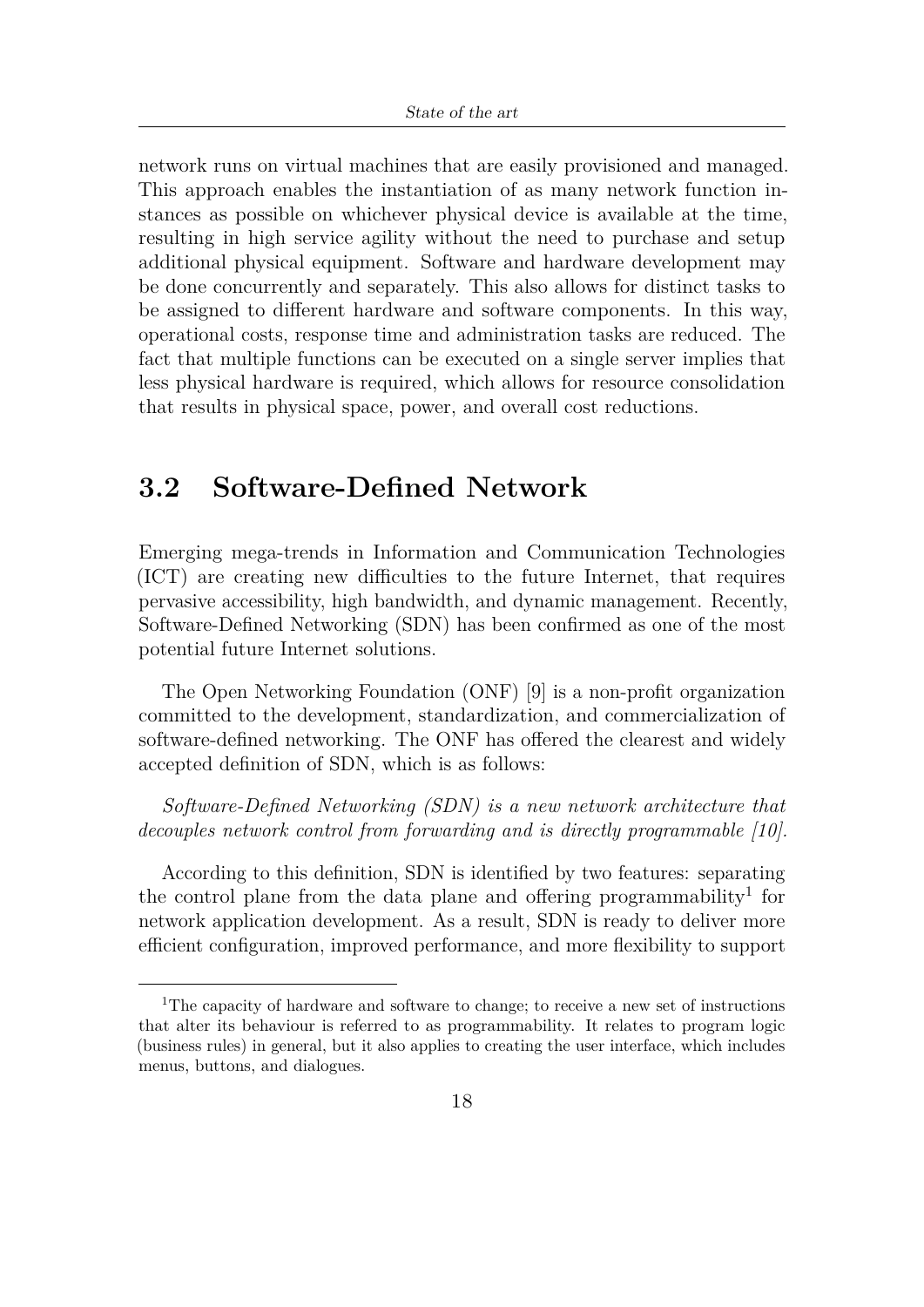novel network designs.

Conventional methods focused on the manual setup of proprietary devices, on the other hand, are time-consuming and error-prone, and they do not fully leverage the capabilities of physical network infrastructure. Traditional network architecture is static, in fact, protocols are usually defined individually, each solving a particular problem and without the benefits of a basic abstraction. This creates complexity, which is one of the main limitations of today's networks. For example, to add or move devices, IT administrators have to access multiple switches, routers, firewalls, and web authentication portals. They also have to update ACLs, VLANs, Quality of Service (QoS), and other protocol-based mechanisms with a device-level management tool. In addition, you need to consider your network topology, vendor switch model, and software version. Due to this complexity, IT administrators seek to minimize the risk of service interruptions by interpreting today's networks in a relatively static way.

The static structure of networks contrasts sharply with the dynamic nature of today's server environment, where server virtualization has significantly increased the number of hosts requiring network access and fundamentally changed assumptions about host physical location. Before virtualization, programs were housed on a single server and only communicated with a few clients. Applications are now deployed over numerous virtual machines (VMs), which interchange traffic flows. As VMs relocate in order to optimize and rebalance server workloads, the physical endpoints of current flows change over time. Furthermore, as the needs of the data center increase, so must the network. However, with the addition of hundreds or thousands of network devices that must be configured and managed, the network becomes significantly more complicated and difficult to handle.

SDN design isolates the underlying infrastructure from the applications that utilize it by separating the network control and data planes, allowing the network to become as programmable and controllable at scale as the computer infrastructure that it increasingly resembles. An SDN strategy facilitates network virtualization, allowing IT professionals to manage their servers, applications, storage, and networks using a standardized strategy and toolset. SDN adoption, whether in a carrier environment or a corporate data center or campus, may increase network management, scalability, and agility.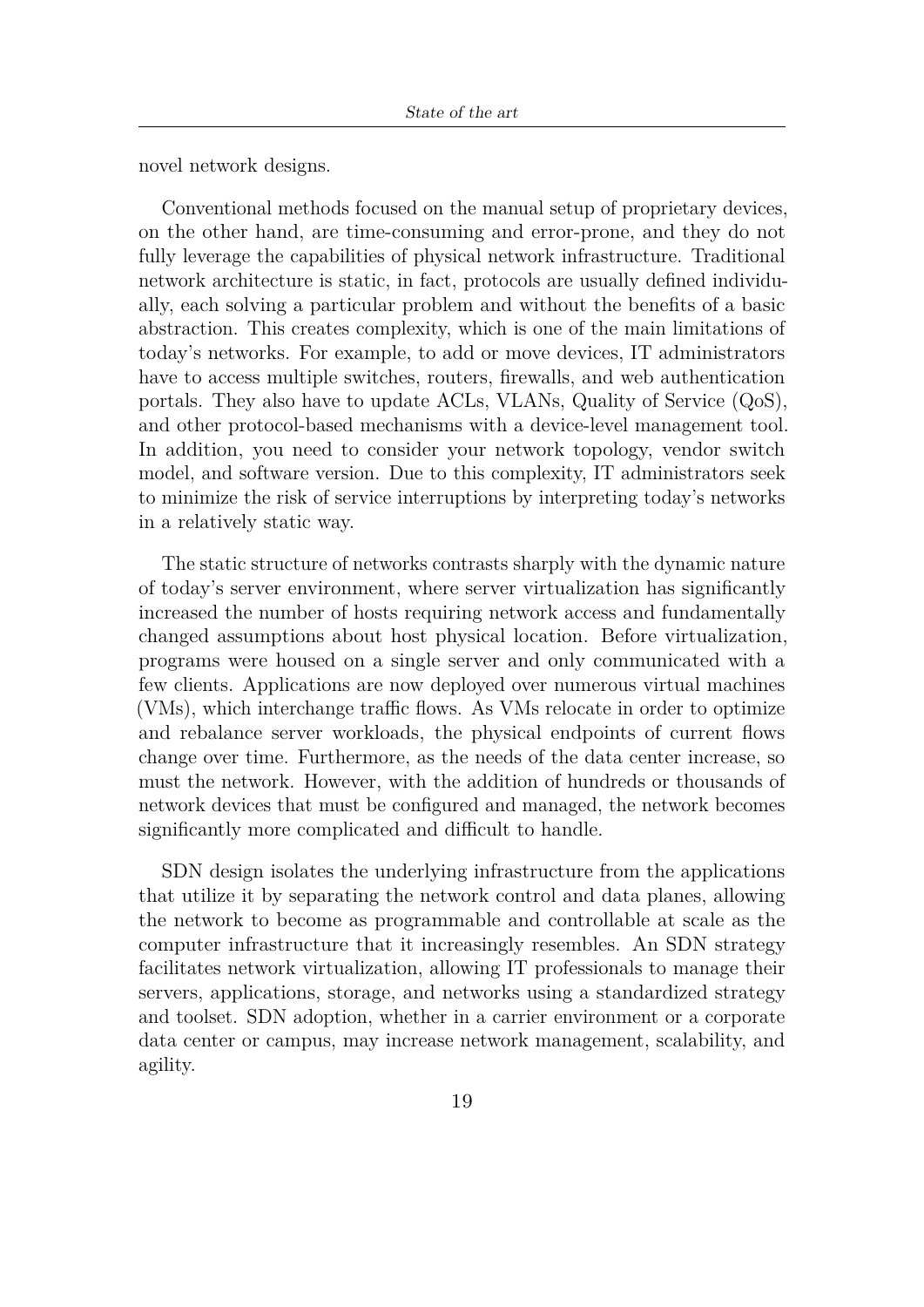The future of networking will depend more and more on software, which will speed up the pace of network innovation in the same way that it has in computing and storage. SDN has the potential to turn today's static networks into flexible, programmable platforms with the intelligence to dynamically assign resources, the scalability to support massive data centers, and the virtualization required to support dynamic, highly automated, and secure cloud environments. With its numerous benefits and astounding industry momentum, SDN is on its path to becoming the new network standard [\[9\]](#page-108-1).

## <span id="page-35-0"></span>**3.3 Network Security Function**

Network Security Function (NSF) is a term defined by the Interface to Network Security Functions (I2NSF) working group as "Software that provides a series of security-related services".

NSFs are defined as functions that enable the execution of some of the most critical security features, such as integrity, confidentiality, and asset availability. Furthermore, NSFs may monitor network traffic and interfere if malicious activity is identified. NSFs are produced and used in a wide range of settings. Users may use network security services enforced by NSFs hosted by one or more providers, which might be their own organization, service providers, or a mix of the two. Similarly, service providers may provide network security services to their clients that are enforced by several security products, functions from many vendors, or open-source technologies. Physical and/or virtualized infrastructure may be used to deliver NSFs. Without common interfaces to regulate and monitor the behaviour of NSFs, it has become nearly difficult for security service providers to automate service offerings that use numerous vendors' security functions. Obviously, NSFs from various suppliers offer a variety of functionality and interfaces. NSFs can also be put in several locations within a network and serve in a variety of ways. Security providers can utilize a variety of NSFs from various suppliers to ensure a wide range of security features.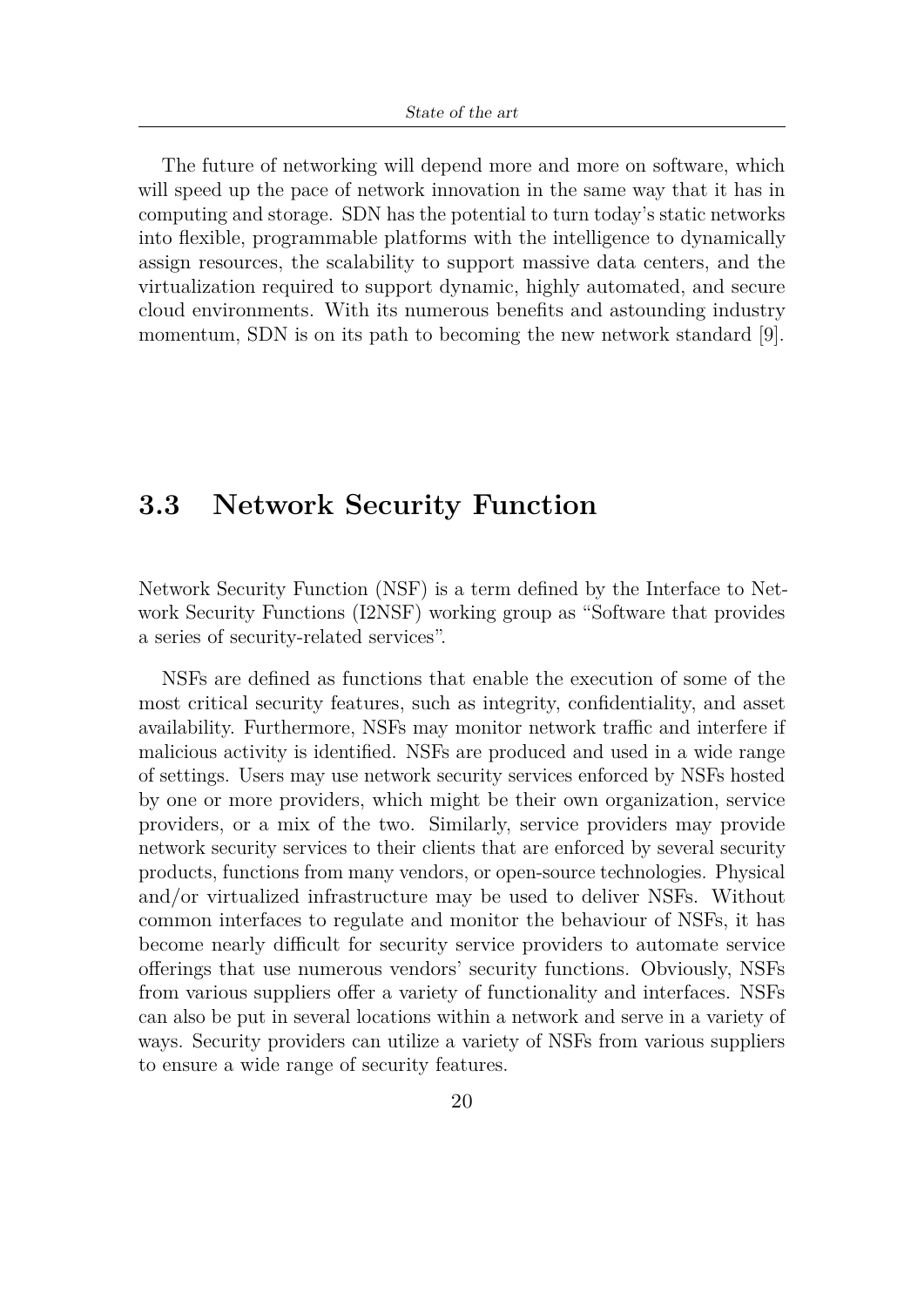## **3.4 Policy-based management**

The management of the network infrastructure, and in general of distributed systems, is a task usually complex and difficult to manage. In an era of increasing technical complexity, it is becoming difficult to find qualified personnel able to keep up with the times, and therefore capable of managing the new and ever-changing features that are introduced in the various servers, routers, and switches at ever-increasing rates. In software-defined networks, policy-based network management provides a means by which the administration process can be simplified and largely automated. In fact, policies are technology-independent rules designed to improve the hard-coded functionality of managed devices by introducing interpreted logic that can be dynamically changed without changing the underlying implementation. This allows for a certain degree of programmability without the need to interrupt the operation of either the managed system or of the management system itself [\[11\]](#page-108-0) [\[12\]](#page-108-1).

The first steps towards this new management model were made by the Internet Engineering Task Force (IETF) in collaboration with the Distributed Management Task Force (DMTF), who proposed a policy framework that laid the foundations for all future projects. Simplification and automation are the key aspects of this framework which is an excellent example for studying the basic mechanisms of all policy-based management systems. The framework in question, shown in Figure [3.1,](#page-37-0) is characterized by four elements:

- Policy management tool: It is used by the administrator, or a common user, to define the policies to be enforced within the network;
- Policy repository: It is used to store the policies generated by the management tool;
- Policy Enforcement Point (PEP): It is a device that can apply and execute the different policies by using the policy decision point;
- Policy Decision Point (PDP): It is an intermediary to communicate with the repository, it is responsible for interpreting the policies stored in the repository and communicating them to the PEP.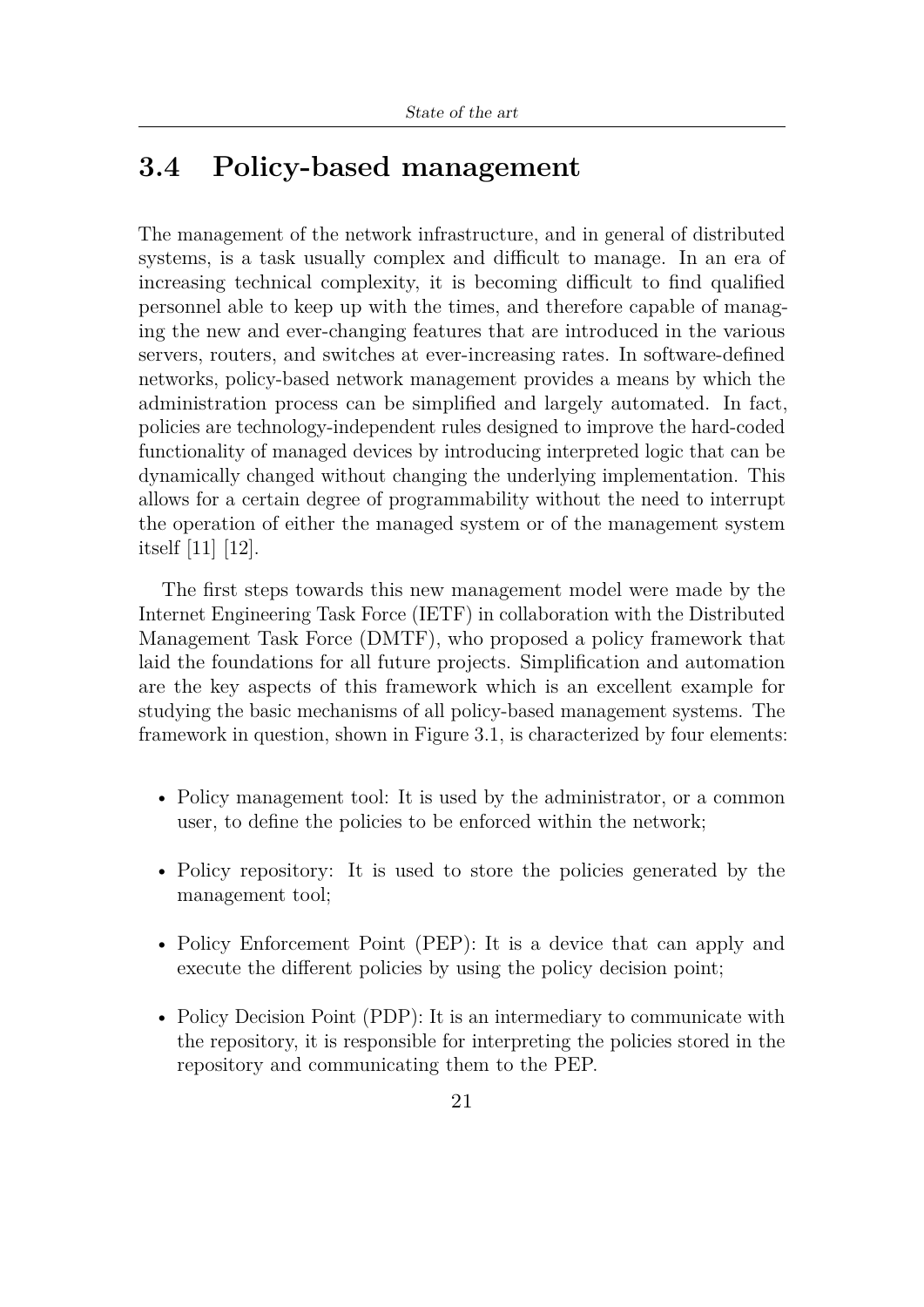<span id="page-37-0"></span>

**Figure 3.1:** The IETF/DMTF policy framework

To fully understand the advantages of this approach, we must focus on the policy management tool and on how it manages, by exploiting the definition of policies, to simplify the provision and configuration of the various devices on the network. Two central aspects that allow this are: *centralization* and *high-level of abstraction*.

*Centralization* refers to the ability to provide configurations for all devices in one place (policy management tool), instead of having to configure each individual device. This solves two big problems of the old approach: firstly, it allows, as already said, to avoid the configuration of single devices which not only takes more time but can be more complex due to the different platforms and management interfaces of the devices themselves. Secondly, it allows a more uniform configuration of the devices and allows to have the same security policies and the same level of protection on all devices on the network, avoiding problems of non-uniform protection.

*High-level of abstraction* refers to the ability to provide policies written in a high-level language that is easier to understand for both business managers and simple users and this simplifies the work of administrators who can focus on other aspects.

A policy management tool, as mentioned previously, must support the concepts of high-level policies and technology-level policies. In particular, it must provide a translation mechanism and must ensure the transition from high-level to low-level policies. A generic policy management tool can be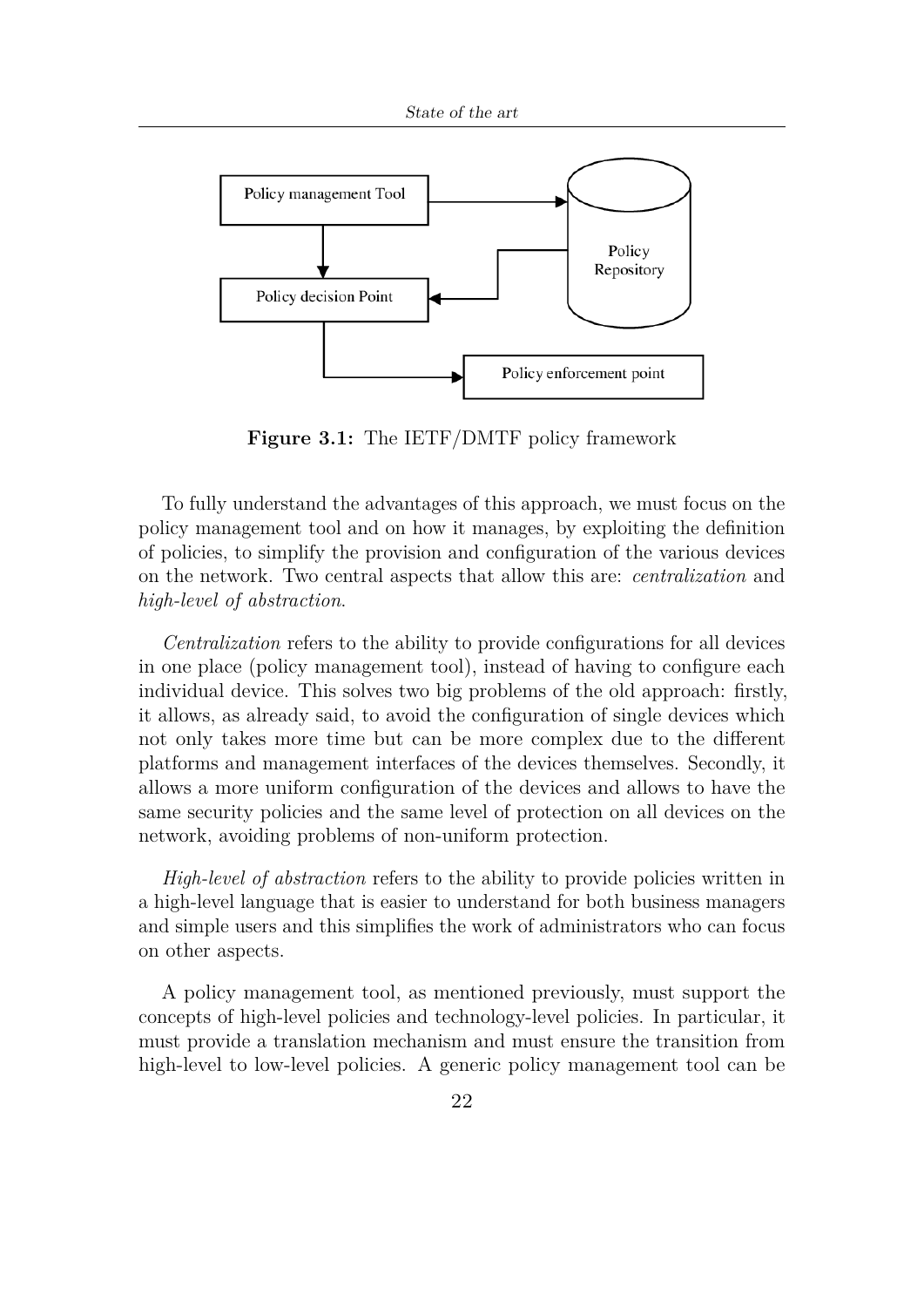constructed out of four basic components, as shown in Figure [3.2.](#page-38-0)

<span id="page-38-0"></span>

**Figure 3.2:** Generic policy management tool

The user interface is the means by which administrators or simple users can enter the high-level policies they want to implement. The interface can be done in various ways: simple command line, graphical tools or just the definition of the policies in a file. The resource discovery component establishes the network's topology, as well as the users and applications that are active on the network. The capabilities and topology of the network must be known in order to produce the configuration for the various devices in the network.

The policy transformation logic is responsible for checking that the highlevel policies are consistent, correct and above all feasible with the existing capacity and topology of the network. It also deals with the translation of high-level to low-level policies.

The policy distributor takes care of low-level policies being configured on network devices, which can mean writing them to a central repository if supported or configuring single devices individually.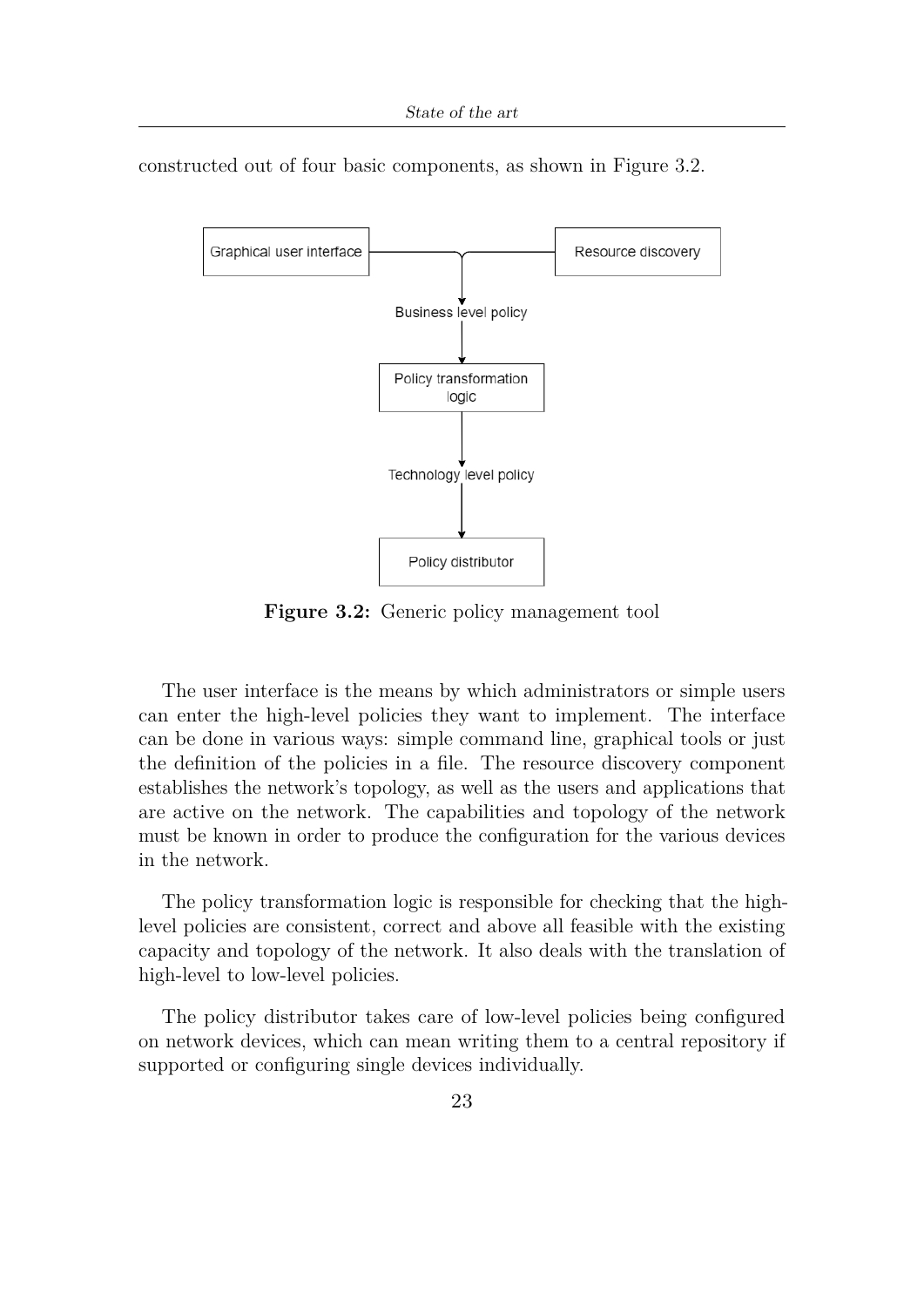## **3.5 Interface to Network Security Functions I2NSF**

Interface to Network Security Function (I2NSF) is a working group whose purpose is to make security network functions easier to deploy in SDN and NFV scenarios by standardizing the interface that allows the setting of such NSFs, even if they come from different manufacturers or employ different underlying technologies. As a result, network administrators may utilize common interfaces to regulate which rules are applied by which NSF and how each NSF must handle packets.

I2NSF attempted to develop a framework in which a Security Controller will be able to accept security policies from the service provider client, distribute such policies to the available NSFs, and monitor them.

Note that an NSF is defined, as said before, as software that provides a set of security-related services, such as:

- Detecting unwanted activity;
- Blocking or mitigating the effect of such unwanted activity in order to fulfil service requirements;
- Supporting communication stream integrity and confidentiality.

I2NSF will define interfaces at two functional levels for network security control and monitoring. The I2NSF Capability Layer describes how to govern and monitor NSFs at the functional implementation level. The I2NSF Service Layer defines how clients' security policies can be expressed to a security controller by standardizing a set of interfaces through which a security controller can invoke, operate, and monitor NSFs. The controller applies policies based on the different capabilities given by the I2NSF Capability Layer. The I2NSF Service Layer also enables the client to monitor their own rules.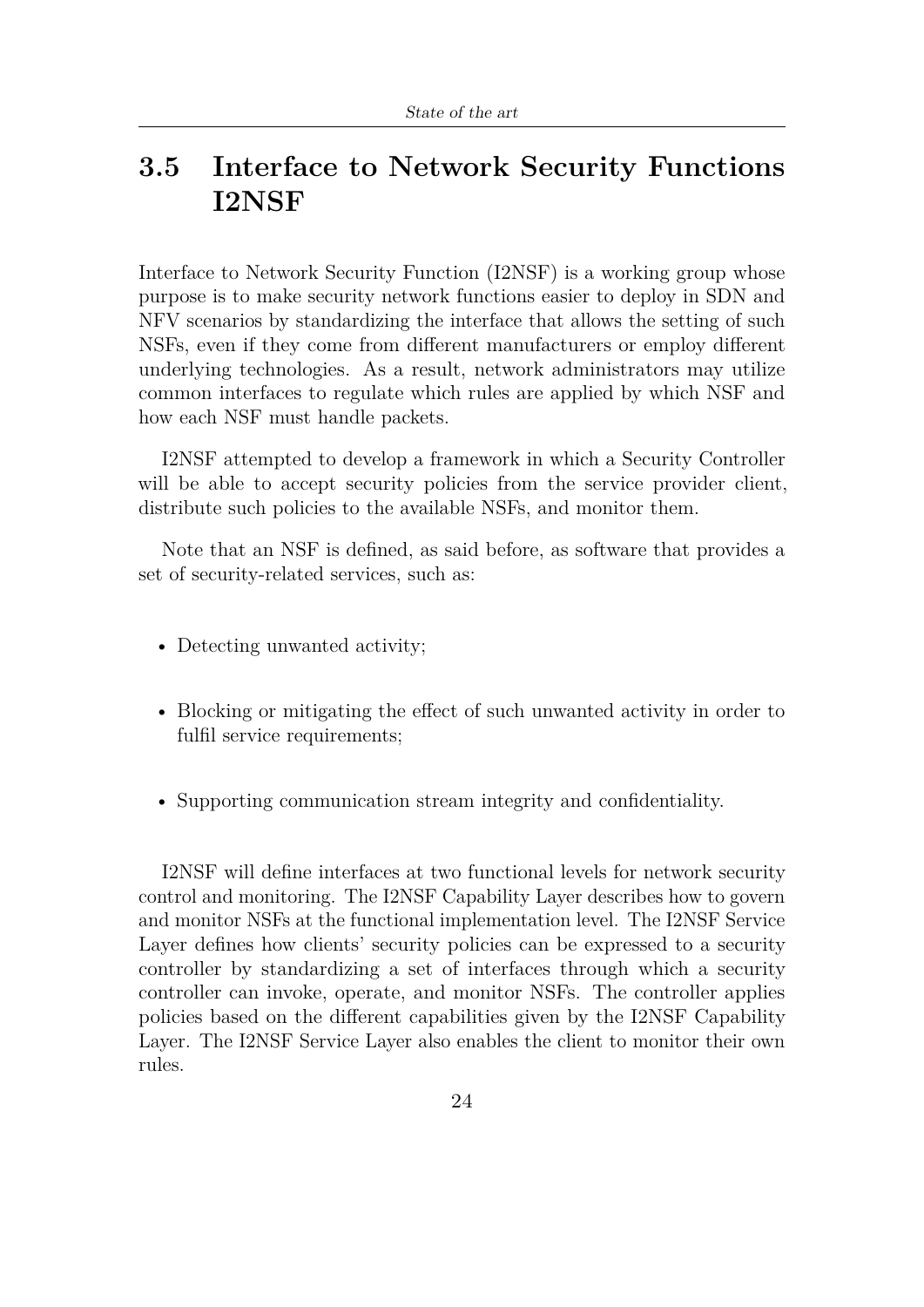### **3.5.1 I2NSF Problem definition**

The increasing complexity and difficulty of maintaining a secure infrastructure, complying with regulatory requirements, and controlling costs are encouraging companies to use network security functions hosted by service providers. The hosted security solution is particularly appealing to small and medium-sized enterprises (SMEs) that lack security personnel to constantly monitor networks, acquire new skills, and provide quick mitigations to ever-increasing sets of vulnerabilities. But, as said before, because there are no standard interfaces to control and monitor the behaviour of NSFs, it is extremely difficult for providers of security services to automate service offerings that utilize different security functions from multiple vendors [\[13\]](#page-108-2).

Security service providers can be either inside or external to the organization. For example, an internal IT security group within a big organization might serve as the enterprise's security service provider. An organization, on the other hand, might outsource all security services to an outside security service provider. Any two parties can form a "Customer-Provider" connection. The actors may be from distinct organizations or from different divisions within the same organization.

In such cases, contractual agreements may be necessary to explicitly establish the customer's security needs and the provider's commitments to meet those requirements. Such agreements may include information on protection levels, escalation procedures, alert reporting, and so on. Currently, there is no standard system in place to record such criteria. The activity of the I2NSF aims to solve these issues and obstacles [\[13\]](#page-108-2).

NSFs come in a number of different forms. Various vendors' NSFs may have different features and interfaces. NSFs can be installed in many places within a network and may play diverse roles. Given the variety of security functions, the settings in which they might be employed, and the ongoing growth of these functions, standardizing all elements of security functions is difficult and unlikely to be practicable.

Fortunately, not all aspects must be standardized. For example, from the standpoint of the I2NSF, there is no requirement to standardize how each firewall's filtering is generated or applied. Some filtering capabilities in a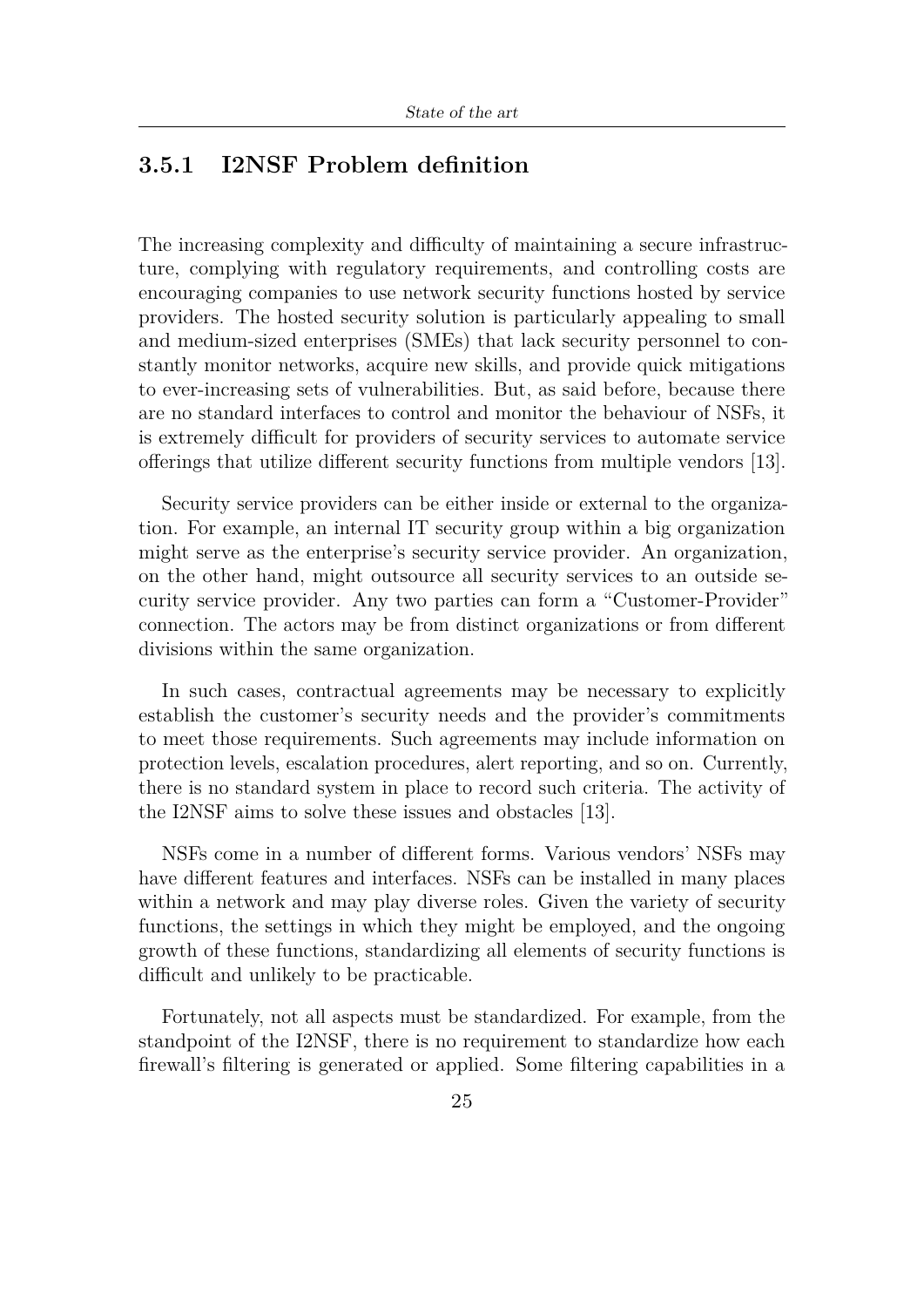given vendor's product may be unique to the vendor's product, therefore standardizing these features is not required. A standardized interface is required to regulate and monitor the rule sets used by NSFs to treat packets flowing through these NSFs. Thus, standardizing interfaces will act as an enabler for standardizing existing security functions.

The I2NSF framework must also address the challenges facing customers. When customers utilize hosted security services, a collection of security functions deployed in multiple domains may enforce their security standards. Furthermore, customers may lack the security knowledge required to define adequately explicit expectations or security rules. They may also desire to express guidelines for security management, for example they may want to decide which critical communications to maintain during critical events, or to report network attacks and manage network connectivity.

Customers can use NSFs from several service providers. Customers must indicate to service providers their security requirements, rules, and expectations. In turn, service providers must translate this customer information into customer security rules and related setup procedures for their network's set of security functions. The service provider confronts several obstacles in the absence of a standardized interface that gives a precise technical characterization. First of all, the service provider must process the customer's input without a consistent interface, in fact, there could be extremely disparate interfaces and configuration models for security devices and security policies. Because of that, new innovative security products face a significant barrier to access to the market

There is also the problem of lack of immediate feedback, in fact customers may additionally demand a way for simply updating/modifying their security requirements with instant effect in the underlying NSFs affected. Customers also want to know which policies are actually being implemented, how much bandwidth is covered by those rules, and gather other information so that they may do better security analyses and risk assessments. I2NSF wishes to create simple solutions for customers to get this vital information [\[13\]](#page-108-2).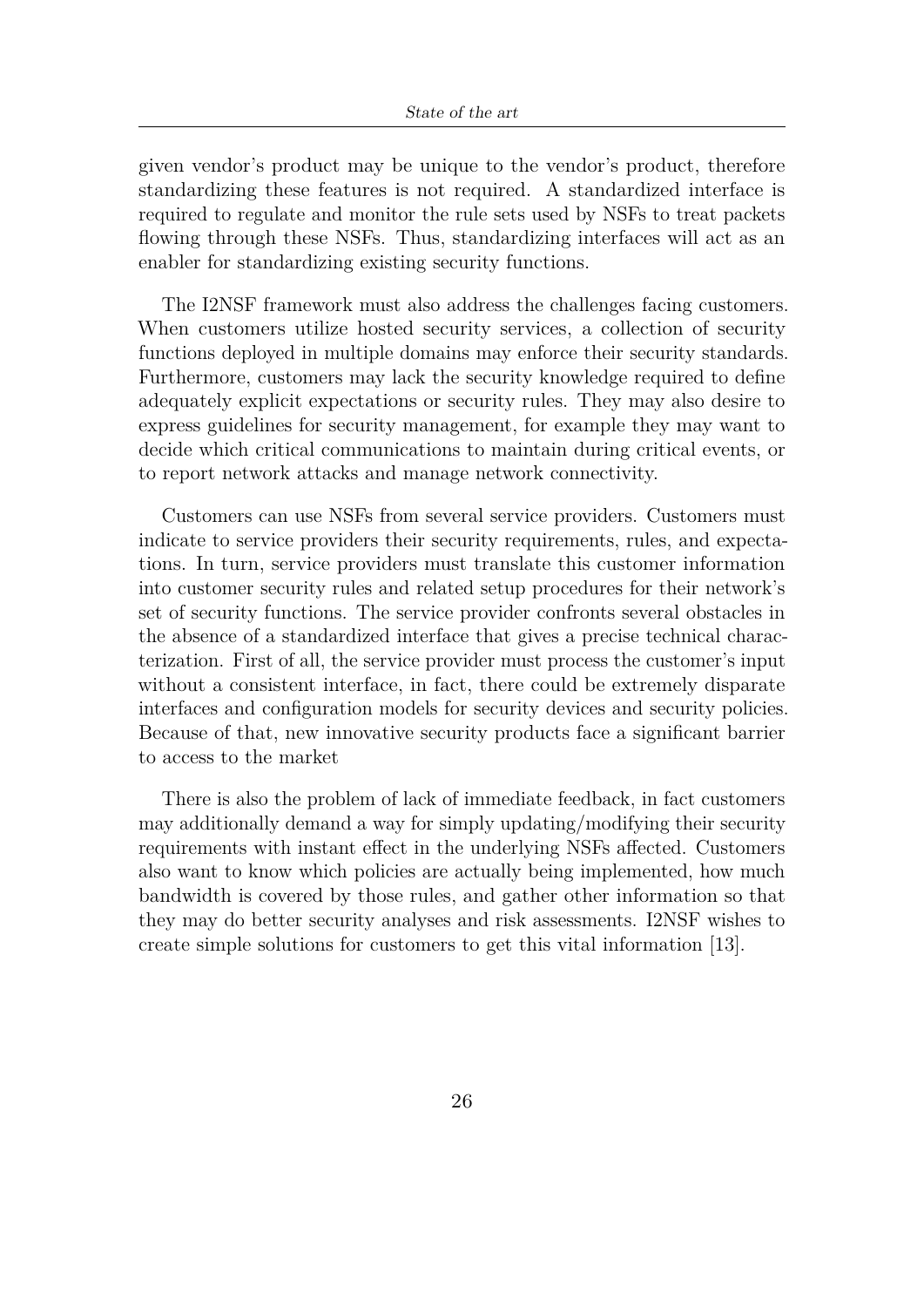### **3.5.2 I2NSF Use cases**

Standard interfaces for monitoring and controlling the behaviour of NSFs are important building blocks for security service providers and companies looking to automate the usage of several NSFs from various manufacturers by their security management entities [\[13\]](#page-108-2).

<span id="page-42-0"></span>

**Figure 3.3:** Interaction between Entities

As we can see in Figure [3.3,](#page-42-0) there is a Security Controller that acts as an intermediate between a client that want to upload or update a specific security policy and one or more NSFs that will have to enforce them.

In a *basic scenario*, users request security services through Network Service Providers' (NSPs) specialized clients, and the proper NSP network entity will activate the NSFs in response to the user service request. In this case the NSP network entity is denoted as Security Controller. Interface 1 receives security requirements from clients and converts them into commands that NSFs can recognize and execute. The security controller also returns to the client NSF security reports (e.g., statistics) that the security controller has acquired from NSFs. Interface 2 is used to communicate with NSFs based on the instructions and to obtain NSF status information. When users want to know the state of a security service, they can ask the client for NSF status. The security controller will take NSF data through Interface 2, aggregate it, and provide feedback to the client via Interface 1. This interface may be used to gather not just individual service information, but also aggregated data useful for activities such as infrastructure security evaluation. Customers may also require validating NSF availability, integrity, provenance, and execution. To accomplish this, the security controller may gather security measures and exchange them with an independent and trustworthy third party (through Interface 1) to enable attestation of NSF functions using the third-party additional information. This indicates that Interface 1 may be used by two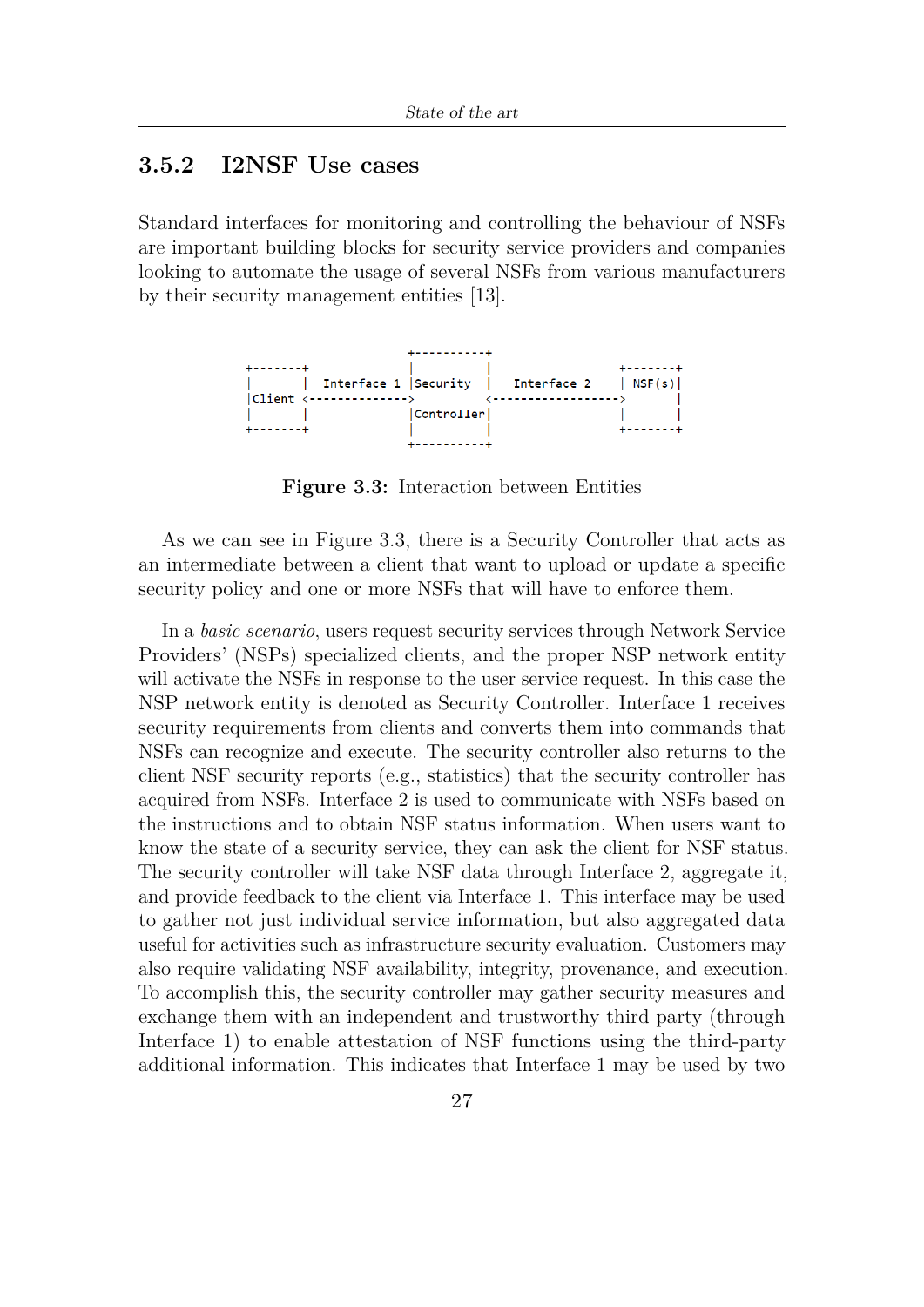sorts of clients: the end user and a trustworthy, independent third party.

The *access networks scenario* offers use cases for users (such as a residential user, a corporate user, a mobile user, and a management system) that request, and control security services located on the NSP infrastructure. Given that NSP customers are basically users of their access networks, the situation is strongly connected to their characteristics as well as the usage of NSFs. In fact, different access clients may have different service requests:

- Residential users usually request services for parental control, content management, and threat management.
- Enterprise users usually request services for enterprise flow security policies and managed security services.
- Service providers usually request services for policies that protect service provider networks against various threats (including DDoS, botnets, and malware).
- Mobile users usually request services from interfaces that monitor and ensure user quality of experience, content management, parental controls, and external threat management

Some access users may be unconcerned with which NSFs are used to provide the services they have requested. In this situation, provider network orchestration systems can choose the NSFs to enforce the security policies specified by the clients. Other access users, particularly business customers, may choose to contract separately for dedicated NSFs for direct control.

In a *cloud data center scenario*, for a variety of reasons, network security devices such as firewalls may need to be dynamically added or deleted. These modifications might be requested expressly by the user or triggered by a pre-agreed-upon demand level in the Service Level Agreement (SLA) between the user and the service provider. For example, the service provider may be required to increase firewall capacity within a certain time frame whenever bandwidth use exceeds a certain level for a specified duration. This capacity increase might result in the addition of new firewall instances on current computers or the creation of a fully new firewall instance on a different machine [\[13\]](#page-108-2).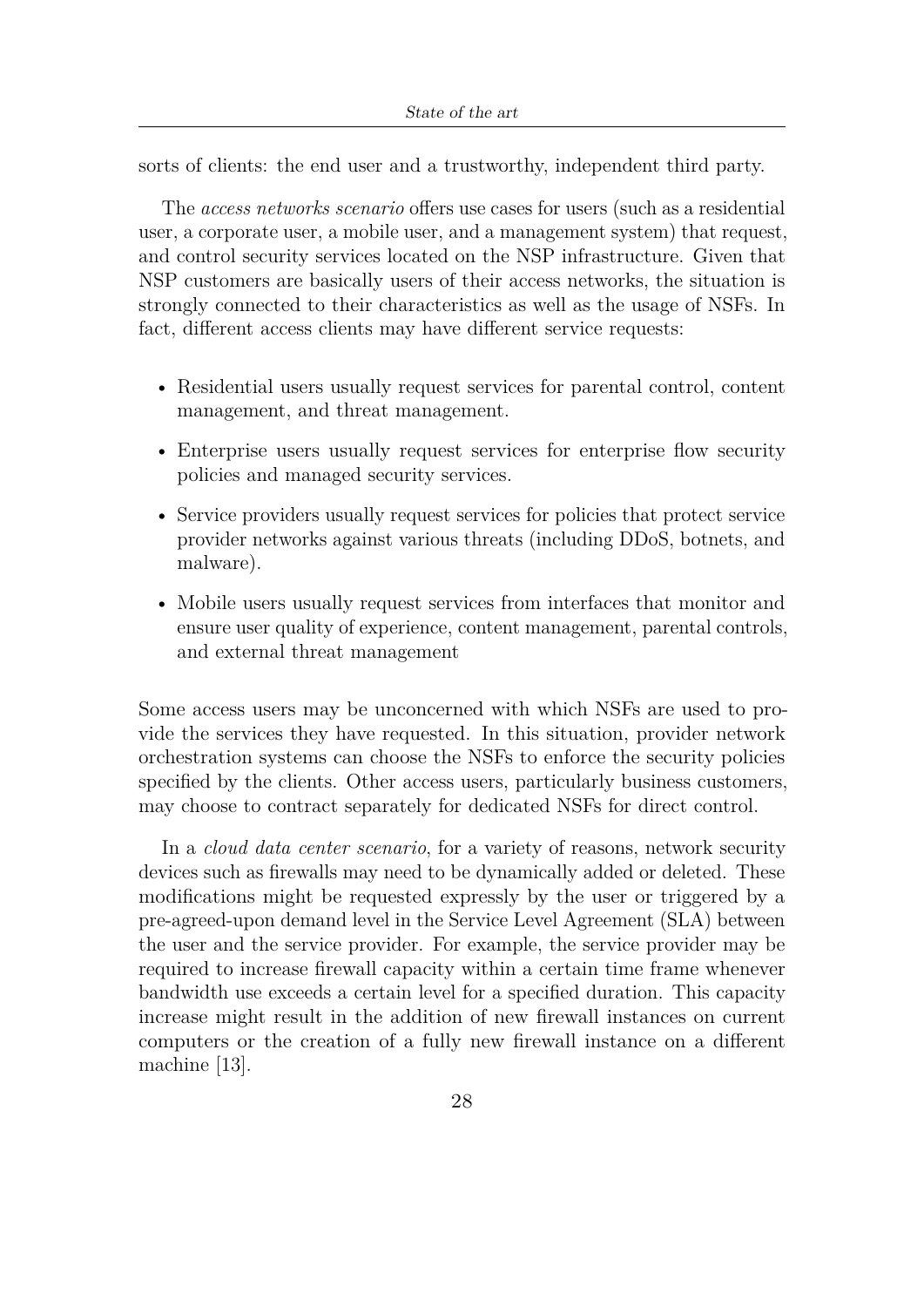Because security services are delivered on-demand and dynamically, it is preferable that network security "devices" are implemented in software or virtual form rather than physical appliance form. This is a provider-side need. Users of the firewall service are unconcerned about whether the firewall service is running on a VM or another form factor. Indeed, they may be unaware that their traffic is being routed through firewalls.

In a *DDoS, Malware, and Botnet attacks scenario* to help enterprises effectively protect their networks against these types of threats, the I2NSF architecture should have a client-side interface that is independent of use case and technology. A technology agnostic system is one that is general, independent of technology, and capable of supporting numerous protocols and data models. An I2NSF interface, for example, might be used to provide security policy configuration information that searches for specific malware signatures. Similarly, botnet assaults might be readily avoided by enforcing security regulations using the I2NSF client-side interface, which blocks access to botnet command and control servers.

### **3.5.3 I2NSF Framework**

This section summarizes the I2NSF framework behaviour. As illustrated in Figure [3.4,](#page-45-0) an I2NSF User can employ security functions by submitting highlevel security policies, which establish the security criteria that the I2NSF user wishes to implement, to the Security Controller via the Consumer-Facing Interface (CFI), which allows various users of an I2NSF system to establish, manage, and monitor security policies for particular flows inside an administrative domain. The consumer of I2NSF policies is unconcerned with the placement and implementation of I2NSF policies [\[14\]](#page-108-3).

The Security Controller receives and analyses high-level security rules provided by an I2NSF User and determines what sorts of security capabilities are necessary to achieve these high-level security policies.

The Security Controller then finds NSFs with the necessary security capabilities and develops low-level security rules for each of the NSFs, ensuring that the high-level security policies are eventually implemented by those NSFs. Finally, the Security Controller communicates the low-level security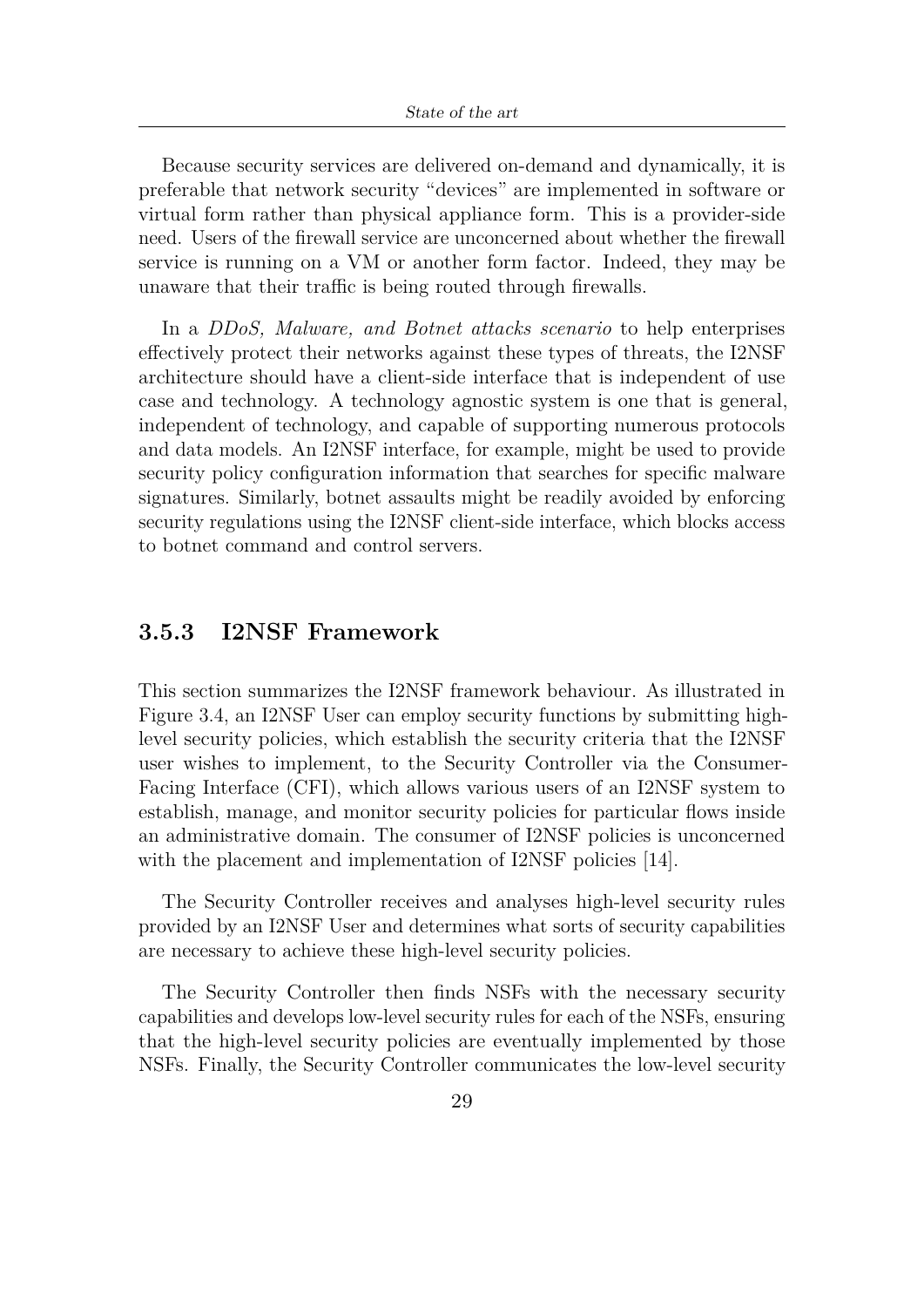<span id="page-45-0"></span>

**Figure 3.4:** I2NSF framework

rules developed to the NSFs via the NSF-Facing Interface (NFI) [\[15\]](#page-108-4), which is used to specify and monitor flow-based security policies implemented by one or more NSFs. It should be noted that the I2NSF Management System is not required to use all capabilities of a particular NSF, nor is it required to use all accessible NSFs. As a result of this abstraction, NSF features may be considered as building blocks by an NSF system, allowing developers to employ the security functions described by NSFs regardless of vendor or technology [\[14\]](#page-108-3).

Developers (or vendors) use a Developer's Management System (DMS) to notify the Security Controller about the capabilities of the NSFs via the Registration Interface (RI), which is used to register (or deregister) the associated NSFs [\[15\]](#page-108-4).

While providing much greater flexibility and, in many circumstances, being an indispensable solution given the deployment requirements, the use of externally provided NSFs introduces numerous additional security risks. The most serious risks linked with this type of security platform are as follows:

• An unknown/unauthorized user may attempt to impersonate another user who is authorized to access external NSF services. This attack may result in unauthorized access to the targeted user's I2NSF Policy Rules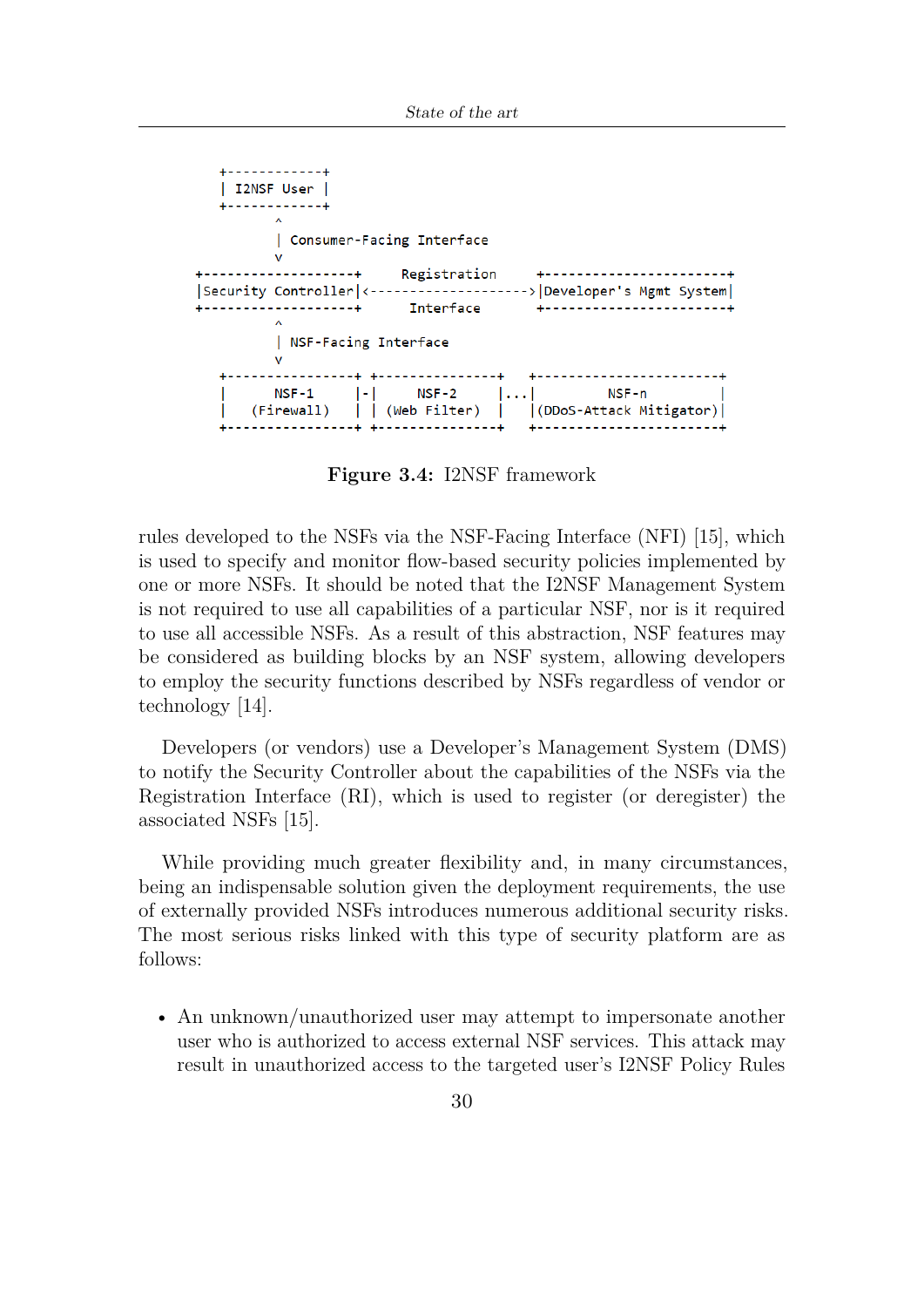and services, as well as the generation of network traffic outside of the security functions using a forged identity.

- A user may attempt to install flawed components (e.g., I2NSF Policy Rules or configuration files) in order to gain direct control of an NSF or the whole provider platform. For example, a user may attempt to intercept or manipulate the traffic of other users on the same provider platform by exploiting a vulnerability in one of the functionalities.
- A fraudulent provider can change the software's functionality to affect one or more NSFs. Because the provider has the greatest level of privileges managing the software's functioning, this incident has a significant impact on all users accessing NSFs.
- A consumer with physical access to the provider platform can change the behaviour of hardware/software components or the components themselves.

It is suggested that all users and applications employ authentication, authorization, accounting, and audit techniques while accessing the I2NSF environment. This may be improved further by forcing authorized parties to employ attestation to identify changes to the I2NSF environment. The features of these processes will establish the I2NSF environment's level of assurance [\[14\]](#page-108-3).

### **3.5.4 I2NSF Flow security policy structure**

An I2NSF Policy Rule consists of three Boolean clauses: an Event clause, a Condition clause, and an Action clause. This is also known as an ECA (Event-Condition-Action) Policy Rule. A Boolean clause is a logical statement that can only be TRUE or FALSE. It can include one or more terms; if more than one term is present, each term in the Boolean clause is connected using logical connectives (i.e., AND, OR, and NOT) [\[16\]](#page-108-5).

Let's see these three terms in detail.

• An *Event* is defined as any significant event throughout the course of a change in the system being managed and/or the environment in which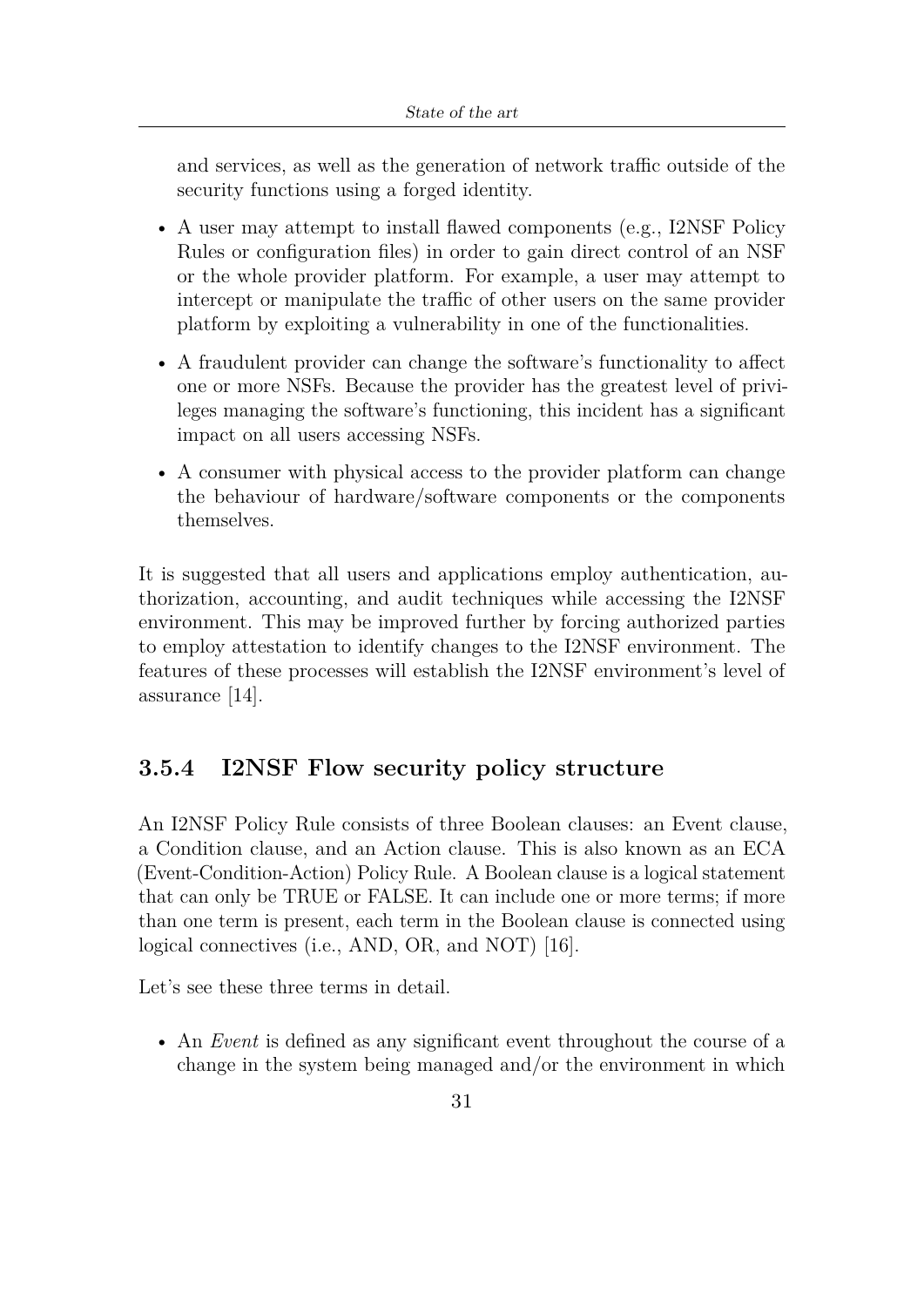the system is being managed. It is used in the context of I2NSF Policy Rules to decide whether or not the Condition clause of the I2NSF Policy Rule may be examined.

- A *Condition* is described as a collection of characteristics, features, and/or values that must be compared to a known set of attributes, features, and/or values in order to decide whether or not the set of Actions in that I2NSF Policy Rule can be implemented.
- An *Action* is used to control and monitor aspects of flow-based NSFs when the event and condition clauses are satisfied. NSFs provide security functions by carrying out numerous Actions.

Some clients may lack the necessary security skills to describe security requirements or policies specific enough to be implemented in an NSF. Instead, these clients may articulate expectations (e.g., objectives or purposes) about the functionality needed by their security rules. Customers may also express preferences, such as which sorts of destinations are, or are not, permitted for certain users. As a result, multiple layers of content and abstractions may be employed in Service Layer policies [\[14\]](#page-108-3).

It is possible that a single policy flow will need the implementation of more than one NSF. It is not necessary for a user policy rule to be identical to the NSF low level language; I2NSF will begin by focusing on user policies that are as near to the flow security policies used by individual NSFs as feasible. An I2NSF user flow policy should have a structure similar to an I2NSF Policy Rule, but with more user-oriented expressions for packet content, context, and other aspects of an ECA policy rule. This allows the user to create an I2NSF Policy Rule without knowing the specific syntax of the required content (e.g., real tags or addresses) to match in the packets [\[14\]](#page-108-3).

### **3.5.5 I2NSF Capability information and data model**

Security Capabilities specify the tasks that Network Security Functions (NSFs) can perform in order to implement security policies. Security capabilities exist independently of the security control mechanisms that will be used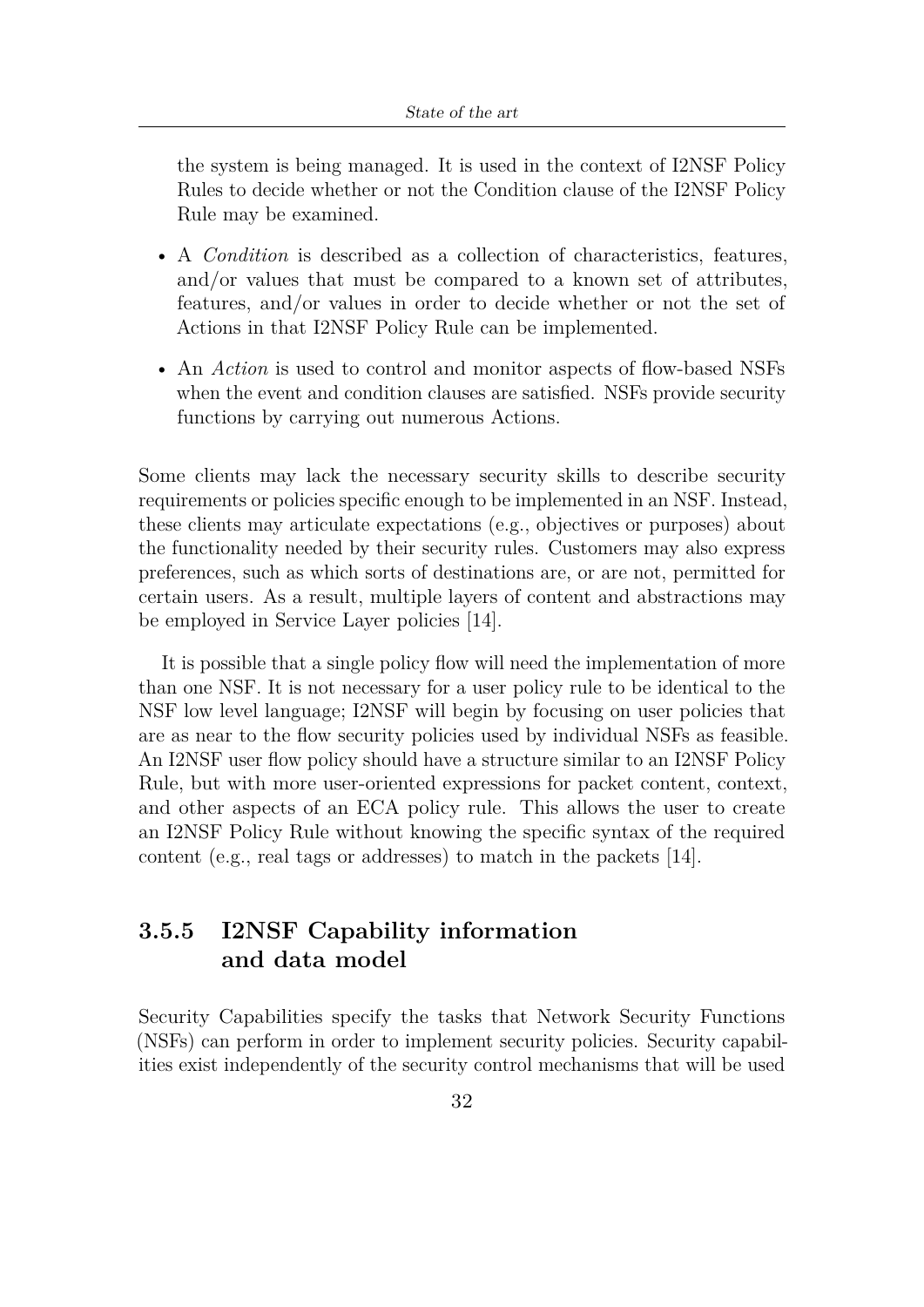to implement them. I2NSF describes these Security Capabilities by means of a Data Model and an Information Model.

Every NSF should be characterized in terms of the capabilities it provides. Security Capabilities allow security functions to be specified in a vendorindependent way. That is, while constructing the network, it is not necessary to refer to a specific product or technology; rather, the functions described by their capabilities are taken into account. Security Capabilities are a market facilitator since they allow for the definition of tailored security protection by explicitly stating the security features provided by a certain NSF [\[16\]](#page-108-5).

A Capability Information Model (CapIM) formalizes the capabilities offered by an NSF. This allows for the explicit specification of what an NSF may accomplish in terms of security policy enforcement, so that computerbased operations can refer to, utilize, configure, and manage NSFs without ambiguity. Network security specialists can refer to security control categories and understand each other. For example, network security specialists can all agree on what the words "NAT," "filtering", and "VPN concentrator" imply. For another example, network security specialists unambiguously define "packet filters" as devices that allow or reject packet forwarding depending on a variety of circumstances. In the case of other devices, such as stateful firewalls or application layer filters, further information is necessary. These devices filter packets or communications, however there are distinctions in the packets and communications they can classify as well as the states they retain. Network engineers handle these variations by asking further questions to establish the device's unique category and functioning. Machines may use a similar method, which is known as question-answering. In this context, the CapIM and the resulting data model can be useful by providing a rich source of information [\[16\]](#page-108-5).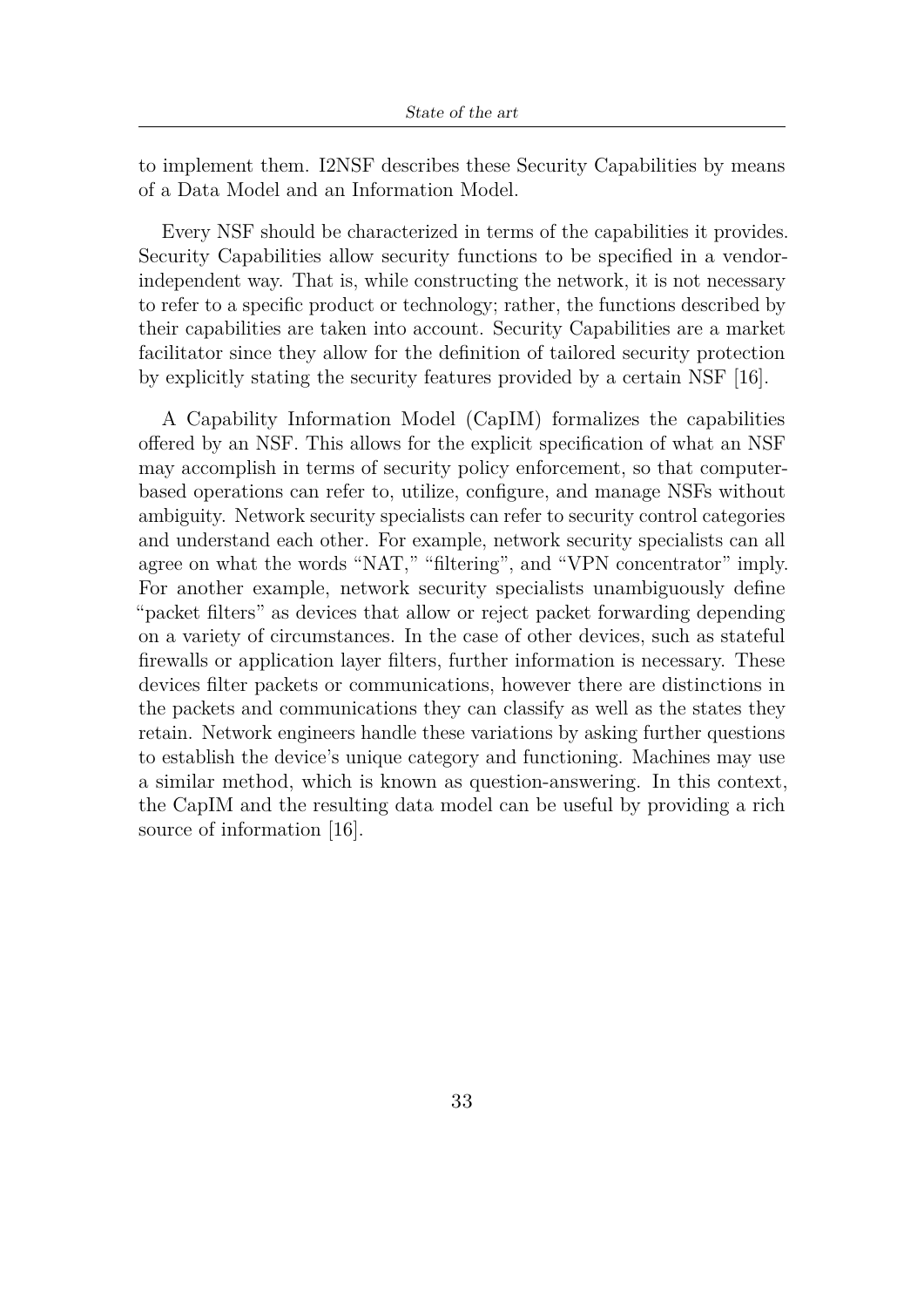## **Chapter 4**

# **System design**

In this chapter the problem that the thesis tries to solve will be described and the design and details of the proposed framework will be presented.

## **4.1 Problem definition**

The thesis work in question arises from the need to create a tool for the refinement of high-level policies into medium-level policies. This is one of the most critical phases that constitutes the work initiated by I2NSF, in fact the translation from a high-level security policy to the corresponding low-level security policy will be able to easily elevate I2NSF in real-world deployment.

The underlying problem is that NSFs cannot understand high-level policies directly, there is a need to translate them into a language closer to the lowlevel configuration language of the devices. Solving this problem would allow to maintain a high degree of generalization that does not bind the framework to the specific languages of each individual device and gives the opportunity to create a tool that can be easily updated and that is able to work with a higher level of automation than the current ones.

A rule in a high-level policy might include many abstract concepts that must be associated with concrete concepts, this work of associations which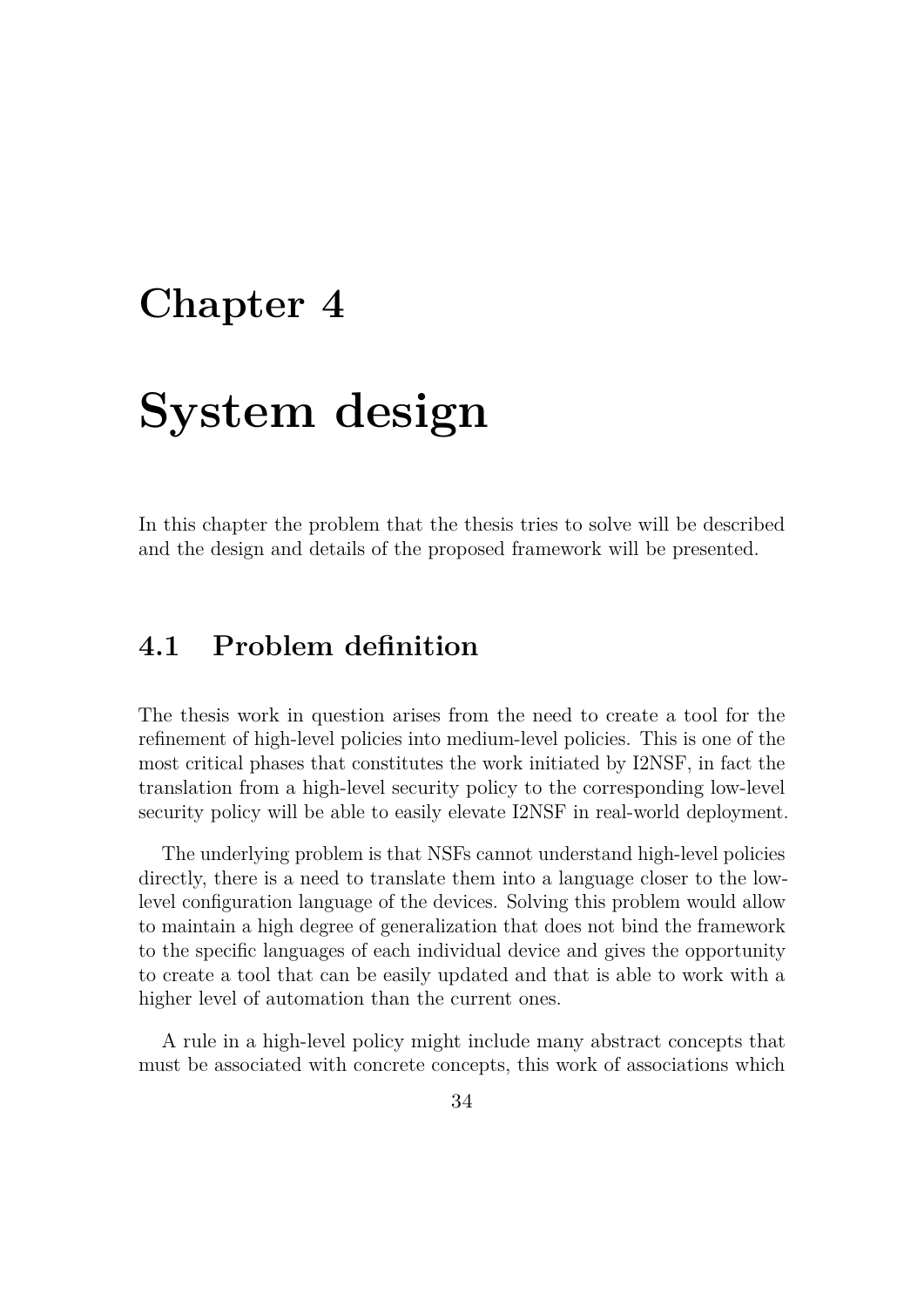for a human being is extremely simple becomes particularly complex for a machine, plus a security policy translator must handle this mapping in a flexible manner while understanding the general purpose of a policy statement.

## **4.2 Use cases**

A policy translation tool for the proposed framework, as mentioned before, is a core problem whose resolution would lead to an enormous step towards the realization of effective systems for the enforcement of security policies in an automatic and intelligent way. In fact, the realization of this tool would allow the adoption of frameworks of this kind in various scenarios.

First of all, the cybersecurity market will have great benefits, in fact it is characterized by NSFs supplied by different vendors, who develop their products with custom interfaces and languages that are always different from each other, often making the integration of these functions into distributed systems very complicated. The main purpose of the proposed framework is to allow the integration of different NSFs produced by different vendors, so, in this way, there could be great improvements in this regard.

Another great advantage in creating a tool like this is that companies would no longer be tied to a single manufacturer, in fact it often happens that companies find themselves choosing the same vendor for fear of having to rebuild their entire service infrastructure from scratch if they should choose to change supplier. Thanks to the framework in question, it would be possible to integrate more NSFs from various suppliers because it would not be necessary to worry about the different low-level languages of the devices. Furthermore, all this would make the market more competitive with lower prices for companies that would not only have the possibility of integrating services from various vendors but would also have lower running costs.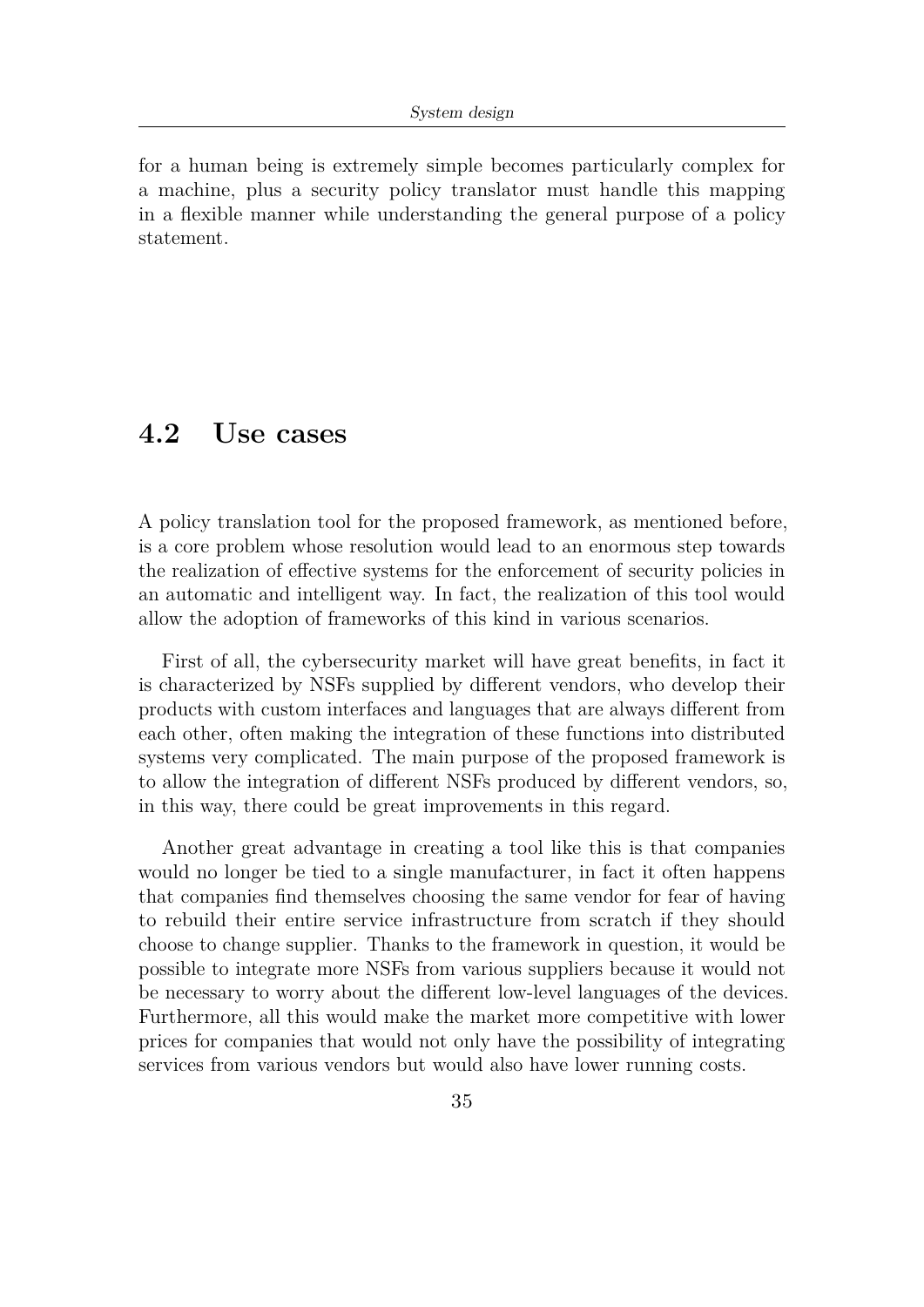## **4.3 Main goal**

The main objective of this thesis is to demonstrate that it is possible to create a policy refinement tool that can automatically extract information from a high-level policy and partially replace the knowledge and competence of an expert network administrator. The work aims to produce a tool that works automatically and is extensible, therefore capable of being updated with new features and above all with the possibility of supporting more high-level policies.

It is important to note that the tool in question integrates perfectly with the work carried out by Cirella [\[2\]](#page-107-0) who deal with the management of languages of lower abstraction. In fact, we were able to create a complete framework that starting from the high-level policies generates a language of medium abstraction with the tools object of this thesis and subsequently through the work of my colleague is able to directly generate the low-level languages of the individual devices.

## **4.4 Soution design**

The extraction of information from high-level policies was performed through the use of an expert system, which is a computer system that simulates the decision-making abilities of a human expert. In particular, CLIPS was chosen, it is based on the Rete algorithm, as mentioned in Section [2.6,](#page-27-0) which is an extremely efficient algorithm for pattern matching, it uses forward chaining; various facts can make a rule applicable and when a rule becomes applicable is then fired.

CLIPS also provides a binding in python called CLIPSPY. I chose to use python due to various reasons, in particular, it allowed me to work with a programming language that I think is easier to understand and provides numerous advantages such as: simple syntax, vast libraries support and simple error debugging.

Thanks to CLIPSPY it is possible to make the assertion of facts which in turn are conditions of rules that once satisfied make the rule applicable. When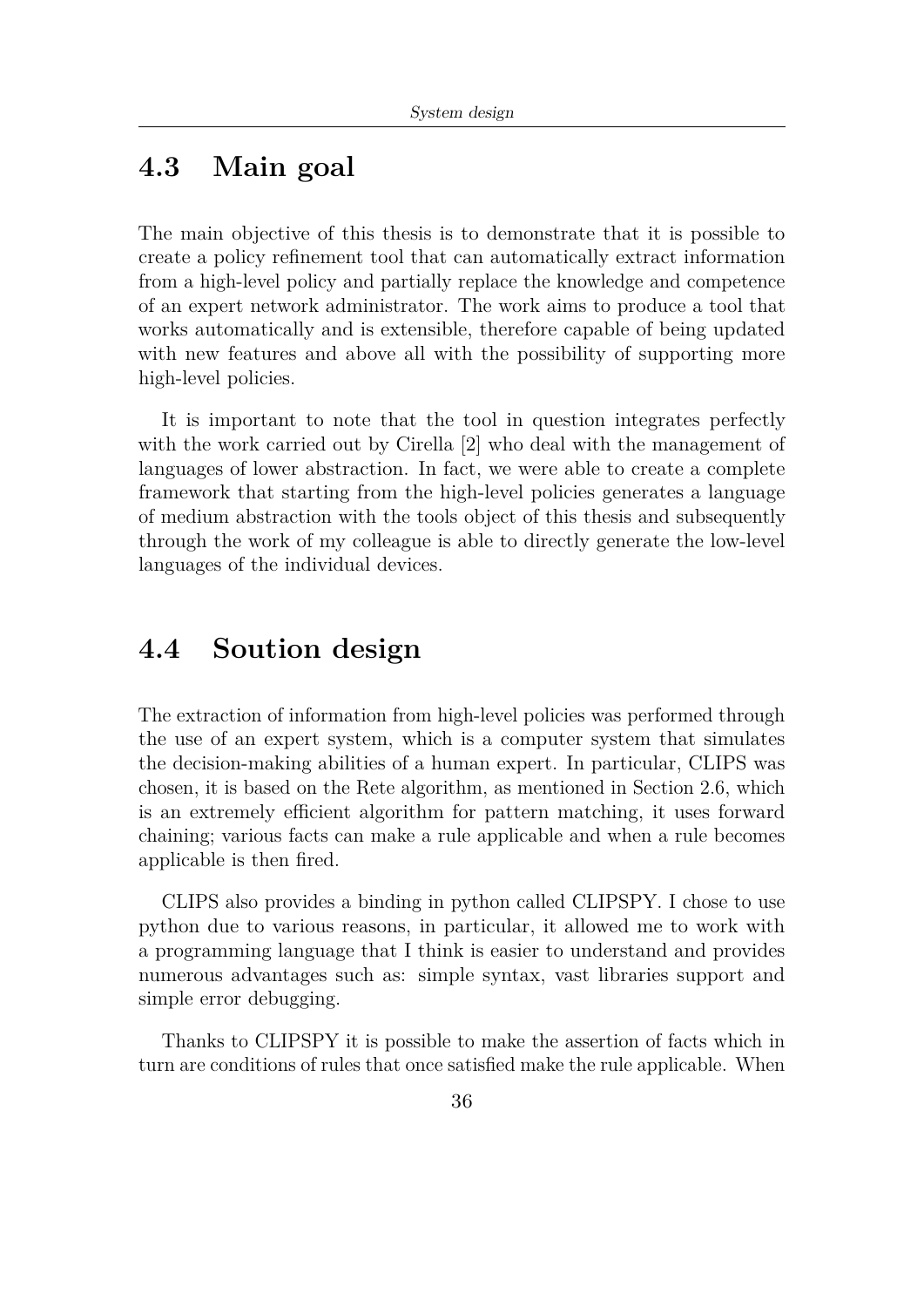a rule is applicable it is immediately launched. A rule can in turn make the assertion of other facts or launch the execution of specific python functions. There is also the possibility of passing parameters to python functions directly from the knowledge base created in CLIPS, this last integration between the CLIPS inference engine and the functions written in python was very useful and effective as it allowed to exploit the mechanisms of reasoning of the CLIPS inference engine and the flexibility, ease of writing and immediacy of the python language which also has extensive library support.

## <span id="page-52-0"></span>**4.5 System details**

The proposed framework is composed of the main tools:

- Refinement tool: It deals with the enrichment phase; it takes an input XML file that contains the high-level policies and generates thanks to CLIPS expert system an intermediate file which contains all the necessary *Security Capability* for each rule that have to be defined for that specific policy.
- Converter tool: It deals with the conversion from the intermediate file generated by the Refinement to the *RuleInstance* XML file. It generates a *RuleInstance* file for each NSF configured in the intermediate file.
- Orchestrator: It is a python Flask web server that handles everything, it provides some endpoints in order to receive the input file containing the high-level policies and also the company database with all the information required. It executes the Refinement and the Converter tool. In this way it generates the *RuleInstance* files.

### **4.5.1 Description of files structure**

First of all, it must be explained how the input and output files of the various tools are made.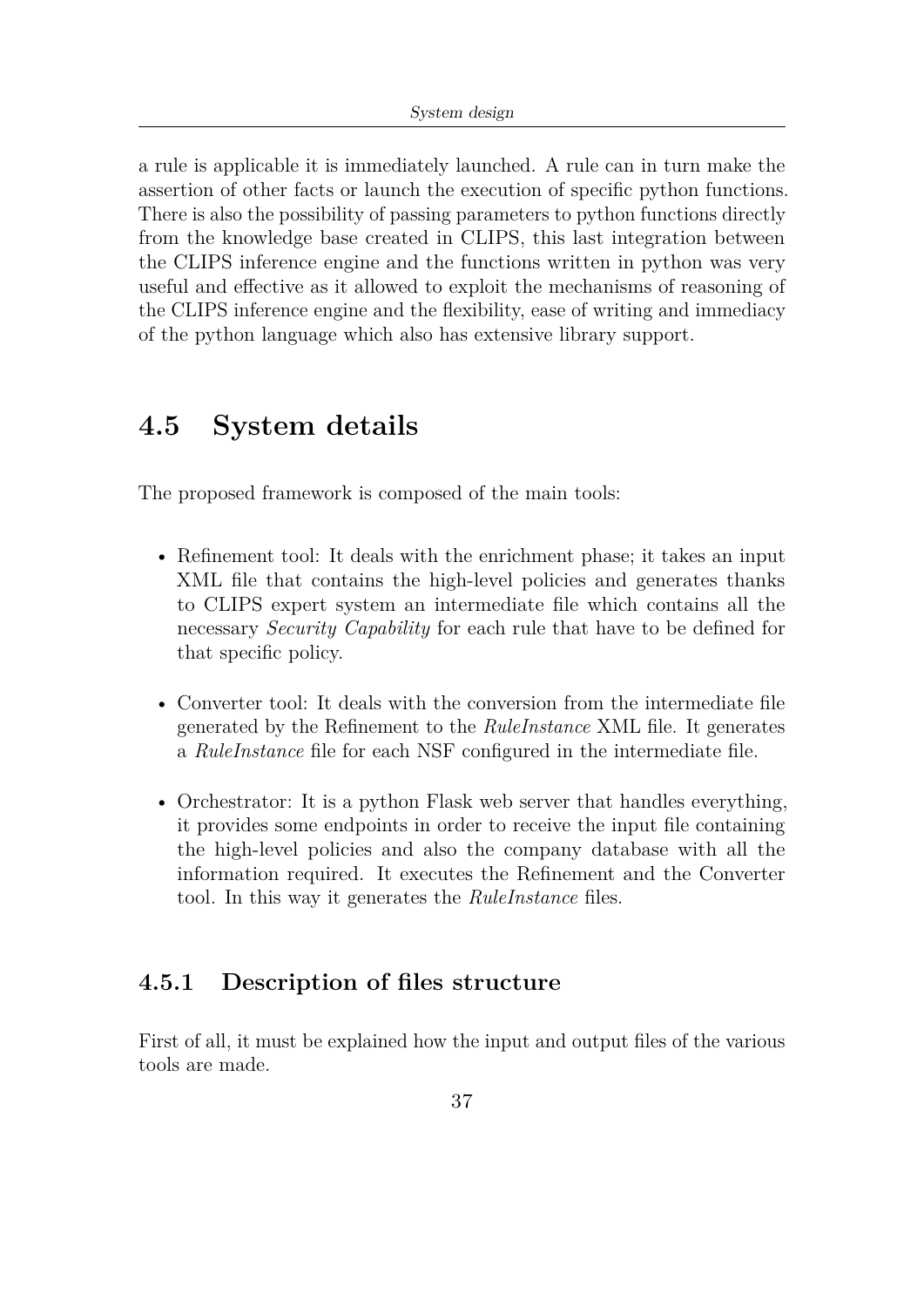**High-level policy XML file**

```
1 < hspl - list xmlns:xsi =" http: // www .w3.org /2001/ XMLSchema -
    instance " xmlns =" http: // fishy - project .eu/ hspl "
             2 xsi:schemaLocation =" http: // fishy - project .eu/ hspl
    hspl .xsd ">
         <hspl id = " hspl1 ">
              4 < subject > Alice </ subject >
5 < action > is authorized to access </ action >
6 < object > Internet traffic </ object >
7 < optionalField > time period </ optionalField >
8 < optionalValue > 18 :30 20 :00 </ optionalValue >
9 \langle hspl>
10 \langlehspl id="hspl2">
11 <subject>Alice</subject>
12 < action > protect confidentiality </ action >
13 <object>Internet traffic</object>
_{14} </hspl>
15 </hspl-list>
```
**Listing 4.1:** Example of HSPL.xml file

The file containing the high-level policies is an XML file and it is structured as shown in Listing [4.1,](#page-53-0) as can be seen within a single file it is possible to define multiple policies and each policy is characterized by some predefined fields:

- subject: is the user who needs to access or perform some operation on an object (e.g., employee, family member) and may be omitted if the policy is applied to the user that defines the policy.
- action: is the operation performed on the object (e.g., protect, authorize access, enable).
- object: is the entity (i.e., a resource such as e-mail scanning, Internet traffic, P2P traffic) target of the action.
- (Optional Field, Value Field): is an optional condition that add specific constraints to the action (e.g., time, content type, traffic type). The value part is a string with specific format depending on the field type.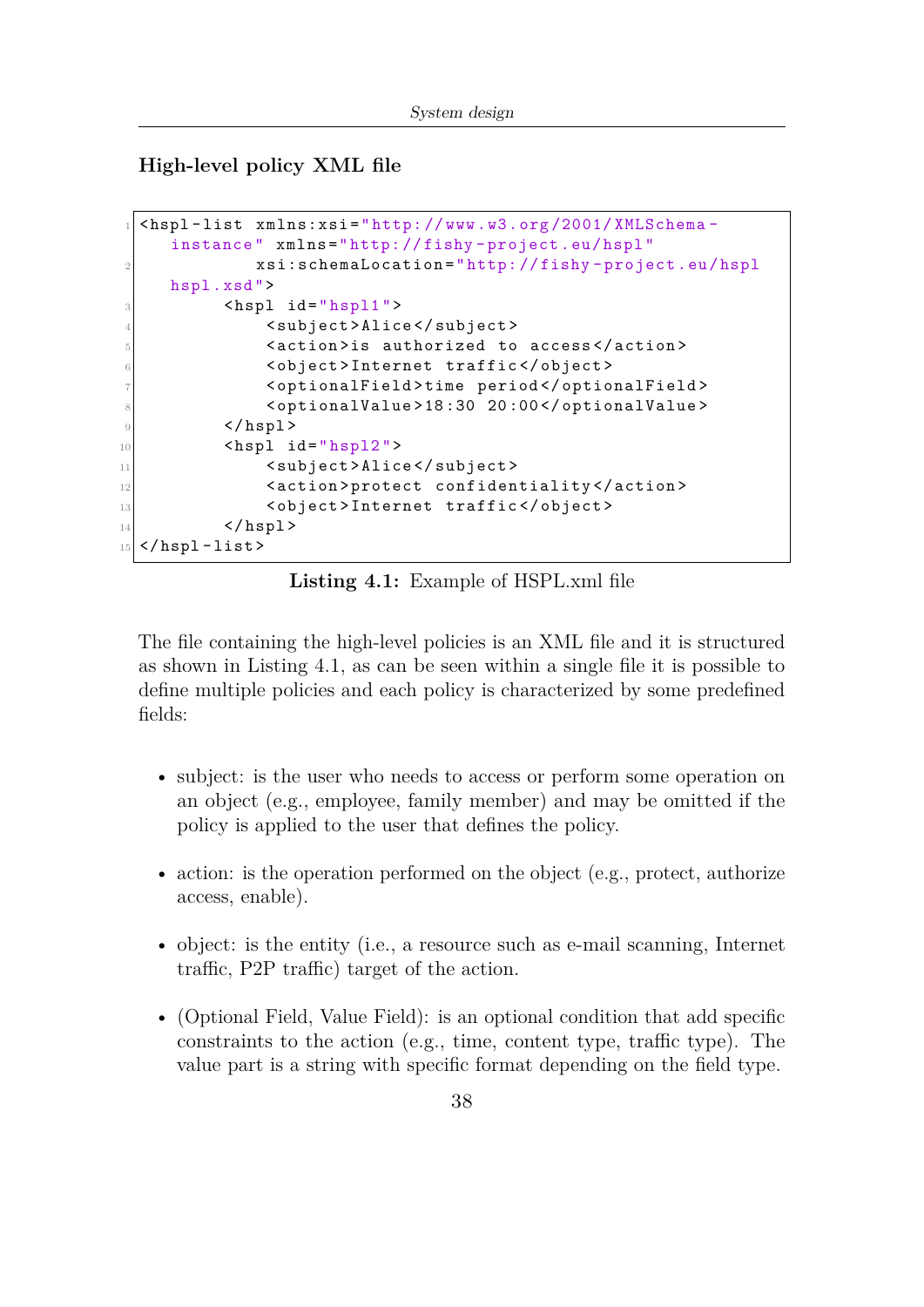#### **Intemediate txt file**

The intermediate file, as the name implies, is an output characterized by all the useful information extracted by the refinement engine and it is in a format that allows the subsequent conversion to *RuleInstance* files in a simple and immediate way.

```
1 ------------------------
  (hspl (subject "Alice") (action "is authorized to access") (
     object " Internet traffic ") )
3 ( MatchActionCapability time )
4 ( TimeStartConditionCapability 18:30)
5 ( TimeStopConditionCapability 20:00)
6 (AcceptActionCapability)
7 (NSFs IpTables)
8 ( IpDestinationAddressConditionCapability 192.168.0.0/30)
9 ( IpSourceAddressConditionCapability 10.3.3.24)
10 (MatchActionCapability conntrack)
11 (ConnTrackStateConditionCapability NEW, ESTABLISHED)
12 (AppendRuleActionCapability FORWARD)
_{13} (Configure firewall-1 stateful from 10.3.3.24 to
     192.168.0.0/30)
\vert a \vert -----------------
_{15} (hspl (subject "Alice") (action "is authorized to access") (
     object " Internet traffic ") )
16 (MatchActionCapability time)
17 (TimeStartConditionCapability 18:30)
18 ( TimeStopConditionCapability 20:00)
19 ( AcceptActionCapability )
20 ( NSFs IpTables )
21 ( AppendRuleActionCapability FORWARD )
22 (MatchActionCapability conntrack)
23 ( ConnTrackStateConditionCapability ESTABLISHED , RELATED )
24 ( Configure firewall -1 stateful from 192.168.0.0/30 to
     10.3.3.24)
25 ( IpDestinationAddressConditionCapability 10.3.3.24)
26 ( IpSourceAddressConditionCapability 192.168.0.0/30)
27 -------------------------
28 (hspl (subject "Alice") (action "protect confidentiality") (
     object " Internet traffic ") )
29 ( PolicySpiConditionCapability 0 x23ec5997 )
30 (IpProtocolTypeConditionCapability esp)
_{31} (NSFs XFRM)
32 (Configure vpn-gateway from 192.168.0.0/30 to 10.3.3.24)
```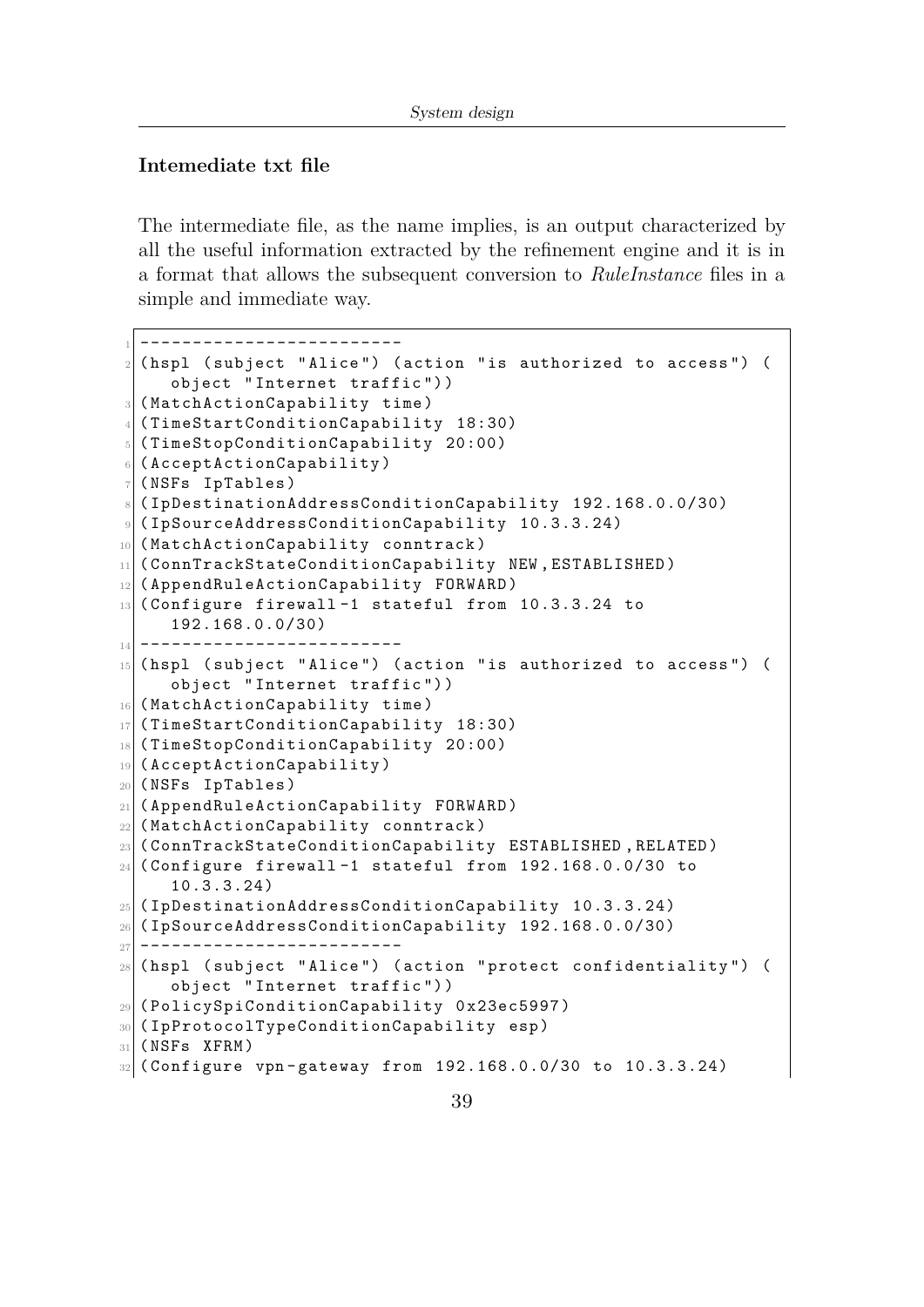```
33 (IpDestinationAddressConditionCapability 10.3.3.24)
34 ( IpSourceAddressConditionCapability 192.168.0.0/30)
35 ( PacketEncapsulationActionCapability transport )
36 (PolicyDirConditionCapability fwd)
37 (TemplateConditionCapability)
38 ( IpSecRuleTypeActionCapability SecurityPolicy )
39 -------------------------
40 ( hspl ( subject " Alice ") ( action " protect confidentiality ") (
     object " Internet traffic ") )
41 (PolicySpiConditionCapability 0x23ec5997)
42 ( IpProtocolTypeConditionCapability esp )
43 ( NSFs XFRM )
44 ( PacketEncapsulationActionCapability transport )
45 ( TemplateConditionCapability )
46 (PolicyDirConditionCapability out)
47 ( IpSecRuleTypeActionCapability SecurityPolicy )
48 (Configure vpn-gateway from 10.3.3.24 to 192.168.0.0/30)
49 ( IpDestinationAddressConditionCapability 192.168.0.0/30)
50 ( IpSourceAddressConditionCapability 10.3.3.24)
51 -------------------------
```
**Listing 4.2:** Extract of Intermediate.txt file

As you can see in Listing [4.2,](#page-54-0) it contains all the capabilities associated with each single policy and contains other textual information useful for understanding and managing the configurations of the various NSFs.

#### **RuleInstance file**

The last output generated by the tool is the RuleInstance for each single NSF that needs to be configured, the file name is constructed like this: [NSFname]\_RuleInstance. The framework is able to generate a file for each NSF configured within the intermediate output generated by the Refinement. Obviously, every single NSF has its own specific language with its peculiarities even if the basic structure is shared.

```
1 < policy xmlns:xsi =" http: // www .w3.org /2001/ XMLSchema - instance "
     xsi:noNamespaceSchemaLocation =" language_IpTables . xml"
    nsfName =" IpTables ">
      \langle \texttt{rule}~\texttt{ide}~\texttt{ide}^{-\texttt{w}} \, \texttt{0} \rangle3 < option operator =" exactMatch ">
```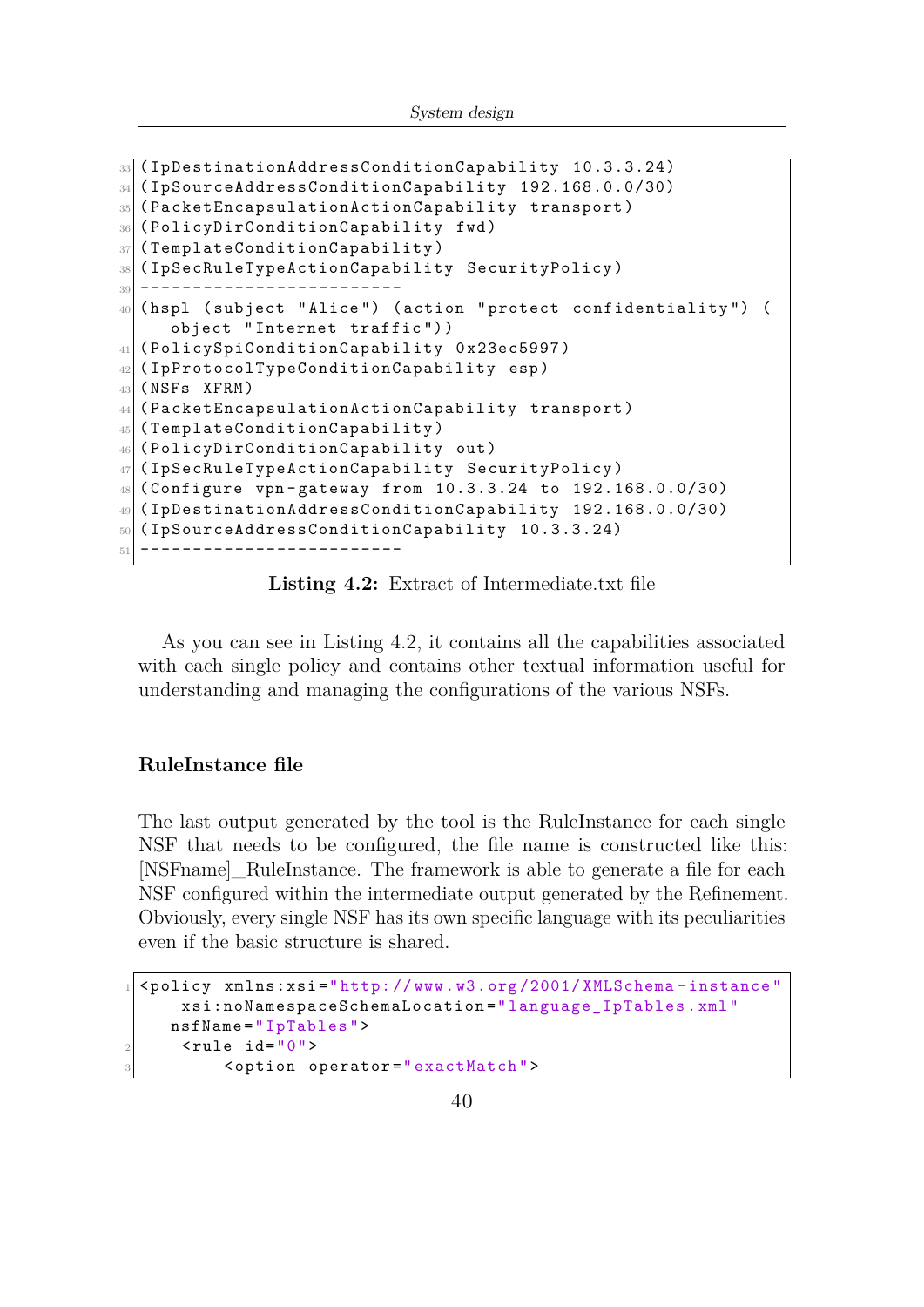```
4 <capabilityValue>
5 < exactMatch > time </ exactMatch >
6 </capabilityValue>
7 \sim / option >
8 <acceptActionCapability />
9 <ipDestinationAddressConditionCapability operator="
   rangeCIDR ">
10 < capabilityIpValue>
11 < rangeCIDR>
12 <address>192.168.0.0</address>
13 Example 2018 <maskCIDR>30</maskCIDR>
14 </rangeCIDR>
15 </ capabilityIpValue>
16 </ipDestinationAddressConditionCapability>
17 ...
18 ...
19 < appendRuleActionCapability operator =" exactMatch ">
20 <capabilityValue>
21 < exactMatch > FORWARD </ exactMatch >
22 </capabilityValue>
23 </appendRuleActionCapability>
_{24} </rule>
_{25} <rule id="1">
26 ...
27 ...
28 <ipDestinationAddressConditionCapability operator="
   exactMatch ">
29 < capabilityIpValue>
30 < exactMatch > 10.3.3.24 </ exactMatch >
31 </ capability IpValue>
32 </ ipDestinationAddressConditionCapability >
33 < ipSourceAddressConditionCapability operator ="
   rangeCIDR ">
34 < capabilityIpValue>
35 < rangeCIDR >
36 < address > 192.168.0.0 </ address >
37 < maskCIDR > 30 </ maskCIDR >
38 </rangeCIDR>
39 </capabilityIpValue>
40 </ ipSourceAddressConditionCapability >
_{41} </rule>
42 \mid </policy>
```
Listing 4.3: Extract of IpTables RuleInstance.xml file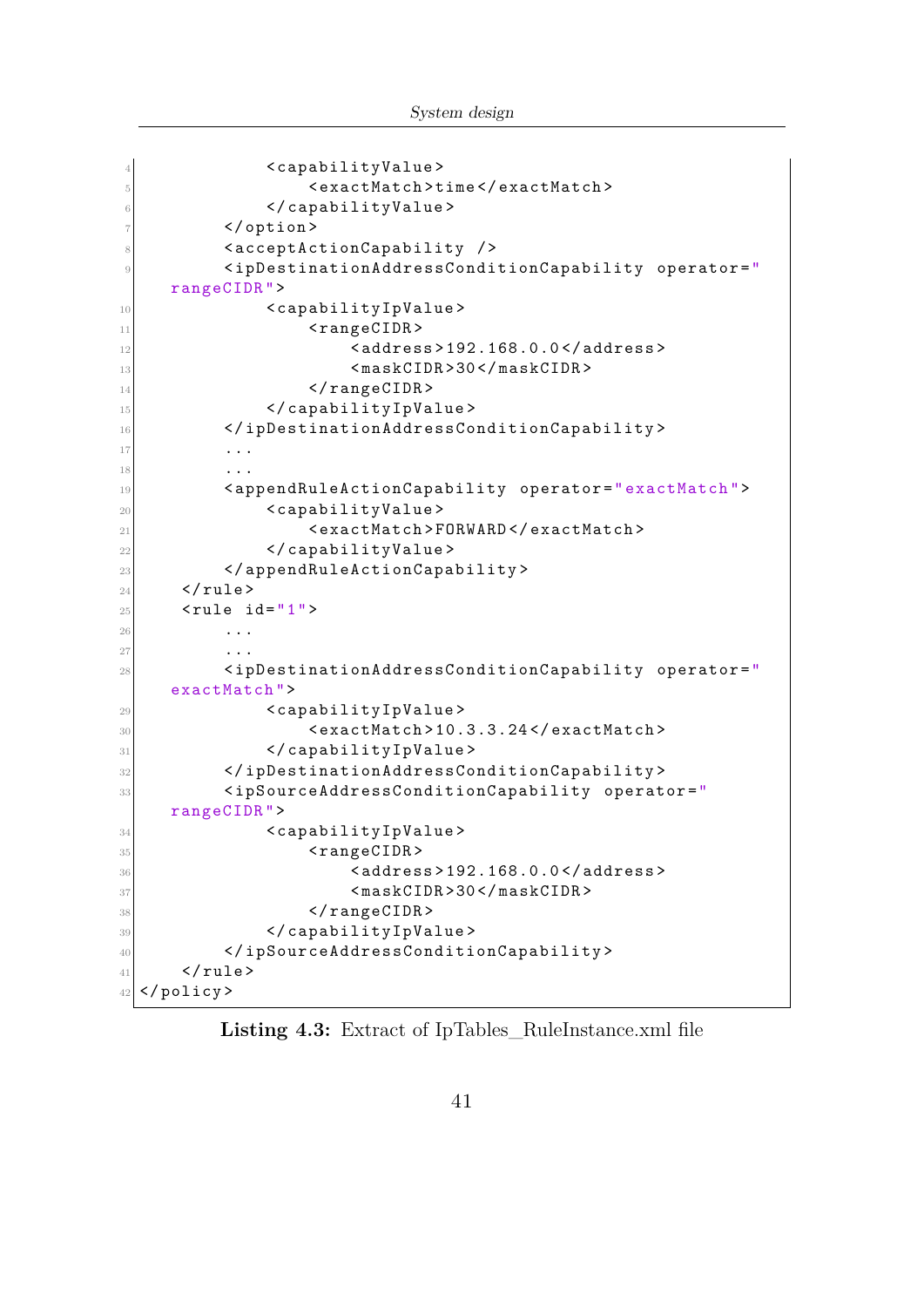This is also an XML file, and you can see its structure in Listing [4.3,](#page-55-0) this file contains every single rule of the corresponding NSF. As previously mentioned, the framework generates a file for each NSF configured in the intermediate output generated by the Refinement and it is the task of the Converter to translate the intermediate file into these RuleInstance which can then be used directly as input to the tool resulting from the work of Cirella [\[2\]](#page-107-0) to allow the subsequent translation into low-level language of the single device.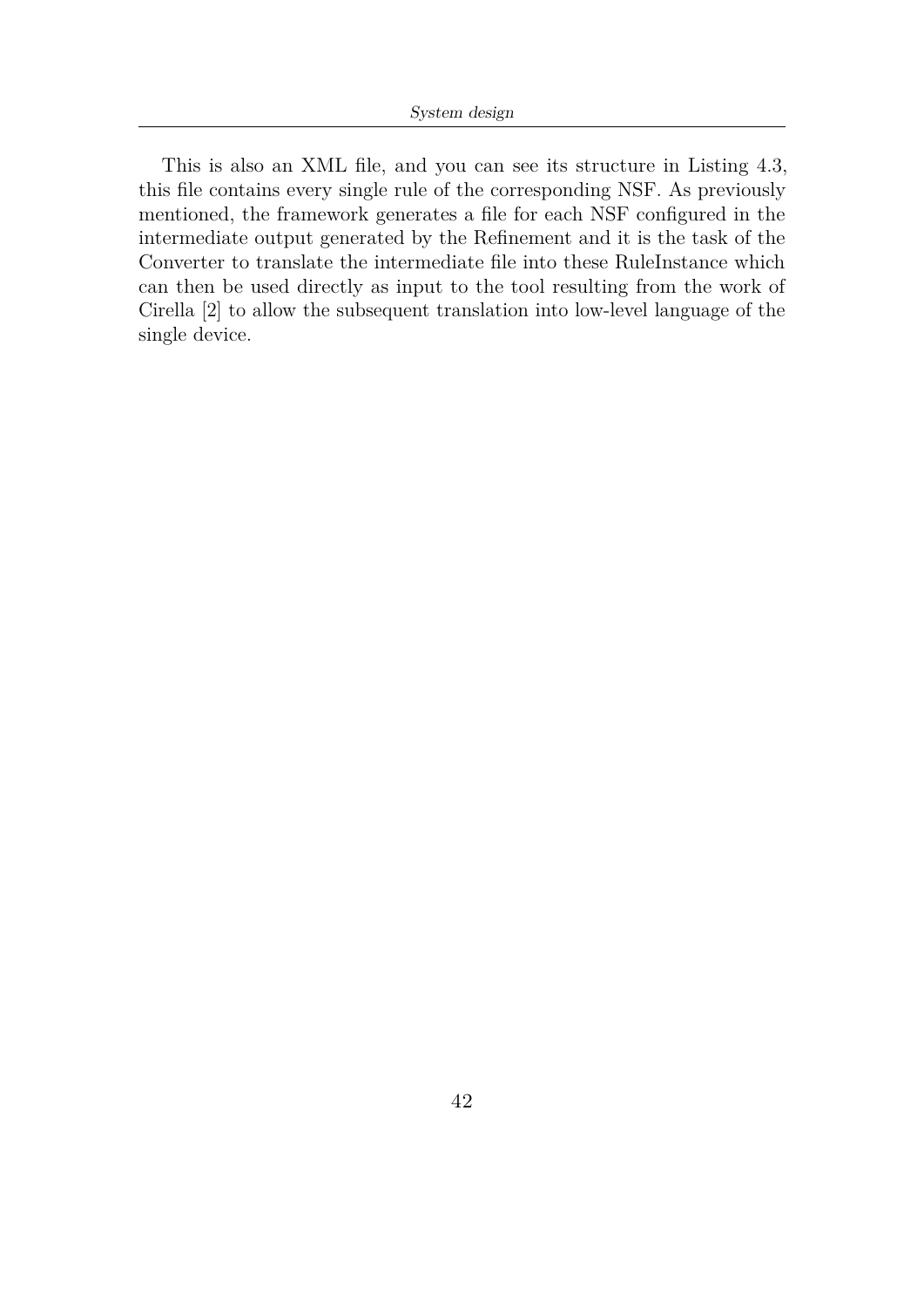## **Chapter 5**

# **System implementation**

This chapter will describe all the implementation details of the proposed framework.

## <span id="page-58-0"></span>**5.1 Refinement tool**

The refinement work constitutes the core of this thesis work. An expert system, as previously mentioned, was used for the extrapolation of data from high-level policies. In particular, we used CLIPSPY a python binding for CLIPS.

The IT high-level security policy is sent into the refinement process, which generates abstract configurations for the security controls present in the landscape. The policy refinement tool is a modular framework that guides the administrator through all steps of the refinement process, allowing him or her to make intelligent choices and provide necessary information. In fact, the Policy Refinement application allows for the automatic selection of a refinement strategy, or a manual selection of the devices to configure for each IT security policy. In particular, if there is only one device configurable, it is selected automatically. If more than one device is configurable then the choice is left to the user. In this context there is space for further improvement, there are endless possibility to work on an automatic choice of the device to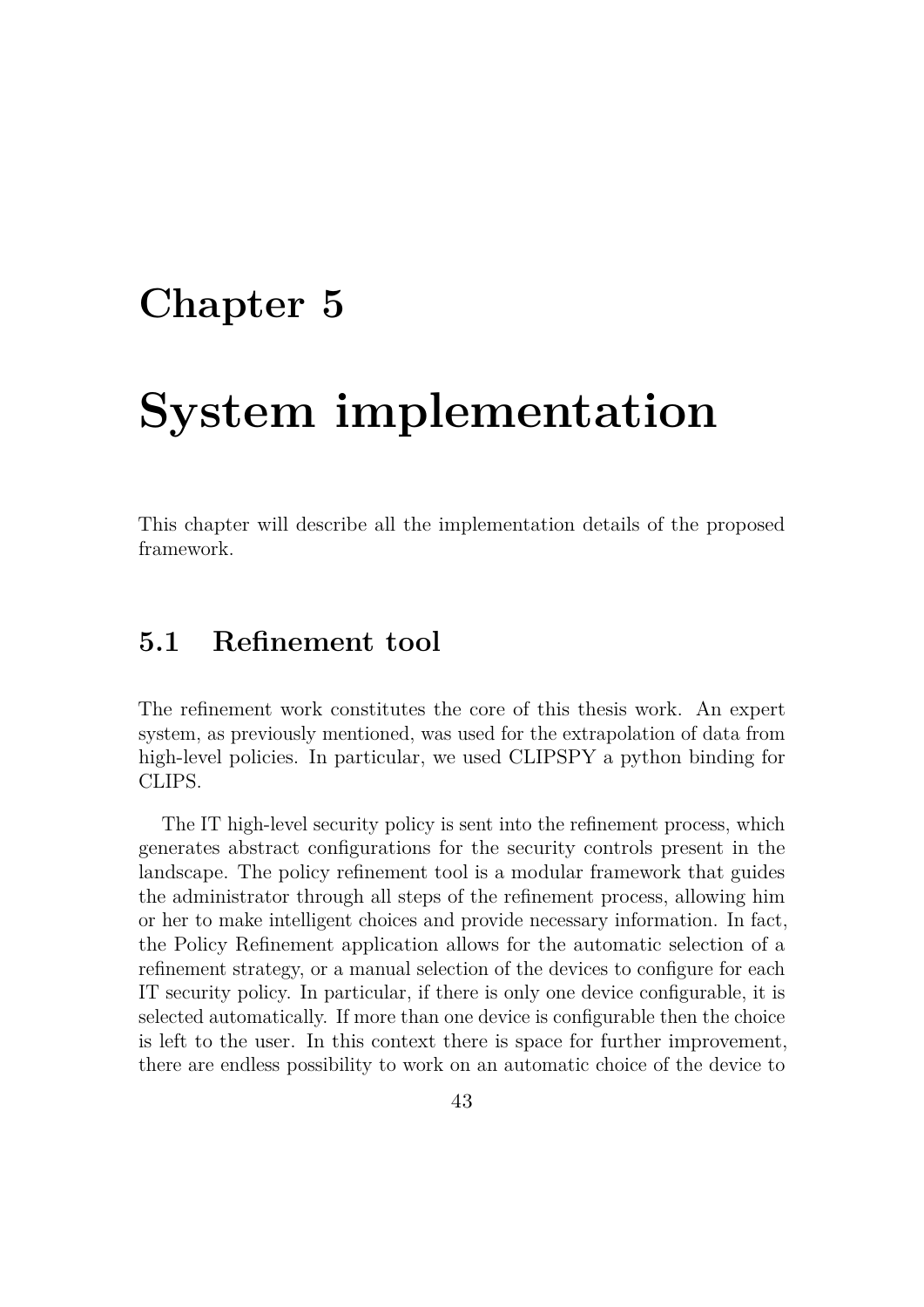configure when there are more than one configurable.

The refinement tool needs a series of information to function properly. First of all, as mentioned previously, it needs to have information about the landscape, i.e. the network topology and the devices present in it. The basic idea to make this possible was to use two distinct databases which, as we will see, will provide numerous useful and necessary information for the functioning of the refinement engine.

### **5.1.1 Company database**

The first database is the one relating to the company; therefore, it contains all the information that only the internal technical staff of the company can have.

```
from ipaddress import IPv4Address, IPv4Network
  import os
3
  NetworkBackbone = {5 'Firewall1 ': ['Subnet1 .1 ', 'SubnetDMZ ', ' SubnetDecoyDMZ ',
       'Firewall2', 'Internet'],
6 'Internet': ['SubnetAway'],
       'Firewall2': ['Subnet2.1', 'Subnet2.2', 'FirewallHP', '
     VPNgateway '] ,
       'FirewallHP': ['SubnetHP'],
9 'VPNgateway': ['Firewall3'],
10 'Firewall3': ['Subnet3.1', 'Subnet3.2', 'Subnet3.3']
_{11} }
12
_{13} FirewallAndSubnet = {
\begin{array}{ccc} \text{14} & \text{?} \end{array} 'Firewall1': 'firewall-1',
15 'Subnet1.1': IPv4Network ('10.1.1.0/24'),
16 ...
_{17} }
18
_{19} DevicesNSF = {
20 \vert 'firewall-1': ['XFRM', 'IpTables'],
21 \vert \cdot \vert \cdot \vert22 'vpn-gateway': ['XFRM', 'StrongSwan'],
23 \vert 'firewall-HP': ['IpTables'],
\begin{bmatrix} 24 \end{bmatrix} '10.3.3.24': ['XFRM', 'StrongSwan', 'IpTables'],
```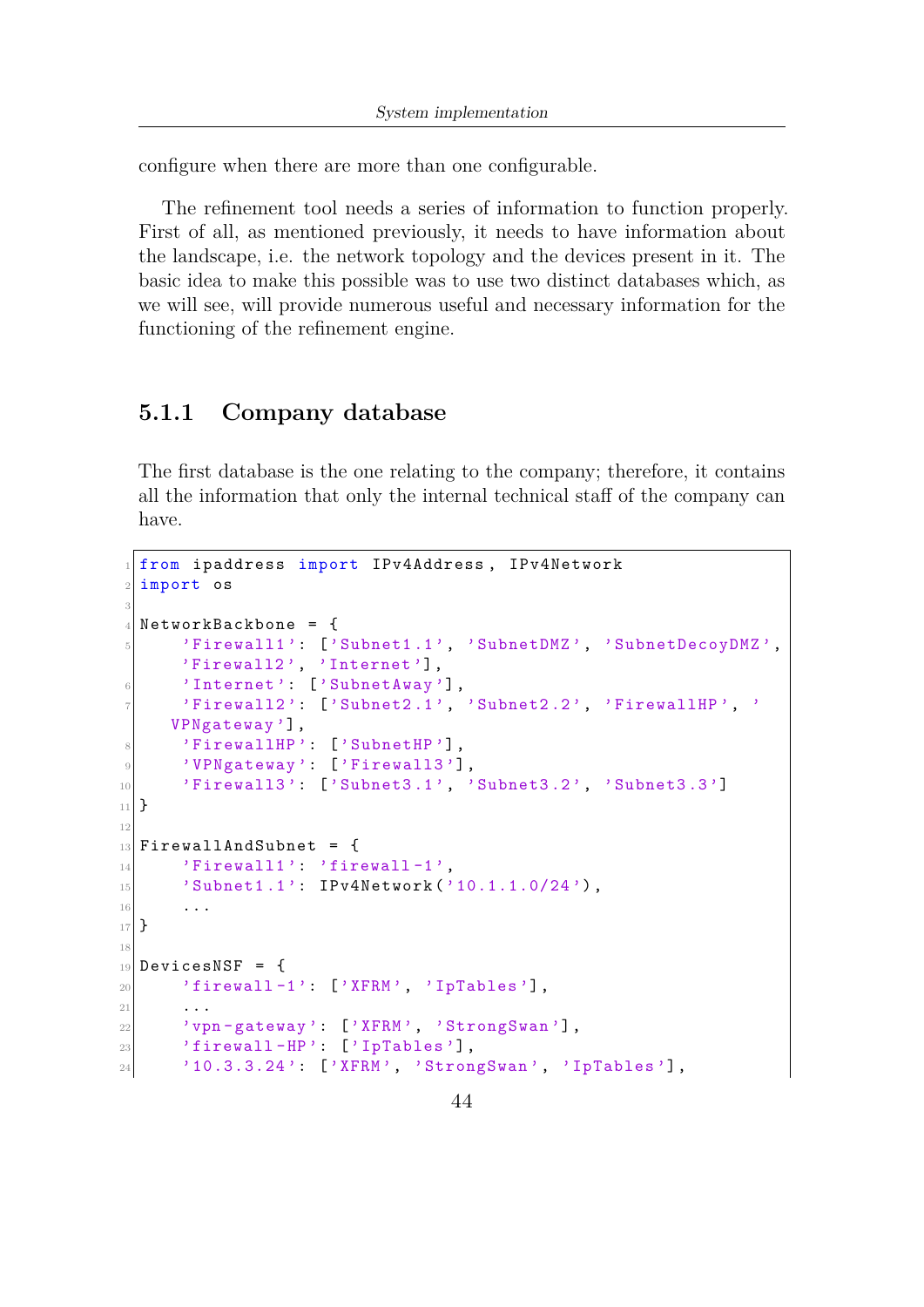```
25 }
26
27 subnet IP = {
28 'Subnet1.1': IPv4Network ('10.1.1.0/24'),
29 'SubnetDMZ': IPv4Network ('10.1.2.0/24'),
30 'SubnetDecoyDMZ': IPv4Network ('10.1.3.0/24'),
31 ...
32 }
33
34 \mid sub_obj_IP = {
\{35\} 'Alice': IPv4Address('10.3.3.24'),
\begin{array}{c} 36 \end{array} 'Bob': IPv4Address('10.1.1.12'),
37 'Subnet1.1': IPv4Network ('10.1.1.0/24'),
38 'SubnetDMZ': IPv4Network ('10.1.2.0/24'),
39 ...
40 \blacksquare 'Internet traffic': IPv4Network ('192.168.0.0/30'),
41 ...
42 }
43
_{44} sub obj URL = {
45 'Charlie': 'www.charlie-domain.com'
46 }
```
Listing 5.1: Extract of company database.py file

As we can see in Listing [5.1,](#page-59-0) this database contains information about the network topology, in particular the network backbone is represented which shows all the main connections of the network between the various subnets and the main network devices, allowing the tool to have a clear idea of the various existing connections.

All the IP addresses of the various subnets and of the possible subjects and objects, which may appear in the high-level policies, are also indicated. Subjects and objects can be indicated either by their IP addresses or by their URLs. If only the information on the URL is present, the tool is programmed to perform an automatic search to allow the association between URL and IP address, so as to allow in any case the identification of subjects or objects within the network topology.

This database also contains information about the NSFs configured on the various network devices, this information is necessary as only the company's network administrator can know how the various devices have been configured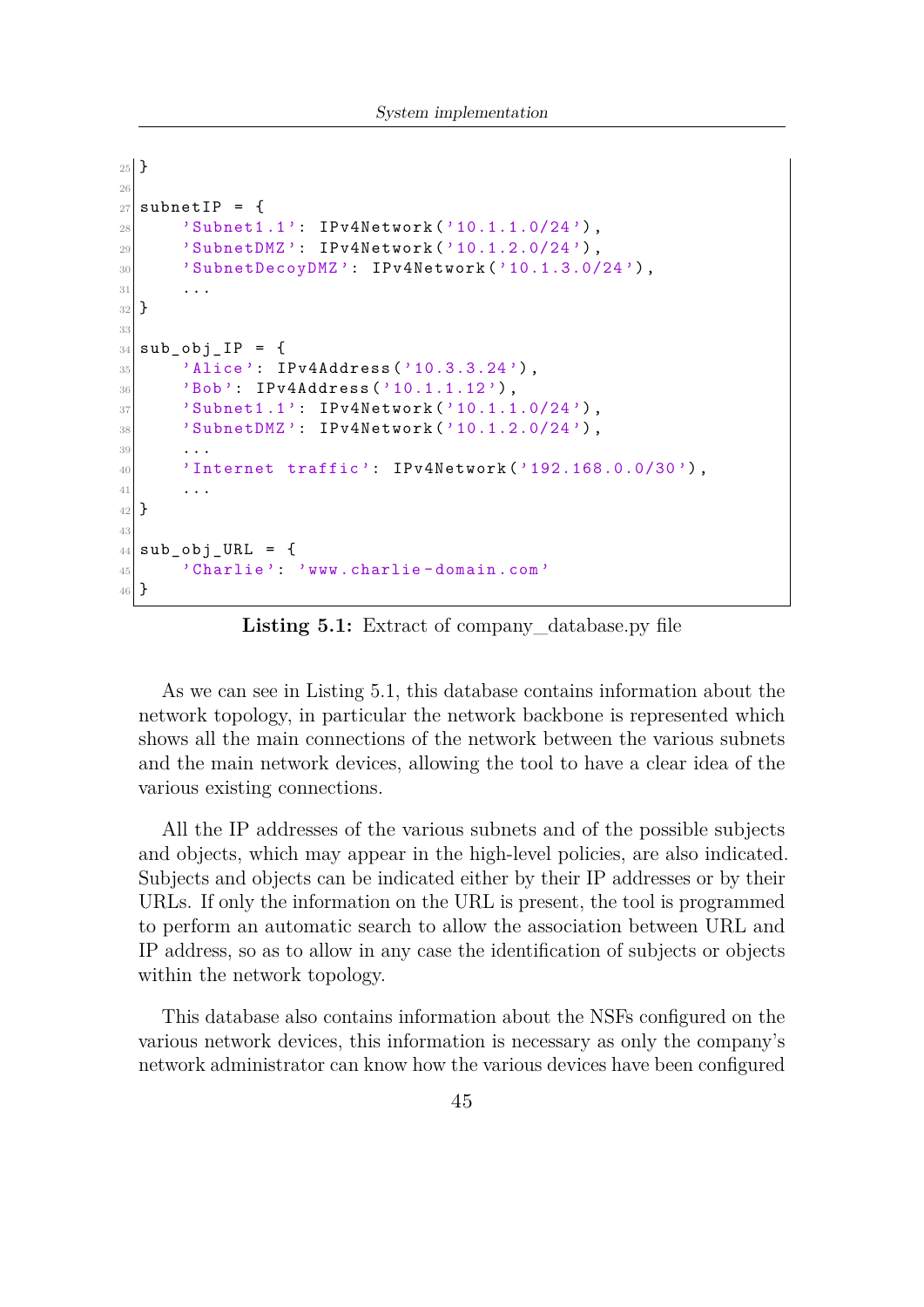and which NSFs are available on each of them.

This database, as we can see in the Listing [5.2,](#page-61-0) also contains information about the preferred protection algorithms to be used, indicating for each level of protection required (encryption, authentication, or both) the preferred algorithm, the preferred encryption or authentication mode and it also generates a random key of the correct length.

```
protectionALGO = {|2| 'Encryption': {'mode': 'cbc',
3 \vert 'algoEnc': 'aes128',
\mathbb{R}^4 'key': os.urandom (16) },
5 'Authentication': {'mode': 'hmac',
6 \vert 'algoHash': 'sha256',
\mathbb{Z}<sup>7</sup> \mathbb{Z} \mathbb{Z} \mathbb{Z} \mathbb{Z} \mathbb{Z} \mathbb{Z} \mathbb{Z} \mathbb{Z} \mathbb{Z} \mathbb{Z} \mathbb{Z} \mathbb{Z} \mathbb{Z} \mathbb{Z} \mathbb{Z} \mathbb{Z} \mathbb{Z} \mathbb{Z} \mathbb{Z} \mathbb{Z} \mathbb{Z} \mathbb{Z} \mathbb{Z} \|8| 'ConfAuth': {'mode': 'gcm16',
9 algoAEAD': 'aes128',
\mathbb{R}^{10} 'key': os.urandom (16) }
_{11} }
```
**Listing 5.2:** Extract of company\_database.py file

The last information contained in this database is connected to the objects of the high-level policies, in fact it is possible to indicate general information regarding concepts such as DNS traffic or regarding objects belonging to the company, as in the case in the Listing [5.3,](#page-61-1) where there is an application called Web App for which information on the port and the IP protocol used are indicated with its associated capabilities. This object information is checked before the information contained in the second database, in this way the information entered by the company has a greater importance and overwrites the information in the second database.

```
objectsINFO = {|2| 'DNS traffic': [
3 DestinationType DNS',
4 ' IpProtocolTypeConditionCapability udp ',
5 ' DestinationPortConditionCapability 53 '
6 ],
7 \vee Web App': [
8 ' IpProtocolTypeConditionCapability tcp, udp',
9 ' DestinationPortConditionCapability 9999 '
10 ]
```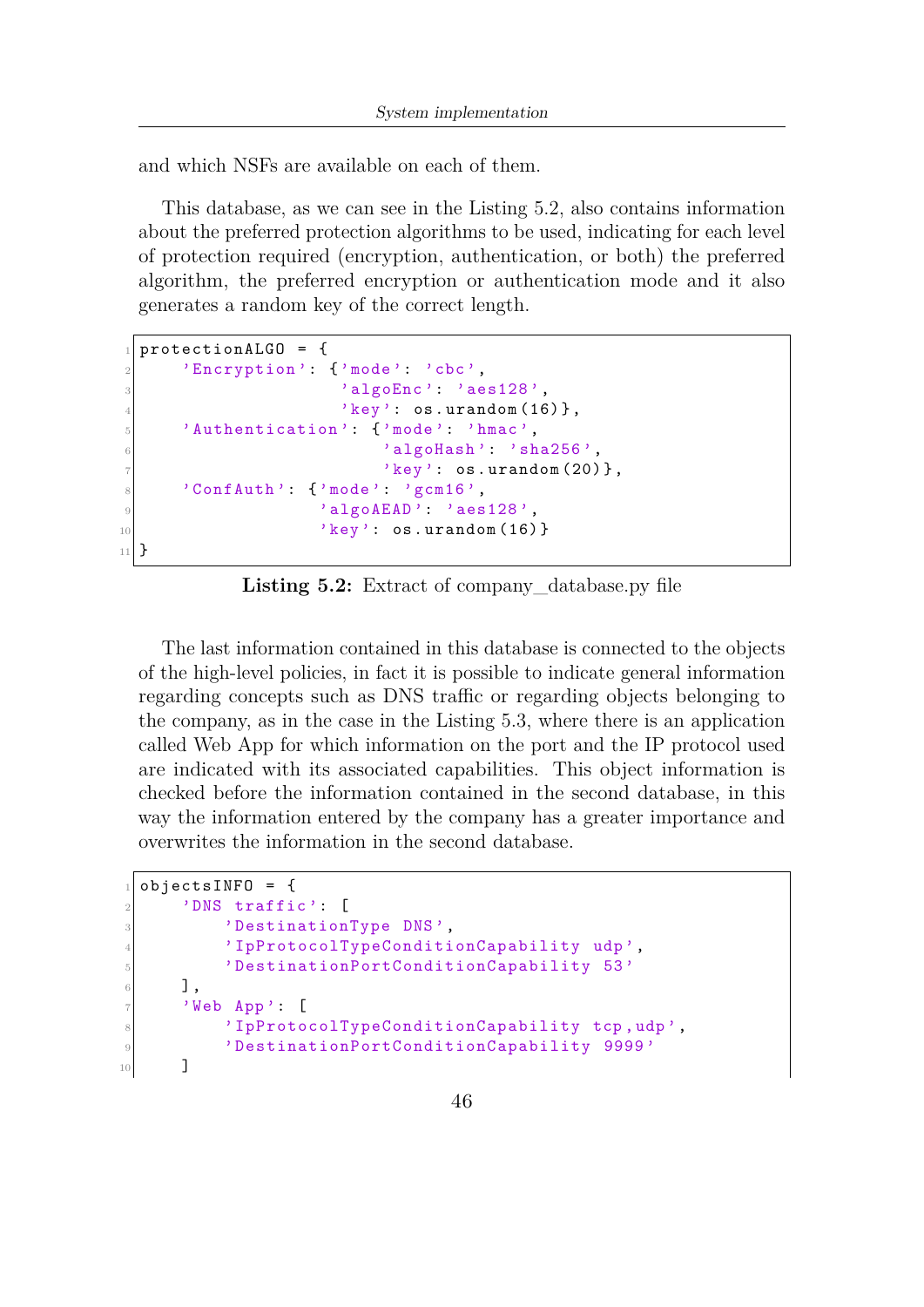$_{11}$  }

Listing 5.3: Extract of company database.py file

### **5.1.2 Info database**

This second database contains general information that industry experts usually have. As can be seen in Listing [5.4,](#page-62-0) it contains information on the high-level policy objects and associates the corresponding capability to each information.

```
INFO_obj = {|2| 'VoIP traffic': [
3 b 'DestinationType VoIP',
           'IpProtocolTypeConditionCapability udp',
5 ' DestinationPortConditionCapability 5060 '
6 ],
7 'DNS traffic': [
8 b 'DestinationType DNS',
9 ' IpProtocolTypeConditionCapability tcp ,udp ',
10 'DestinationPortConditionCapability 53'
\begin{array}{ccc} \n\end{array} 11 \begin{array}{ccc} \n\end{array}12 'Intranet traffic': [
13 DestinationType Intranet'
\begin{array}{ccc} \n\frac{1}{4} & \n\end{array} ],
_{15} 'All traffic': [
16 'DestinationType All'
17 ]
18 }
```
Listing 5.4: Extract of info database.py file

For example, it associates VoIP traffic with information such as the use of port 5060 and the use of UDP as the type of IP protocol.

### **5.1.3 CLIPS rules**

Another central and fundamental aspect of the refinement engine are the rules that define the behaviour of the CLIPS inference engine. This set of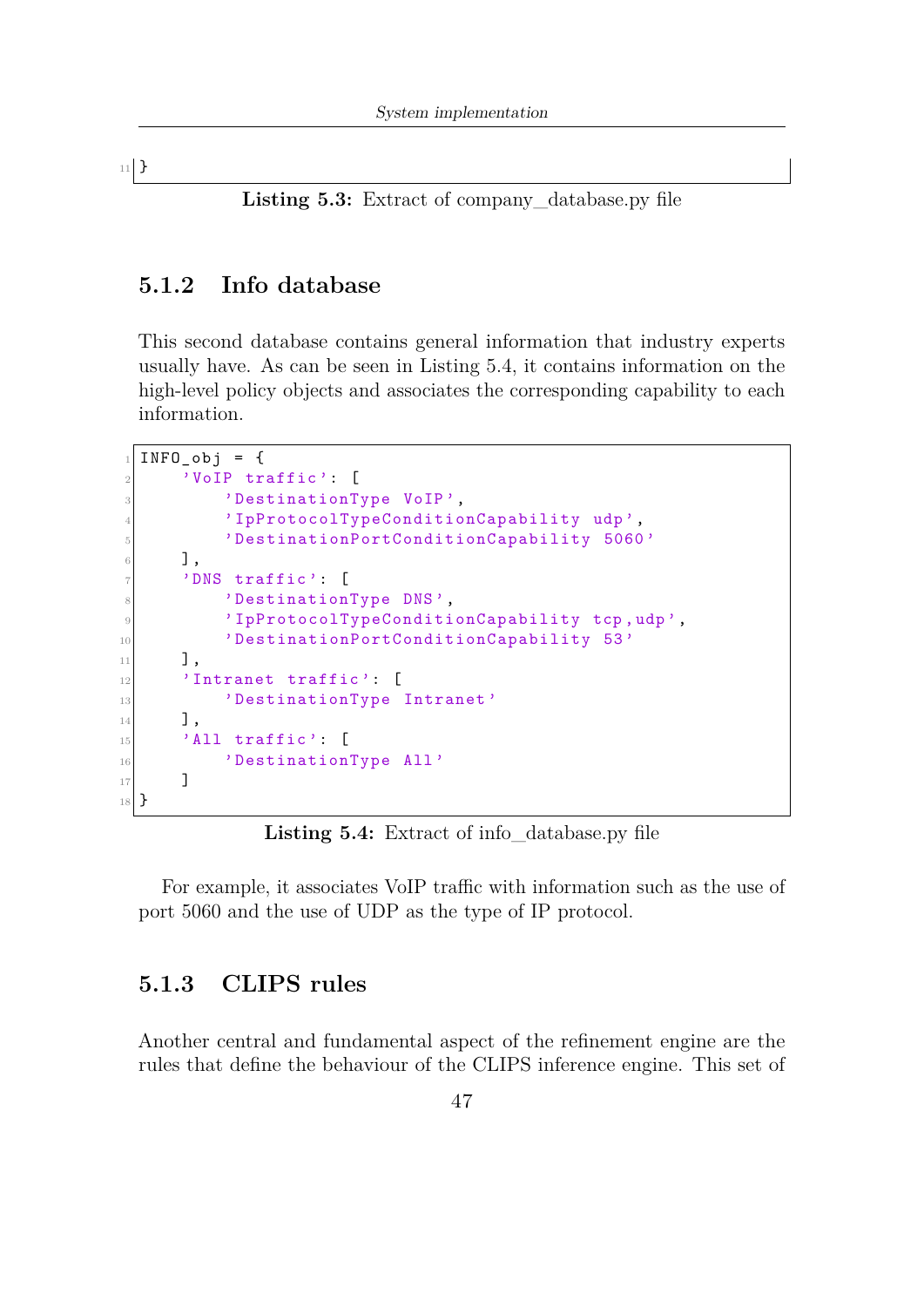rules allow the tool to extrapolate information from the high-level language through forward chaining mechanisms, in fact it is possible to define rules that are launched when all their conditions are satisfied.

The conditions are formed by the facts contained in the knowledge base which, as mentioned in the Section [2.5,](#page-25-0) constitutes the set of information you have on that particular domain. Conditions can be linked via logical operators and there is also the possibility to use variables that can be used when the matched rule is executed. When a rule is executed, it can carry out the assertion of other facts and/or launch certain functions in the python environment, furthermore, these functions can be launched with parameters taken directly from the knowledge base.

```
RULES = \Gamma2 \cdots\frac{1}{3} """"
4 ( defrule object - association
5 (not (hspl (object "")))
\frac{1}{6} (or (hspl (action "is authorized to access"))
7 (hspl (action "is not authorized to access"))
8 (hspl (action "protect confidentiality"))
9 (hspl (action "protect integrity"))
10 (hspl (action "protect confidentiality integrity
     "))
11 )
12 = >
13 (object-filter-protection-analysis)
\frac{14}{ } )
\begin{array}{c|c}\n & \text{if } \mathfrak{n} & \mathfrak{n} \\
\hline\n\vdots & \n\end{array}\frac{16}{16} """
17 (defrule filtering
\frac{18}{18} (or (hspl (action "is authorized to access"))
_{19} (hspl (action "is not authorized to access"))
20 )
_{21} \qquad \qquad \Rightarrow22 (assert (Case filtering))
23 )
\begin{array}{c|c}\n & \text{if } \mathfrak{n} & \mathfrak{n} \\
\hline\n\end{array}25 """"
26 (defrule protection
27 (or (hspl (action "protect confidentiality"))
28 (hspl (action "protect integrity"))
```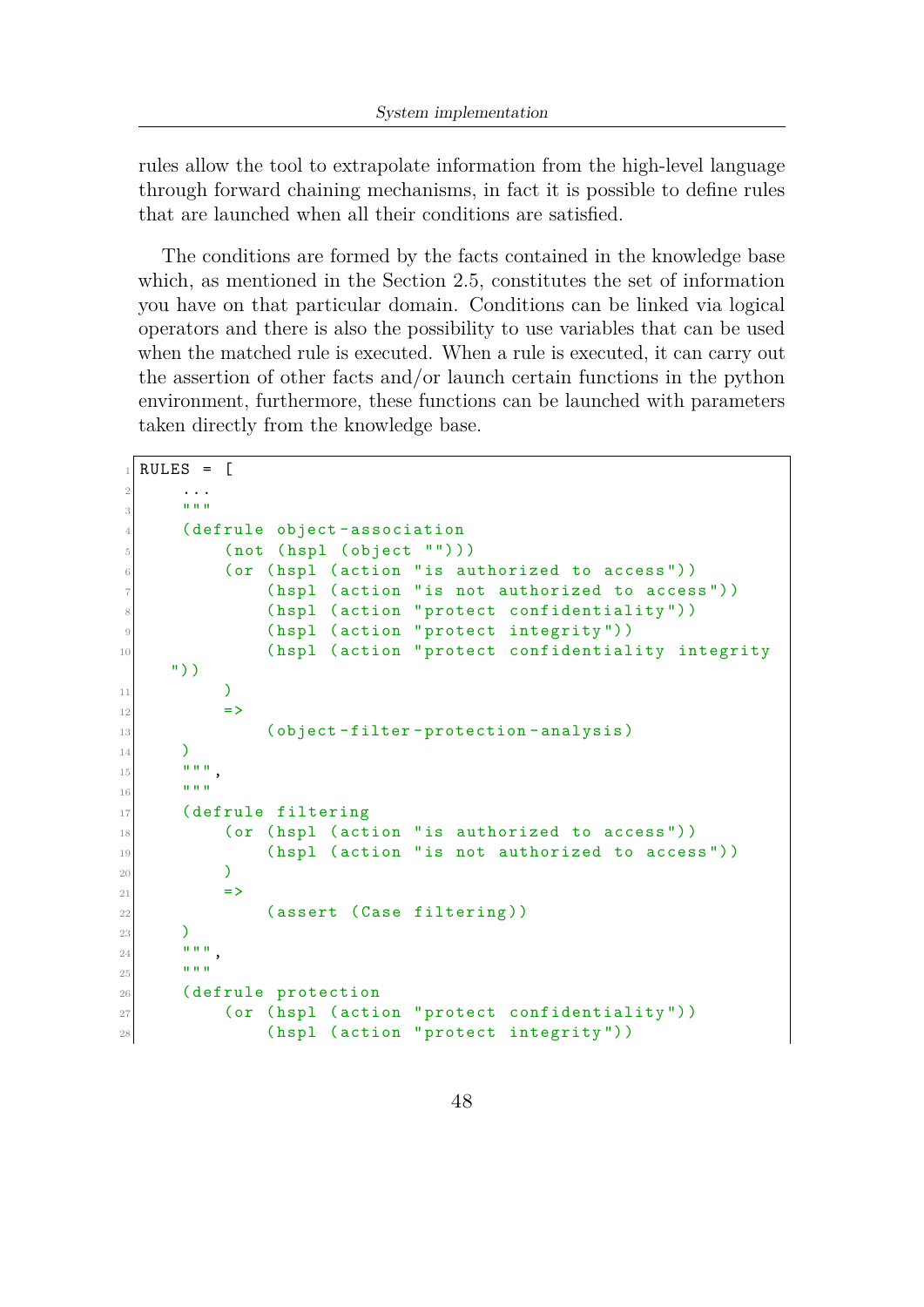```
29 (hspl (action "protect confidentiality integrity
      "))
30 )
31 \qquad \qquad \Rightarrow32 (assert (Case protection))
33 )
\frac{34}{} \frac{1}{10} \frac{1}{10} \frac{1}{10}\frac{35}{100} """
36 (defrule filtering-association0
37 (hspl (action "is authorized to access"))
\frac{38}{ } \qquad \qquad \Rightarrow39 (assert (AcceptActionCapability))
40 )
41 \frac{1}{1} \frac{1}{1} \frac{1}{1} \frac{1}{1} \frac{1}{1}42 ...
```
**Listing 5.5:** Extract of rules.py file

As we can observe in Listing [5.5,](#page-63-0) each rule is linked to a particular function of the tool, usually the name is self-explanatory, and the basic concept is that it is possible to extend the functionality of the tool by adding rules to cover all future cases that will be introduced.

### **5.1.4 Network topology generation**

The refinement tool needs the network topology in order to work properly. The information about the network backbone, as said before, are present in the company database. Every time the tool is executed it generates a network graph from this information. In particular, the tool uses two different python libraries: NetworkX and Pyvis.

The first one is used within the python environment, and it has no aesthetic purposes. It is needed to understand the location of subjects and objects within the network topology.

Pyvis, on the other hand, as we can see in Figure [5.1,](#page-65-0) provides a web interface that allows the visualization and, if enabled, the modification of the graphical representation of the topology. Pyvis provides the possibility to integrate NetworkX, this was helpful since it was possible to take advantage of this integration and re-use the NetworkX graph to build a Pyvis topology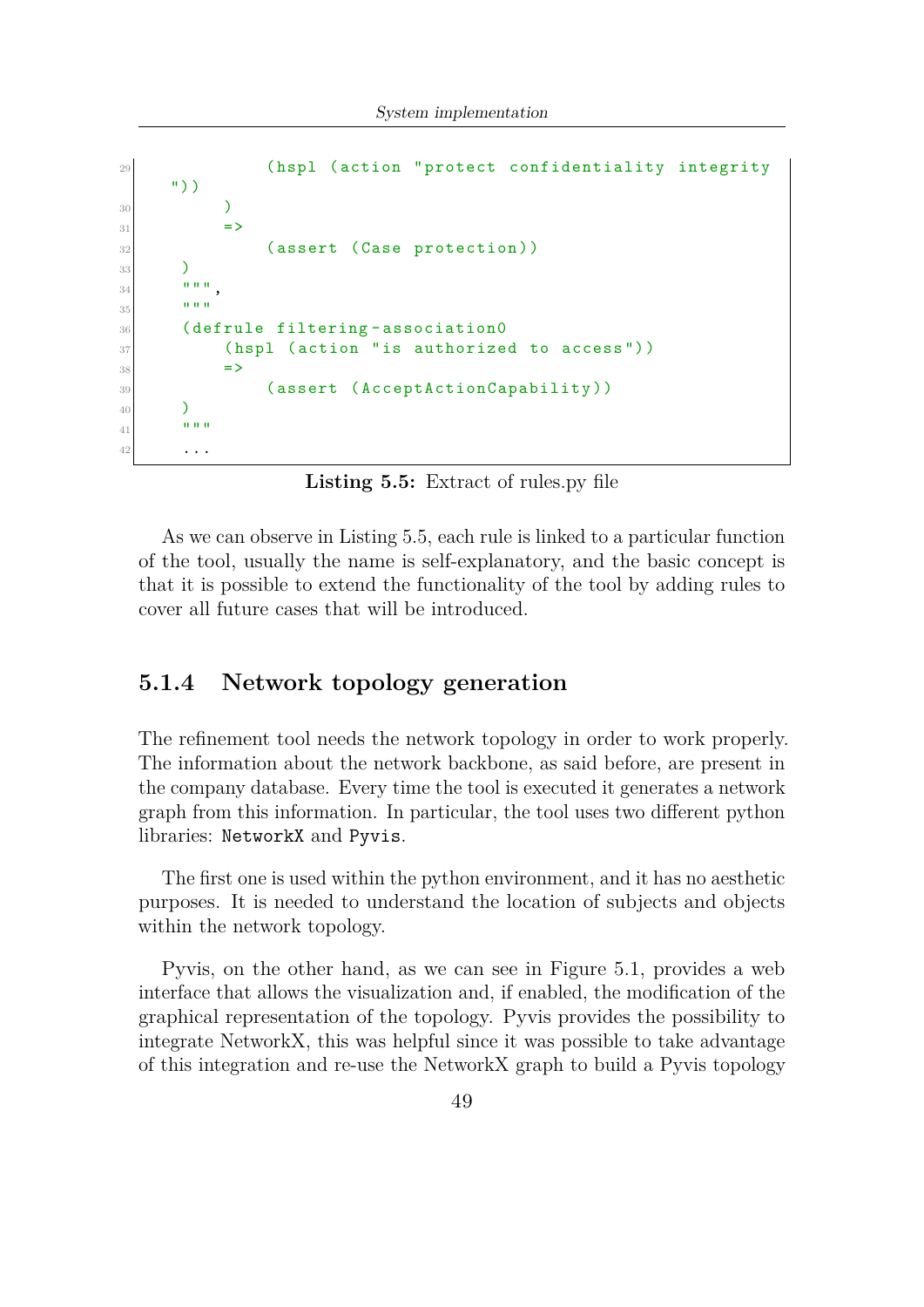<span id="page-65-0"></span>

**Figure 5.1:** Pyvis network topology graph

that is more complete from a graphical point of view.

### **5.1.5 Device configuration selection**

The device configuration phase is another critical aspect of the proposed tool, it takes place when, thanks to the CLIPS engine and the two databases, all the information has been extracted and when a path from the subject to the object of the high-level policy has been found.

So, when all the required capabilities for that specific policy are collected it is possible to query the NSF-catalogue, presented in Section [2.8,](#page-30-0) through the BaseX server made by Cirella [\[2\]](#page-107-0) in order to obtain the list of NSFs that supports these capabilities.

The queries are made through the requests library in python and, once a response has been obtained, the company database is checked in order to understand if the devices on the path support at least one of the NSF received in the response.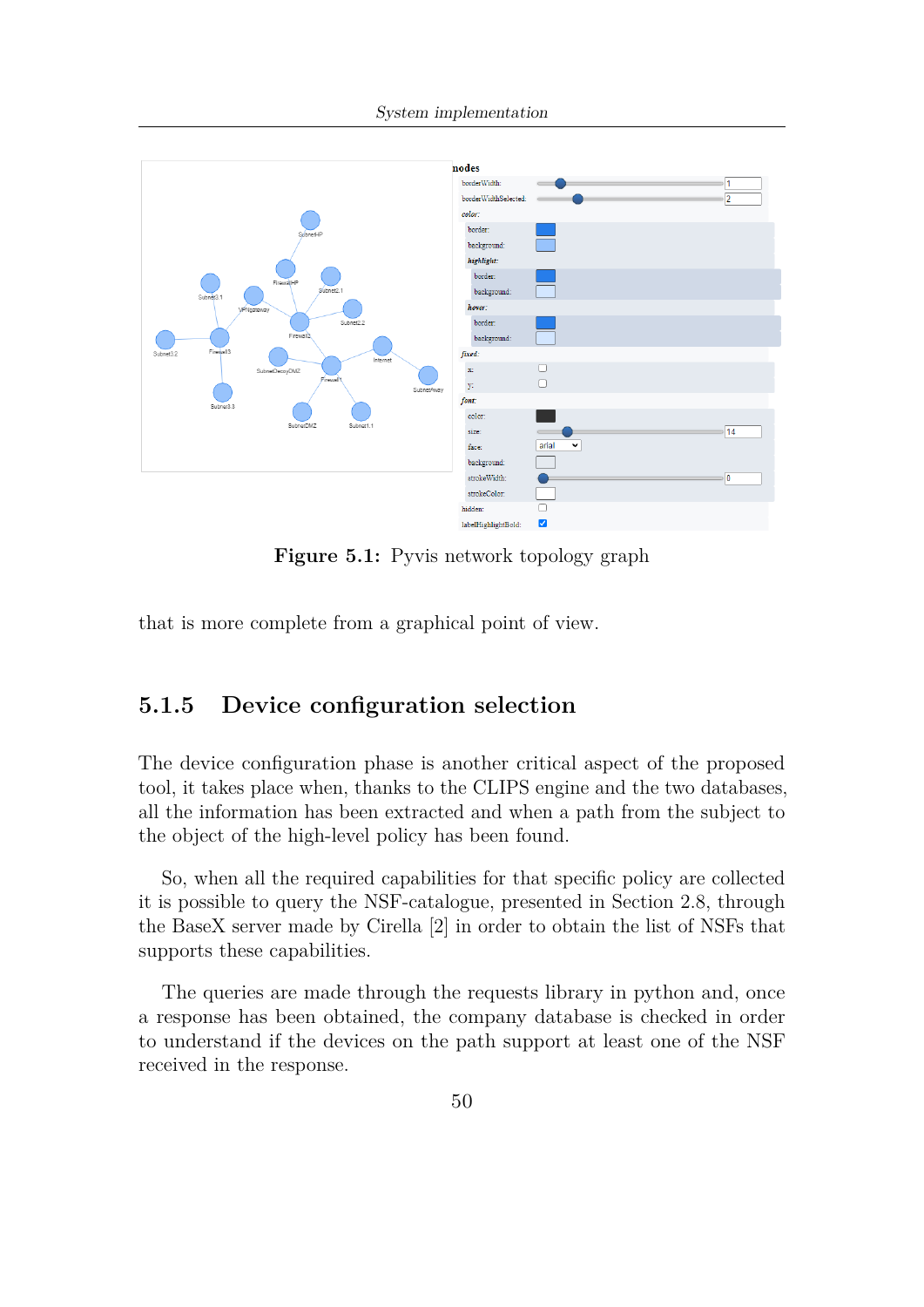As discussed before in Section [5.1,](#page-58-0) when the information on the configurable devices is obtained if only one device on the path have at least one NSF of the required ones it is automatically configured, if there are more than one device configurable a PysimpleGUI interface is shown, and the user have the possibility to choose which device configure.

### **5.1.6 Output generation**

The output of the refinement tool is an intermediate file, which, as mentioned before, is a text file that contains all the information and all the details extracted from the high-level policies. The output is generated after the device configuration phase terminates through specific printing functions. The code, through recursive calls, manages the printing of the configurations for both outbound and inbound traffic. Specifically, it generates two configurations for the filtering rules and four for the protection ones, which must consider both the configuration of the state and the configuration of the policy itself.

As we discussed in the Section [4.5,](#page-52-0) each configuration is separated through a series of "-" characters, in this way the task of the Converter tool is made a lot easier. In fact, in this way it can identify in an immediate way a single policy that it has to add to the specific RuleInstance file.

## **5.2 Converter tool**

The purpose of the Converter is to take the intermediate file generated by the refinement and generate the corresponding RuleInstance file for each NSF present among the various configurations. Specifically, the converter first deletes all the RuleInstance files present in the homonym folder and then begins the reading and analysis of the intermediate file, in particular, it separates the file into blocks according to the separator character "-" and analyses each single block that corresponds to a single policy of a specific NSF to be translated.

The first thing the Converter performs is the search for the "NSFs" line which contains all the configurable NSFs for that device.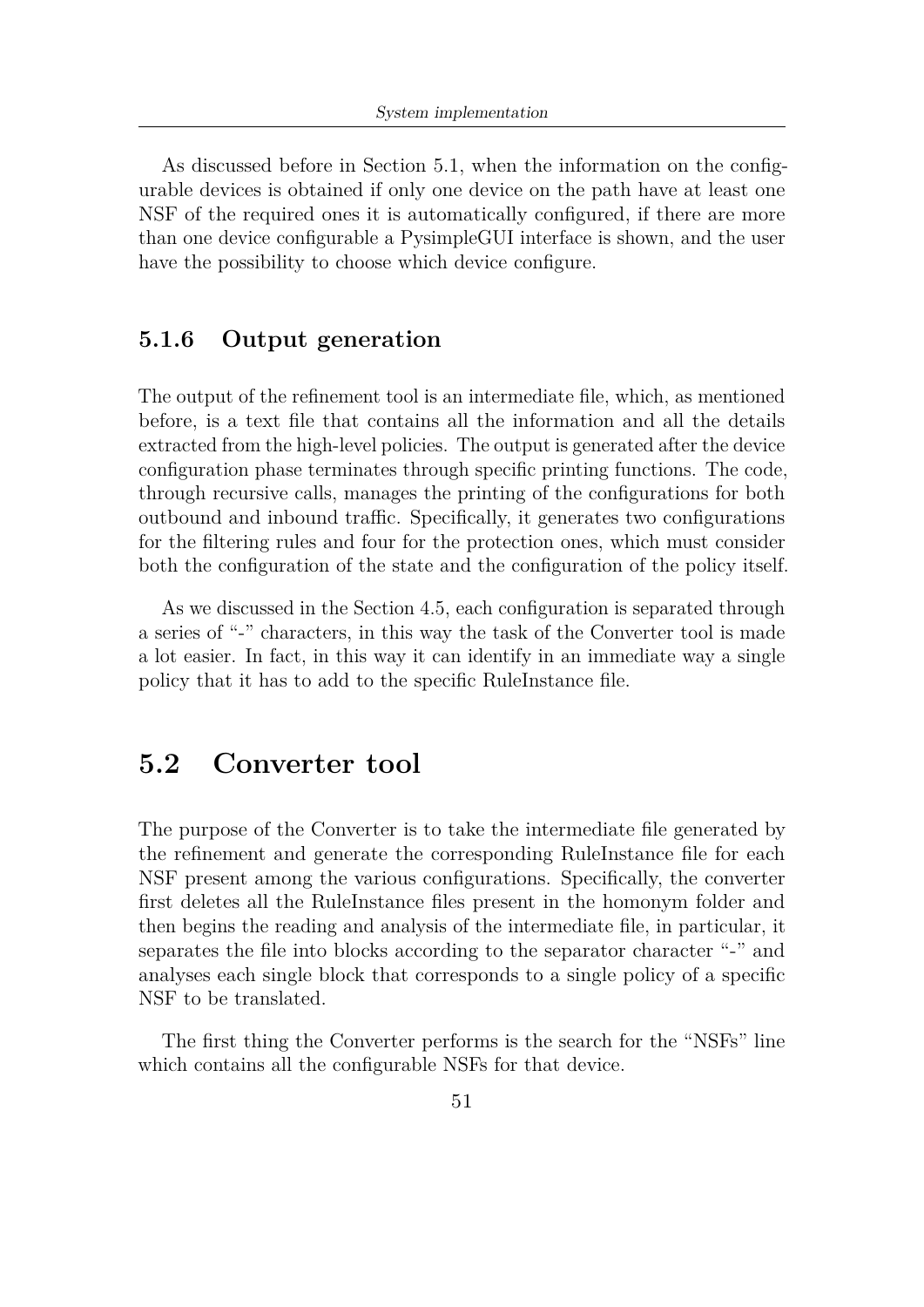As mentioned previously, the refinement tool does not make the choice on the NSFs if there are more than one NSF that supports the necessary capabilities on the device. This choice is made by the Converter, which randomly chooses an NSF among those that can be configured and creates the corresponding RuleInstance file if it has not been previously created. If the file already exists, the Converter will append the current policy to the file.

Once the creation of the XML RuleInstance file is done, the Converter begins line-by-line parsing of the block. Analyse the line to identify the capability and the corresponding value so as to be able to set all nodes of the XML file correctly.

When the parsing of the block is completed, the corresponding policy is written in the RuleInstance file associated to that NSF.

## **5.3 Orchestrator**

The Orchestrator is the one who takes care of the management of the Refinement and the Converter tool. It deploys a Flask server that provides various APIs necessary for the execution of the various components of the framework.

Let's see all the endpoints present in the Flask server:

- Upload file: It allows to upload the file that contains the high-level security policies on the server.
- Upload database: It allows to upload the file containing information about the network topology but also information on the subjects and objects of the high-level policies and finally information on the preferred protection algorithms.
- Refinement: Endpoint that allows the user to start the refinement engine execution. In particular, it must be performed after uploading the file containing the high-level policies and the database.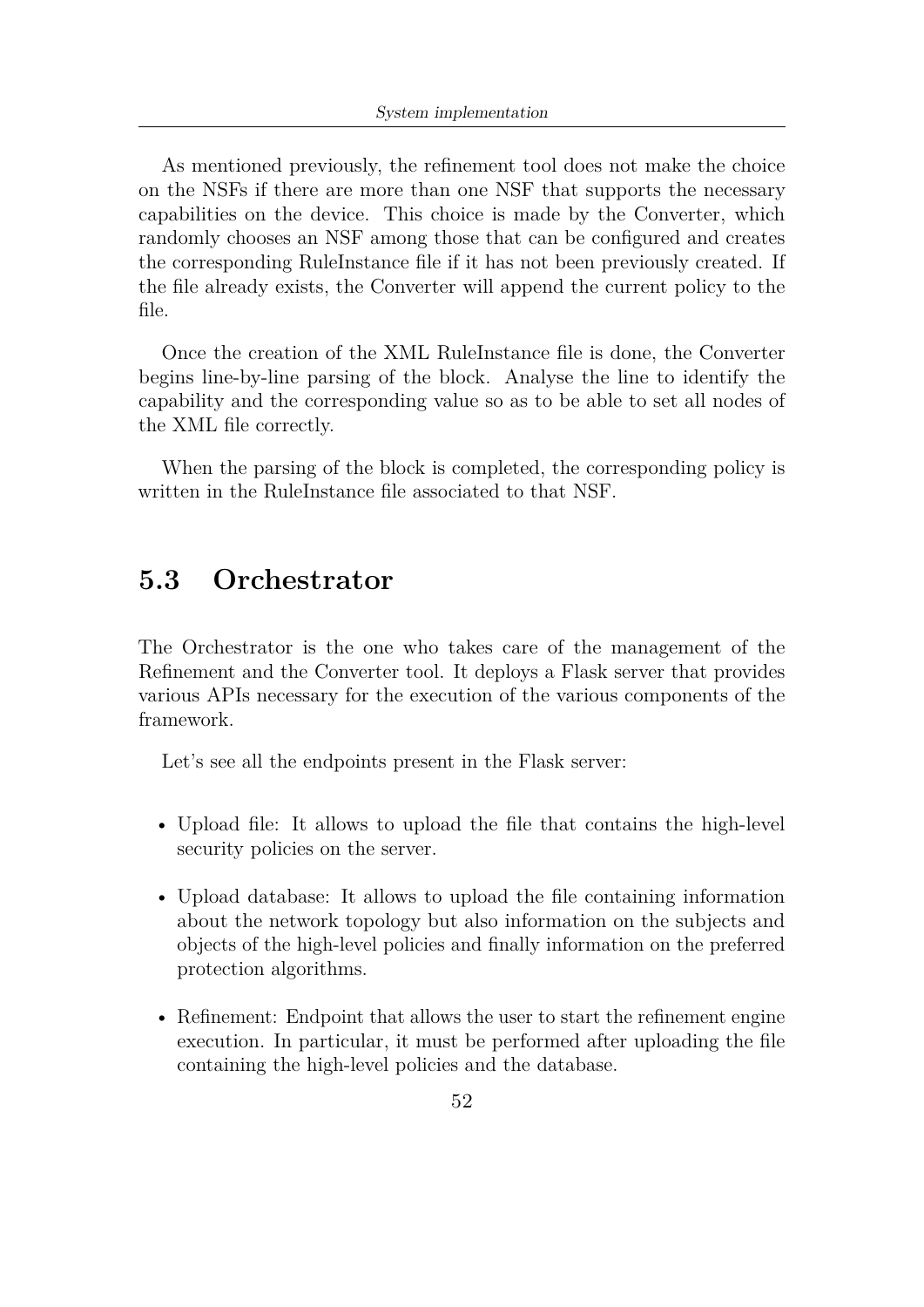- Refinement without GUI: Provides, as before, the possibility to perform the refinement starting from the high-level policies contained in the XML file but it performs the refinement without the generation of GUI. In particular, the graph with the network topology and the windows for selecting the devices to be configured for each individual policy are not opened.
- Converter: Enable the execution of the Converter, which takes the intermediate file generated by the Refinement and generates the RuleInstance for each configured NSFs. Returns the names of the RuleInstance files generated in JSON format.
- Download of RuleInstance: It provides the possibility to download a single RuleInstance file.

It is important to note that there is also a bash script that allows the automation of the last step, in fact if when you execute the penultimate step you redirect the output to a file and pass this .json file to the script, the latter executes the download of all the RuleInstance files generated by the Converter.

## <span id="page-68-0"></span>**5.4 Workflow implementation**

A general workflow of how the framework in question should be used is shown in Figure [5.2.](#page-69-0) It should be noted that the creation of high-level policies and the upload of the database, which contains information about the network topology, preferred protection algorithm and devices present on the network, are responsibilities of the user, he is responsible for creating them appropriately by editing, with an editor of his choice, the XML file that must contain the high-level policies and the python file containing the company information. The user must follow the structures presented in Section [4.5.](#page-52-0) The rest of the workflow proceeds autonomously, always according to the user's request, and checks for any possible errors by the consumer of the service.

1. Start the NSF-Catalogue: the first thing to do is to start the NSF-Catalogue, or make sure it is already running. In fact, the framework in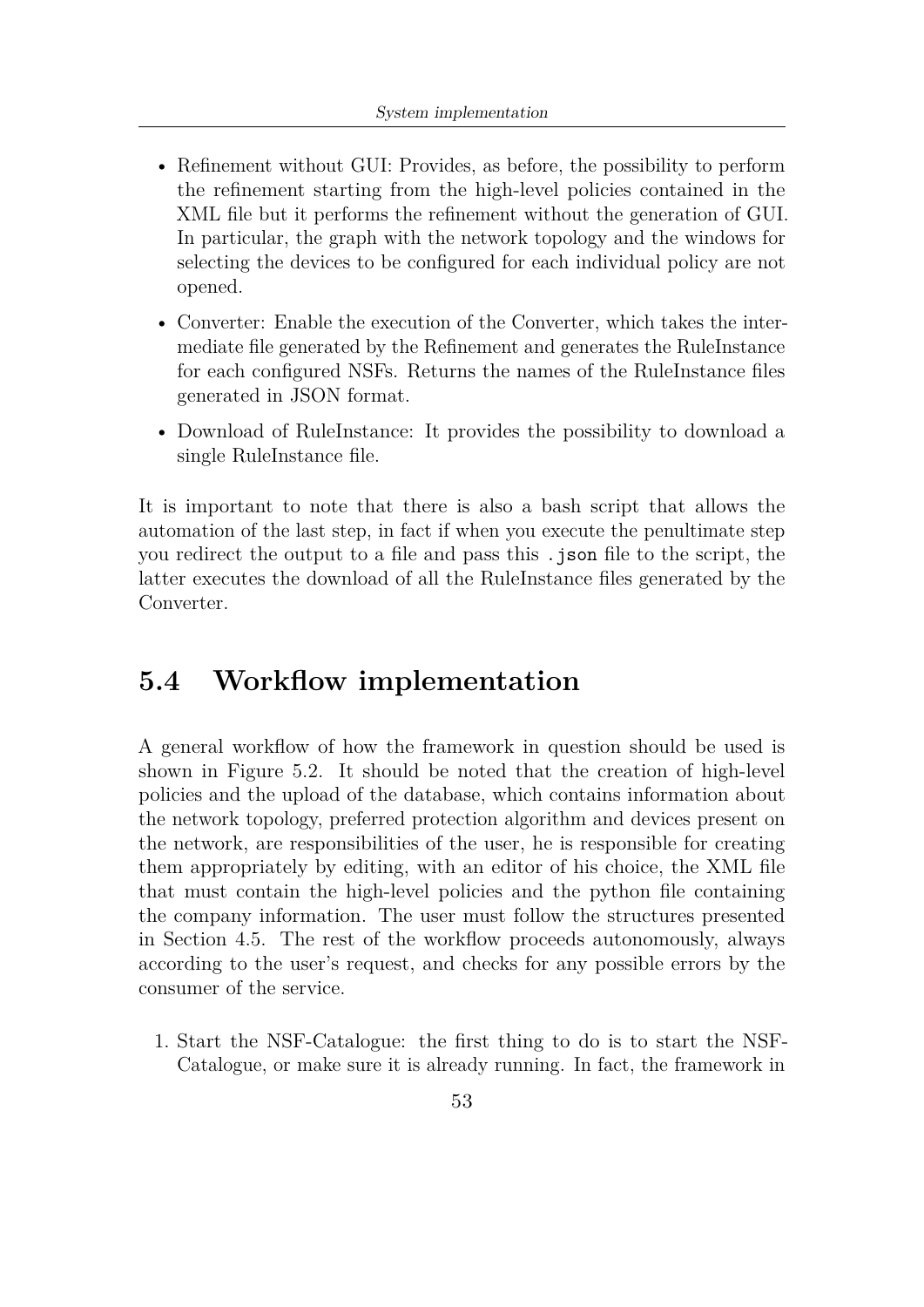<span id="page-69-0"></span>

**Figure 5.2:** Framework workflow

question needs the BaseX server implemented by Cirella [\[2\]](#page-107-0) to be active and ready to provide information about the NSFs and the supported Security Capabilities.

- 2. Start the Orchestrator: once the NSF-Catalogue has been set up, the Orchestrator that implements the Flask server must be started, which will receive all subsequent user requests and will take care of the upload of the files and of the execution of the Refinement and the Converter.
- 3. Define and upload of the high-level policies: the user has the task of creating the XML file that contains the high-level policies, which reflect the needs in terms of security required of the particular environment in which they will be inserted. He is also in charge of uploading the newly created file to the Orchestrator.
- 4. Upload database with company information: the user has the task of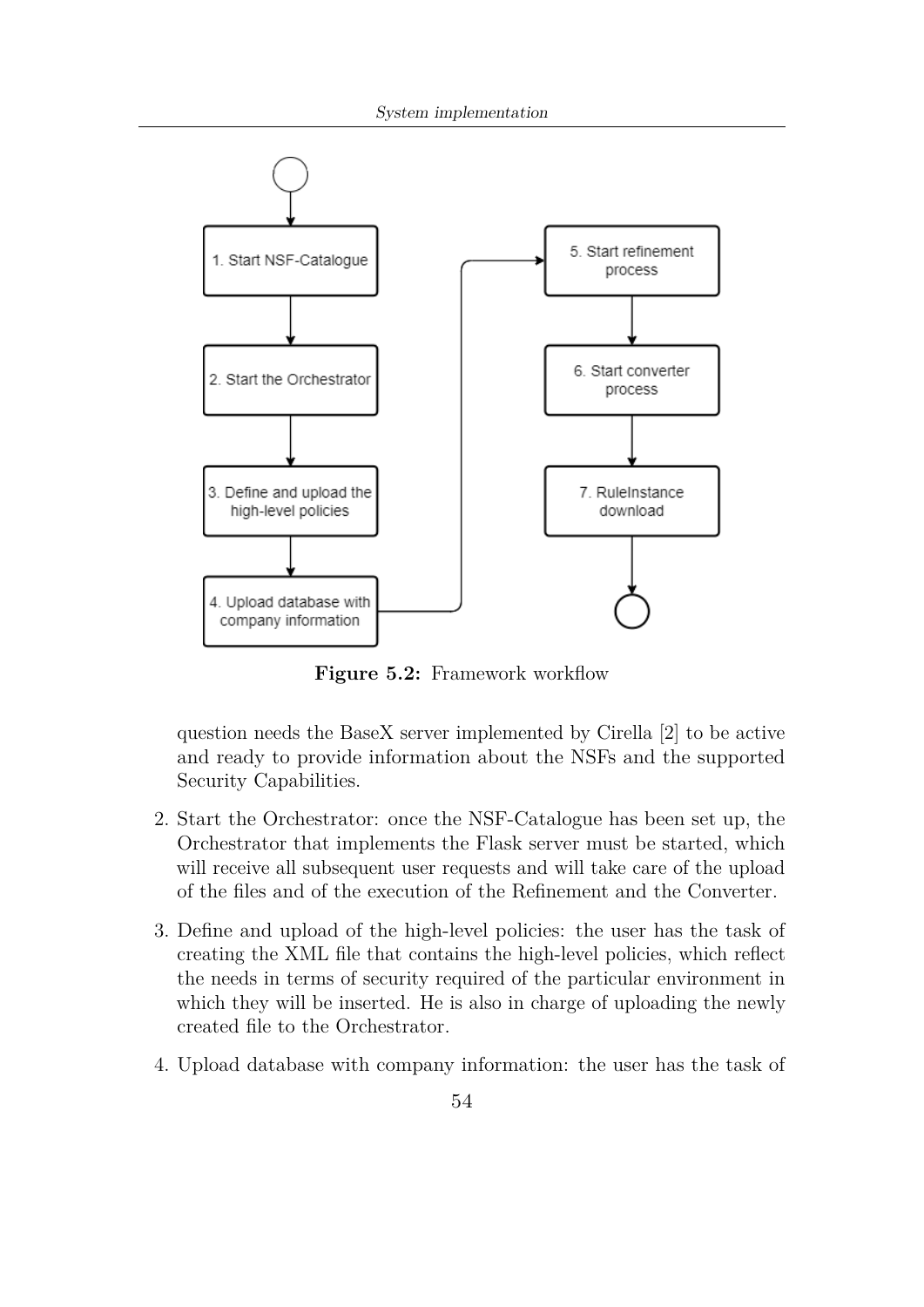uploading the file containing information about the company (or, in general, about the deployment environment) which includes information on the network topology, on the preferred protection algorithms and on the configurable devices in the network with related supported NSFs.

- 5. Start refinement process: once the necessary files have been uploaded, the refinement process can be carried out. The Orchestrator can run the Refinement tool, which takes the XML file containing the high-level policies and generates the intermediate file.
- 6. Start converter process: once the refinement process is finished, the Converter tool can be run. It takes the intermediate file generated by the Refinement and creates, in turn, the RuleInstance files according to the configured NSFs.
- 7. RuleInstance download: once the RuleInstance have been generated, they can be downloaded individually via the corresponding API. There is also the possibility to download them all together via a provided bash script which calls the corresponding API for each RuleInstance generated by the Converter.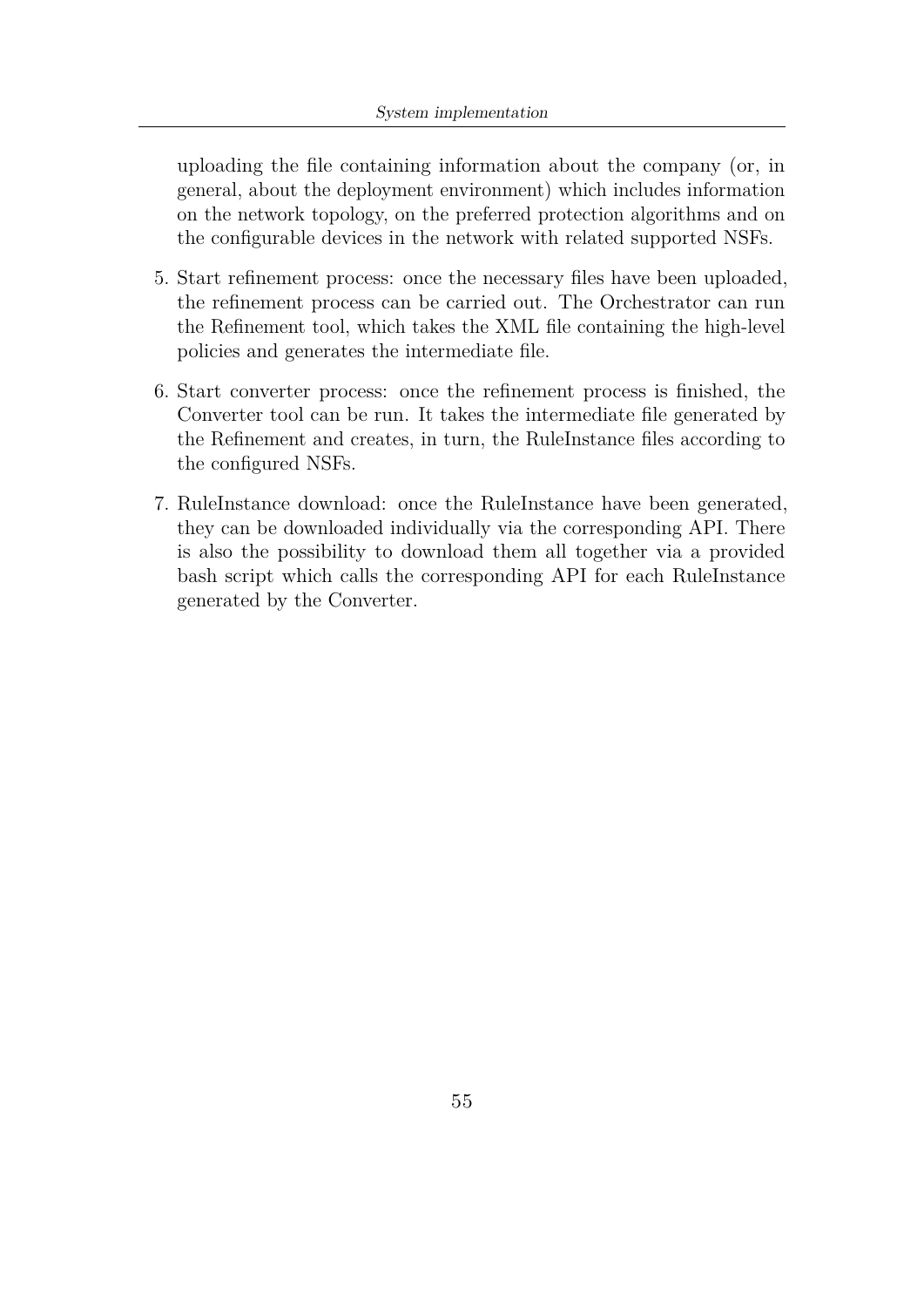## **Chapter 6**

# **System validation**

In this chapter the workflow presented in Section [5.4](#page-68-0) will be followed and the framework in question will be applied to a real application scenario. This will allow to validate the thesis work carried out and will offer food for thought for possible future developments.

## **6.1 Use cases: IpTables and XFRM**

The following paragraphs provide examples of use of the main functionalities of the proposed framework. *IpTables and XFRM NFSs* are taken into consideration in order to effectively show the functioning of the tool. Furthermore, the various output files will be explained in detail.

### **6.1.1 Network topology**

The first thing to consider is the application scenario created. As can be seen in the Figure [6.1,](#page-72-0) the network topology created is quite complex, this has allowed us to carry out many tests of high-level policy implementations of various kind. In fact, as you can see, the network offers several configurable devices, each with its own characteristics.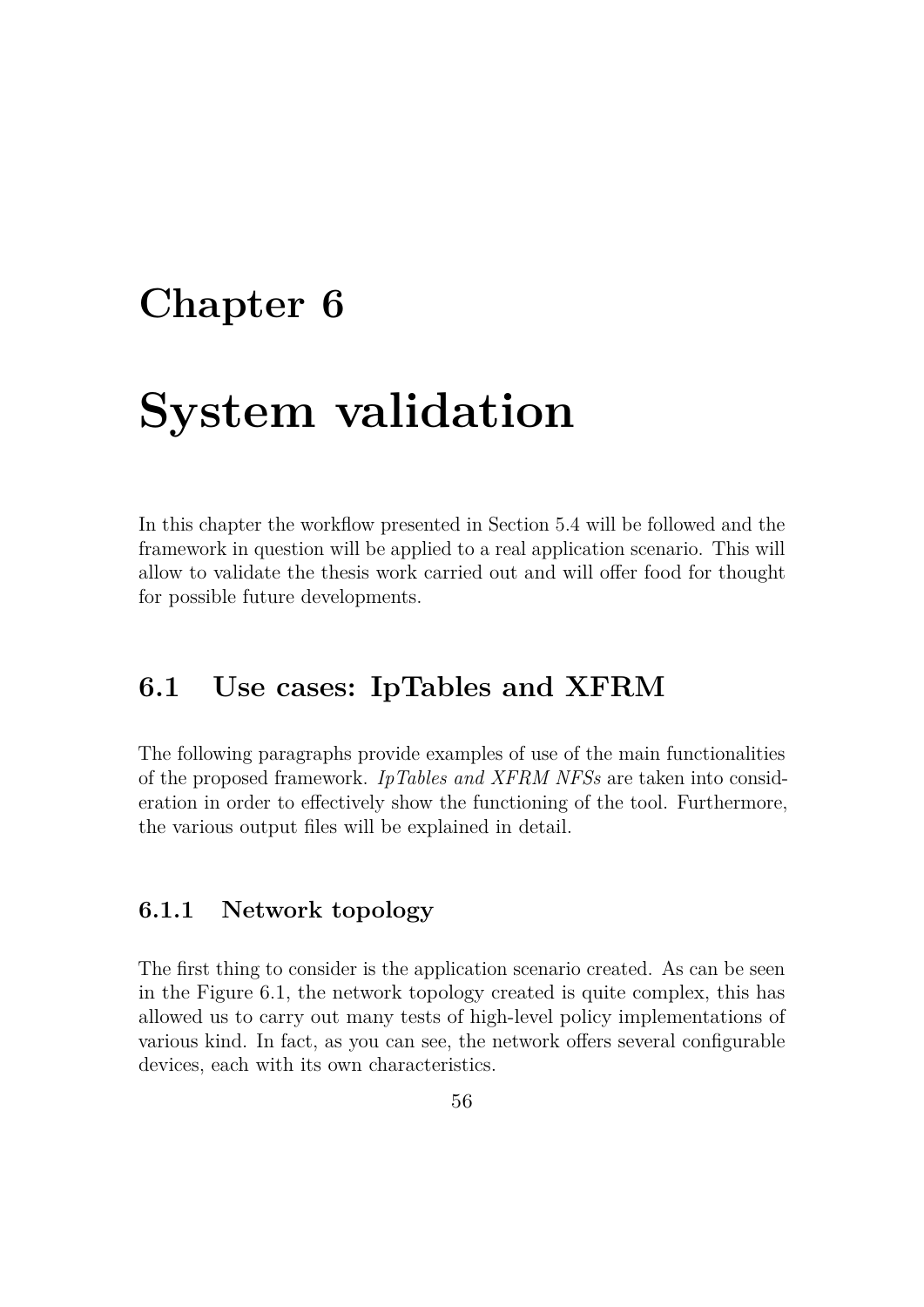System validation



**Figure 6.1:** Network topology

The information about the topology of the network and of the devices that can be configured in it are contained within the company database, to analyse the structure of the database and understand how this information is contained within it, please refer to the Section [5.1.1](#page-59-0) which shows extracts of the database which represents the network topology in question here.

It is important to note that the creation of the company database is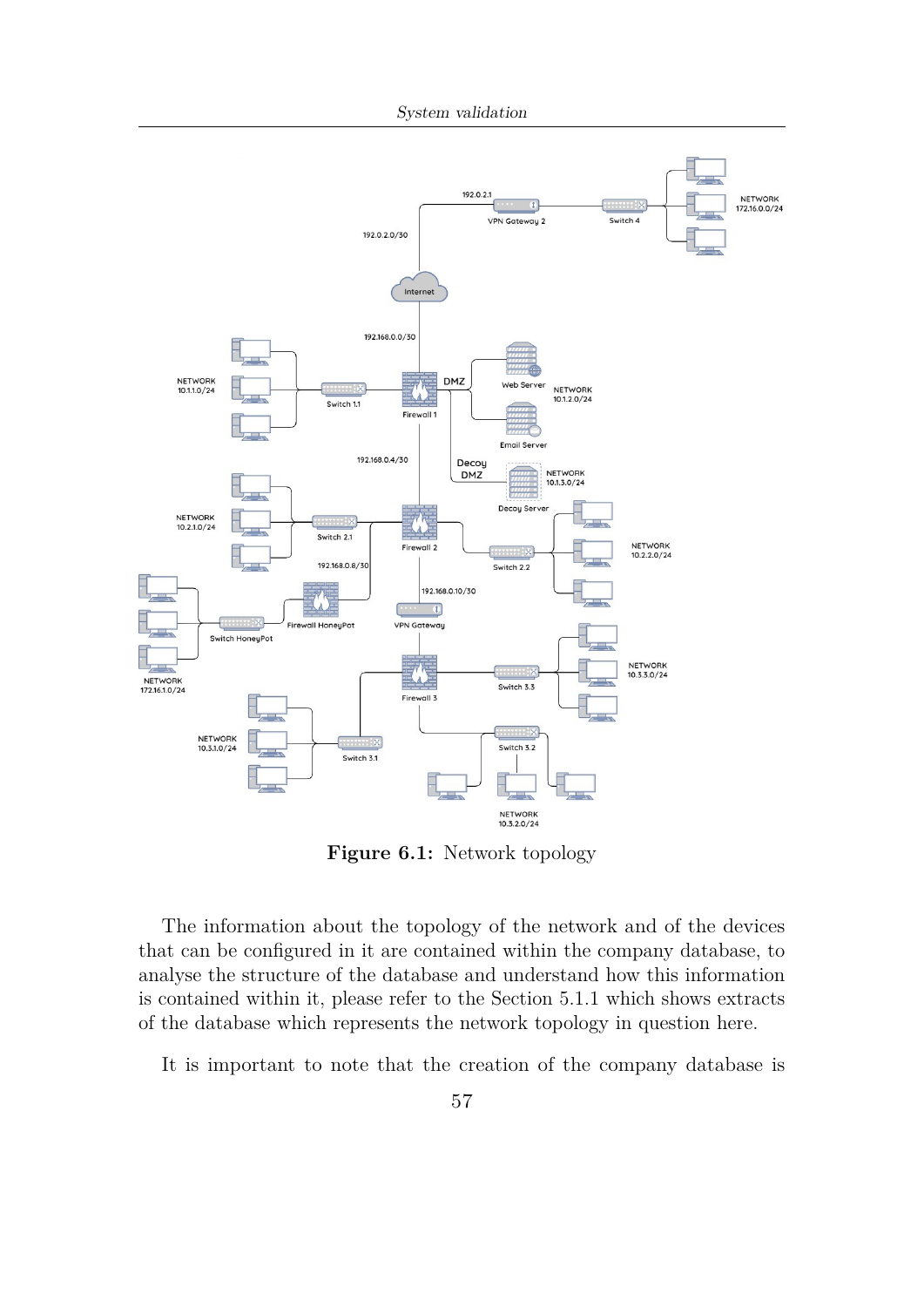responsibility of the user who, as discussed in the Section [5.3,](#page-67-0) has the possibility to load it into the Orchestrator Flask server through the corresponding API.

### **6.1.2 High-level policy definition**

The definition and creation of the file containing the high-level policies is another critical aspect that is up to the user. As for the company database, the user has the possibility to upload the high-level policies through the corresponding API provided by the Orchestrator.

The structure and details of the file containing the policies are shown in the Section [4.5,](#page-52-0) where you can see the various fields that make up a high-level policy. In this chapter we will see an example case using the policies shown in Listing [6.1.](#page-73-0)

```
1 < hspl - list xmlns:xsi =" http: // www .w3.org /2001/ XMLSchema -
     instance " xmlns =" http: // fishy - project .eu/ hspl "
              2 xsi:schemaLocation =" http: // fishy - project .eu/ hspl
     hspl .xsd ">
          <hspl id = " hspl1 ">
               4 < subject > Bob </ subject >
               5 < action > is authorized to access </ action >
6 < object > Internet traffic </ object >
7 < optionalField > time period </ optionalField >
8 < optionalValue > 18 :30 20 :00 </ optionalValue >
9 \langle hspl>
10 \langle \text{hspl} \text{1d} = " \text{hspl} 2" \rangle11 <subject>Alice</subject>
12 <action>protect integrity</action>
13 < object>DNS traffic</object>
|14| </hspl>
_{15} </hspl-list>
```
**Listing 6.1:** HSPL.xml file

The use of these policies made it possible to test numerous main functions of the proposed framework, already described in the Chapter [5,](#page-58-0) including:

• Semantic analysis of the high-level policy fields: the framework was able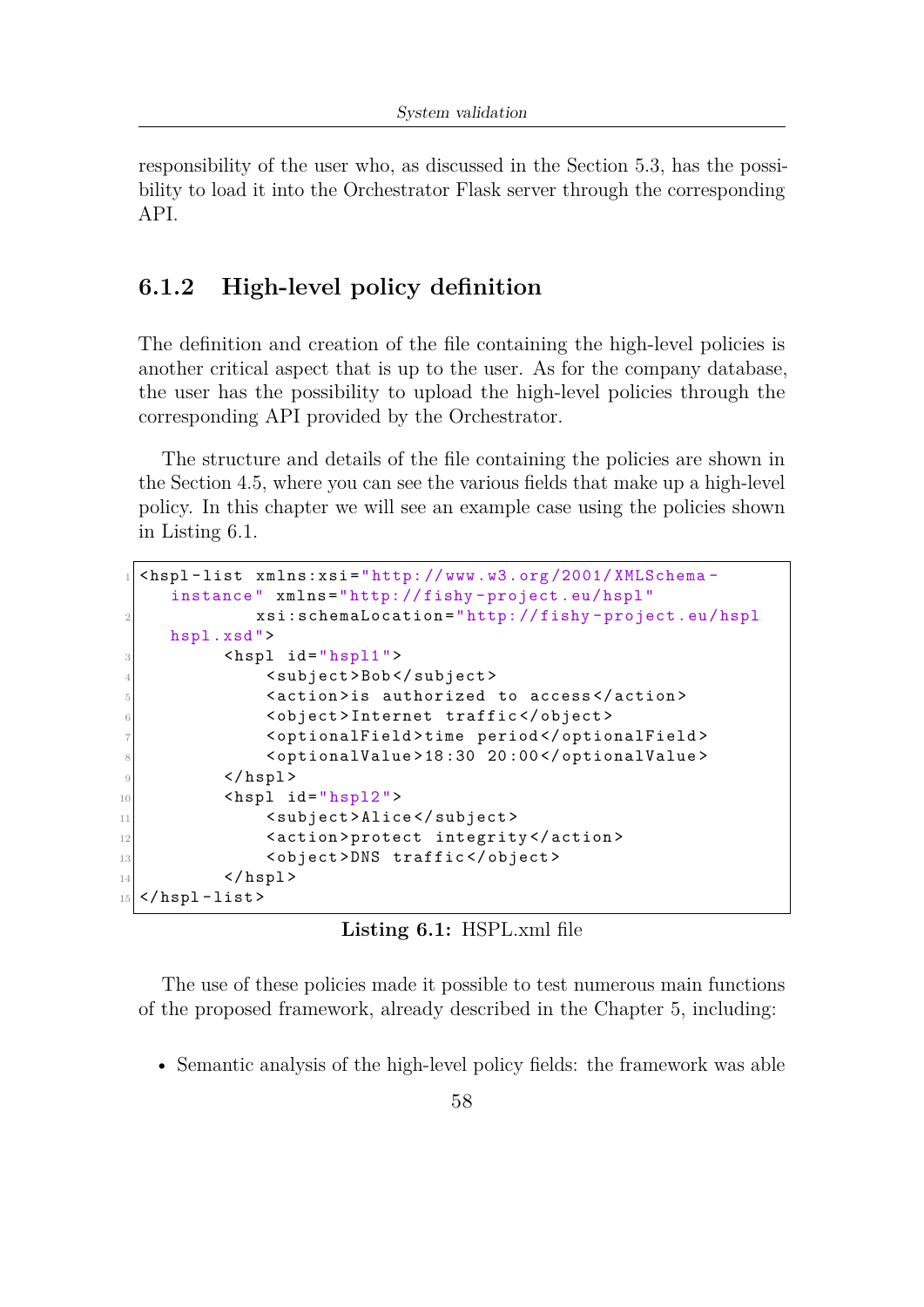to recognize, thanks to a look-up in the company database, words like Bob and Internet traffic, associating them with the corresponding IP addresses.

- Path analysis: starting from the company database, the framework was able to find and reconstruct a path capable of connecting the subject of the high-level policy with the object.
- Capability recognition: once the path has been built, the framework, using the CLIPS inference rules, enriches its knowledge base and inserts all the capabilities required for the implementation of the high-level policy.
- Device recognition: once the required capabilities and the path have been found, the framework is able to identify which devices on the path support these capabilities and, depending on the mode of use selected, chooses, or let choose the devices to configure.
- Output generation: once the devices have been selected, the framework generates the intermediate output containing the CLIPS knowledge base already structured to be sent as input to the Converter, which will take care of the generation of the final RuleInstance.
- RuleInstance generation: once the Refinement has completed its process, the Converter can generate the RuleInstance of the corresponding NSF configured in the refinement process.

The first policy shows an example of traffic filtering, with the addition of an optional field about the time window in which the policy is active. In particular, the purpose of this security policy is to authorize Internet access to the user identified as Bob in the time slot 18:00-20:00. This policy, in addition to the basic mechanisms previously mentioned, will allow us to test the functioning of *IpTables NSF*.

The second policy, on the other hand, shows an example of protection that will allow us to test the operation of *XFRM NSF*. In particular, this security policy aims to protect the integrity of the DNS traffic of the user identified as Alice.

It is important to note that these, of course, were not the only tests carried out and above all the proposed framework independently selects the NSFs to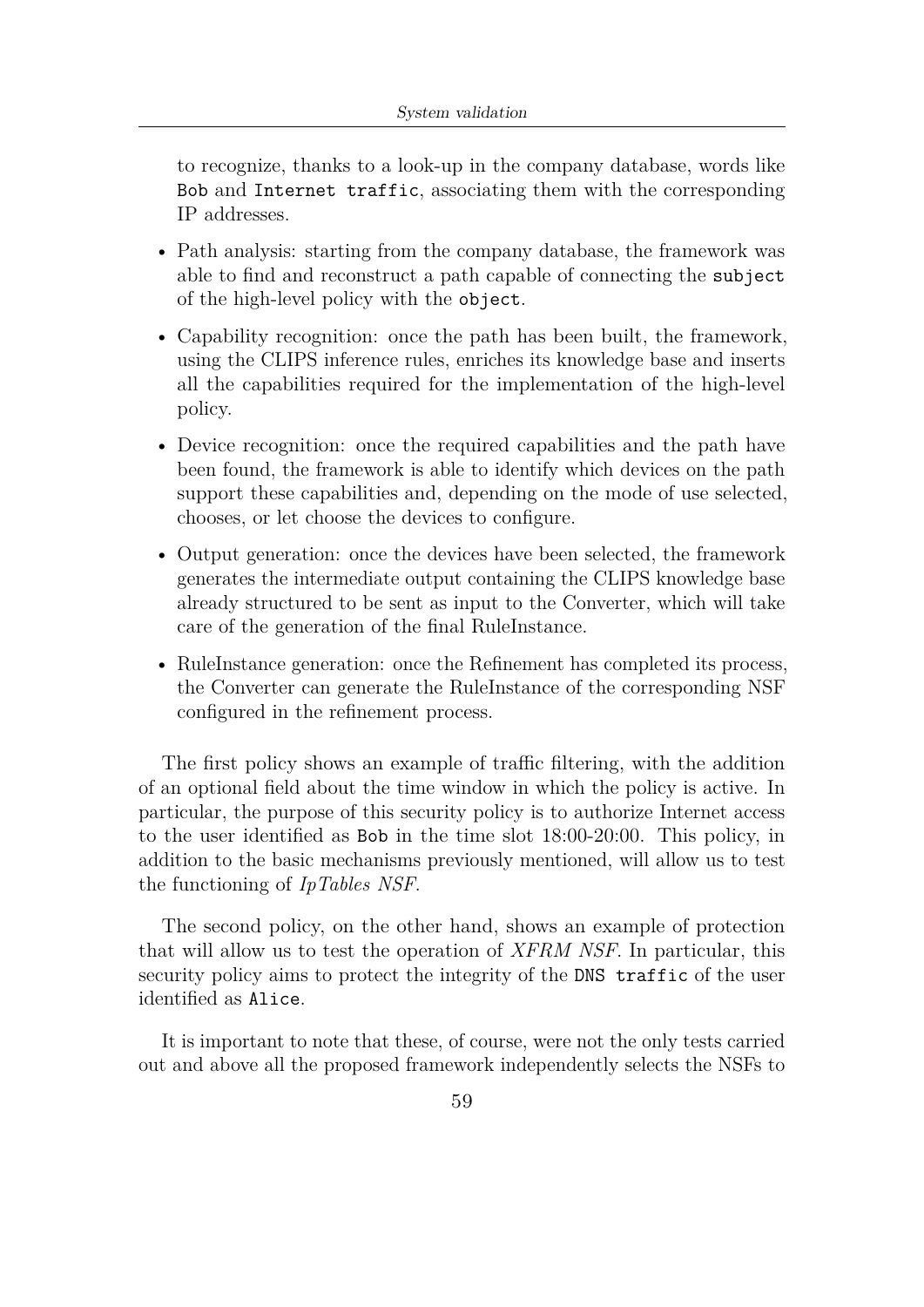be configured according to the needs. In particular, regarding the filtering rules, there is also the possibility to configure stateless type policies. This happens if the configurable devices do not support, for example, *IpTables*. In fact, thanks to the work done by Cirella [\[2\]](#page-107-0), there is an NSF called *genericPacketFilter* which allows the configuration in stateless mode of the devices that support it.

### **6.1.3 Refinement output analysis**

Once the high-level policies have been defined, let's analyse the output of the refinement process in order to determine the correspondence of the generated output with the policies entered at the input.

```
1 -------------------------
  (hspl (subject "Bob") (action "is authorized to access") (
     object " Internet traffic ") )
3 ( MatchActionCapability time )
4 ( TimeStartConditionCapability 18:30)
5 ( TimeStopConditionCapability 20:00)
6 (AcceptActionCapability)
7 (NSFs IpTables)
8 ( IpDestinationAddressConditionCapability 192.168.0.0/30)
9 ( IpSourceAddressConditionCapability 10.1.1.12)
_{10} (MatchActionCapability conntrack)
11 (ConnTrackStateConditionCapability NEW, ESTABLISHED)
12 (AppendRuleActionCapability FORWARD)
13 (Configure firewall-1 stateful from 10.1.1.12 to
     192.168.0.0/30)
14 -------------------------
_{15} (hspl (subject "Bob") (action "is authorized to access") (
     object " Internet traffic ") )
16 (MatchActionCapability time)
17 (TimeStartConditionCapability 18:30)
18 ( TimeStopConditionCapability 20:00)
19 (AcceptActionCapability)
20 ( NSFs IpTables )
21 ( AppendRuleActionCapability FORWARD )
22 ( MatchActionCapability conntrack )
23 (ConnTrackStateConditionCapability ESTABLISHED, RELATED)
_{24} (Configure firewall-1 stateful from 192.168.0.0/30 to
     10.1.1.12)
```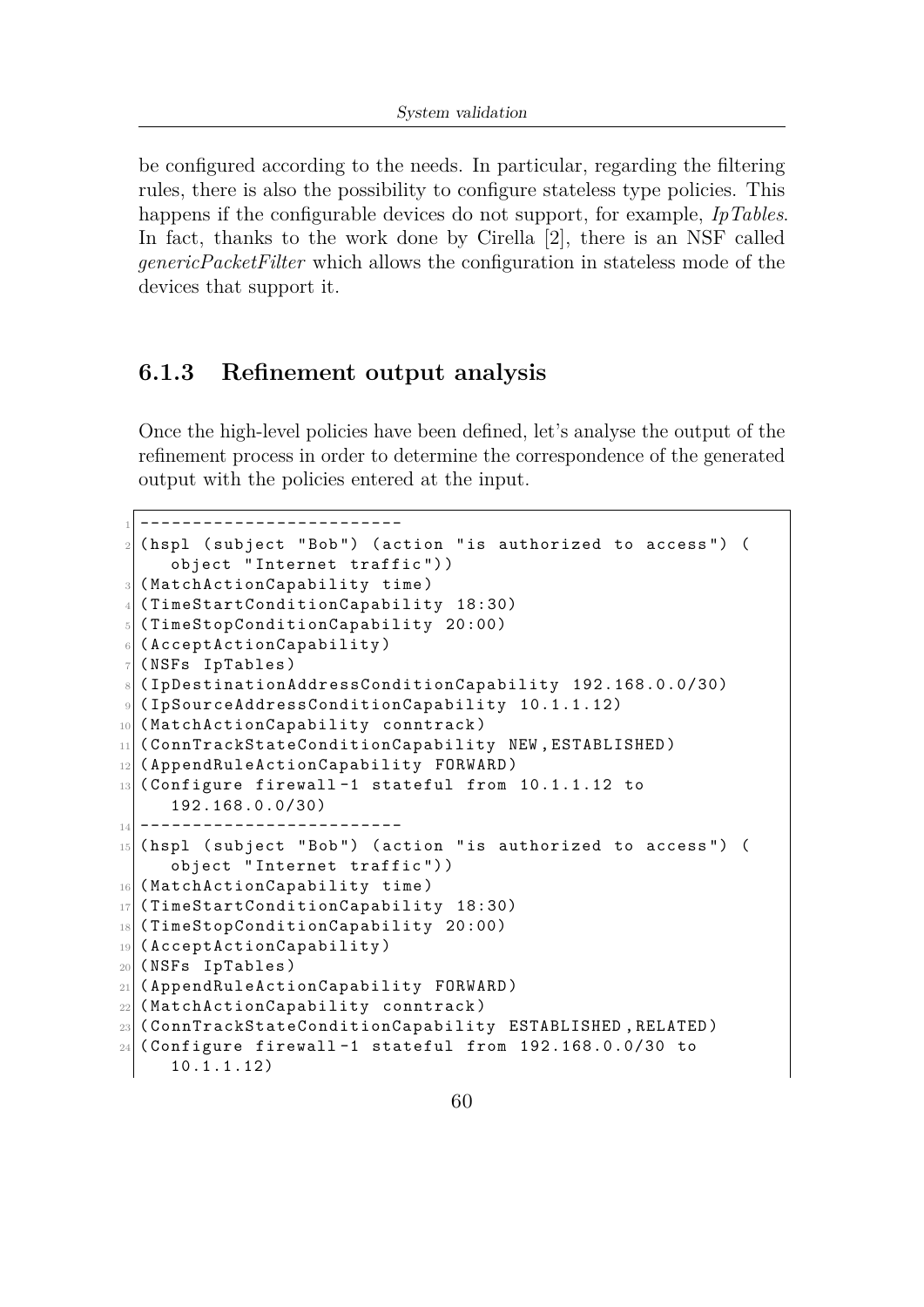```
25 ( IpDestinationAddressConditionCapability 10.1.1.12)
26 ( IpSourceAddressConditionCapability 192.168.0.0/30)
27 ------------------------
2s
```
**Listing 6.2:** First part of Intermediate.txt file

The first thing that can be noticed is the number of rules generated starting from the two high-level policies loaded in input. In fact, as discussed in Section [5.1.6,](#page-66-0) by observing Listing [6.2,](#page-75-0) we can notice how two rules were generated for the first high-level rule (which was a filtering policy) while, as we can see in Listing [6.3](#page-76-0) four rules were generated for the second high-level policy (which was a protection policy).

This is due to the fact that the high-level filtering policies, in this case configured through the *NSF IpTables*, require two low-level rules for the configuration of the individual devices. In particular, two rules are necessary because both outgoing and ingoing traffic must be taken into consideration.

As we can see, therefore, in the two rules generated for the first high-level policy, IpDestinationAddressConditionCapability and IpSourceAddressConditionCapability are inverted, and the ConnTrackStateConditionCapability has different values, in fact it considers NEW connections for outbound traffic, while for inbound traffic it only considers ESTABLISHED or RELATED connections.

The rest of the Capabilities do not change. This is because they are not associated with the direction of the traffic.

It is important to note that the option regarding the time window is also managed correctly, as it associates the correct values with the corresponding Capabilities.

```
1 \mid \ldots2 -------------------------
 (hspl (subject "Alice") (action "protect integrity") (object
    " DNS traffic ") )
4 ( IpProtocolTypeConditionCapability udp )
5 ( DestinationPortConditionCapability 53)
6 (DataAuthenticationActionCapability authAlgoMode mode hmac
    algoHash sha256 )
```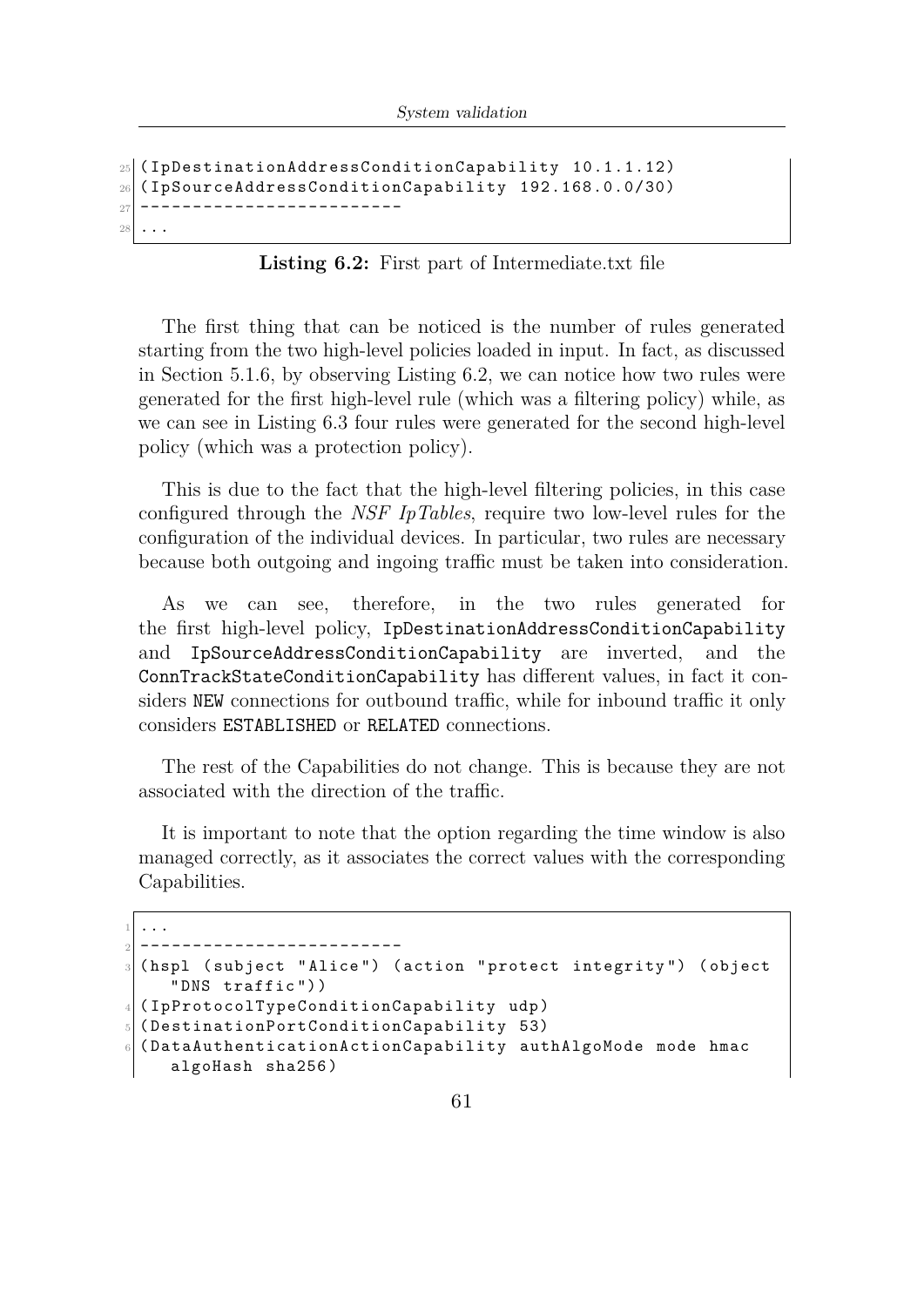```
7 (DataAuthenticationActionCapability key 1323
     a5839d1ac38793bbf97e727ff45b0224e32d )
8 ( IpSecRuleTypeActionCapability SecurityAssociation )
9 ( PolicySpiConditionCapability 0 x3a58f254 )
10 (IpProtocolTypeConditionCapability ah)
_{11} (NSFs XFRM)
12 ( IpDestinationAddressConditionCapability 0.0.0.0/0)
13 (IpSourceAddressConditionCapability 10.3.3.24)
14 (Configure 10.3.3.24 from 10.3.3.24 to DNS)
15 -------------------------
16 ( hspl ( subject " Alice ") ( action " protect integrity ") ( object
     " DNS traffic ") )
17 (IpProtocolTypeConditionCapability udp)
18 ( DataAuthenticationActionCapability authAlgoMode mode hmac
     algoHash sha256 )
19 ( DataAuthenticationActionCapability key 1323
     a5839d1ac38793bbf97e727ff45b0224e32d )
20 ( IpSecRuleTypeActionCapability SecurityAssociation )
21 ( PolicySpiConditionCapability 0 x3a58f254 )
22 ( IpProtocolTypeConditionCapability ah )
_{23} (NSFs XFRM)
24 ( Configure 10.3.3.24 from DNS to 10.3.3.24)
25 ( SourcePortConditionCapability 53)
26 ( IpDestinationAddressConditionCapability 10.3.3.24)
27 ( IpSourceAddressConditionCapability 0.0.0.0/0)
28 -------------------------
29 (hspl (subject "Alice") (action "protect integrity") (object
     " DNS traffic ") )
30 (IpProtocolTypeConditionCapability udp)
31 (PolicySpiConditionCapability 0x3a58f254)
32 (IpProtocolTypeConditionCapability ah)
33 (NSFs XFRM)
34 ( Configure 10.3.3.24 from DNS to 10.3.3.24)
35 ( SourcePortConditionCapability 53)
36 (IpDestinationAddressConditionCapability 10.3.3.24)
37 ( IpSourceAddressConditionCapability 0.0.0.0/0)
38 (PacketEncapsulationActionCapability transport)
39 ( PolicyDirConditionCapability in )
40 ( TemplateConditionCapability )
41 (IpSecRuleTypeActionCapability SecurityPolicy)
\left\vert \left\langle 42\right\vert \right\vert -----------------------
43 (hspl (subject "Alice") (action "protect integrity") (object
     " DNS traffic ") )
44 ( IpProtocolTypeConditionCapability udp )
45 ( PolicySpiConditionCapability 0 x3a58f254 )
```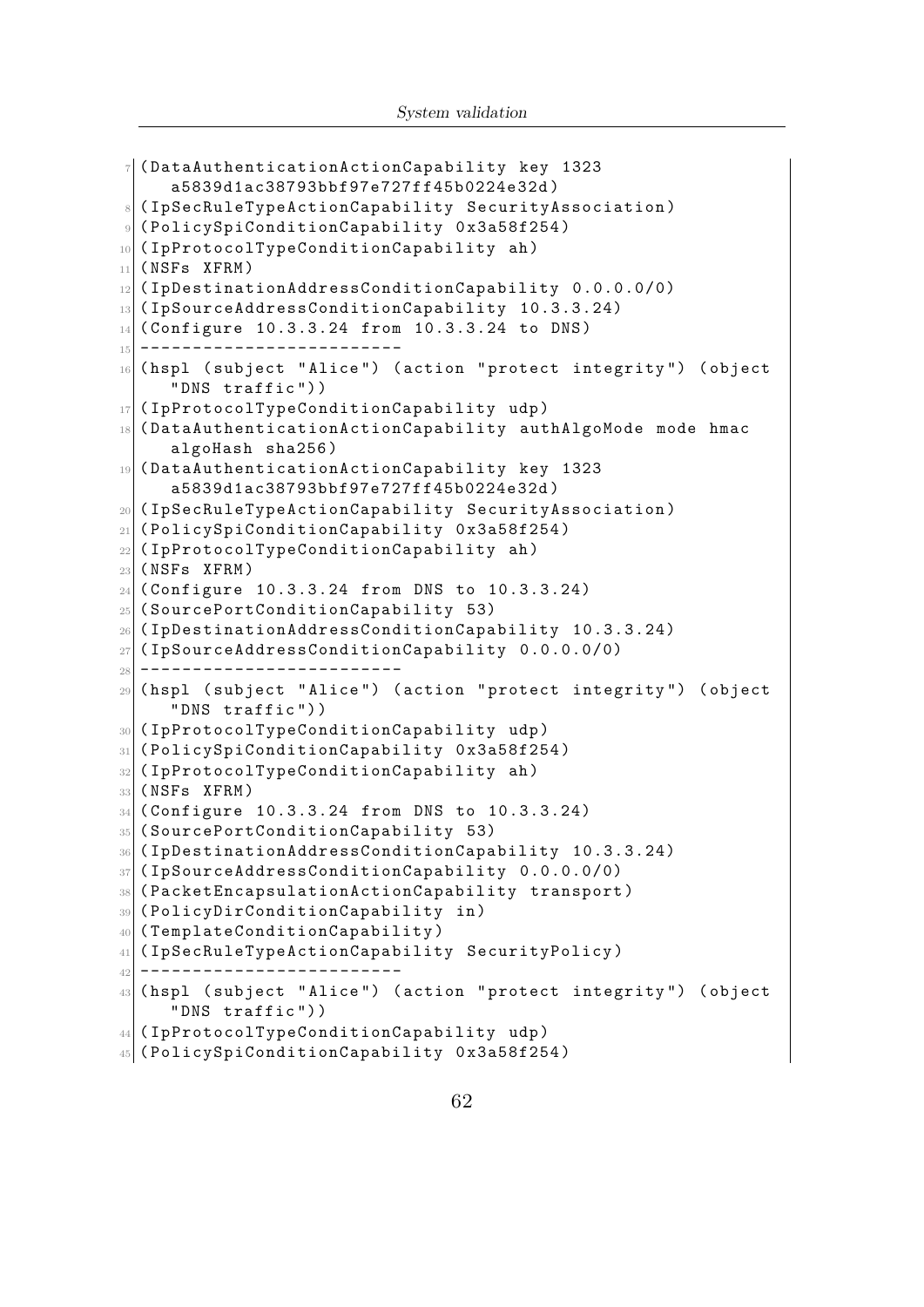```
46 ( IpProtocolTypeConditionCapability ah )
_{47} (NSFs XFRM)
48 ( PacketEncapsulationActionCapability transport )
49 ( TemplateConditionCapability )
_{50} (PolicyDirConditionCapability out)
_{51} (IpSecRuleTypeActionCapability SecurityPolicy)
52 (Configure 10.3.3.24 from 10.3.3.24 to DNS)
53 ( DestinationPortConditionCapability 53)
54 ( IpDestinationAddressConditionCapability 0.0.0.0/0)
55 ( IpSourceAddressConditionCapability 10.3.3.24)
56 <del>----------------------</del>
```
**Listing 6.3:** Second part of Intermediate.txt file

As for the four rules generated for the second high-level policy (the protection one), the first thing to note is the IpSecRuleTypeActionCapability that allows us to distinguish the two rules for configuring the state, from the two rules for configuring the policy.

In fact, considering that we are in the case of using *XFRM NSF*, two rules are required for configuring low-level devices before applying the actual policy. These rules are called Security Association<sup>[1](#page-78-0)</sup>; as you can see, these rules contain Capabilities that concern the configuration, as the name suggests, of the state. For example, the DataAuthenticationActionCapability contains information about the key, the methods and protection algorithms to be used. Remember that this information is obtained from the company database.

The two rules for configuring the actual policy are called Security Policy<sup>[2](#page-78-1)</sup> and, as you can see, contain Capabilities such as PacketEncapsulationActionCapability and PolicyDirConditionCapability that concern the way in which the policy will be applied.

<span id="page-78-0"></span><sup>&</sup>lt;sup>1</sup>The Security Association (SA) is a term used to describe the encryption techniques that are employed on IPsec packets. The IPsec protocols employ a security association, in which communication parties agree on common security properties such as algorithms and keys.

<span id="page-78-1"></span><sup>2</sup>Security Policy (SP) is a method that will put SA to use. The SP protocol specifies the IPsec security method for a connection. SP can specify a host or a port connection. When a policy is assigned to a connection, the kernel determines which security associations should be applied to that connection.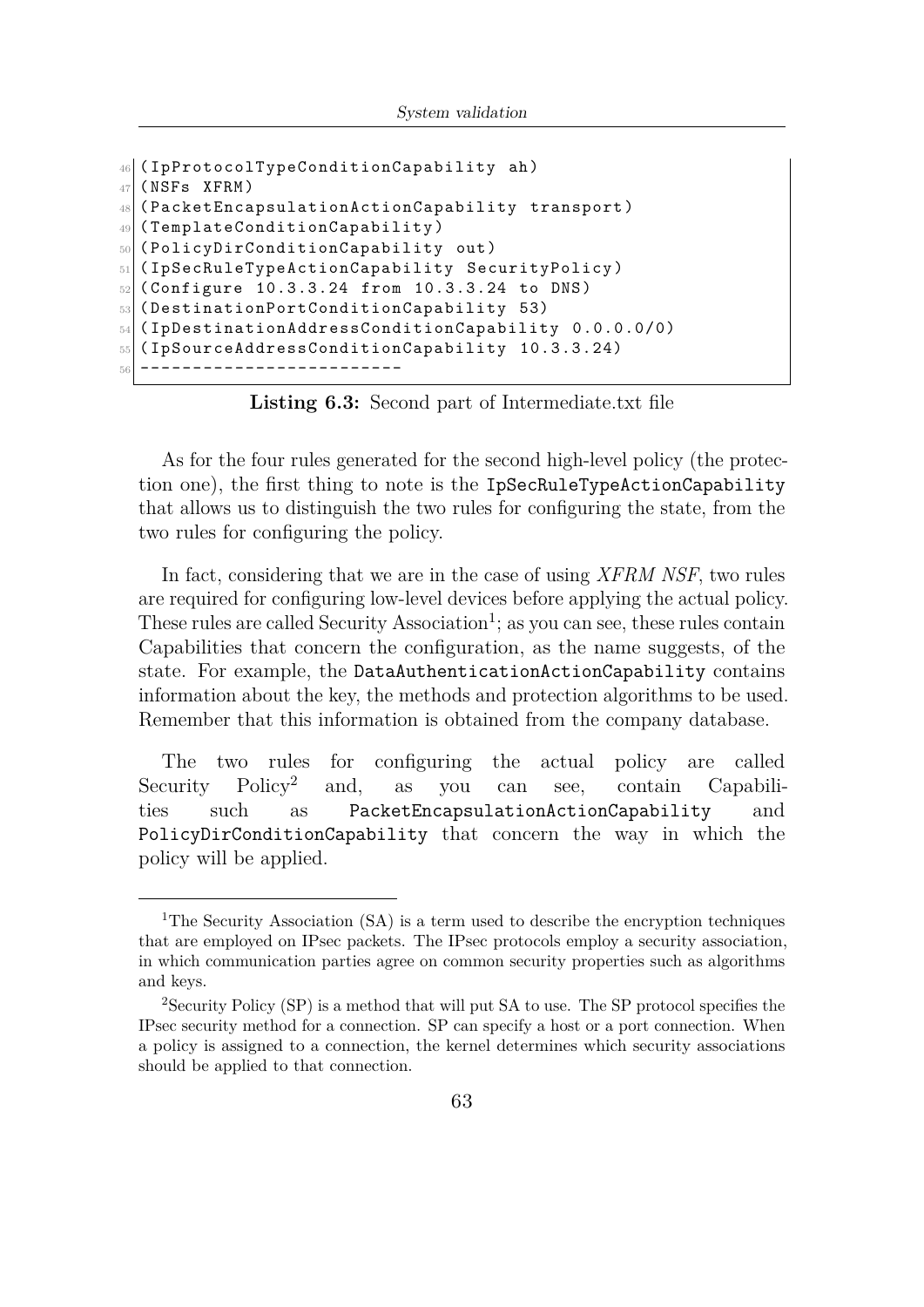Furthermore, as for the filtering rules, it can be seen that, also in this case, the inversion of the IpDestinationAddressConditionCapability and of the DestinationPortConditionCapability between the case of outgoing traffic and incoming traffic is correctly managed.

#### **6.1.4 Converter output analysis**

Once the Intermediate file has been produced and analysed, it is possible to proceed with the execution of the Converter, which takes care of the generation of the final RuleInstance files.

Given the size of these files, only extracts will be presented, and we will analyse only the part observed in the previous section that is the most relevant. It will be important to verify the correspondence between the generated Intermediate file and the final RuleInstance files and their correctness from the syntactic point of view.

First of all, it is important to notice that two RuleInstance files have been generated. In fact, as mentioned previously, the cases under analysis concern *IpTables NSF* and *XFRM NSF*, which were the NSFs configured during the refinement process. In particular, it can be noted that an IpTables\_RuleInstance.xml file has been generated for the first high-level policy and an XFRM\_RuleInstance.xml file has been generated for the second high-level policy.

```
1 \mid \ldots|2| < rule id="0">
3 ...
       4 ...
5 <ipDestinationAddressConditionCapability operator="
   rangeCIDR ">
6 <capabilityIpValue>
7 < rangeCIDR >
8 <address>192.168.0.0</address></a>
9 <maskCIDR>30</maskCIDR>
10 </rangeCIDR>
11 </ capabilityIpValue>
12 </ipDestinationAddressConditionCapability>
13 ...
```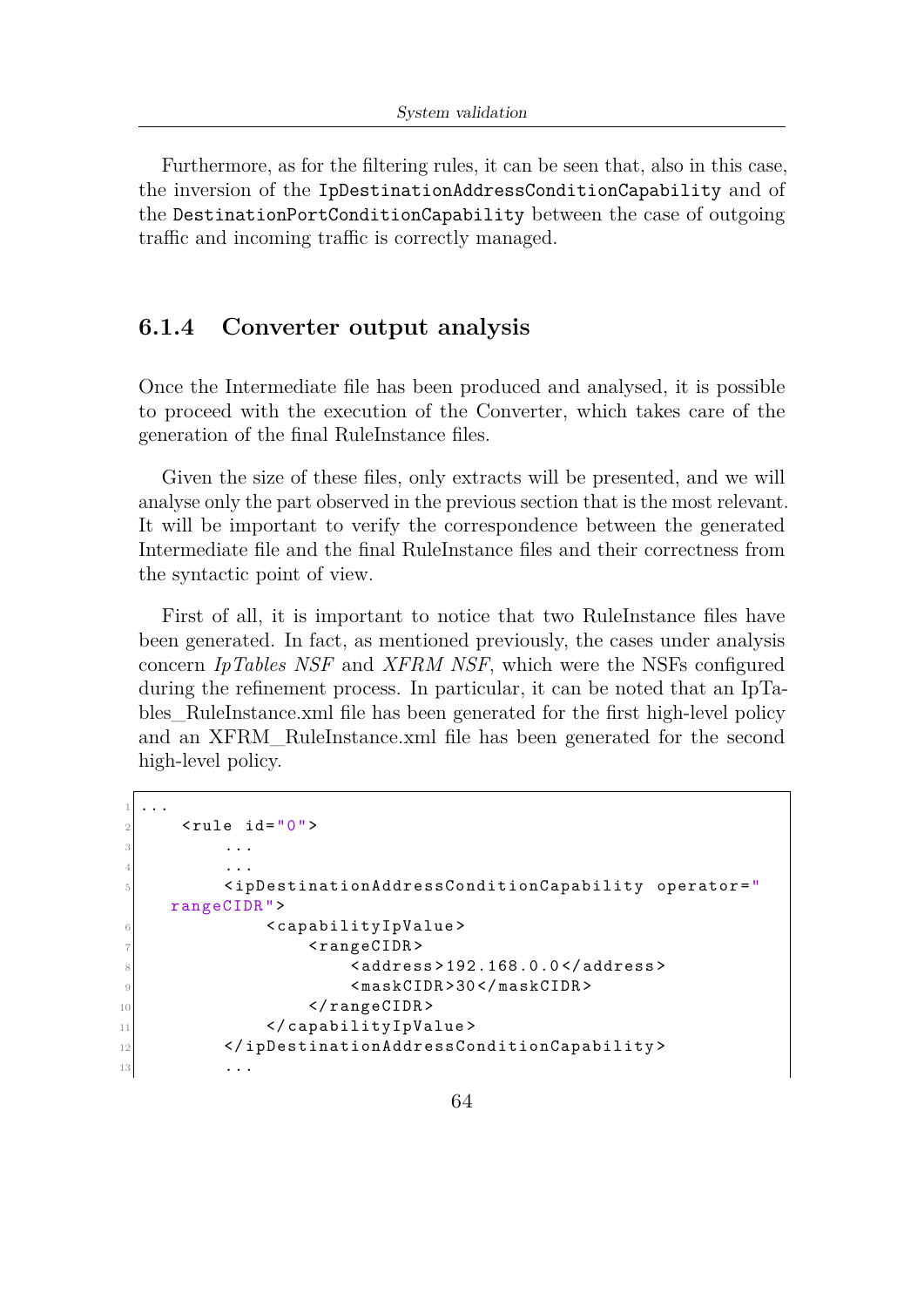| 14 |                                                                                                                                                                                                                                                                                                                                                                                                                                                                                                                                                                                                                                                                                                                        |
|----|------------------------------------------------------------------------------------------------------------------------------------------------------------------------------------------------------------------------------------------------------------------------------------------------------------------------------------------------------------------------------------------------------------------------------------------------------------------------------------------------------------------------------------------------------------------------------------------------------------------------------------------------------------------------------------------------------------------------|
| 15 | <conntrackstateconditioncapability operator="union"></conntrackstateconditioncapability>                                                                                                                                                                                                                                                                                                                                                                                                                                                                                                                                                                                                                               |
| 16 | <capabilityvalue></capabilityvalue>                                                                                                                                                                                                                                                                                                                                                                                                                                                                                                                                                                                                                                                                                    |
| 17 | $\langle$ union $\rangle$                                                                                                                                                                                                                                                                                                                                                                                                                                                                                                                                                                                                                                                                                              |
| 18 | <elementvalue>NEW</elementvalue>                                                                                                                                                                                                                                                                                                                                                                                                                                                                                                                                                                                                                                                                                       |
| 19 | <elementvalue>ESTABLISHED</elementvalue>                                                                                                                                                                                                                                                                                                                                                                                                                                                                                                                                                                                                                                                                               |
| 20 | $\langle$ /union>                                                                                                                                                                                                                                                                                                                                                                                                                                                                                                                                                                                                                                                                                                      |
| 21 |                                                                                                                                                                                                                                                                                                                                                                                                                                                                                                                                                                                                                                                                                                                        |
| 22 |                                                                                                                                                                                                                                                                                                                                                                                                                                                                                                                                                                                                                                                                                                                        |
| 23 | <appendruleactioncapability operator="exactMatch"></appendruleactioncapability>                                                                                                                                                                                                                                                                                                                                                                                                                                                                                                                                                                                                                                        |
| 24 | <capabilityvalue></capabilityvalue>                                                                                                                                                                                                                                                                                                                                                                                                                                                                                                                                                                                                                                                                                    |
| 25 | <exactmatch>FORWARD</exactmatch>                                                                                                                                                                                                                                                                                                                                                                                                                                                                                                                                                                                                                                                                                       |
| 26 |                                                                                                                                                                                                                                                                                                                                                                                                                                                                                                                                                                                                                                                                                                                        |
| 27 |                                                                                                                                                                                                                                                                                                                                                                                                                                                                                                                                                                                                                                                                                                                        |
| 28 | $\langle$ /rule>                                                                                                                                                                                                                                                                                                                                                                                                                                                                                                                                                                                                                                                                                                       |
| 29 | $<$ rule id="1">                                                                                                                                                                                                                                                                                                                                                                                                                                                                                                                                                                                                                                                                                                       |
| 30 |                                                                                                                                                                                                                                                                                                                                                                                                                                                                                                                                                                                                                                                                                                                        |
| 31 |                                                                                                                                                                                                                                                                                                                                                                                                                                                                                                                                                                                                                                                                                                                        |
| 32 | <ipdestinationaddressconditioncapability <="" operator="&lt;/th&gt;&lt;/tr&gt;&lt;tr&gt;&lt;th&gt;&lt;/th&gt;&lt;th&gt;exactly&lt;/th&gt;&lt;/tr&gt;&lt;tr&gt;&lt;th&gt;33&lt;/th&gt;&lt;th&gt;&lt;capabilityIpValue&gt;&lt;/th&gt;&lt;/tr&gt;&lt;tr&gt;&lt;th&gt;34&lt;/th&gt;&lt;th&gt;&lt;exactMatch&gt;10.1.1.12&lt;/exactMatch&gt;&lt;/th&gt;&lt;/tr&gt;&lt;tr&gt;&lt;th&gt;35&lt;/th&gt;&lt;th&gt;&lt;/capabilityIpValue&gt;&lt;/th&gt;&lt;/tr&gt;&lt;tr&gt;&lt;th&gt;36&lt;/th&gt;&lt;th&gt;&lt;/ipDestinationAddressConditionCapability&gt;&lt;/th&gt;&lt;/tr&gt;&lt;tr&gt;&lt;th&gt;37&lt;/th&gt;&lt;th&gt;&lt;ipSourceAddressConditionCapability operator=" th=""></ipdestinationaddressconditioncapability> |
|    | rangeCIDR">                                                                                                                                                                                                                                                                                                                                                                                                                                                                                                                                                                                                                                                                                                            |
| 38 | <capabilityipvalue></capabilityipvalue>                                                                                                                                                                                                                                                                                                                                                                                                                                                                                                                                                                                                                                                                                |
| 39 | $<$ rangeCIDR>                                                                                                                                                                                                                                                                                                                                                                                                                                                                                                                                                                                                                                                                                                         |
| 40 | <address>192.168.0.0</address>                                                                                                                                                                                                                                                                                                                                                                                                                                                                                                                                                                                                                                                                                         |
| 41 | $<$ maskCIDR>30                                                                                                                                                                                                                                                                                                                                                                                                                                                                                                                                                                                                                                                                                                        |
| 42 | $\langle$ /rangeCIDR>                                                                                                                                                                                                                                                                                                                                                                                                                                                                                                                                                                                                                                                                                                  |
| 43 |                                                                                                                                                                                                                                                                                                                                                                                                                                                                                                                                                                                                                                                                                                                        |
| 44 |                                                                                                                                                                                                                                                                                                                                                                                                                                                                                                                                                                                                                                                                                                                        |
| 45 | $\langle$ /rule>                                                                                                                                                                                                                                                                                                                                                                                                                                                                                                                                                                                                                                                                                                       |
| 46 | $\cdot$ $\cdot$ $\cdot$                                                                                                                                                                                                                                                                                                                                                                                                                                                                                                                                                                                                                                                                                                |

Listing 6.4: Extract of IpTables RuleInstance.xml file

As before we will start analysing the output for the first high-level policy, which is contained in the IpTables\_RuleInstance.xml file. As can be seen in Listing [6.4,](#page-79-0) two rules have been generated. In particular, it can be noted that the first rule (rule id =  $"0"$ ) is the one regarding outgoing traffic, while the second rule (rule  $id = "1")$  is the one regarding inbound traffic.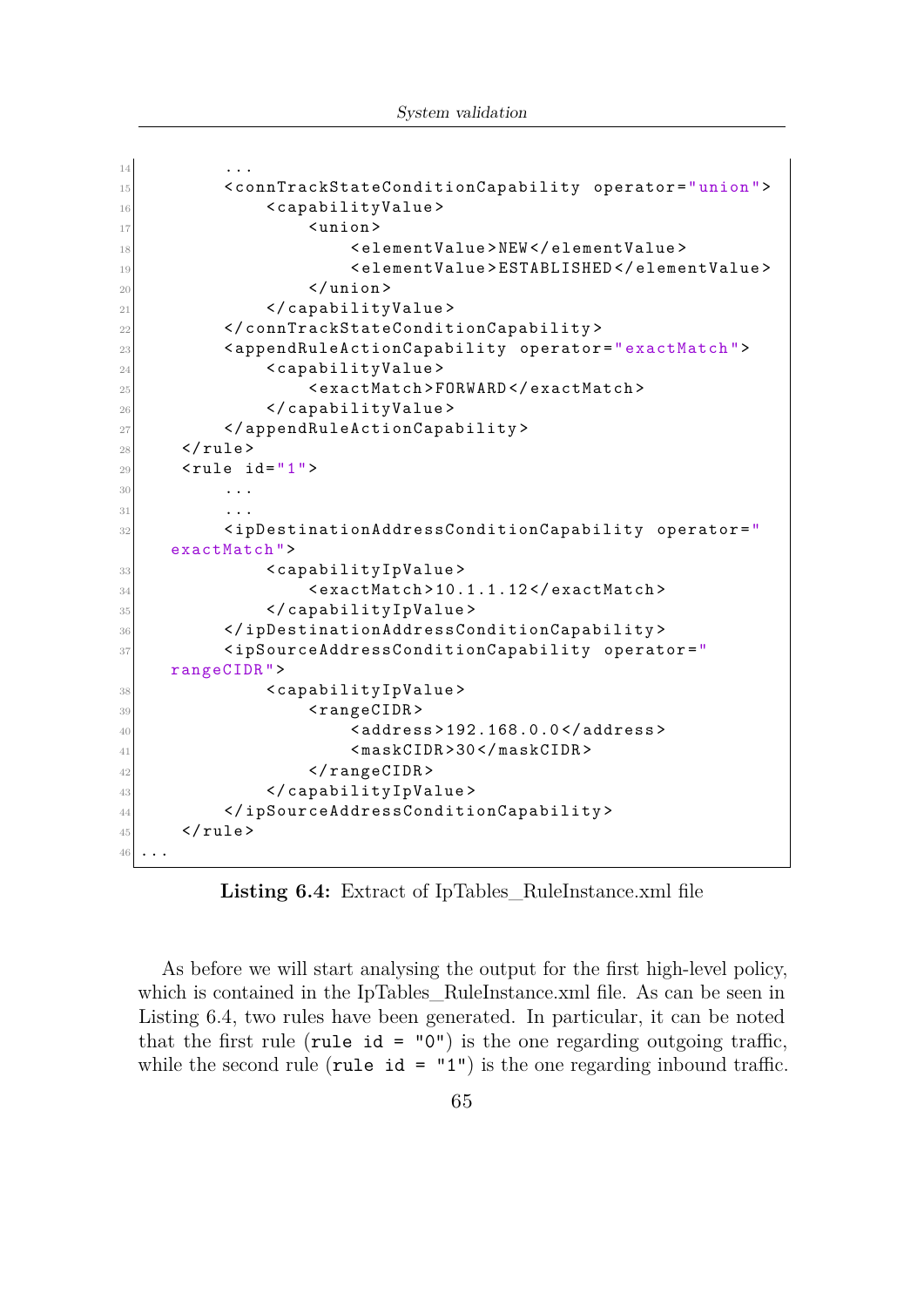In the first rule, we can notice how the nodes for the definition of the Capabilities are constructed in a correct way. For example, it can be noted that the ipDestinationAddressConditionCapability has the correct attribute operator and is made up of the corresponding sub-nodes capabilityIpValue and rangeCIDR. It is also interesting to note how the connTrackStateConditionCapability has been managed correctly despite the presence of multiple values through the operator union and how, also in this case, the sub-nodes have been inserted appropriately.

Regarding the second rule, we can see how the ipDestinationAddressConditionCapability has been correctly reversed, together with the ipSourceAddressConditionCapability, with respect to the previous rule for the management of return traffic. It is essential to highlight the fact that, also in this second rule, as well as the first, the entire file follows the structure defined in the works of Avallone [\[1\]](#page-107-1) and Cirella [\[2\]](#page-107-0), who dealt with the definition of the Capabilities and the translation of the RuleInstance files into low-level rules for device configuration.

The dissertation remains largely unchanged with regards to the second high-level policy, which generated the XFRM RuleInstance.xml file. It can be noted that together with the rule id there is also the ruleType attribute which allows to distinguish the Security Association rules from the Security Policy rules. Regarding the former, we can see how the dataAuthenticationActionCapability has been added correctly with all the corresponding sub-nodes. While for the latter it can be noted that the corresponding Capabilities for the Security Policy rules have been inserted, such as: packetEncapsulationActionCapability and policyDirConditionCapability.

```
1 \mid \ldots2 < rule id ="0" ruleType =" SecurityAssociation ">
         3 < ipProtocolTypeConditionCapability operator ="
    exactMatch ">
             4 < capabilityValue >
5 <exactMatch>udp</exactMatch>
6 </capabilityValue>
7 </ ipProtocolTypeConditionCapability >
         8 < destinationPortConditionCapability operator ="
    exactMatch ">
```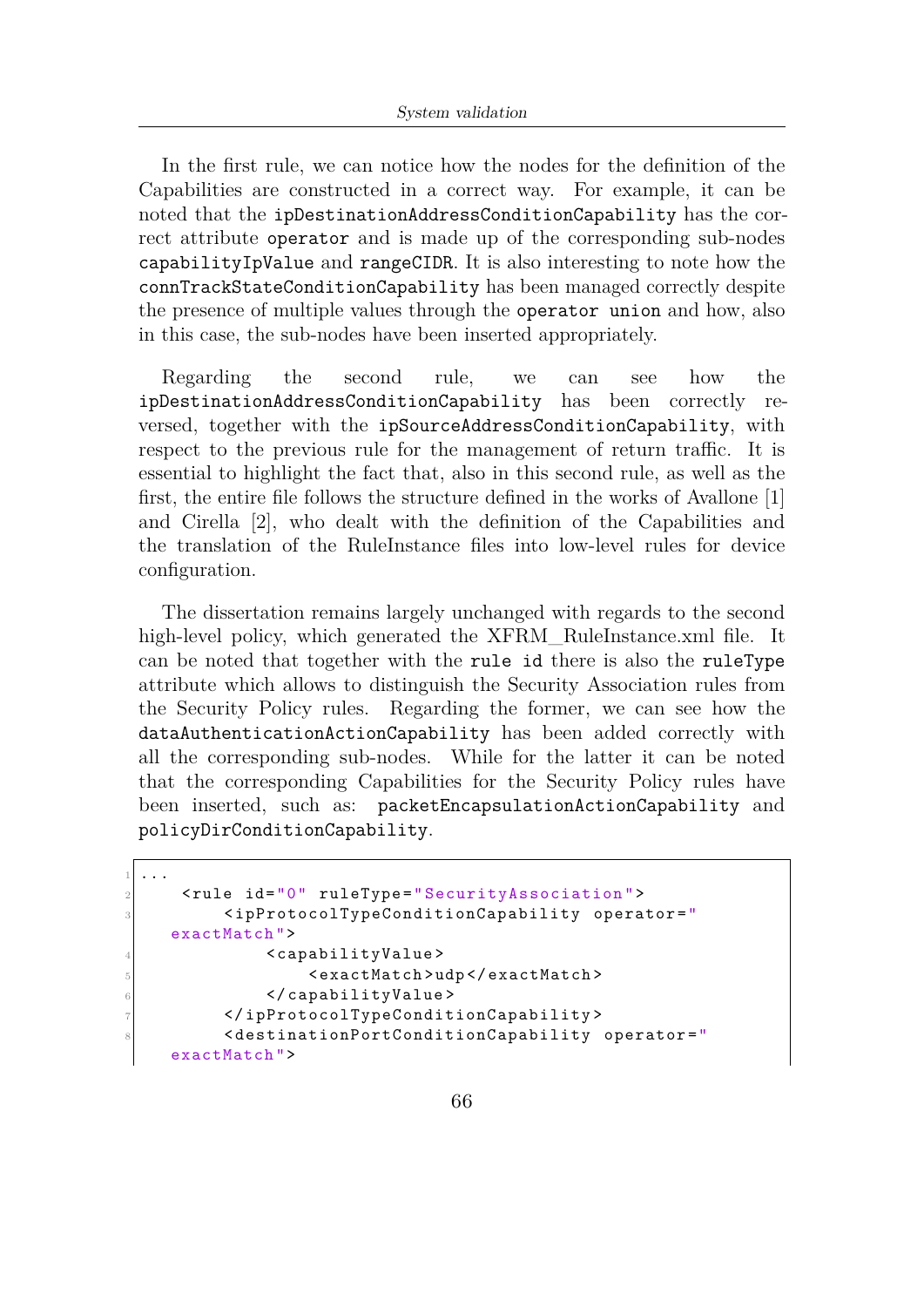```
9 <capabilityValue>
10 <exactMatch>53</exactMatch>
11 </capabilityValue>
12 </destinationPortConditionCapability>
13 <dataAuthenticationActionCapability>
14 <authAlgoMode>
15 <mode>hmac </mode>
16 <algoHash>sha256</algoHash>
17 </authAlgoMode>
18 < key > 1323 a5839d1ac38793bbf97e727ff45b0224e32d </
    key >
19 </dataAuthenticationActionCapability>
20 < policySpiConditionCapability operator =" exactMatch ">
21 <capabilityValue>
22 < exactMatch >0 x3a58f254 </ exactMatch >
\frac{23}{23} </capabilityValue>
24 </ policySpiConditionCapability >
25 ...
26 ...
_{27} \le/rule>
28 ...
29 . . .
30 <rule id="2" ruleType="SecurityPolicy">
\left\vert \text{sup} \right\vert \sim \left\vert \text{supProtocollTypeConditionCapability operator} \right\vertexactMatch ">
32 <capabilityValue>
33 <exactMatch>udp</exactMatch>
34 </capabilityValue>
35 </ ipProtocolTypeConditionCapability >
36 ...
37 ...
38 < packetEncapsulationActionCapability operator="
    exactMatch ">
39 < capabilityValue>
40 < exactMatch > transport </ exactMatch >
41 </capabilityValue>
42 </ packetEncapsulationActionCapability >
43 < policyDirConditionCapability operator =" exactMatch ">
44 <capabilityValue>
45 <exactMatch>in</exactMatch>
46 </capabilityValue>
47 </ policyDirConditionCapability >
\frac{48}{ } </rule>
49 ...
50 ...
```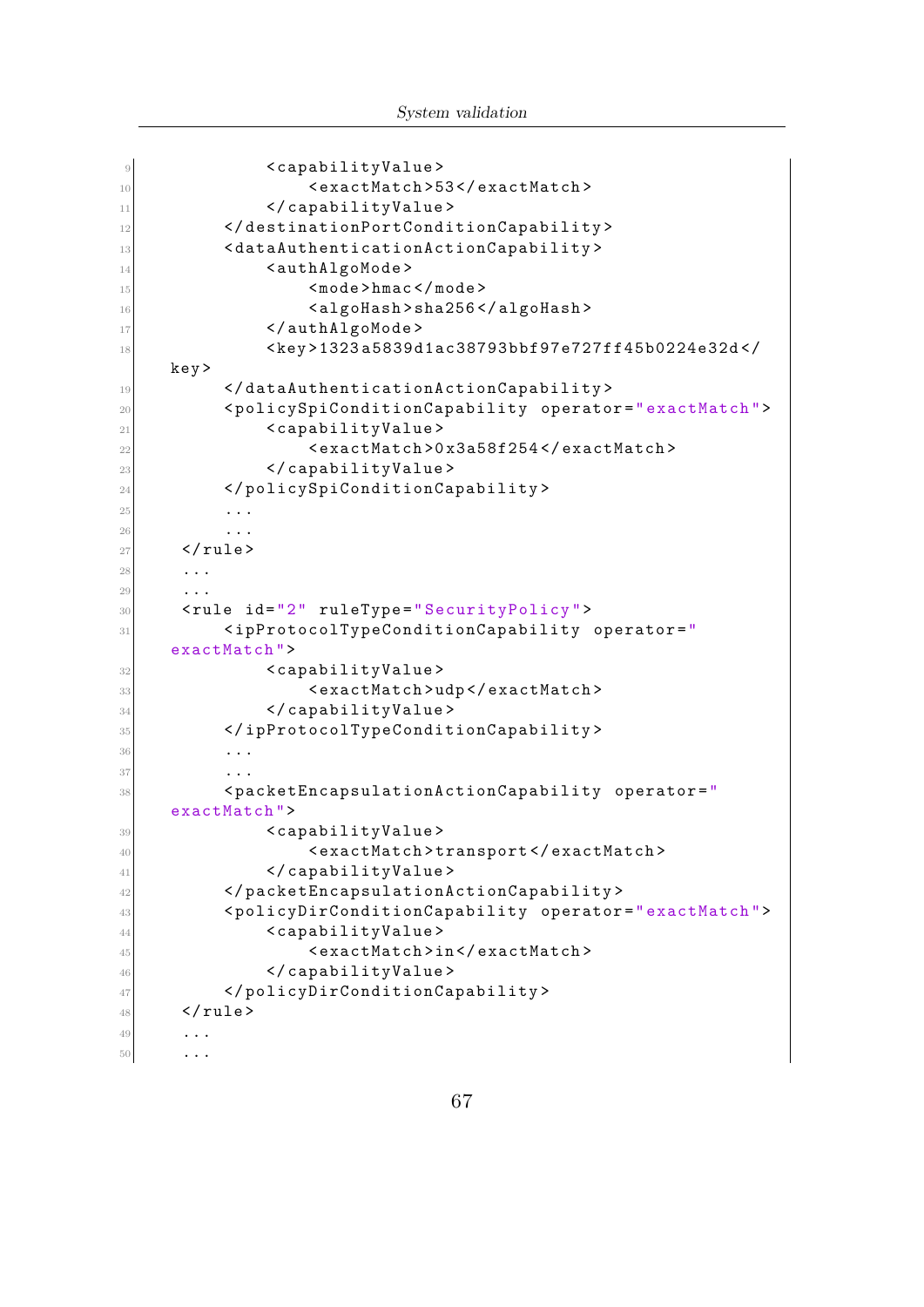**Listing 6.5:** Extract of XFRM\_RuleInstance.xml file

Obviously, the analysis made previously is also valid for this second file, as the entire file follows the structure defined by Avallone [\[1\]](#page-107-1) and Cirella [\[2\]](#page-107-0) for the generation of a file that conforms to the one defined in their work and it is ready to be processed by the framework proposed by them for the generation of low-level rules for the configuration of physical devices.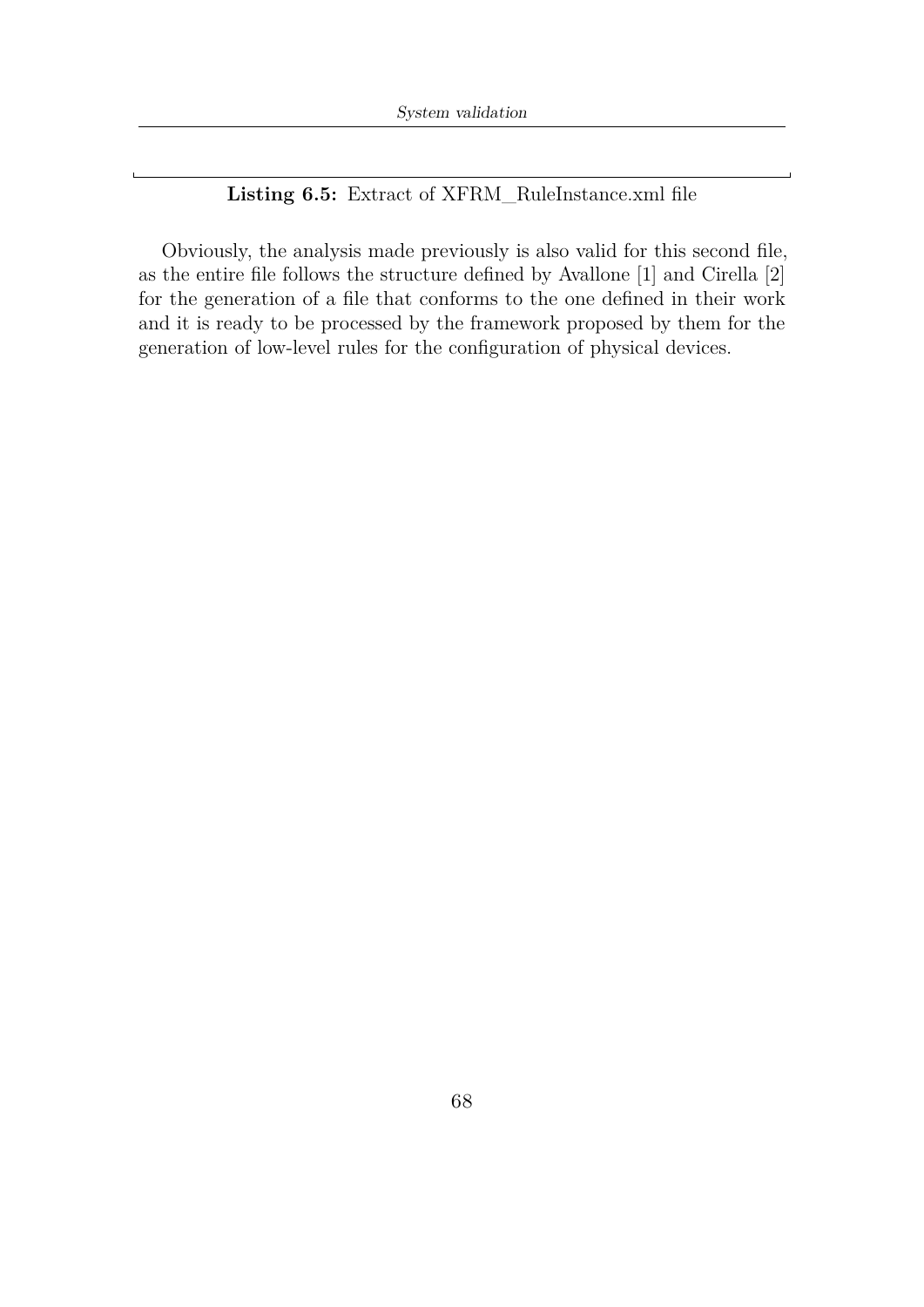# <span id="page-84-0"></span>**Chapter 7**

# **Conclusion and future developments**

The study in question, which is part of the policy-based management systems field, started from an analysis of the work done by the Interface To Network Security Functions (I2NSF) working group and the work done by Avallone [\[1\]](#page-107-1) in his thesis and it has the goal to create a framework for the security policy refinement able to integrate with the work carried out by Avallone [\[1\]](#page-107-1) himself and by Cirella [\[2\]](#page-107-0).

The initial phase of the work was characterized by an analysis of the problem and, in general, by the study of previous works and the state of the art in the academic field and beyond. This made it possible to evaluate multiple options and to find the path that best suited the problem in question.

The main problem that was solved with the thesis in question was the creation of a framework capable of translating high-level policies into a medium-level language defined by Avallone [\[1\]](#page-107-1) and updated by Cirella [\[2\]](#page-107-0) that could allow policy-based management of a complex network system. In particular, the framework is able to receive in input a series of highlevel policies defined in XML and, for each of them, it is able to associate the necessary security capabilities to apply the policy. The framework integrates perfectly with the work done by Cirella [\[2\]](#page-107-0) and, in fact, exploits the NSF-Catalogue created by him to obtain the list of NSFs that support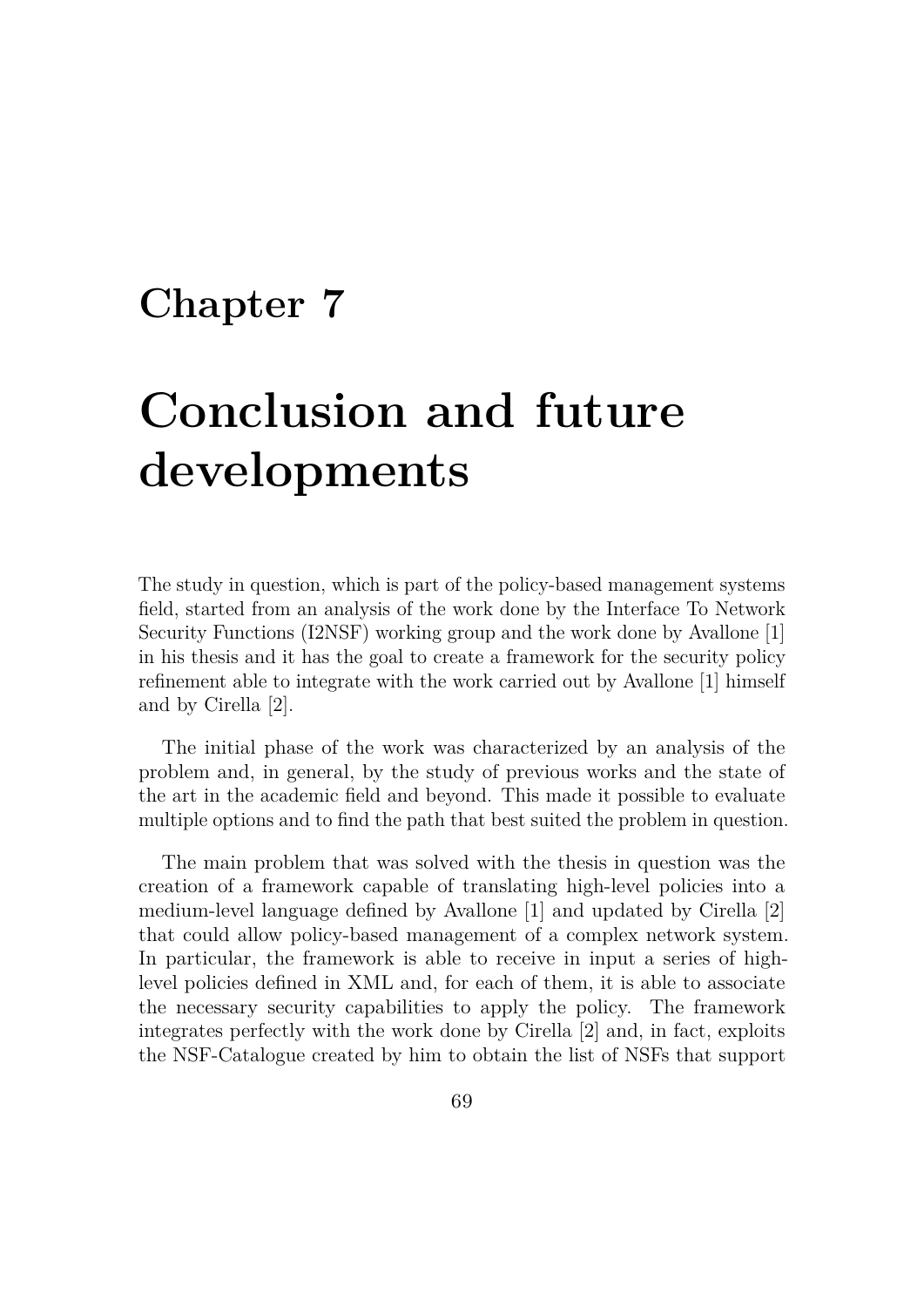the capabilities found by the framework in question. Furthermore, it is able to recognize the network topology through the use of a database and is able to independently select, or leave the choice to the user, the devices to be configured in the network according to the NSFs supported by the latter.

Possible future developments certainly concern the support of various high-level policies, in fact the framework currently only supports filtering policies, through the use of IpTables NSF and genericPacketFilter NSF, and protection policies, through the use of XFRM NSF. Another thing that leaves room for further future developments is better management of automation regarding the selection of devices to be configured within the network. In fact, the framework currently leaves the user the possibility to choose or randomly select a configurable device that supports the required capabilities. What could be done is to implement a system that can monitor the volume of rules configured on each individual device and compare them with the capacity of the device itself. In this way it could be possible to choose to distribute the configuration of the devices in a uniform and efficient way.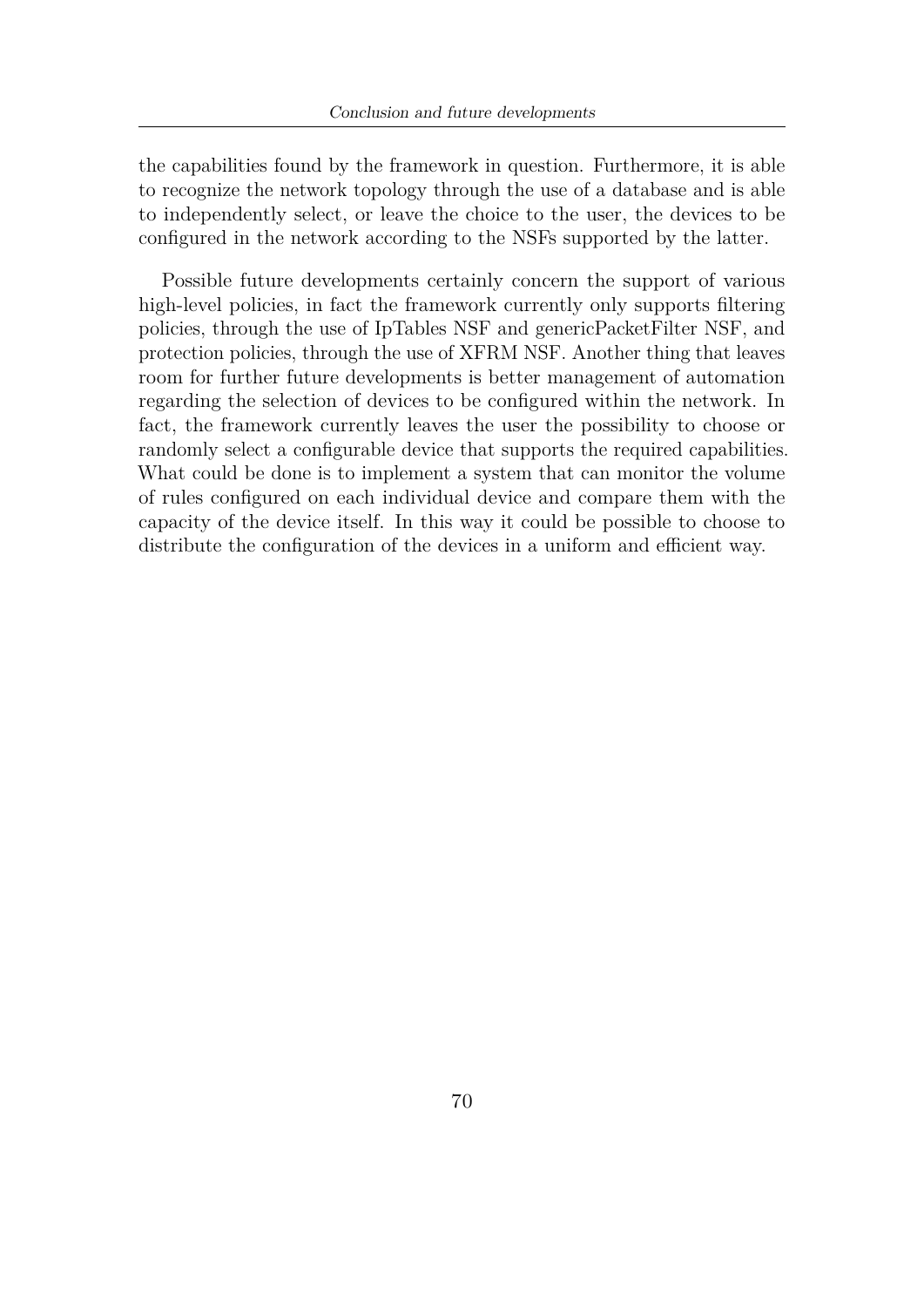# **Appendix A**

# **User manual**

This section shows how a user can use the proposed framework. A fundamental prerequisite for using the tool in question is the use of a python version not lower than 3.9, since some functions and some libraries are only supported from this version onwards.

Another thing to keep in mind is that the proposed framework uses the *NSF-Catalogue* developed by Cirella[\[2\]](#page-107-0) in his thesis work, for any details about its operation and the necessary prerequisites, please refer to his thesis.

## **A.1 Start the NSF-Catalogue**

As previously mentioned, the framework developed during this thesis work uses the NSF-Catalogue. The first thing to do is to start this server, which will be used by exploiting its API which returns the NSFs that support the Security Capabilities sent to it.

In order to build the docker containing the NSF-Catalogue:

docker build -t register\_and\_planner .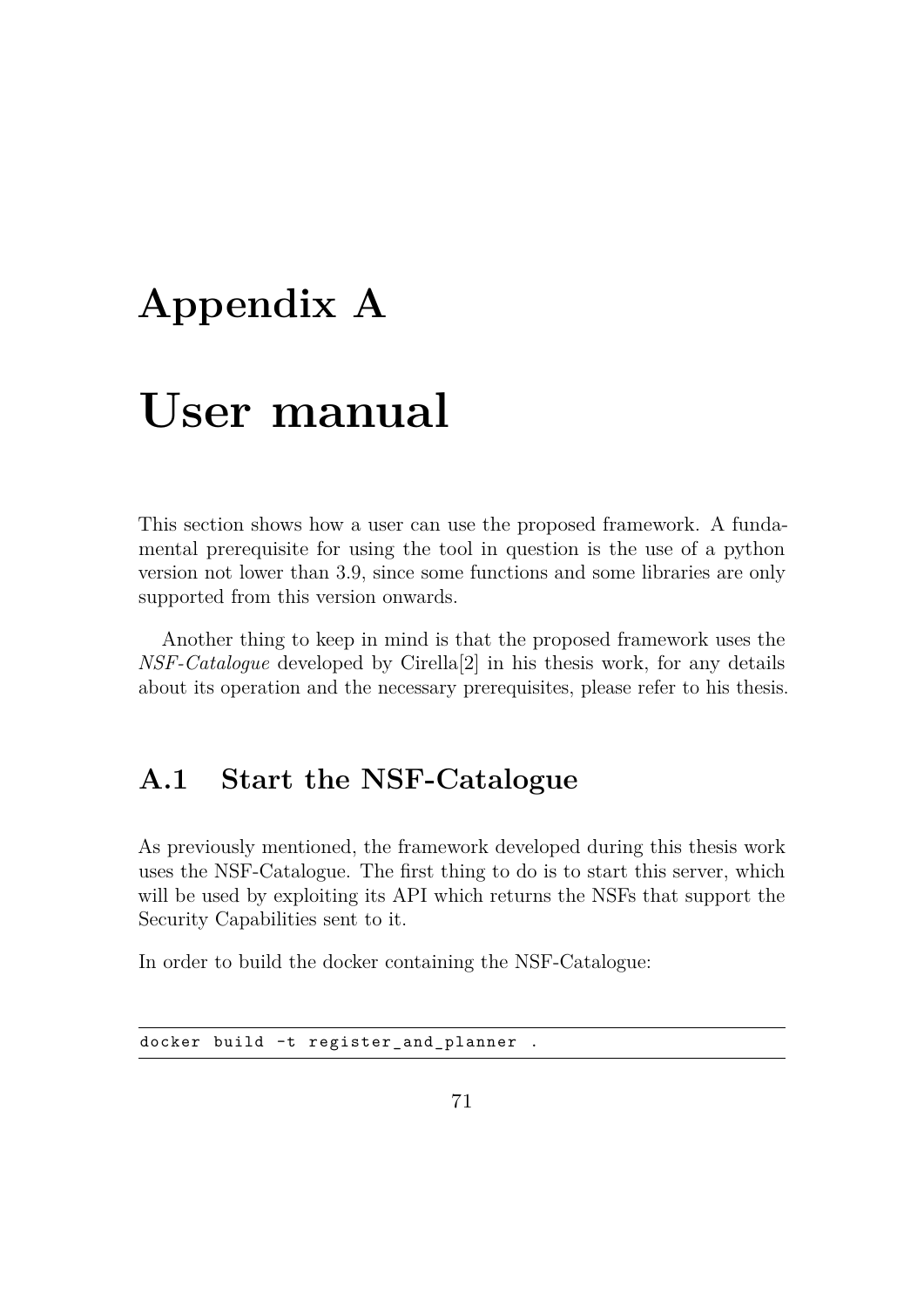In order to start the NSF-Catalogue:

docker run -p 8984:8984 register\_and\_planner

## **A.2 Start the Orchestrator**

The Orchestrator is the one who takes care of the management of the Refinement and the Converter tool. It deploys a Flask server that provides various APIs necessary for the execution of the various components of the framework.

In order to start the server:

python orchestrator . py

# **A.3 Upload high-level security policies**

Once the server is ready to be used, you can define the high level policies, following the indications provided in the Section [4.5.1,](#page-52-1) and upload the XML file to the server by running the following command:

curl -X POST -F file=@path/to/HSPL.xml http://localhost:5000/ upload

## **A.4 Upload the company database**

The user can upload the company database, which, as mentioned in Section [5.1.1,](#page-59-0) is a file containing information about the company (or, in general, about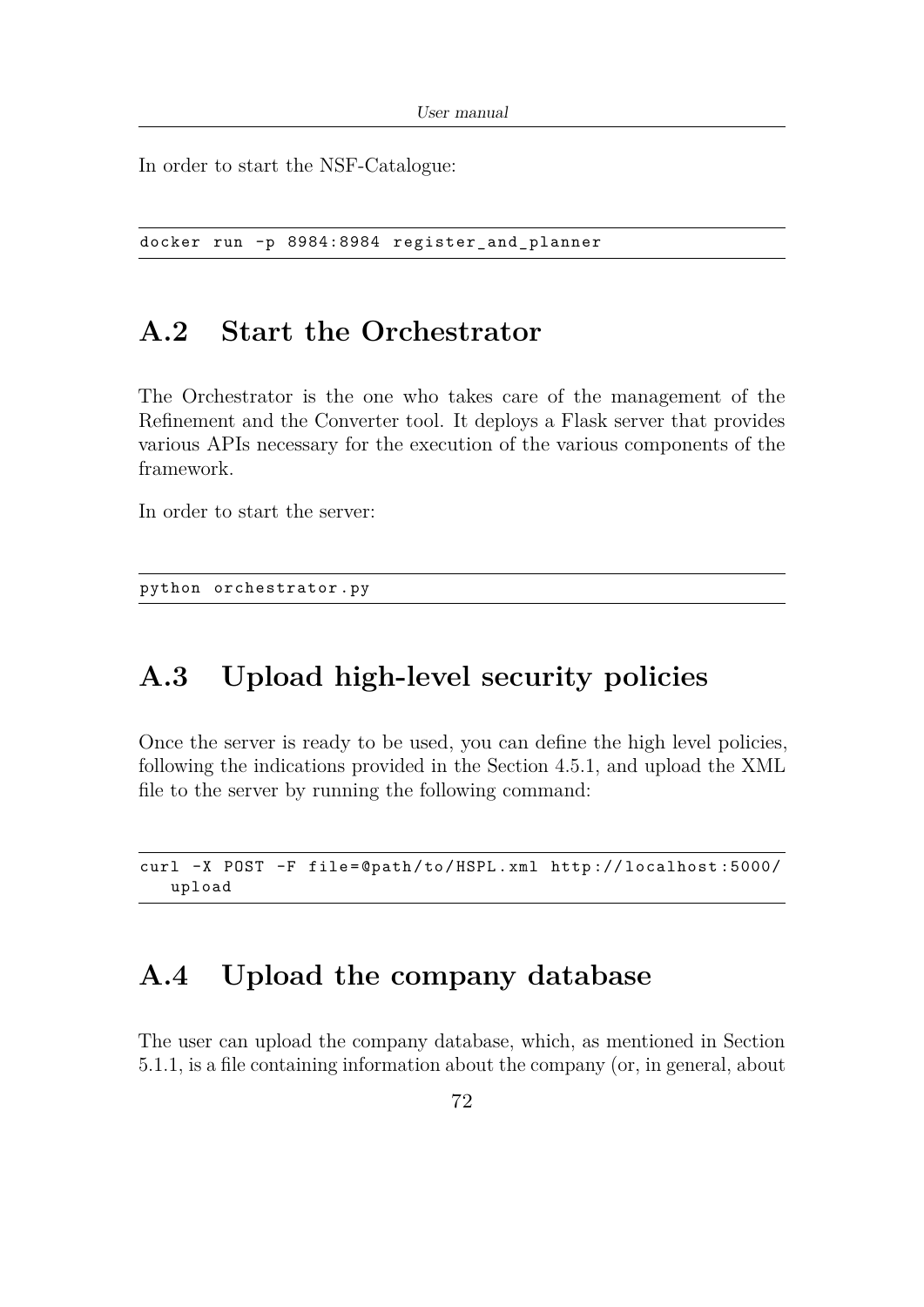the deployment environment) which includes information on the network topology, on the preferred protection algorithms and on the configurable devices in the network with related supported NSFs.

To upload this file to the server the user should follows this syntax:

```
curl -X POST -F file=@path/to/company database.py http://
  localhost :5000/ upload_database
```
## <span id="page-88-0"></span>**A.5 Refinement process**

Once the necessary files have been uploaded, the refinement process can be carried out. As mentioned in Section [5.1,](#page-58-1) the refinement process is the core of the proposed framework, it deals with the extrapolation of information from the high-level policies and generates an intermediate output which will then be used by the converter for the generation of the final RuleInstance files. The refinement process can be done in two distinct ways: with or without the appearance of a GUI.

### **A.5.1 Start refinement process with GUI**

The first way in which the user can perform the refinement process is with the appearance of a GUI that allows the user to select the devices to be configured, when obviously more than one configurable device is available.

In order to execute this modality:

curl -X GET http :// localhost :5000/ refinement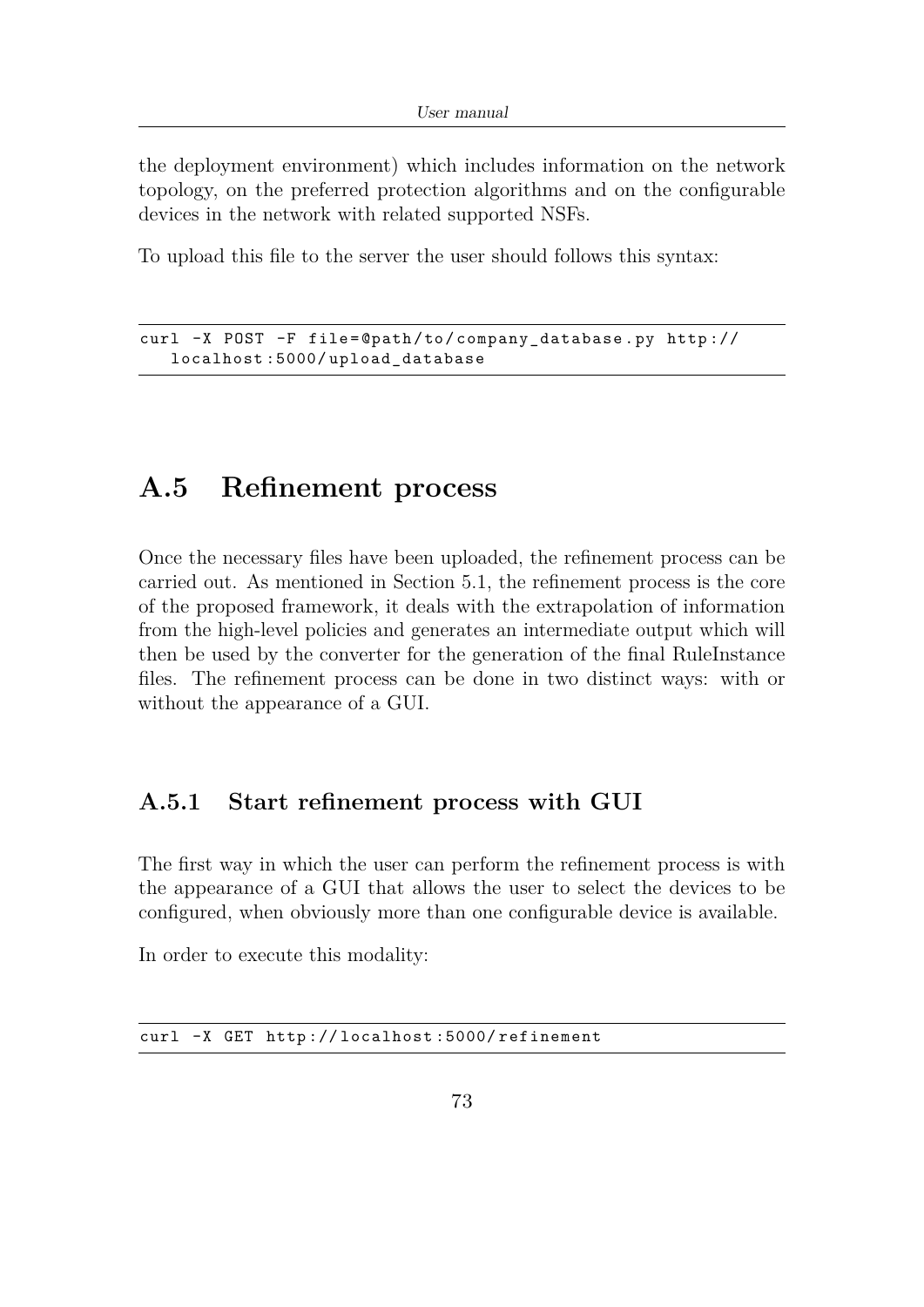## **A.5.2 Start refinement process without GUI**

The second way in which the user can perform the refinement process is without the appearance of a GUI, in this case the user is not given the possibility to select a device to configure, which is chosen automatically by the framework itself.

In order to execute this modality:

curl -X GET http://localhost:5000/refinement no gui

## **A.6 Converter process**

Once the intermediate file has been generated by the Refinement, it is possible to execute the Converter, whose purpose is to take the Intermediate file and generate the corresponding RuleInstance file for each NSF present among the various configurations. The Converter returns the list of RuleInstance files generated starting from the NSFs present in the Intermediate file produced by the Refinement. This list is shown on the terminal, or you can redirect the output to a file so you can use a script provided within the framework that allows you to download all the RuleInstance generated together. This allows the user to perform the last two steps in two different ways.

### **A.6.1 Download each RuleInstance file individually**

First of all you have to run the Converter which will return the list of generated RuleInstance files.

To execute the Converter:

curl -X GET http :// localhost :5000/ converter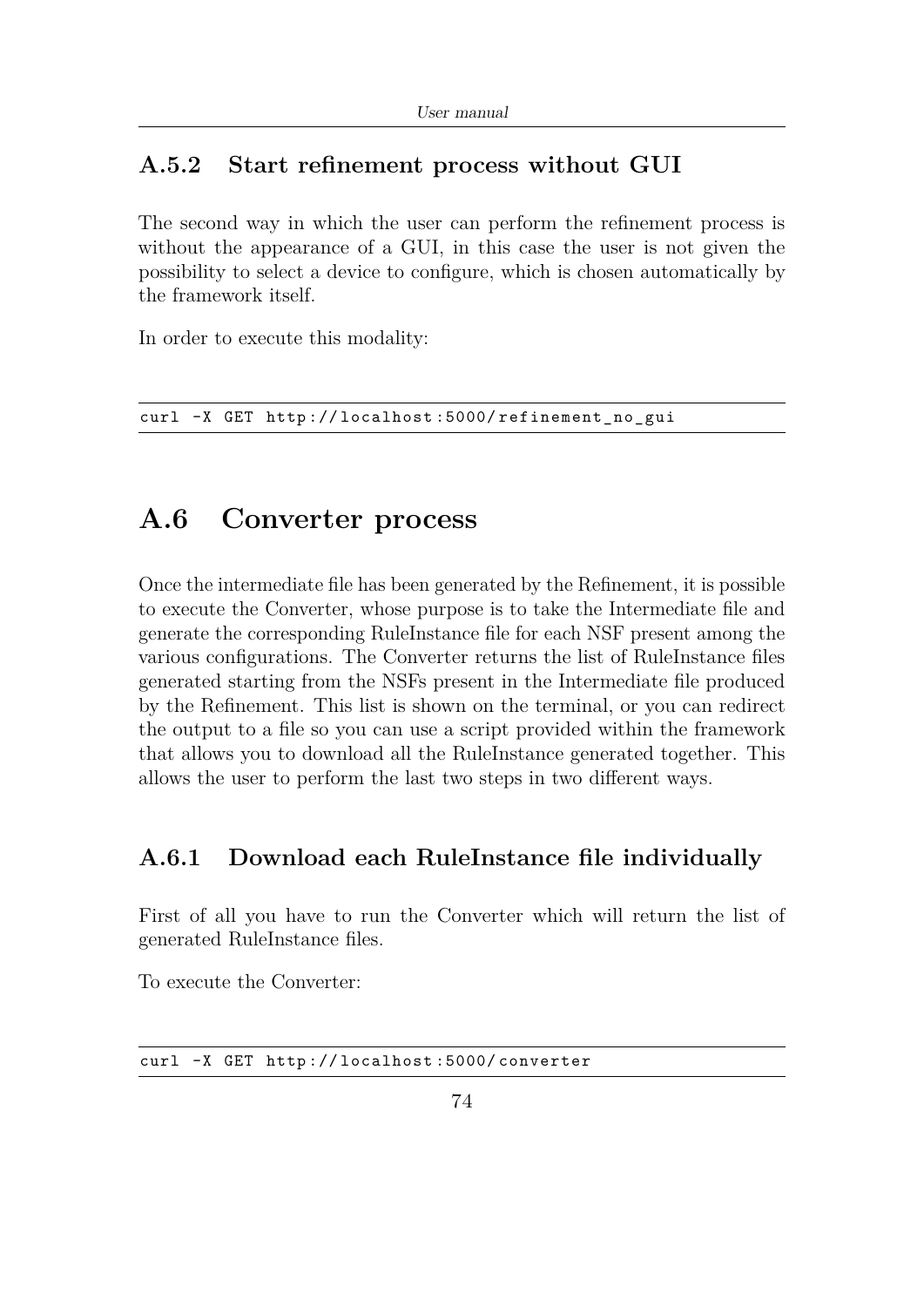Following the user can download each RuleInstance file individually like this:

```
curl -X GET -O http :// localhost :5000/ download /[
   RuleInstance_name ]. xml
```
## **A.6.2 Download all RuleInstance files**

To download all the RuleInstance files altogether, first of all, as before, the Converter should be run. This time, however, the output will not be printed on the terminal, but will be redirected to a file.

To do this the user can use this command:

```
curl -X GET http://localhost:5000/converter > configured_NSFs
   . json
```
Once this command has been executed, it is possible to use a script proposed within the framework that will download all the files generated by the Converter. To do this the user can run the following command:

./ RuleInstance\_downloader . sh configured\_NSFs . json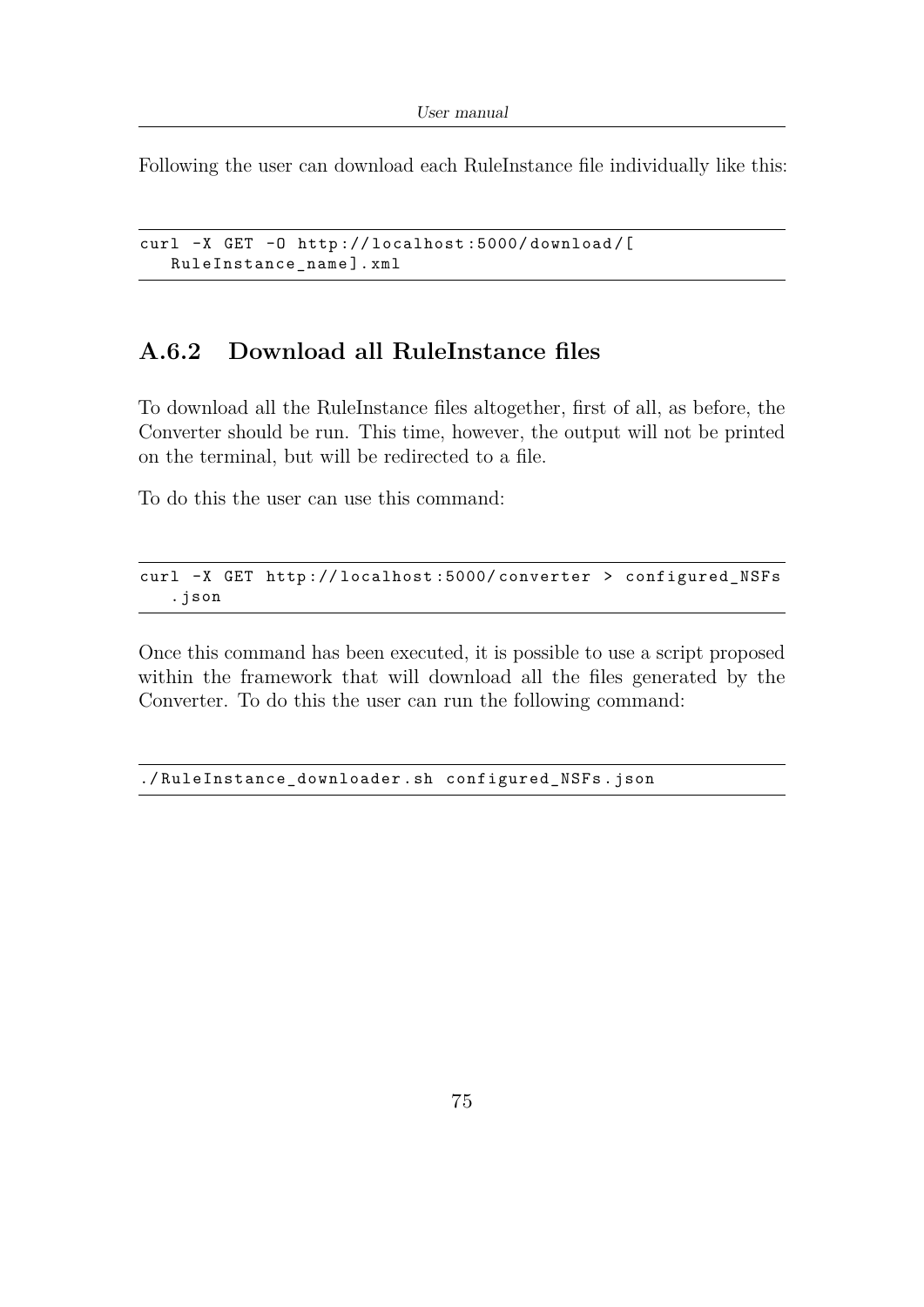# **Appendix B**

# **Developer manual**

This section contains the specifications and more detailed information on the functions of the proposed framework, this allows a greater understanding of the various tools.

In particular, the many components of the framework will be explained in detail and the methods for adding new methods and functionalities or modifying existing ones will also be indicated. The main used language is Python.

## <span id="page-91-0"></span>**B.1 Refinement tool**

The refinement process constitutes the core of this thesis work. An expert system was used for the extrapolation of data from high-level policies. In particular, we used CLIPSPY a python binding for CLIPS.

As mentioned in Section [5.1,](#page-58-1) the refinement process is governed in its functioning by the inference rules of the CLIPS expert system and uses the information of two distinct databases for various purposes. These dependencies are shown in Figure [B.1.](#page-92-0)

The refinement, as mentioned previously, can be done in two different ways: with or without a GUI. The details of the version that supports a GUI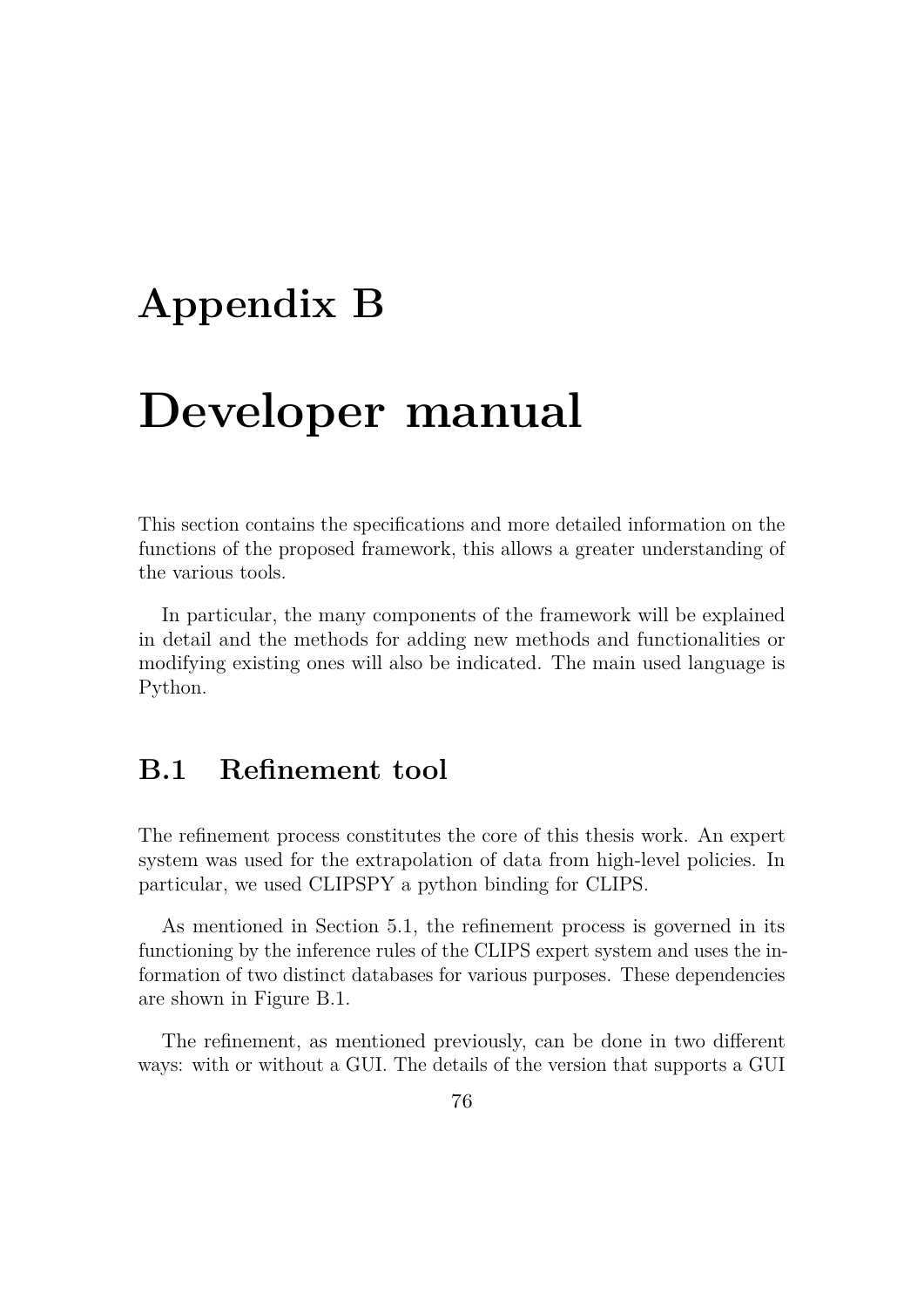<span id="page-92-0"></span>

**Figure B.1:** Refinement process dependencies

will be presented first and then the differences in the version without a GUI will be listed.

### **B.1.1 Refinement with GUI**

This section will review the main steps, presented in Section [5.4,](#page-68-0) of the execution of the refinement tool and will explain its main functions and all that is relevant from a development point of view, to allow, in the future, to insert new functionalities or modify existing ones.

To be as effective as possible, the main functions will be presented according to the execution order, which however is not fully deterministic as it depends on the CLIPS inference engine, in fact its *rules* play an important role in the execution order of the functions of the tool.

The main functions present within the refinement tool are:

• main(): It deals with the generation of the network topology graph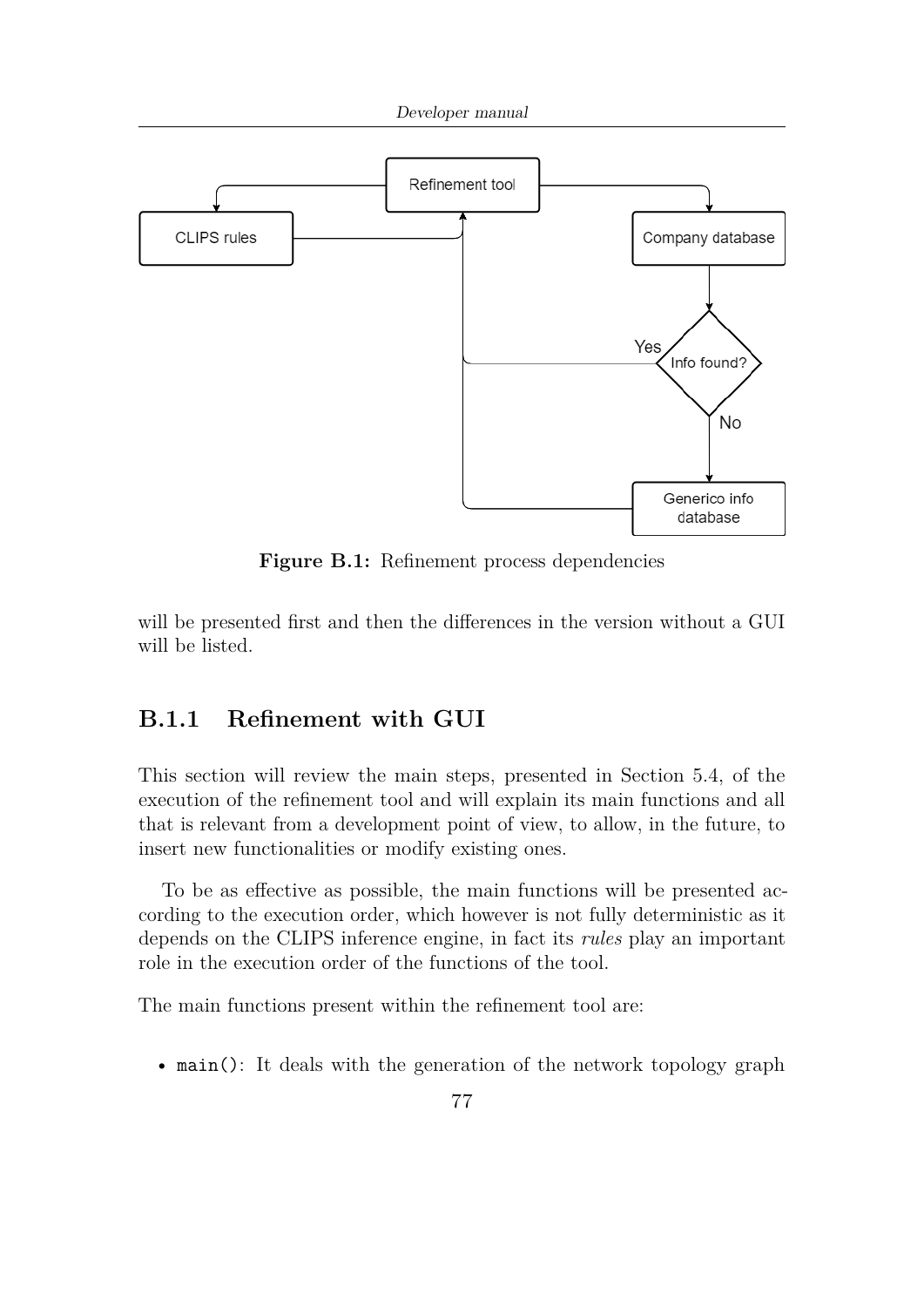through the auxiliary function build\_graph(), and it takes care of the initialization of the CLIPS environment; the definition of all the functions that will be called by the CLIPS inference engine and the build of the CLIPS rules. It then takes care of parsing the file containing the high-level rules. In particular, it searches all the high-level policies contained in the file, and each time it finds one it identifies the various fields (subject, object, action, etc.) and enters this information in the CLIPS knowledge base. Once inserted, it runs the environement (env.run()). When the execution of the environment terminates, it is reset (env.reset()) and the process start all over again for the subsequent high-level policies contained in the XML file.

- **–** build\_graph(): Using the information contained in company database.py, it reconstructs the network topology graph using the NetworkX library that will be used within the framework for all reasoning on the position of the various network devices. Subsequently, it generates another graph via the Pyvis library, which is more graphically complete, for display purposes to the user.
- subject analysis(): It is usually one of the first to be performed by the tool and it is performed when a subject is inserted in the CLIPS knowledge base, it allows the identification of the subject of the highlevel policy. In particular, it first performs a text analysis that allows the recognition of the logical operators "*and*" and "*exclude*" and then manages all the possible combinations between the supported values of subject with these logical operators. At the end a support function is used, called database subject search(sub, exclude).
	- **–** database\_subject\_search(sub, exclude): It is in charge of searching the database for the subject of the high-level policy and inserting this information into the CLIPS knowledge base. At the beginning it does a search in company\_database.py among the IPs to associate its correspondent to the subject, in case it does not find a match, it also searches among the information of the URLs. The information can be of inclusion or exclusion of the determined subject according to the parameters passed in input. Also, if subject is not found in the database, a check is made to verify that subject is an IP address itself. If it is an IP address, it is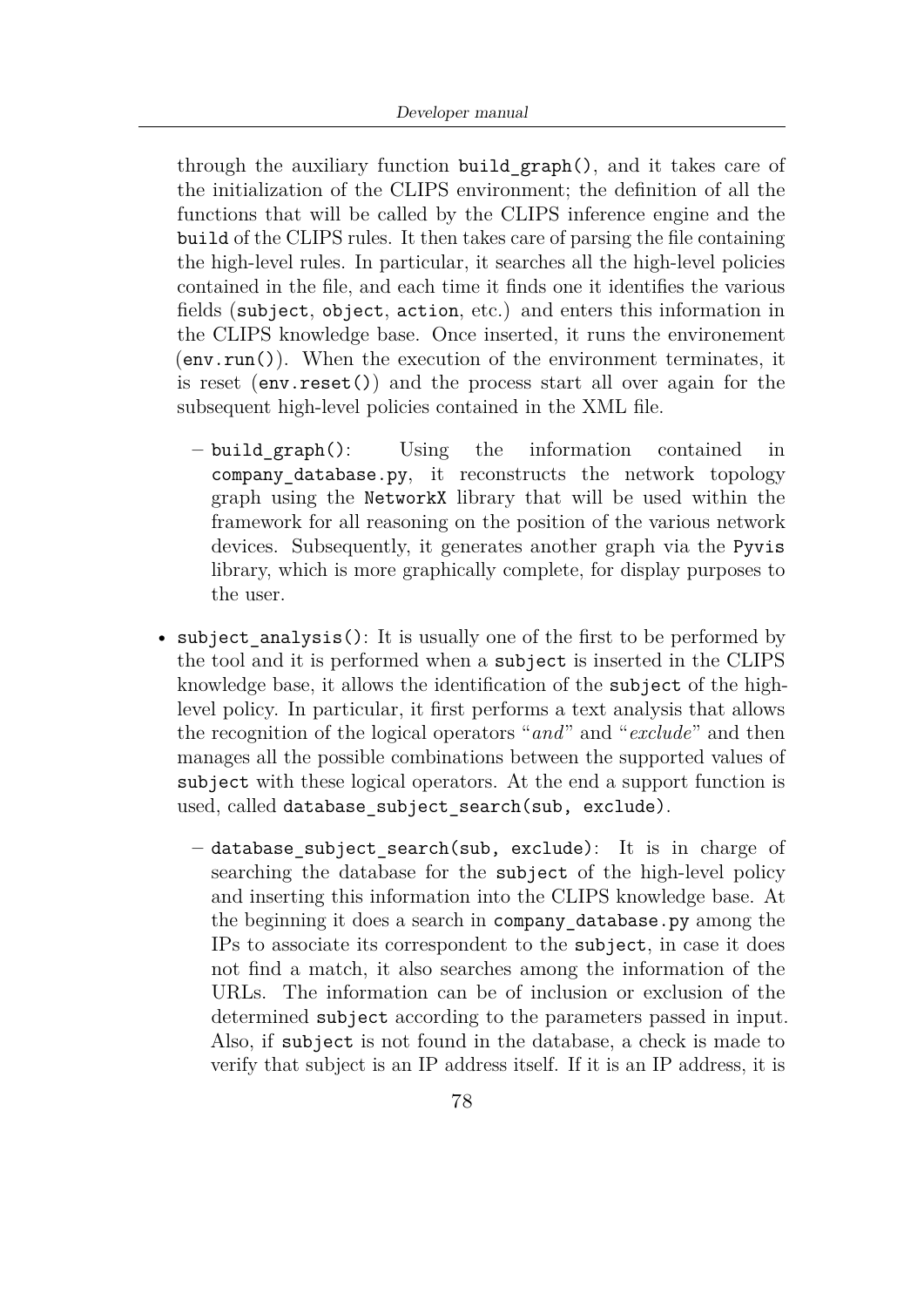entered in the CLIPS knowledge base, otherwise Internet is entered as source by default.

- object filter protection analysis(): This function is performed when there is an object in the CLIPS knowledge base together with an action that can be associated with filtering and protection policies. This is due to the fact that, only with this kind of action, it is necessary to consider the object as a destination (i.e., an element to be reached). This function first searches the company database to get an IP or an URL associated with the object and then performs a search first in the company database.py and then in the info database.py to obtain the prior knowledge information that cannot be deduced from the expert system, such as the port number for a given type of traffic or the protocol used.
- start path search(): It is performed when all the information on the sources and destinations of the rule has been entered in the CLIPS knowledge base. The function therefore, first of all, searches the knowledge base for this information and, subsequently, for each combination between source and destination, launches an auxiliary function called path search(source, destination). Please note that the function is also able to distinguish the cases (called near configuration) where there is no real physical destination, such as the case of filtering a certain type of traffic (for example, VoIP), in this case it skips the auxiliary function path\_search(source, destination).
	- **–** path\_search(source, destination): This function that receives a source and a destination, using the shortest\_path function of the NetworkX library, finds the shortest path between the source and the destination and then calls the function: device configuration selection(path, source, destination).
- device configuration selection(path, source, destination): It deals with the identification and selection of the devices on the path that connects the source to the destination. Firstly, it identifies all the *Security Capabilities* within the CLIPS knowledge base and subsequently, for each device on the path, it first search in the company database all the *NSFs* supported by that device and, subsequently,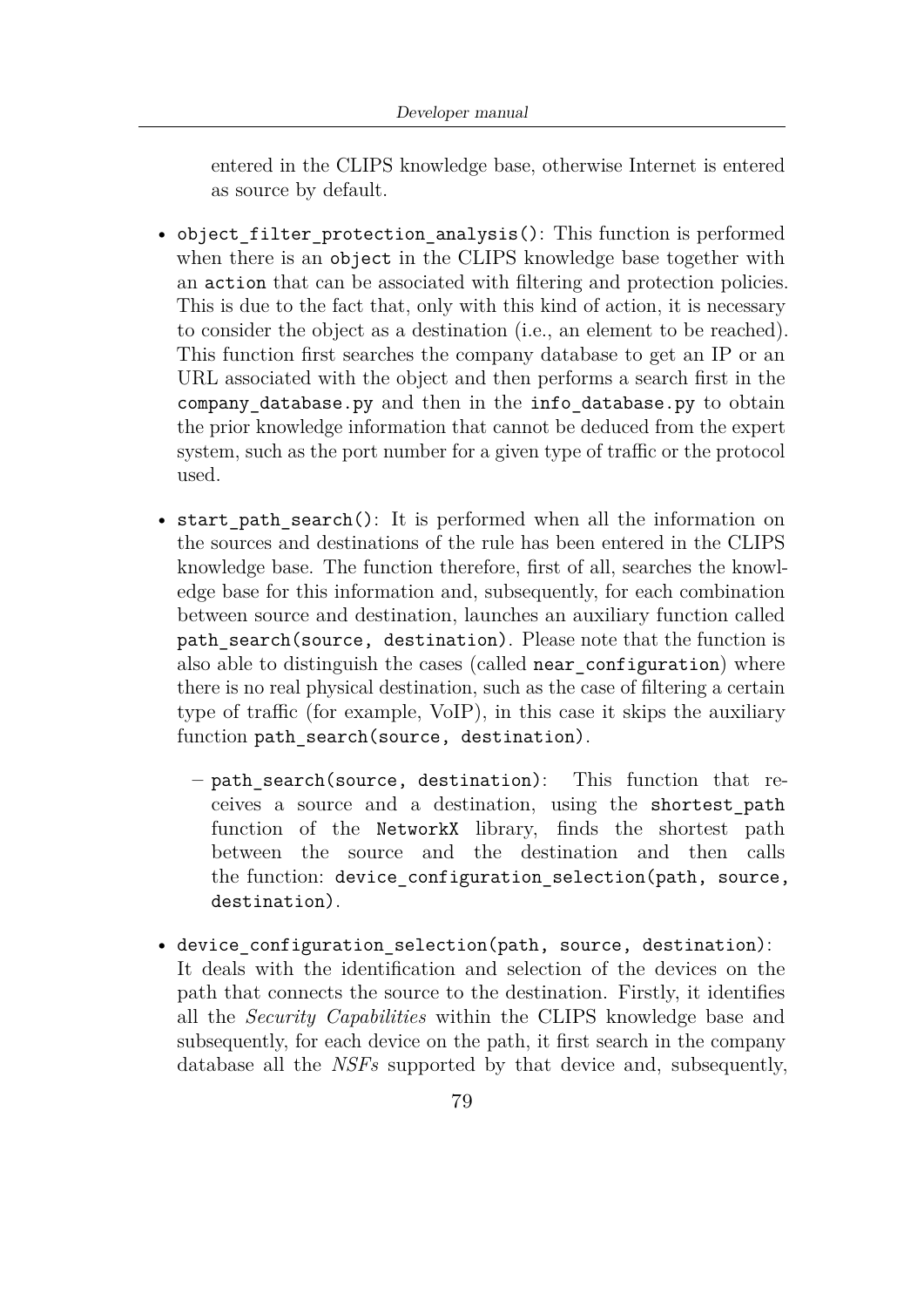makes a request to the NSF-Catalogue to discover the *NSFs* that have those certain capabilities. The function also deals with the generation of a GUI to allow the user to select the device if there are more than one configurable on the path. Once the selection has been made, the function carries out an analysis to understand if the devices to be configured support a stateless or stateful configuration for the filtering policies so as to be able to add the corresponding *Security Capabilities* in the knowledge base. It also takes care, for protection policies, of selecting the best transport mode: tunnel if the connection is via the Internet, otherwise transport. This function also uses an auxiliary function called device position identification(device, path) to enrich the knowledge base of information that requires comprehension of the position of the device to be configured on the path.

- **–** device\_position\_identification(device, path): It receives the device and the path as input and, depending on its position and the type of policy in question, updates the CLIPS knowledge base with appropriate *Capabilities*.
- protection algorithm sel(action): It takes care of going to retrieve the preferred security information in the company database, according to the action passed as input, and insert it into the knowledge base. It also deals with the generation of a random SPI for the protection policies implemented with *XFRM NSF*.
- check\_destination\_device(obj, capability, value, action): It receives an object, a capability with the corresponding value and an action as input. In this way it takes care of checking if the object supports that particular capability and generates the necessary output in the *Intermediate.txt* file.
- multiple device facts printer(): It takes care, through the use of an auxiliary function called facts printer(), to add the information about the extracted *Security Capabilities* to the Intermediate.txt file. In particular, it is also responsible for managing the generation of the rules needed to handle return traffic. In fact, it eliminates the information to be changed or redundant and, through a recursive call, it takes care of adding the information for the return traffic with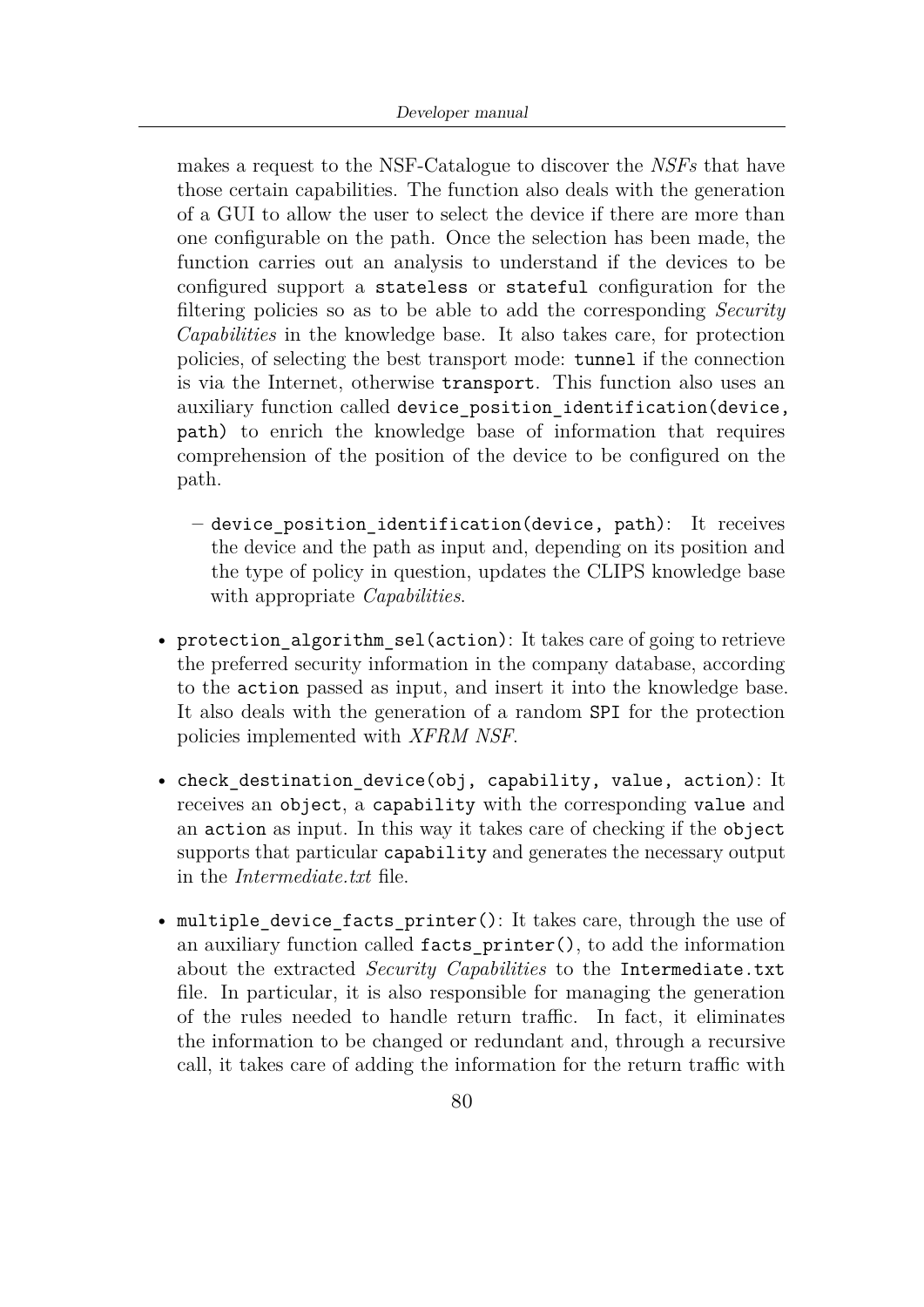the appropriate modifications. In detail, the recursion is interrupted by checking the global position variable, which helps to correctly configure the devices in this phase.

**–** facts\_printer(): It filters the *facts* in the CLIPS knowledge base that are not relevant but were used for secondary purposes and adds the others to the Intermediate.txt file.

## **B.1.2 Refinement without GUI**

Refinement without a GUI differs from what was described in the previous section only in two functions:

- device configuration selection(path, source, destination): It performs the same things as the previous case, the only difference is that no GUI is generated for selecting the devices to be configured on the path, but this selection is done automatically by the tool. So far, the selection takes place in random mode if there is more than one configurable device on the path, but there are countless possibilities for implementation in this regard.
- build graph(): It only generates the graph through the NetworkX library, it doesn't generate and show to the user the graph of the network topology through the Pyvis library.

# **B.2 Converter**

The Converter's objective is to take the intermediate file produced by the refinement and generate the equivalent RuleInstance XML file for each NSF present in the various configurations. Specifically, the converter deletes all RuleInstance files in the corresponding folder before beginning the reading and processing of the intermediate file.

In order to do that, the Converter only uses two functions: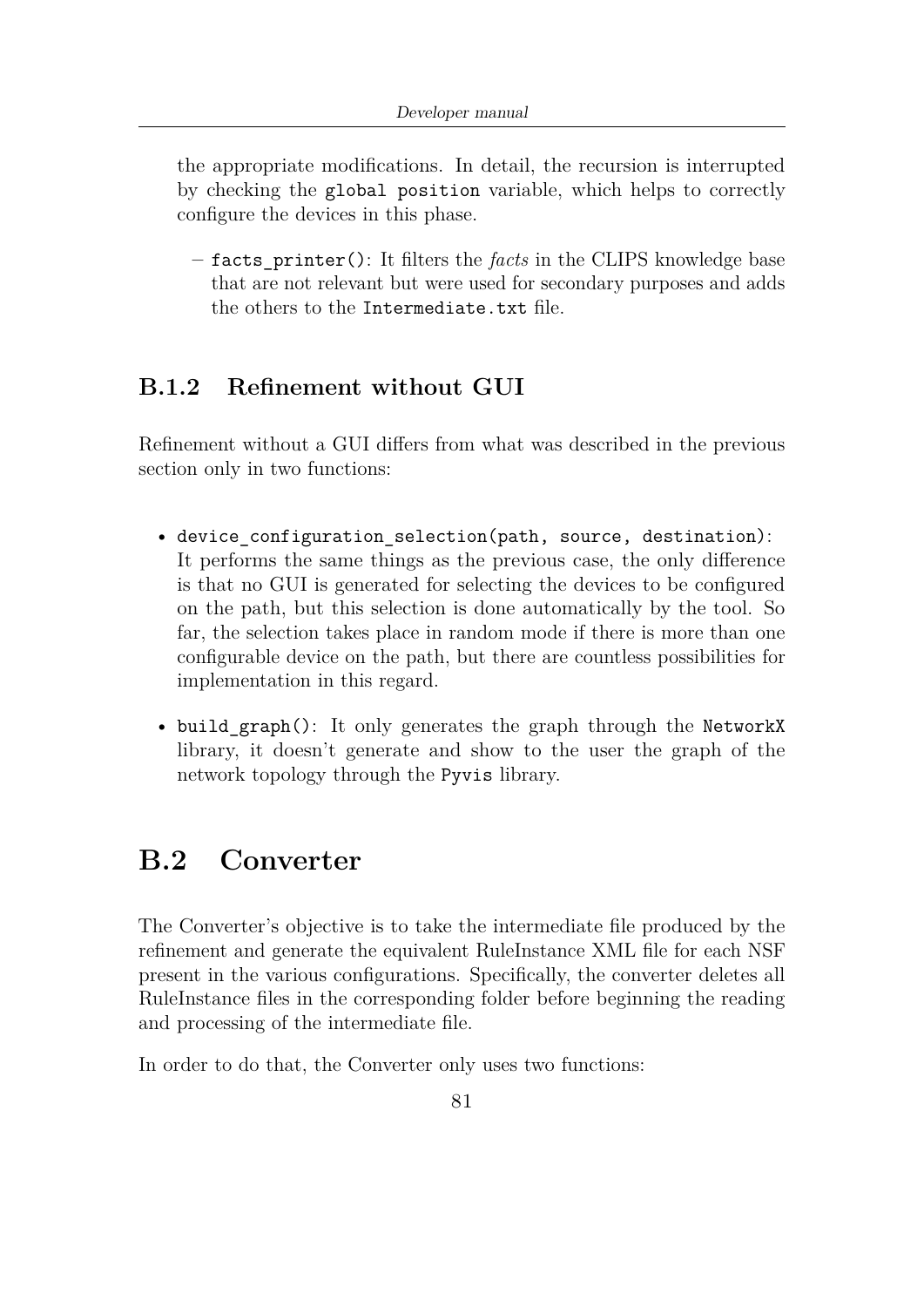- main(): It takes care of removing the RuleInstance files already existing in the corresponding folder and separating the content of the intermediate file generated by the Refinement according to the separator "-". Once the file is separated into blocks, it is analyzed piece by piece by the block analysis(block) function.
- block analysis(block): It performs two cycles on the block analyzing the contents line by line. During the first iteration it searches the line containing the various NSFs configurable on that device selected during the Refinement phase and, if more than one is present, it randomly selects one. If in the folder containing the RuleInstance files there is already a file to contain the mid-level policy of that NSF, the function identifies the last configured rule and calculates the rule\_id for the rule corresponding to the block being analyzed. If, on the other hand, there is no RuleInstance file for the selected NSF in the folder then create the file and set rule\_id to 0. During this first cycle, the lines with irrelevant information are also deleted. In the second iteration, always on the same block, the analysis always takes place line by line. This time the tool analyzes the *Security Capability* relating to that line through a series of conditions and inserts the corresponding nodes and sub-nodes in the XML file.

## **B.3 Orchestrator**

The Orchestrator is in charge of the administration of the Refinement and the Converter tool. It sets up a Flask server, which exposes numerous APIs required for the framework's various components to run.

The main functions of the Orchestrator that correspond to the APIs provided to the user, as discussed in Section [5.3,](#page-67-0) are the following:

• upload file(): It takes care of loading the file containing the highlevel policies, checks that the POST request fields are correctly inserted and that the file has an extension among those allowed through the support function allowed\_file(). Then check that the filename is safe using the secure filename() function of the werkzeug.utils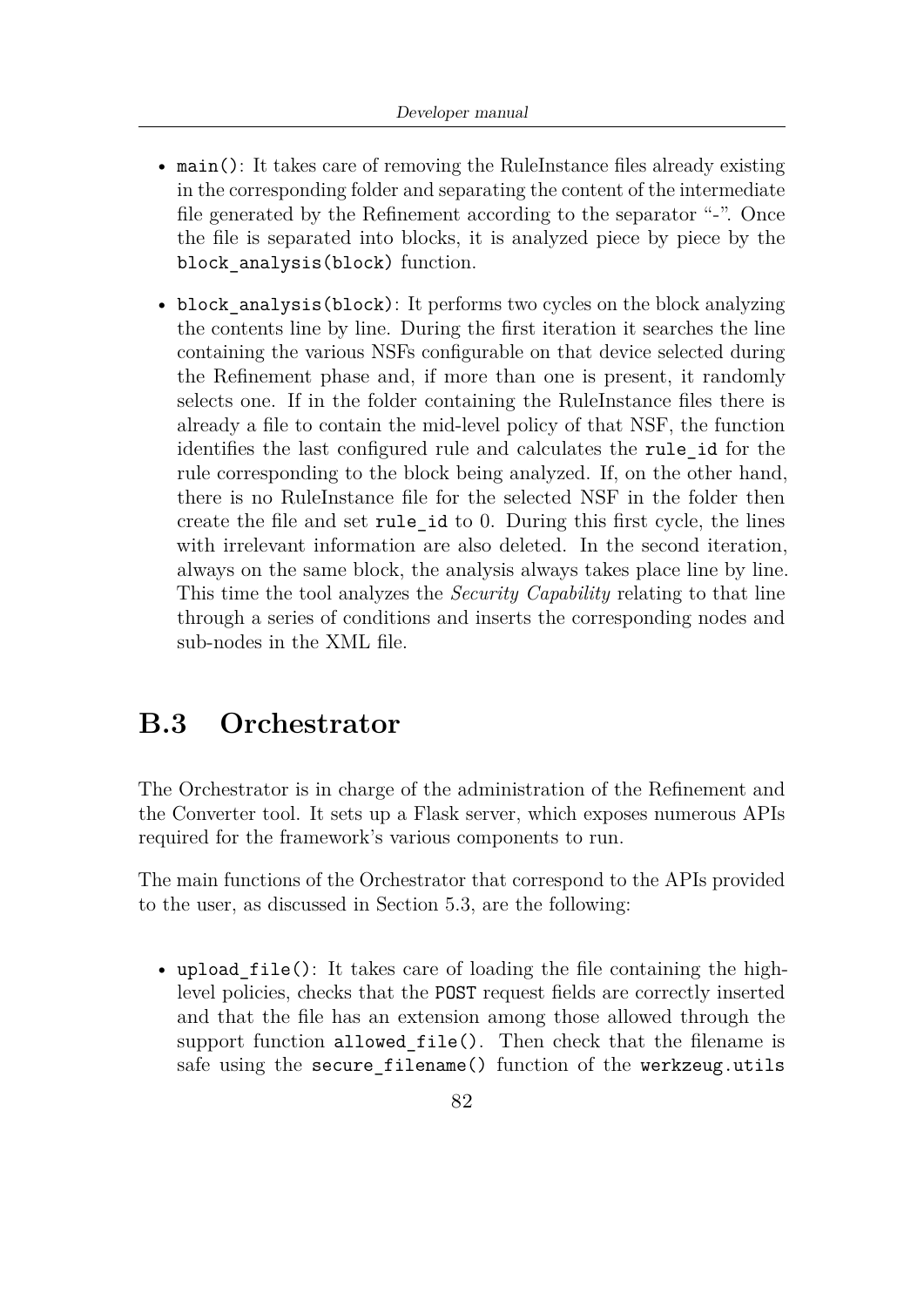library. Then save the file in the destination folder configured by  $app.config['UPLOAD$   $FOLDER'$ ] = UPLOAD  $FOLDER$ .

- upload\_database(): It performs exactly the same operations as upload\_file(). Then save the file in the destination folder configured by app.config['UPLOAD\_FOLDER\_SRC'] = UPLOAD\_FOLDER\_SRC.
- refinement(): First check that there is at least one file containing highlevel policies inside the corresponding folder. It then prints the modification date and time of the last file added or modified to the folder for both the file containing the high-level policies and the company\_database.py file. These checks are carried out using the time, platform and glob libraries and the modification\_time() auxiliary function. Once these checks have been made, it launches the execution of refinemt.py.
- refinement no gui(): It performs the exact same operations of the refinement() function, but execute refinement no gui.py instead of refinement.py.
- converter(): Execute converter.py and return the list of files created in the RuleInstance folder in json format.
- download(filename): It receives in input the name of a file contained in the RuleInstance folder and sends the corresponding file to the user who has run this API.

# **B.4 Implement new, or modify existing, functionality**

This section will present indications on how to add or modify particular features in the proposed framework.

### **B.4.1 Support for new high-level policies**

The management of high-level policies is done by the Refinement tool. In particular, the components to be modified to implement new high-level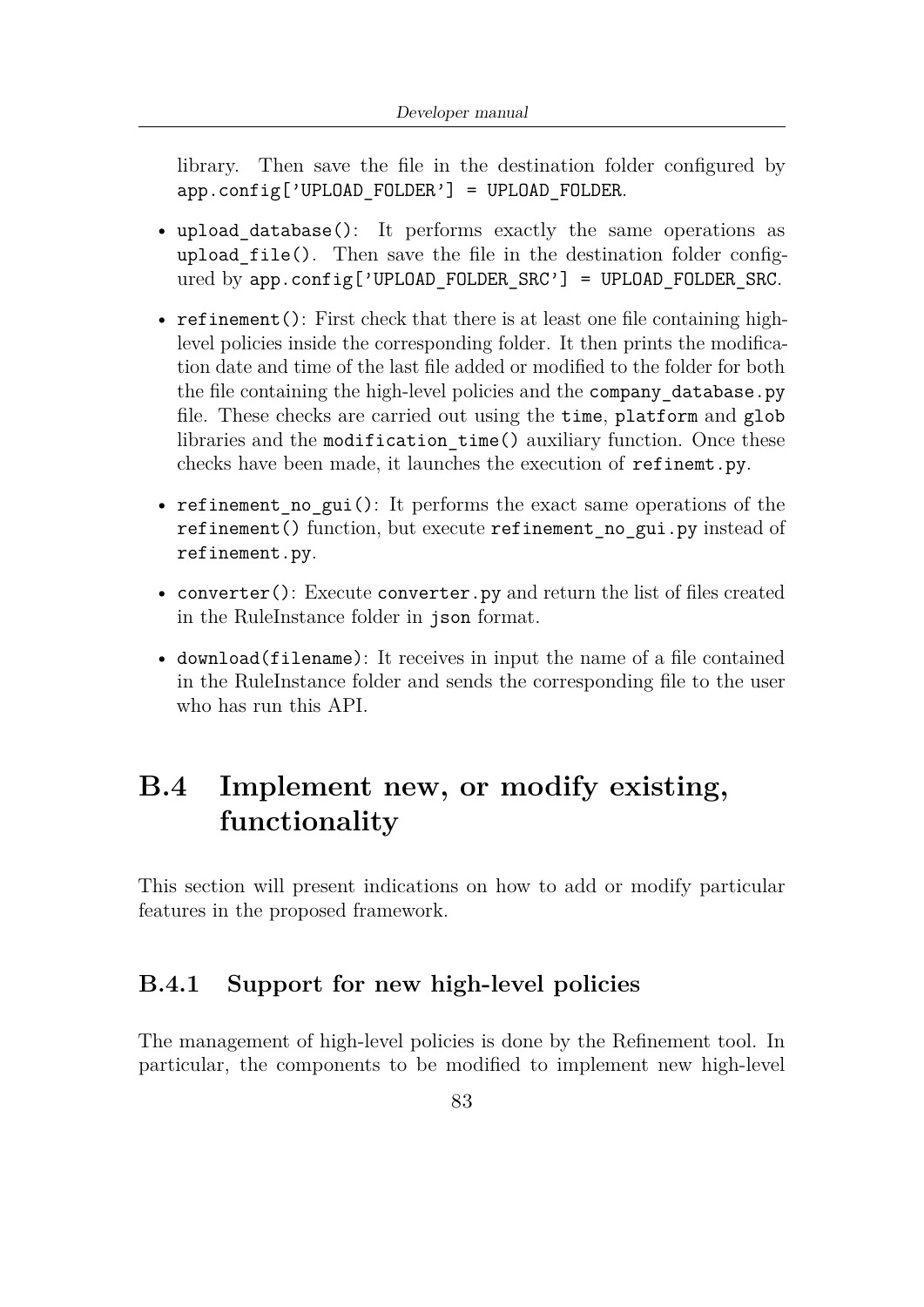policies, or modify existing ones, are all those indicated in Figure [B.1.](#page-92-0) The changes will be indicated for the case of refinement with GUI, since it is easy to deduce from this the differences to be made for the case without GUI.

The main files to be modified to support new policies are: rules.py, company\_database.py and, secondly, also info\_database.py.

The refinement.py file that regulates the operation of everything, however, does not require many changes as long as the policy to be added is not of a completely different type from those already supported. For example, as can be seen in Section [B.1](#page-91-0) and in Chapter [7,](#page-84-0) Refinement supports filtering and protection policies with the distinction between the case called near configuration, where there is no path between a subject and an object, and those where there is a real path.

But let's proceed in order and show the modifications component by component.

#### **CLIPS rules**

The first thing to modify to introduce or modify support for new high-level policies is the rules.py file which contains all the rules that govern the operation of the tool and the inference engine.

In fact, this file contains all the rules that allow the inference engine to recognize the keywords of the high-level rules, such as "is not autorized to access", "protec confidentiality", etc. This means that if the specifications of the high-level policies changed, the modification to recognize the appropriate added or modified keyword (that could be the subject, object, action, etc.) must be done within this file, as we can see in Listing [B.1.](#page-99-0)

```
\overline{m} \overline{m}( defrule filtering - association0
      (hspl (action "is authorized to access"))
      = >
             ( assert ( AcceptActionCapability ) )
)
^{\prime\prime\prime\prime\prime\prime\prime}
```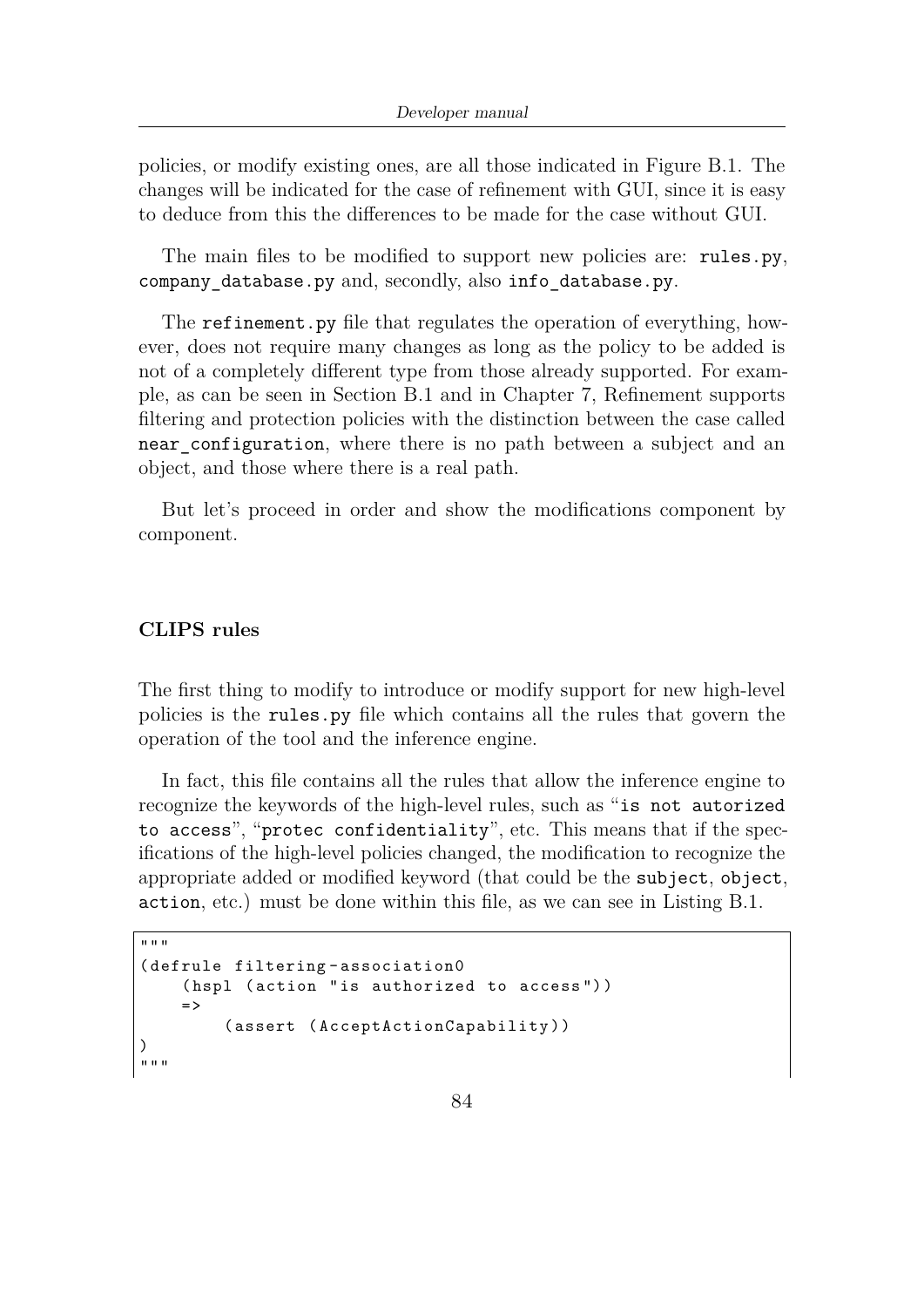#### **Listing B.1:** Extract of rules.py

If it is necessary to manage the new type of high-level policy with changes also to refinement.py, by adding a new function, it is necessary to create and add a new rule in rules.py that allows the execution of the function to recognize the new keywords, as in the case in Listing [B.2.](#page-100-0)

```
"" ""
 ( defrule object - association
     (not (hspl (object "")))
     (or (hspl (action "is authorized to access"))
          (hspl (action "is not authorized to access"))
          (hspl (action "protect confidentiality"))
          (hspl (action "protect integrity"))
          (hspl (action "protect confidentiality integrity
") )
     )
     = >( object - filter - protection - analysis )
 )
 """ "
```
**Listing B.2:** Extract of rules.py

As you can guess, this rule executes the object-filter-protection-analysis function, which is mapped (this convention is maintained throughout the file) with the equivalent in refinement.py called object\_filter\_protection\_analysis(), described in Section [A.5,](#page-88-0) and launches its execution. This function is the one to modify for the management of high-level policy objects.

#### **Company database**

For the implementation of new high-level policies it is also very important to modify the company database.py file which contains all the information about the network topology and the devices it contains.

In detail, it contains a series of dictionary with associated the keyword,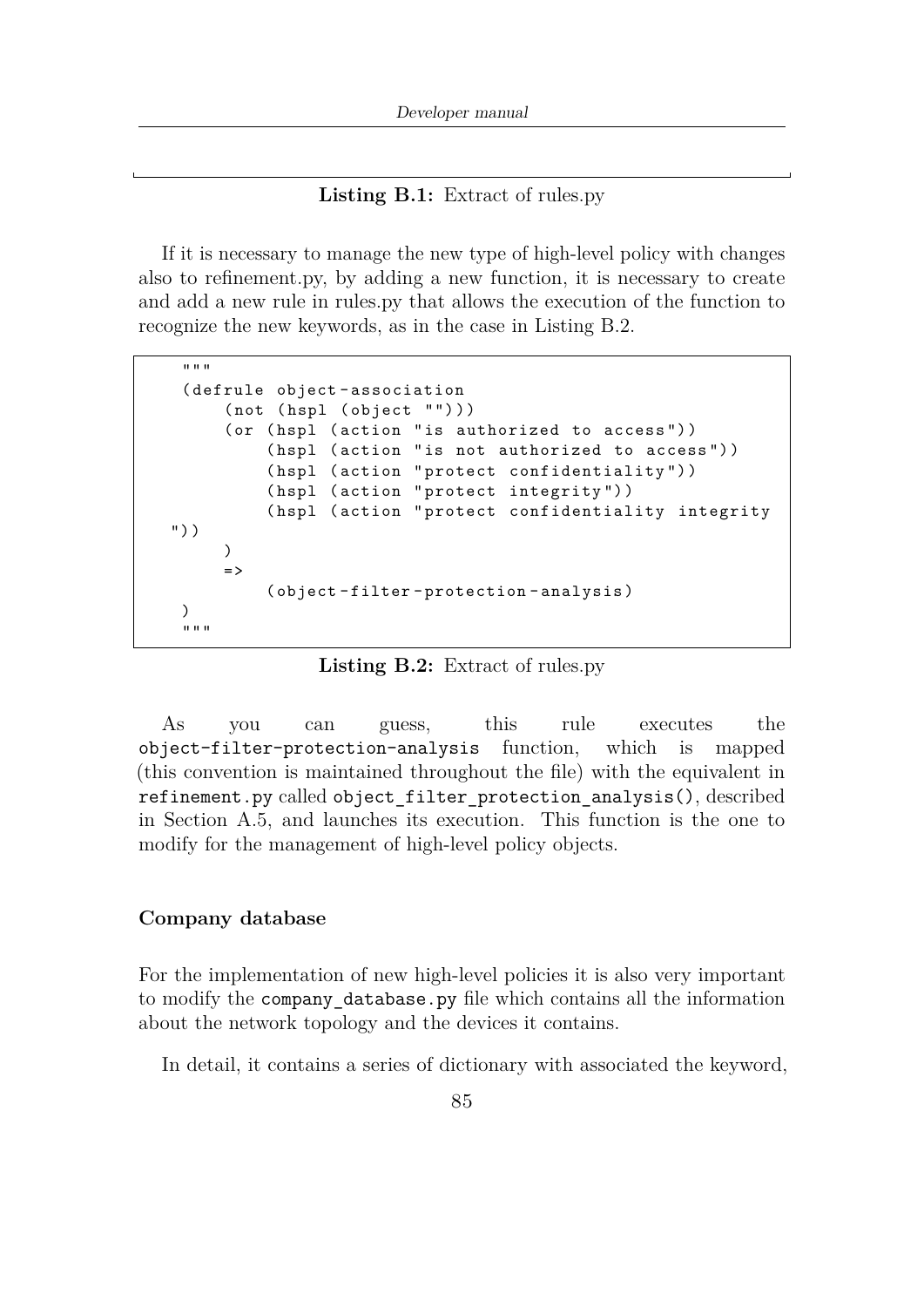that indicates the subject and the object of the high-level policy, with the corresponding URL or IP. In particular, to add new policies, the sub\_obj\_IP, subnetIP and objectsINFO dictionaries, shown in Listing [B.3,](#page-101-0) must be changed.

```
sub obj IP = {'Alice': IPv4Address('10.3.3.24'),
    'Bob': IPv4Address('10.1.1.12'),
    'Subnet1 .1 ': IPv4Network ('10.1.1.0/24 ') ,
    'SubnetDMZ ': IPv4Network ('10.1.2.0/24 ') ,
    ' SubnetDecoyDMZ ': IPv4Network ('10.1.3.0/24 ') ,
    ...
    ...
    'Internet traffic': IPv4Network ('192.168.0.0/30'),
    'Web App': IPv4Address('10.3.1.1'),
    'SubnetAway ': IPv4Network (' 172.16.0.0/24 ')
} ,
subnetIP = f'Subnet1 .1 ': IPv4Network ('10.1.1.0/24 ') ,
    'SubnetDMZ ': IPv4Network ('10.1.2.0/24 ') ,
    ' SubnetDecoyDMZ ': IPv4Network ('10.1.3.0/24 ') ,
    ...
} ,
objectsINFO = {
    'DNS traffic ': [' DestinationType DNS ',
    ' IpProtocolTypeConditionCapability udp ',
    ' DestinationPortConditionCapability 53 '] ,
}
```
**Listing B.3:** Extract of company\_database.py

Note that there is the corresponding dictionary containing URL information for each of the existing ones which contains IP information.

#### **Info database**

This database is consulted when in the company database no information about the object of the high-level policy is found in the objectsINFO dictionary. It contains information on previous knowledge that the inference engine could not autonomously extrapolate, such as the port associated with a relative service, or the protocol used.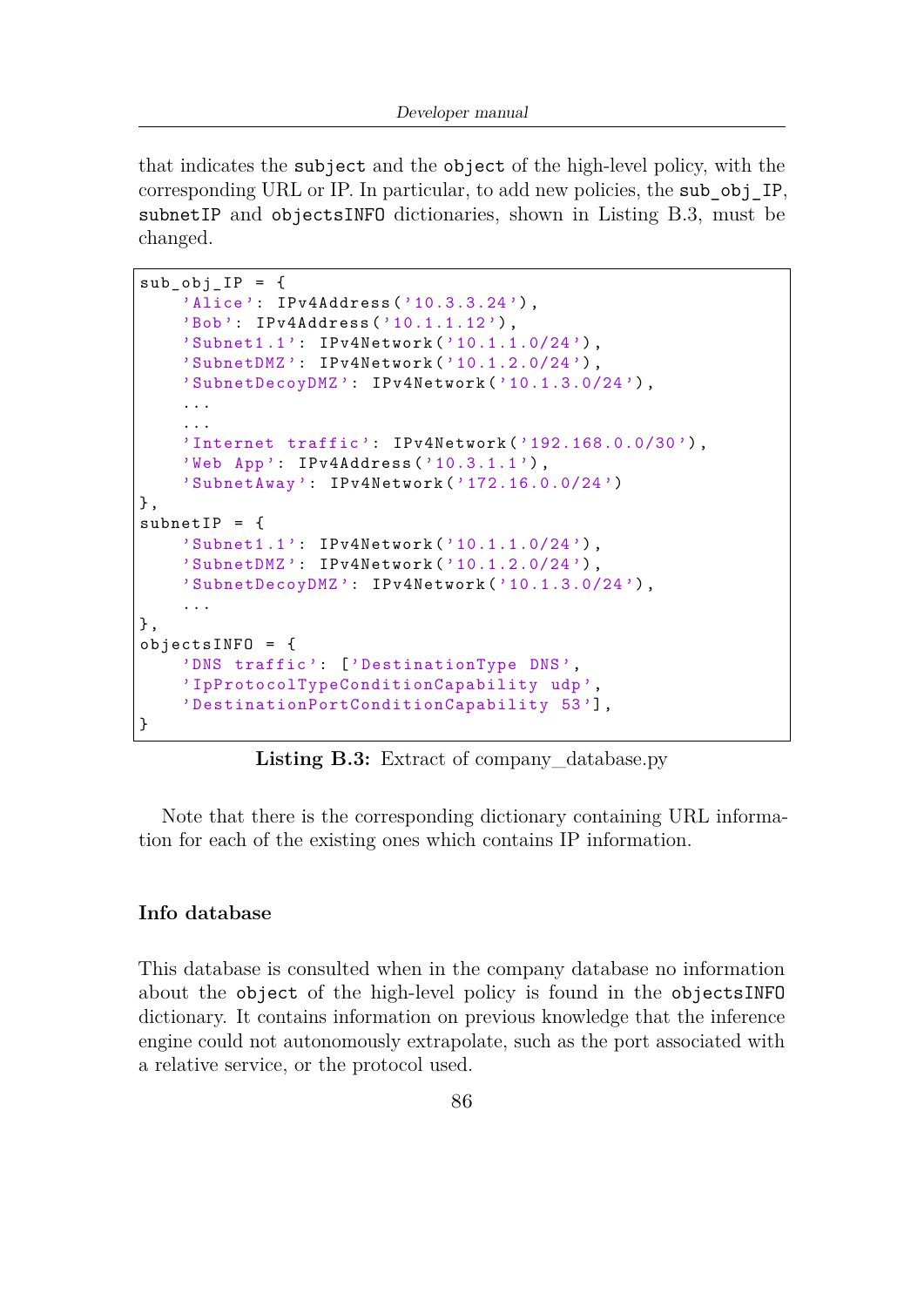```
INFO obj = {'VoIP traffic ': [' DestinationType VoIP ',
    ' IpProtocolTypeConditionCapability udp ',
    ' DestinationPortConditionCapability 5060 '] ,
    'DNS traffic ': [' DestinationType DNS ',
    ' IpProtocolTypeConditionCapability tcp ,udp ',
    ' DestinationPortConditionCapability 53 '] ,
    'Intranet traffic': ['DestinationType Intranet'],
    'All traffic': ['DestinationType All']
}
```
**Listing B.4:** Extract of info\_database.py

Also in this case, as in the case of the company database, the keywords present in the dictionary, shown in Listing [B.4,](#page-102-0) must be updated.

### **B.4.2 Change Refinement default behaviors**

In this section the procedures to modify the default behaviors of the Refinement tool will be presented, possible ideas for future implementation solutions will also be indicated.

The default behaviors of the Refinement process mainly concern choices made during the configuration of the devices, or during the search for a path between a source and a destination, or when an element is not found in the database. The functions in which these choices are present and the ways in which these choices are made will be presented and, subsequently, ideas will be provided for the modification or implementation of new functionalities. Note that all the functions that will be discussed are contained in the refinement.py and refinement\_no\_gui.py files.

The first important thing to note is that there is a global string (IP address NSF catalogue = "localhost") to change the address where the NSF-Catalogue is located, remember that this service is necessary to obtain information about the *Security Capabilities* supported by the various *NSFs*. The value is set to localhost since the tests during the thesis have always been carried out by starting the NSF-Catalogue on the same machine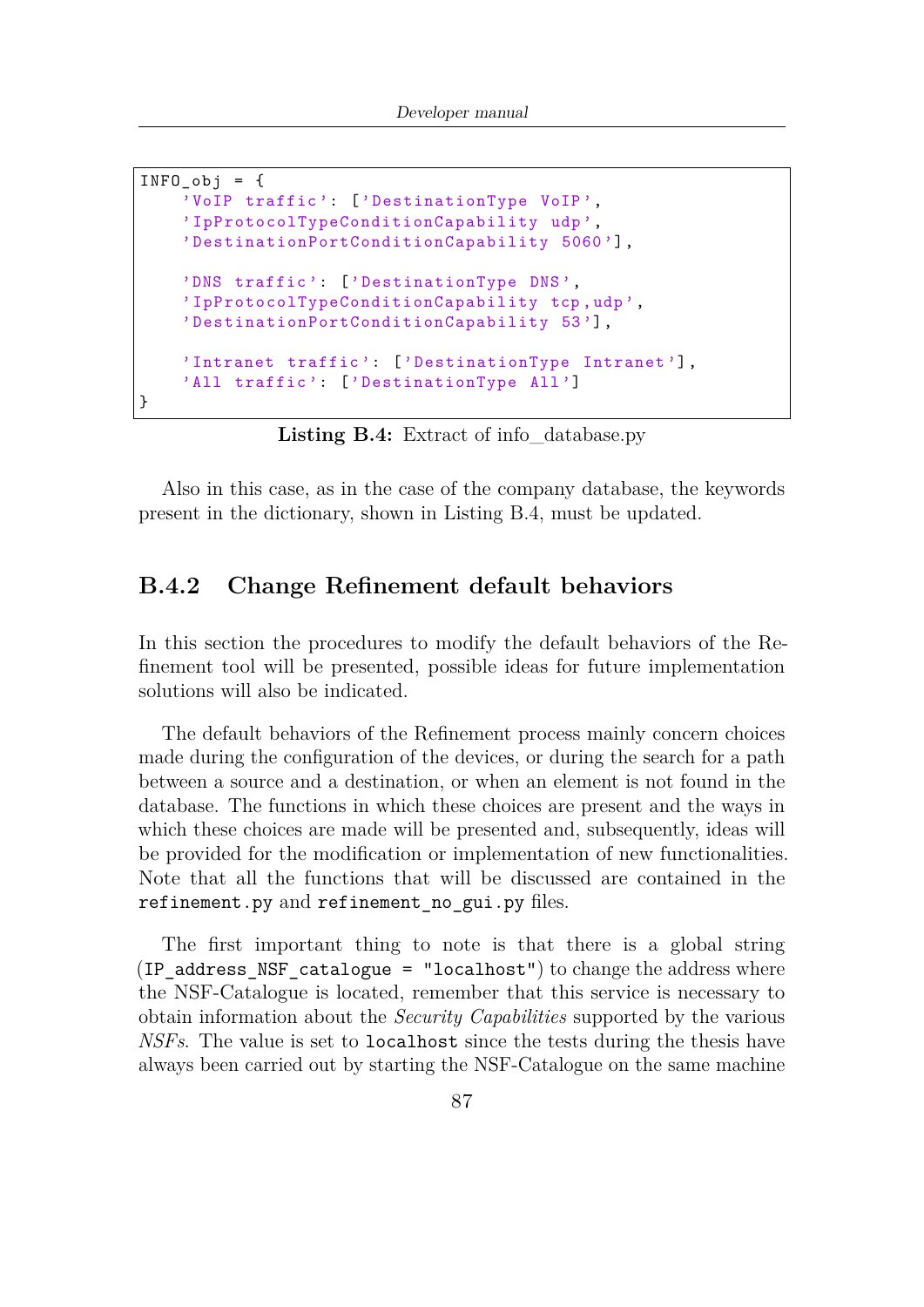as the proposed framework. But it is assumed, in a real development environment, that the NSF-Catalogue could be provided by a different machine than the one that provides the Orchestrator Flask server.

#### **Device configuration**

The selection of the devices to be configured along the way, as mentioned several times, changes depending on whether the Refinement execution with GUI support has been launched or if the Refinement has been performed without GUI and it is performed in the device configuration selection(path, source, destination) function. In the first case the choice is left to the user, in the second case the choice is made by the tool. In particular, the tool performs the choice randomly as you can see in Listing [B.5.](#page-103-0)

```
if len(devices) > 1:
    ...
    device = random . choice ( devices )
else :
    device = devices [0]
```
**Listing B.5:** Extract of refinement\_no\_gui.py

There are countless ways to change this behavior when there is more than one configurable device on the path between the source and the destination. A possibility is to create a system capable of memorizing the number of policies configured on each device so as to be able to choose from time to time the device with the fewest rules configured on it among those available for that specific path. Obviously there are various variants of this solution, the simplest of all is to consider only the number of policies configured on each device but other various factors could be considered in the creation of such a system, such as, for example, the capacity of the device itself, or even the complexity of the policies configured on it.

#### **Path search**

During the selection of the path, and therefore in the identification of the subject and the object of the high-level policy, there are some default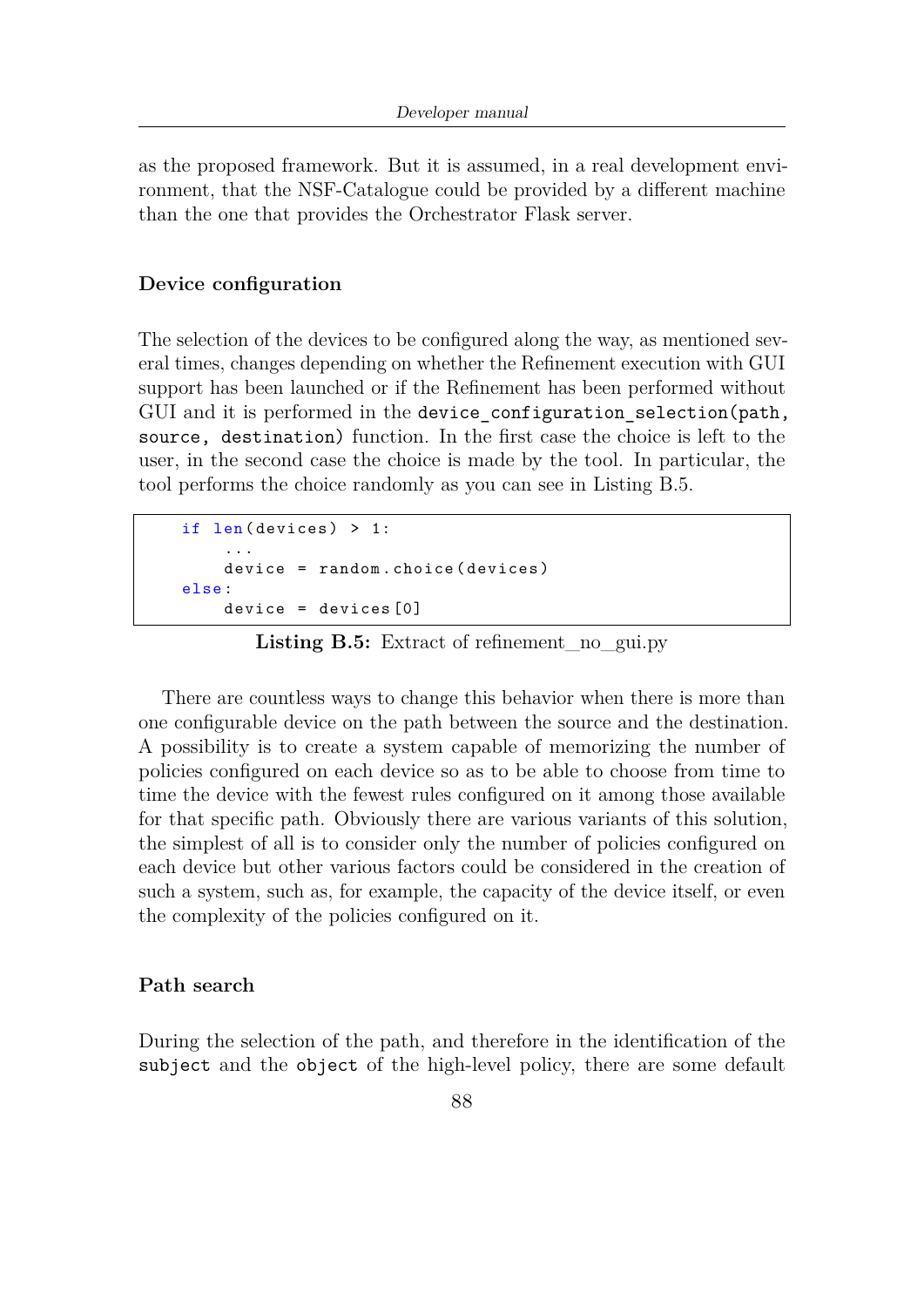behaviors. In particular, three main ones can be identified and the first is found within the database subject search(sub, exclude) function.

```
if sub in sub_obj_IP :
    env.assert_string('(IPSource '+str(sub_obj_IP[sub])+')')
elif sub in sub_obj_URL :
    env.assert_string('(URLSource '+sub_obj_URL [sub]+')')
else :
    try:
        ipaddress . ip_address ( sub )
    except ValueError :
        env . assert_string ('( IPSource 192.168.0.0/30) ')
    else :
        env.assert string ('(IPSource '+ sub +')')
```
**Listing B.6:** Extract of refinement.py

As you can see in the Listing [B.6,](#page-104-0) in the event that the information on the subject is not found either among the information on the IPs or among the information on the URLs, the tool first tries to understand if the entered subject is an IP address using the command ipaddress.ip address(sub) so as to be able to insert it directly in the knowledge base. Then, if this command fails, it inserts Internet as source into the CLIPS knowledge base.

Other default behaviors can occur when searching for the path between the source and destination. In particular we can find them in the start path search() and path search(source, destination) functions.

As for the first, the behavior is similar to what we have seen above. As we can see in the Figure [B.7,](#page-104-1) the function searches the CLIPS knowledge base for information on sources and destinations and if it does not find any source or destination, it adds the default route to the Internet.

```
for fact in env. facts():
    if " IPSource " == fact . template . name :
        sources.append (fact [0])
        continue
    elif " DestinationType " == fact . template . name :
        near_configuration = True
        destinations.append (fact [0])
    elif "IPDestination" == fact.template.name:
```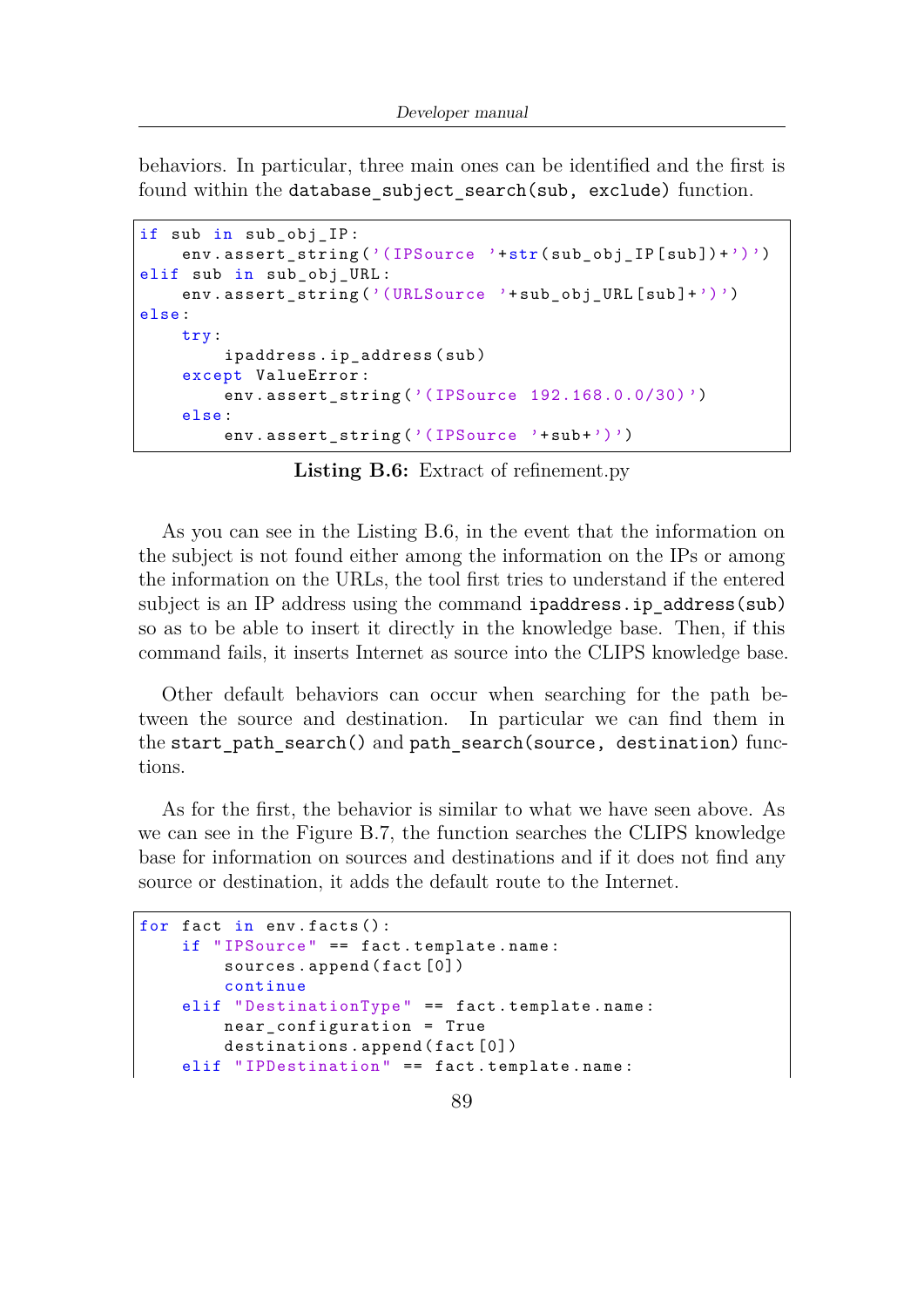```
destinations.append (fact [0])
        continue
if not destinations :
    # Default route is towards Internet
    destinations.append ('192.168.0.0/30')
if not sources :
    # Default route is towards Internet
    sources.append ('192.168.0.0/30')
```
**Listing B.7:** Extract of refinement.py

The path search (source, destination) function, on the other hand, as we can see in Listing [B.8,](#page-105-0) tries to find the shortest path that connects source and destination. At this point in the execution of the framework, as this function receives a source and a destination as input, it means that the information has been obtained from the database or, as seen in the case above, entered by default. If a path cannot be found with the nx.shortest\_path(graph, source ip, destination ip) function, it can be assumed that the source IP address was not found in the network topology graph.

```
path = []try:
    path = nx. shortest path (graph, source ip, destination ip)
except nx . NodeNotFound :
    for key, value in sub_obj_IP.items():
        if "Internet" in key:
            source_ip = value
            try:
                 path = nx.shortest.path (graph, source_ip,destination ip)
            except nx . NodeNotFound :
                 print ('Destination is not present in the
                network topology graph .')
                 env.assert_string('(Error)')
                 return 1
            break
path = path [1:-1]path.insert (0, source)
path . append ( destination )
```
**Listing B.8:** Extract of refinement.py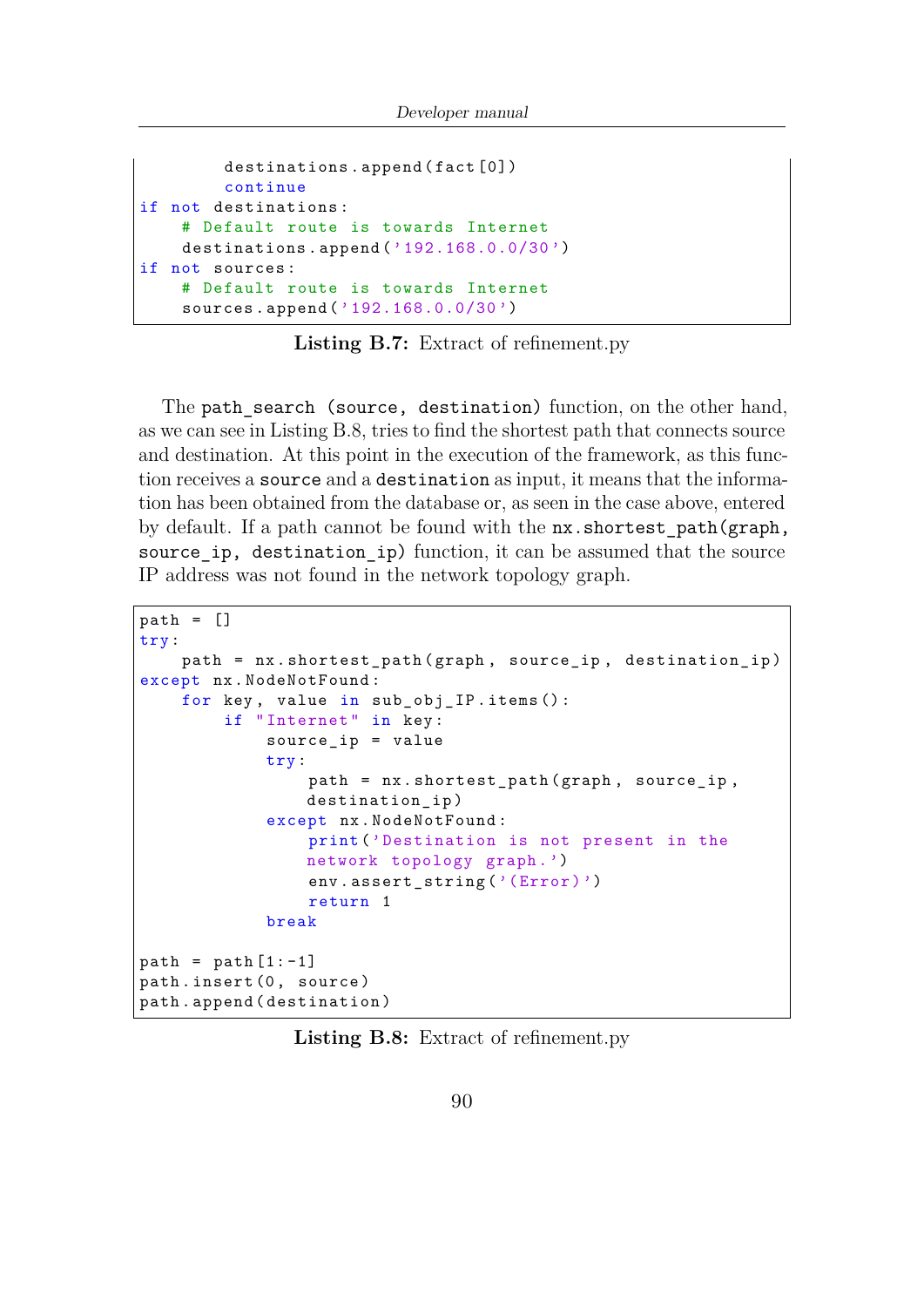The tool then finds the IP address to which the Internet is configured in the database and replaces it at the source. In this way, the shortest path between from Internet to the destination is found and, subsequently, the source is replaced with the original one. In this way, the medium-level configurations generated by the tool will take into consideration the IP address entered and contained in the database as a value to be added, but the path will be the one to the Internet as it is the only plausible one, given that the IP address has not been found in the network topology graph.

Note that the case in which the destination is not present in the network topology graph is also checked, but this case cannot be remedied since if not present in the topology graph it is only possible to assume an error in the data inserted in the high-level policy or in the database.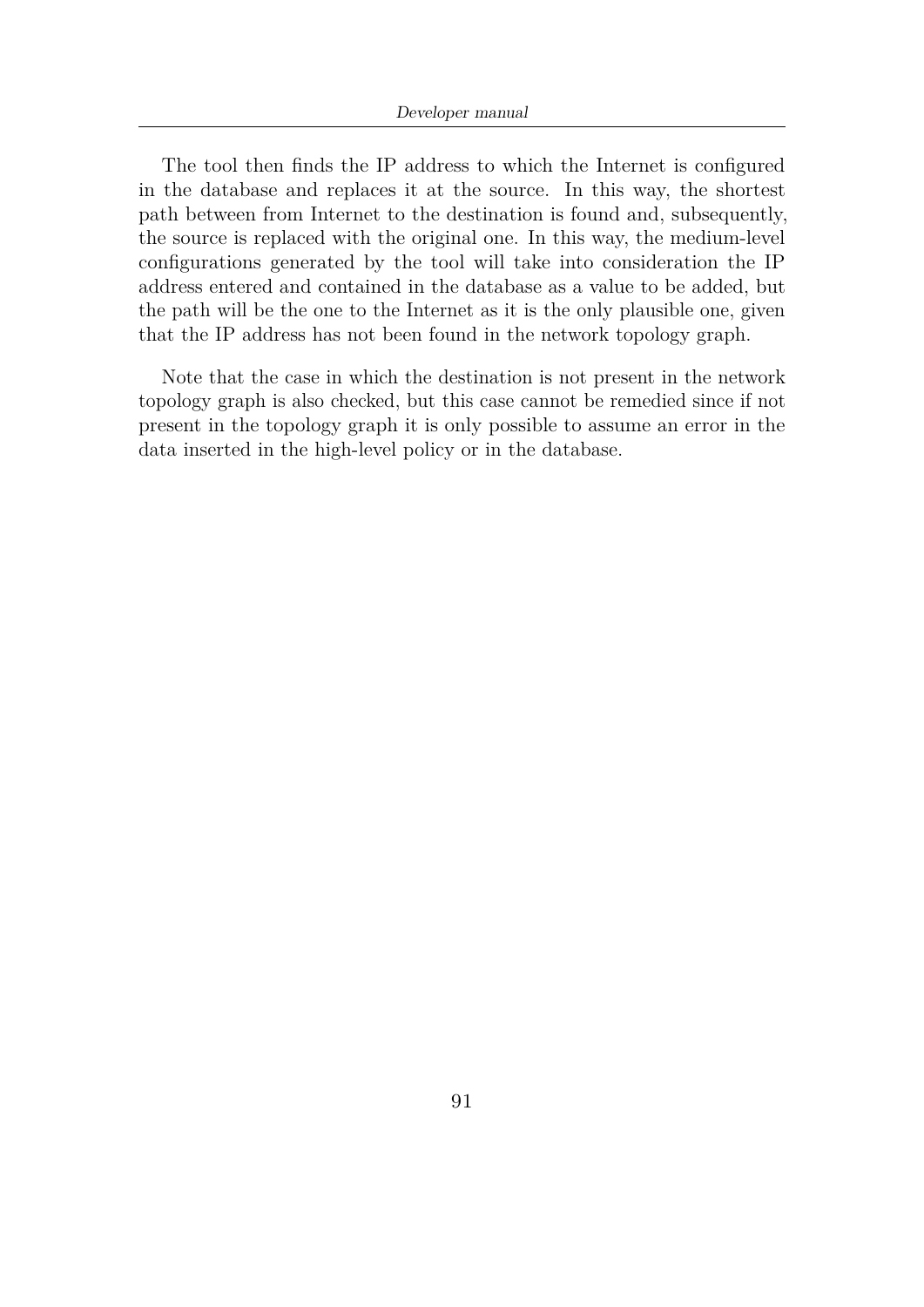# **Bibliography**

- <span id="page-107-1"></span>[1] Andrea Avallone. *A formal model of security controls implementing the IPsec and IKE protocols*. url: [https://webthesis.biblio.polito.](https://webthesis.biblio.polito.it/20399/) [it/20399/](https://webthesis.biblio.polito.it/20399/).
- <span id="page-107-0"></span>[2] Aurelio Cirella. *An abstract model of NSF capabilities for the automated security management in Software Networks*.
- [3] ISO/IEC JTC 1. *Information technology Open Distributed Processing — Unified Modeling Language (UML)*. en. Standard ISO/IEC 19501:2005. Geneva, CH: International Organization for Standardization, 2005. URL: <https://www.iso.org/standard/32620.html>.
- [4] GeeksforGeeks. *Unified Modeling Language (UML) | An Introduction*. 2019. url: [https://www.geeksforgeeks.org/unified-modeling](https://www.geeksforgeeks.org/unified-modeling-language-uml-introduction)[language-uml-introduction](https://www.geeksforgeeks.org/unified-modeling-language-uml-introduction).
- [5] World Wide Web Consortium. *W3C XML Schema Definition Language (XSD) 1.1*. 2012. url: <https://www.w3.org/TR/xmlschema11-1/>.
- [6] Wikipedia. *CLIPS*. 2022. url: [https://en.wikipedia.org/wiki/](https://en.wikipedia.org/wiki/CLIPS) [CLIPS](https://en.wikipedia.org/wiki/CLIPS).
- [7] United States. National Aeronautics and Space Administration. *Technology 2001: Conference Proceedings : the Second National Technology Transfer Conference and Exposition, December 3-5, 1991, San Jose Convention Center, San Jose, CA.* NASA conference publication. National Aeronautics and Space Administration, 1991. URL: [https:](https://books.google.it/books?id=bcFULyzDoHAC) [//books.google.it/books?id=bcFULyzDoHAC](https://books.google.it/books?id=bcFULyzDoHAC).